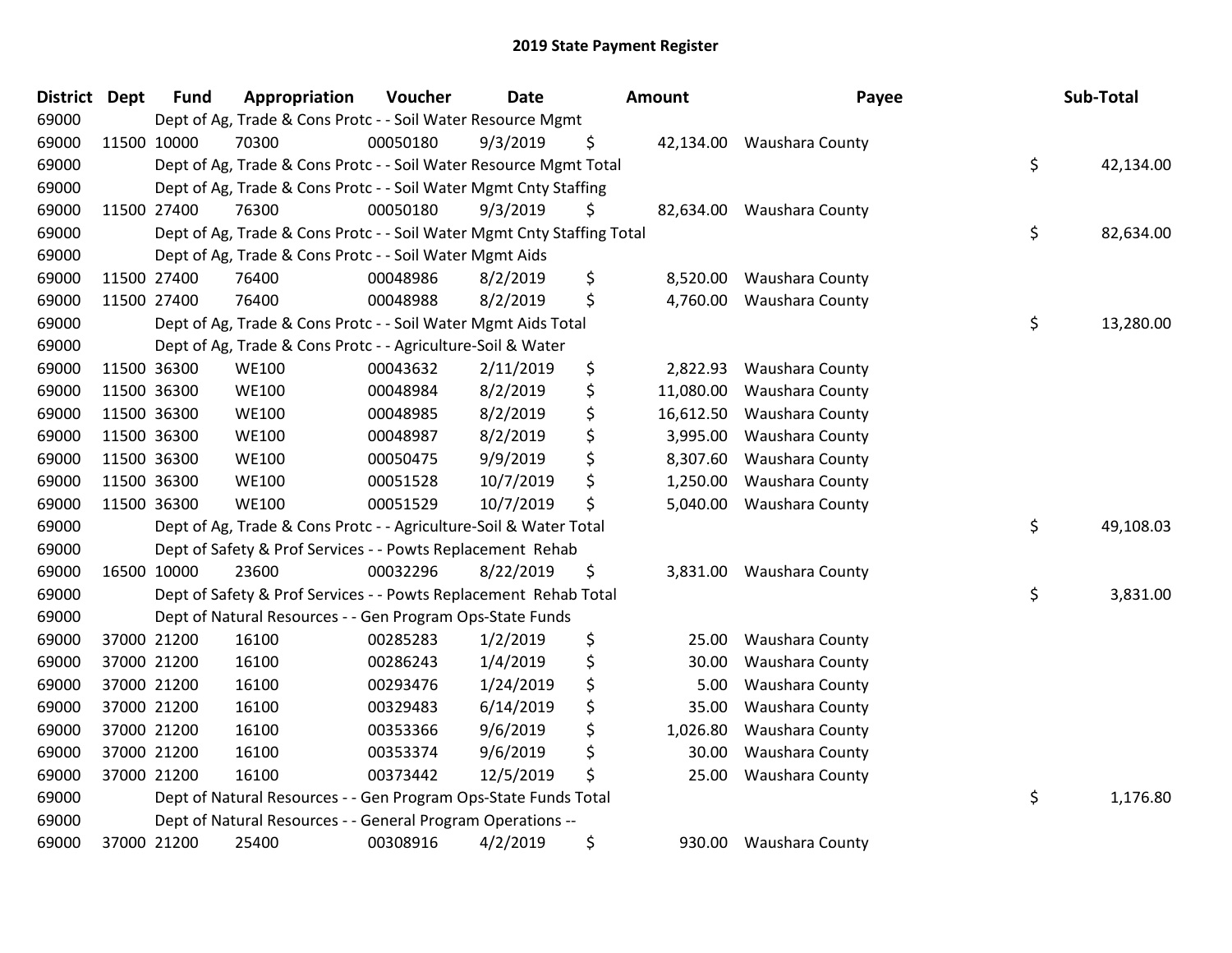| <b>District</b> | <b>Dept</b> | <b>Fund</b> | Appropriation                                                      | Voucher  | <b>Date</b> | Amount         | Payee                     | Sub-Total        |
|-----------------|-------------|-------------|--------------------------------------------------------------------|----------|-------------|----------------|---------------------------|------------------|
| 69000           |             | 37000 21200 | 25400                                                              | 00341895 | 7/18/2019   | \$<br>30.00    | Waushara County           |                  |
| 69000           |             | 37000 21200 | 25400                                                              | 00346315 | 8/13/2019   | \$<br>1,110.00 | Waushara County           |                  |
| 69000           | 37000 21200 |             | 25400                                                              | 00360414 | 10/3/2019   | \$<br>5.00     | Waushara County           |                  |
| 69000           |             |             | Dept of Natural Resources - - General Program Operations -- Total  |          |             |                |                           | \$<br>2,075.00   |
| 69000           |             |             | Dept of Natural Resources - - GPO--State Funds                     |          |             |                |                           |                  |
| 69000           |             | 37000 21200 | 36100                                                              | 00342853 | 8/9/2019    | \$<br>184.05   | Waushara County           |                  |
| 69000           |             |             | Dept of Natural Resources - - GPO--State Funds Total               |          |             |                |                           | \$<br>184.05     |
| 69000           |             |             | Dept of Natural Resources - - Venison Processing                   |          |             |                |                           |                  |
| 69000           |             | 37000 21200 | 54900                                                              | 00300517 | 3/15/2019   | \$             | 3,770.00 Waushara County  |                  |
| 69000           |             |             | Dept of Natural Resources - - Venison Processing Total             |          |             |                |                           | \$<br>3,770.00   |
| 69000           |             |             | Dept of Natural Resources - - Wildlife Damage Claims & Abat        |          |             |                |                           |                  |
| 69000           |             | 37000 21200 | 55300                                                              | 00300517 | 3/15/2019   | \$             | 13,473.85 Waushara County |                  |
| 69000           |             | 37000 21200 | 55300                                                              | 00353332 | 8/30/2019   | \$             | 13,135.61 Waushara County |                  |
| 69000           |             | 37000 21200 | 55300                                                              | 00369424 | 11/20/2019  | \$             | 29,306.30 Waushara County |                  |
| 69000           |             |             | Dept of Natural Resources - - Wildlife Damage Claims & Abat Total  |          |             |                |                           | \$<br>55,915.76  |
| 69000           |             |             | Dept of Natural Resources - - Resaids - Forest Croplnd & Mfl       |          |             |                |                           |                  |
| 69000           |             | 37000 21200 | 56600                                                              | 00359811 | 9/23/2019   | \$             | 18,443.85 Waushara County |                  |
| 69000           |             |             | Dept of Natural Resources - - Resaids - Forest CropInd & Mfl Total |          |             |                |                           | \$<br>18,443.85  |
| 69000           |             |             | Dept of Natural Resources - - Ra- Snowmobile Trail Areas           |          |             |                |                           |                  |
| 69000           |             | 37000 21200 | 57500                                                              | 00346078 | 8/2/2019    | \$             | 86,700.00 Waushara County |                  |
| 69000           |             | 37000 21200 | 57500                                                              | 00360360 | 10/7/2019   | \$             | 17,409.46 Waushara County |                  |
| 69000           |             |             | Dept of Natural Resources - - Ra- Snowmobile Trail Areas Total     |          |             |                |                           | \$<br>104,109.46 |
| 69000           |             |             | Dept of Natural Resources - - Ea - Lake Protection                 |          |             |                |                           |                  |
| 69000           |             | 37000 21200 | 66300                                                              | 00307587 | 3/29/2019   | \$<br>1,411.79 | Waushara County           |                  |
| 69000           |             | 37000 21200 | 66300                                                              | 00346069 | 8/2/2019    | \$<br>470.60   | Waushara County           |                  |
| 69000           |             |             | Dept of Natural Resources - - Ea - Lake Protection Total           |          |             |                |                           | \$<br>1,882.39   |
| 69000           |             |             | Dept of Natural Resources - - GPO--State Funds                     |          |             |                |                           |                  |
| 69000           |             | 37000 21200 | 86100                                                              | 00306401 | 3/29/2019   | \$<br>14.00    | Waushara County           |                  |
| 69000           |             |             | Dept of Natural Resources - - GPO--State Funds Total               |          |             |                |                           | \$<br>14.00      |
| 69000           |             |             | Dept of Natural Resources - - Fin Asst For Responsible Units       |          |             |                |                           |                  |
| 69000           |             | 37000 27400 | 67000                                                              | 00323084 | 5/22/2019   | \$             | 80,930.16 Waushara County |                  |
| 69000           |             |             | Dept of Natural Resources - - Fin Asst For Responsible Units Total |          |             |                |                           | \$<br>80,930.16  |
| 69000           |             |             | Dept of Natural Resources - - Recycling Consolidation Grants       |          |             |                |                           |                  |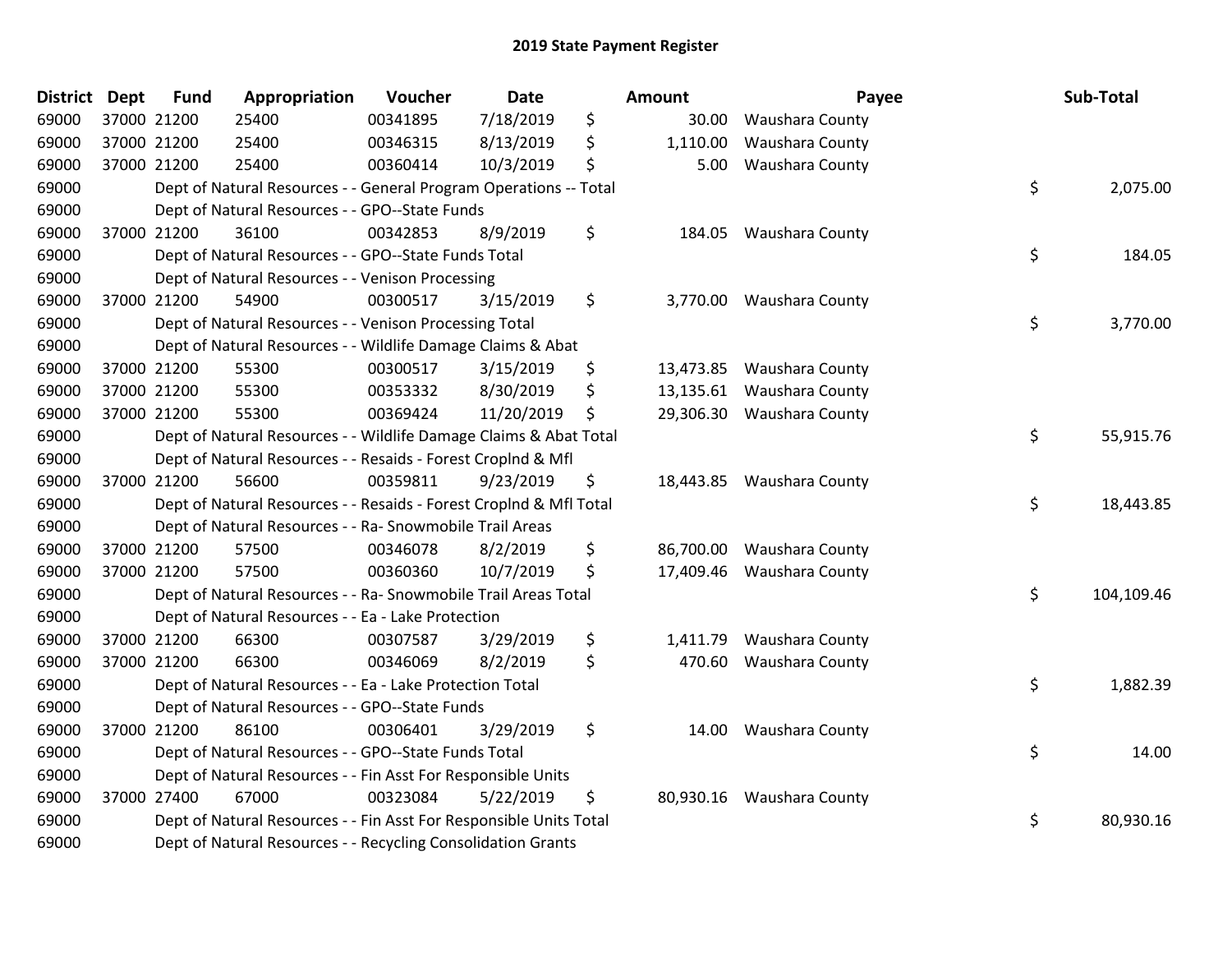| <b>District</b> | <b>Dept</b> | <b>Fund</b> | Appropriation                                                      | Voucher  | <b>Date</b> | Amount           | Payee                     | Sub-Total        |
|-----------------|-------------|-------------|--------------------------------------------------------------------|----------|-------------|------------------|---------------------------|------------------|
| 69000           | 37000 27400 |             | 67300                                                              | 00323084 | 5/22/2019   | \$<br>6,015.54   | Waushara County           |                  |
| 69000           |             |             | Dept of Natural Resources - - Recycling Consolidation Grants Total |          |             |                  |                           | \$<br>6,015.54   |
| 69000           |             |             | Dept of Natural Resources - - Land Acquisition                     |          |             |                  |                           |                  |
| 69000           | 37000 36300 |             | <b>TA100</b>                                                       | 00288318 | 1/3/2019    | \$<br>12.00      | Waushara County           |                  |
| 69000           | 37000 36300 |             | <b>TA100</b>                                                       | 00348580 | 8/12/2019   | \$<br>30.00      | Waushara County           |                  |
| 69000           |             |             | Dept of Natural Resources - - Land Acquisition Total               |          |             |                  |                           | \$<br>42.00      |
| 69000           |             |             | WI Dept of Transportation - - Eldly&Disa Co/Aid Sf                 |          |             |                  |                           |                  |
| 69000           | 39500 21100 |             | 16800                                                              | 00353430 | 2/20/2019   | \$<br>80,185.00  | Waushara County           |                  |
| 69000           |             |             | WI Dept of Transportation - - Eldly&Disa Co/Aid Sf Total           |          |             |                  |                           | \$<br>80,185.00  |
| 69000           |             |             | WI Dept of Transportation - - Disastr Damag Aid Sf                 |          |             |                  |                           |                  |
| 69000           | 39500 21100 |             | 17400                                                              | 00435053 | 10/11/2019  | \$               | 11,495.00 Waushara County |                  |
| 69000           |             |             | WI Dept of Transportation - - Disastr Damag Aid Sf Total           |          |             |                  |                           | \$<br>11,495.00  |
| 69000           |             |             | WI Dept of Transportation - - Trans Aids To Co.-Sf                 |          |             |                  |                           |                  |
| 69000           | 39500 21100 |             | 19000                                                              | 00335841 | 1/7/2019    | \$<br>219,029.57 | Waushara County           |                  |
| 69000           | 39500 21100 |             | 19000                                                              | 00401166 | 7/1/2019    | \$<br>438,059.14 | Waushara County           |                  |
| 69000           | 39500 21100 |             | 19000                                                              | 00443984 | 10/7/2019   | \$<br>219,029.57 | Waushara County           |                  |
| 69000           |             |             | WI Dept of Transportation - - Trans Aids To Co.-Sf Total           |          |             |                  |                           | \$<br>876,118.28 |
| 69000           |             |             | WI Dept of Transportation - - Loc Rd Imp Prg St Fd                 |          |             |                  |                           |                  |
| 69000           | 39500 21100 |             | 27800                                                              | 00465362 | 11/29/2019  | \$<br>3,842.47   | Waushara County           |                  |
| 69000           |             |             | WI Dept of Transportation - - Loc Rd Imp Prg St Fd Total           |          |             |                  |                           | \$<br>3,842.47   |
| 69000           |             |             | WI Dept of Transportation - - St Hwy Rehab, Sf                     |          |             |                  |                           |                  |
| 69000           | 39500 21100 |             | 36300                                                              | 00367111 | 4/18/2019   | \$<br>30.00      | Waushara County           |                  |
| 69000           | 39500 21100 |             | 36300                                                              | 00397190 | 7/19/2019   | \$<br>30.00      | Waushara County           |                  |
| 69000           | 39500 21100 |             | 36300                                                              | 00409560 | 7/15/2019   | \$<br>2.00       | Waushara County           |                  |
| 69000           |             |             | WI Dept of Transportation - - St Hwy Rehab, Sf Total               |          |             |                  |                           | \$<br>62.00      |
| 69000           |             |             | WI Dept of Transportation - - Hwy Mgmt & Opers Sf                  |          |             |                  |                           |                  |
| 69000           | 39500 21100 |             | 36500                                                              | 00335747 | 1/9/2019    | \$<br>189.00     | Waushara County           |                  |
| 69000           | 39500 21100 |             | 36500                                                              | 00354226 | 3/7/2019    | \$<br>378.00     | Waushara County           |                  |
| 69000           | 39500 21100 |             | 36500                                                              | 00369402 | 4/12/2019   | \$<br>189.00     | Waushara County           |                  |
| 69000           | 39500 21100 |             | 36500                                                              | 00377903 | 5/23/2019   | \$<br>227.81     | Waushara County           |                  |
| 69000           | 39500 21100 |             | 36500                                                              | 00386161 | 5/24/2019   | \$<br>231.09     | Waushara County           |                  |
| 69000           | 39500 21100 |             | 36500                                                              | 00403137 | 7/1/2019    | \$<br>676.48     | Waushara County           |                  |
| 69000           | 39500 21100 |             | 36500                                                              | 00415455 | 7/25/2019   | \$<br>189.00     | Waushara County           |                  |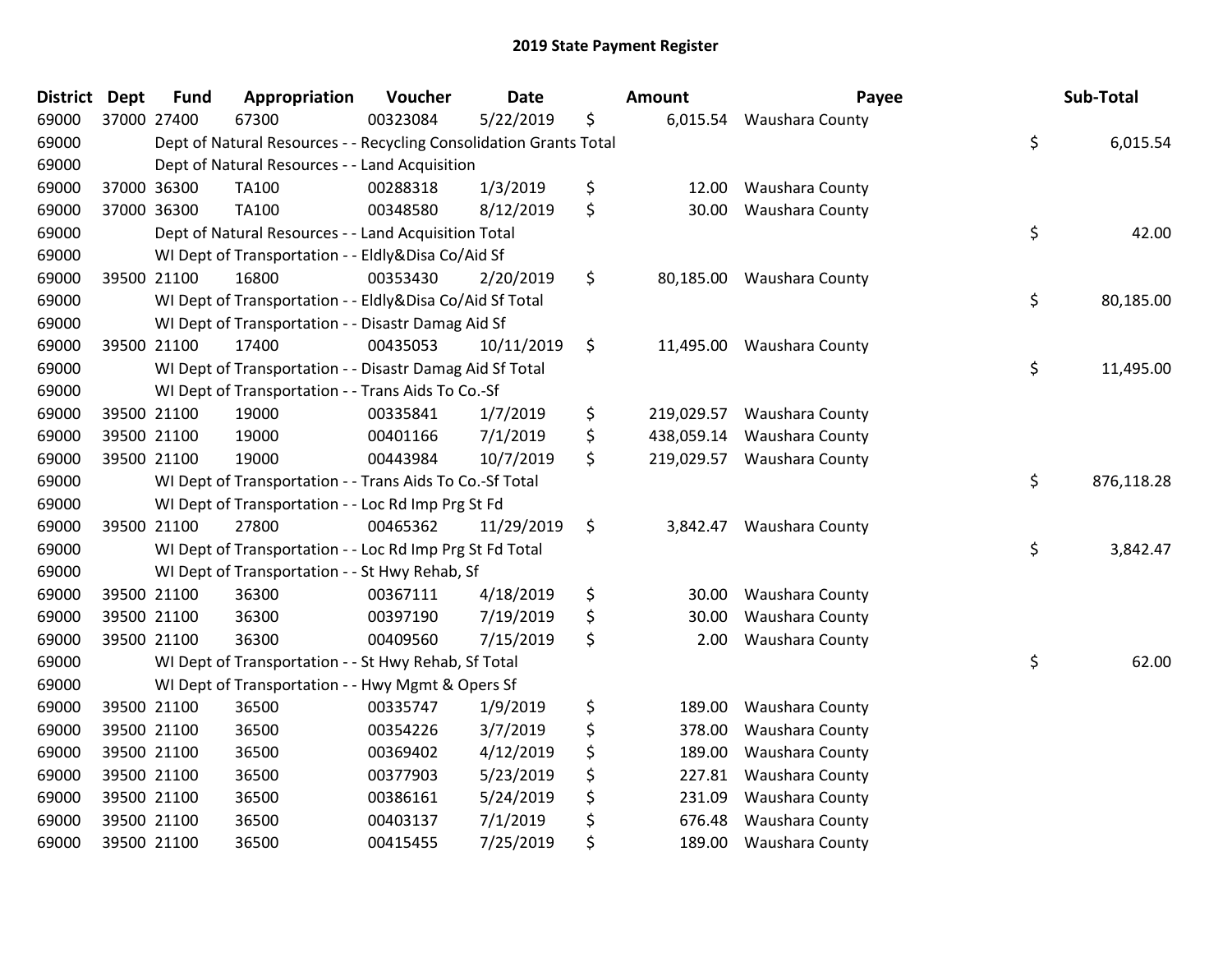| <b>District</b> | <b>Dept</b> | <b>Fund</b> | Appropriation                                                  | Voucher  | Date       | <b>Amount</b>    | Payee           | Sub-Total          |
|-----------------|-------------|-------------|----------------------------------------------------------------|----------|------------|------------------|-----------------|--------------------|
| 69000           |             | 39500 21100 | 36500                                                          | 00438317 | 9/26/2019  | \$<br>189.00     | Waushara County |                    |
| 69000           |             | 39500 21100 | 36500                                                          | 00445966 | 10/4/2019  | \$<br>189.00     | Waushara County |                    |
| 69000           |             | 39500 21100 | 36500                                                          | 00462386 | 11/19/2019 | \$<br>189.00     | Waushara County |                    |
| 69000           |             | 39500 21100 | 36500                                                          | 00466646 | 11/29/2019 | \$<br>251.55     | Waushara County |                    |
| 69000           |             | 39500 21100 | 36500                                                          | 00475053 | 12/30/2019 | \$<br>272.40     | Waushara County |                    |
| 69000           |             |             | WI Dept of Transportation - - Hwy Mgmt & Opers Sf Total        |          |            |                  |                 | \$<br>3,171.33     |
| 69000           |             |             | WI Dept of Transportation - - Routine Maint Sf                 |          |            |                  |                 |                    |
| 69000           |             | 39500 21100 | 36800                                                          | 00335747 | 1/9/2019   | \$<br>77,586.07  | Waushara County |                    |
| 69000           | 39500 21100 |             | 36800                                                          | 00354226 | 3/7/2019   | \$<br>128,086.63 | Waushara County |                    |
| 69000           |             | 39500 21100 | 36800                                                          | 00361942 | 3/19/2019  | \$<br>24,775.73  | Waushara County |                    |
| 69000           |             | 39500 21100 | 36800                                                          | 00369402 | 4/12/2019  | \$<br>161,501.63 | Waushara County |                    |
| 69000           |             | 39500 21100 | 36800                                                          | 00372025 | 4/17/2019  | \$<br>78,262.66  | Waushara County |                    |
| 69000           |             | 39500 21100 | 36800                                                          | 00377903 | 5/23/2019  | \$<br>180,502.22 | Waushara County |                    |
| 69000           |             | 39500 21100 | 36800                                                          | 00386161 | 5/24/2019  | \$<br>95,427.67  | Waushara County |                    |
| 69000           |             | 39500 21100 | 36800                                                          | 00403137 | 7/1/2019   | \$<br>84,221.57  | Waushara County |                    |
| 69000           |             | 39500 21100 | 36800                                                          | 00415455 | 7/25/2019  | \$<br>57,506.56  | Waushara County |                    |
| 69000           |             | 39500 21100 | 36800                                                          | 00431544 | 9/6/2019   | \$<br>97,278.31  | Waushara County |                    |
| 69000           |             | 39500 21100 | 36800                                                          | 00436584 | 9/23/2019  | \$<br>1,248.59   | Waushara County |                    |
| 69000           |             | 39500 21100 | 36800                                                          | 00438317 | 9/26/2019  | \$<br>96,635.73  | Waushara County |                    |
| 69000           |             | 39500 21100 | 36800                                                          | 00445966 | 10/4/2019  | \$<br>230,052.19 | Waushara County |                    |
| 69000           |             | 39500 21100 | 36800                                                          | 00453476 | 10/25/2019 | \$<br>700.31     | Waushara County |                    |
| 69000           |             | 39500 21100 | 36800                                                          | 00460598 | 11/12/2019 | \$<br>55,324.79  | Waushara County |                    |
| 69000           |             | 39500 21100 | 36800                                                          | 00462386 | 11/19/2019 | \$<br>66,877.35  | Waushara County |                    |
| 69000           |             | 39500 21100 | 36800                                                          | 00466646 | 11/29/2019 | \$<br>95,823.69  | Waushara County |                    |
| 69000           |             | 39500 21100 | 36800                                                          | 00475053 | 12/30/2019 | \$<br>94,700.78  | Waushara County |                    |
| 69000           |             |             | WI Dept of Transportation - - Routine Maint Sf Total           |          |            |                  |                 | \$<br>1,626,512.48 |
| 69000           |             |             | WI Dept of Transportation - - Routine Maint Ff                 |          |            |                  |                 |                    |
| 69000           |             | 39500 21100 | 38000                                                          | 00415455 | 7/25/2019  | \$<br>240.76     | Waushara County |                    |
| 69000           |             |             | WI Dept of Transportation - - Routine Maint Ff Total           |          |            |                  |                 | \$<br>240.76       |
| 69000           |             |             | Department of Corrections - - General Program Operations       |          |            |                  |                 |                    |
| 69000           | 41000 10000 |             | 10100                                                          | 00257708 | 1/16/2019  | \$<br>230.00     | Waushara County |                    |
| 69000           |             | 41000 10000 | 10100                                                          | 00264953 | 2/6/2019   | \$<br>23.00      | Waushara County |                    |
| 69000           |             |             | Department of Corrections - - General Program Operations Total |          |            |                  |                 | \$<br>253.00       |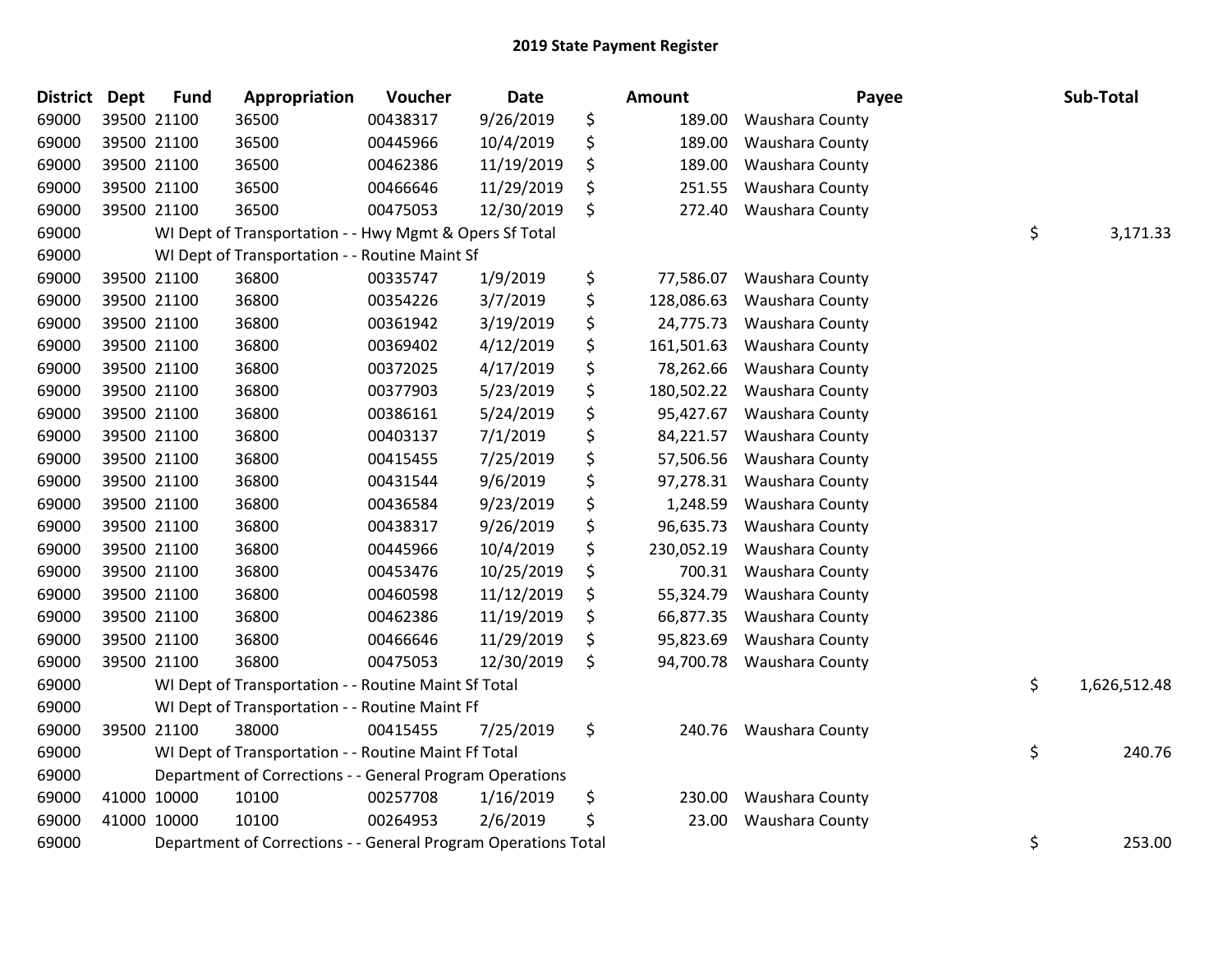| District | <b>Dept</b> | <b>Fund</b> | Appropriation                                                      | Voucher  | <b>Date</b> | <b>Amount</b>    | Payee                                                                                                         | Sub-Total       |
|----------|-------------|-------------|--------------------------------------------------------------------|----------|-------------|------------------|---------------------------------------------------------------------------------------------------------------|-----------------|
| 69000    |             |             | Department of Corrections - - Institutional Repair And Maint       |          |             |                  |                                                                                                               |                 |
| 69000    | 41000 10000 |             | 11000                                                              | 00272375 | 4/5/2019    | \$<br>427.49     | <b>Waushara County</b>                                                                                        |                 |
| 69000    | 41000 10000 |             | 11000                                                              | 00280774 | 5/15/2019   | \$<br>441.90     | Waushara County                                                                                               |                 |
| 69000    |             |             | Department of Corrections - - Institutional Repair And Maint Total |          |             |                  |                                                                                                               | \$<br>869.39    |
| 69000    |             |             | Department of Corrections - - Corrections Contracts And Agre       |          |             |                  |                                                                                                               |                 |
| 69000    | 41000 10000 |             | 11400                                                              | 00257572 | 1/2/2019    | \$<br>7,719.00   | <b>Waushara County</b>                                                                                        |                 |
| 69000    | 41000 10000 |             | 11400                                                              | 00263588 | 1/29/2019   | \$<br>7,358.78   | Waushara County                                                                                               |                 |
| 69000    | 41000 10000 |             | 11400                                                              | 00266789 | 2/19/2019   | \$<br>51.46      | Waushara County                                                                                               |                 |
| 69000    | 41000 10000 |             | 11400                                                              | 00271237 | 3/8/2019    | \$<br>9,674.48   | Waushara County                                                                                               |                 |
| 69000    | 41000 10000 |             | 11400                                                              | 00276861 | 4/3/2019    | \$<br>5,557.68   | Waushara County                                                                                               |                 |
| 69000    | 41000 10000 |             | 11400                                                              | 00281164 | 4/23/2019   | \$<br>4,785.78   | Waushara County                                                                                               |                 |
| 69000    | 41000 10000 |             | 11400                                                              | 00289650 | 6/4/2019    | \$<br>3,293.44   | Waushara County                                                                                               |                 |
| 69000    | 41000 10000 |             | 11400                                                              | 00295654 | 7/2/2019    | \$<br>3,602.20   | Waushara County                                                                                               |                 |
| 69000    | 41000 10000 |             | 11400                                                              | 00298113 | 7/15/2019   | \$<br>2,006.94   | Waushara County                                                                                               |                 |
| 69000    | 41000 10000 |             | 11400                                                              | 00303805 | 8/15/2019   | \$<br>2,984.68   | Waushara County                                                                                               |                 |
| 69000    | 41000 10000 |             | 11400                                                              | 00314074 | 10/3/2019   | \$<br>5,814.98   | Waushara County                                                                                               |                 |
| 69000    | 41000 10000 |             | 11400                                                              | 00318446 | 10/22/2019  | \$<br>5,763.52   | Waushara County                                                                                               |                 |
| 69000    | 41000 10000 |             | 11400                                                              | 00324440 | 11/20/2019  | \$<br>1,080.66   | Waushara County                                                                                               |                 |
| 69000    | 41000 10000 |             | 11400                                                              | 00330785 | 12/20/2019  | \$<br>4,065.34   | Waushara County                                                                                               |                 |
| 69000    |             |             | Department of Corrections - - Corrections Contracts And Agre Total |          |             |                  |                                                                                                               | \$<br>63,758.94 |
| 69000    |             |             |                                                                    |          |             |                  | Department of Corrections - - Reimbursing Counties For Probation, Extended Supervision And Parole Holds       |                 |
| 69000    | 41000 10000 |             | 11600                                                              | 00320924 | 11/4/2019   | \$               | 27,475.50 Waushara County                                                                                     |                 |
| 69000    |             |             |                                                                    |          |             |                  | Department of Corrections - - Reimbursing Counties For Probation, Extended Supervision And Parole Holds Total | \$<br>27,475.50 |
| 69000    |             |             | Department of Corrections - - Probation, Parole And Extended       |          |             |                  |                                                                                                               |                 |
| 69000    | 41000 10000 |             | 18700                                                              | 00320924 | 11/4/2019   | \$               | 11,524.50 Waushara County                                                                                     |                 |
| 69000    |             |             | Department of Corrections - - Probation, Parole And Extended Total |          |             |                  |                                                                                                               | \$<br>11,524.50 |
| 69000    |             |             | Department of Health Services - - State/Federal Aids               |          |             |                  |                                                                                                               |                 |
| 69000    | 43500 10000 |             | 00000                                                              | 90906    | 1/2/2019    | \$<br>178,753.00 | Waushara County                                                                                               |                 |
| 69000    | 43500 10000 |             | 00000                                                              | 90909    | 3/1/2019    | \$<br>125,915.00 | Waushara County                                                                                               |                 |
| 69000    | 43500 10000 |             | 00000                                                              | 90910    | 4/1/2019    | \$<br>345,854.00 | Waushara County                                                                                               |                 |
| 69000    | 43500 10000 |             | 00000                                                              | 90911    | 5/1/2019    | \$<br>93,811.00  | Waushara County                                                                                               |                 |
| 69000    | 43500 10000 |             | 00000                                                              | 90913    | 6/3/2019    | \$<br>71,827.00  | Waushara County                                                                                               |                 |
| 69000    | 43500 10000 |             | 00000                                                              | 90914    | 6/17/2019   | \$<br>18,079.00  | Waushara County                                                                                               |                 |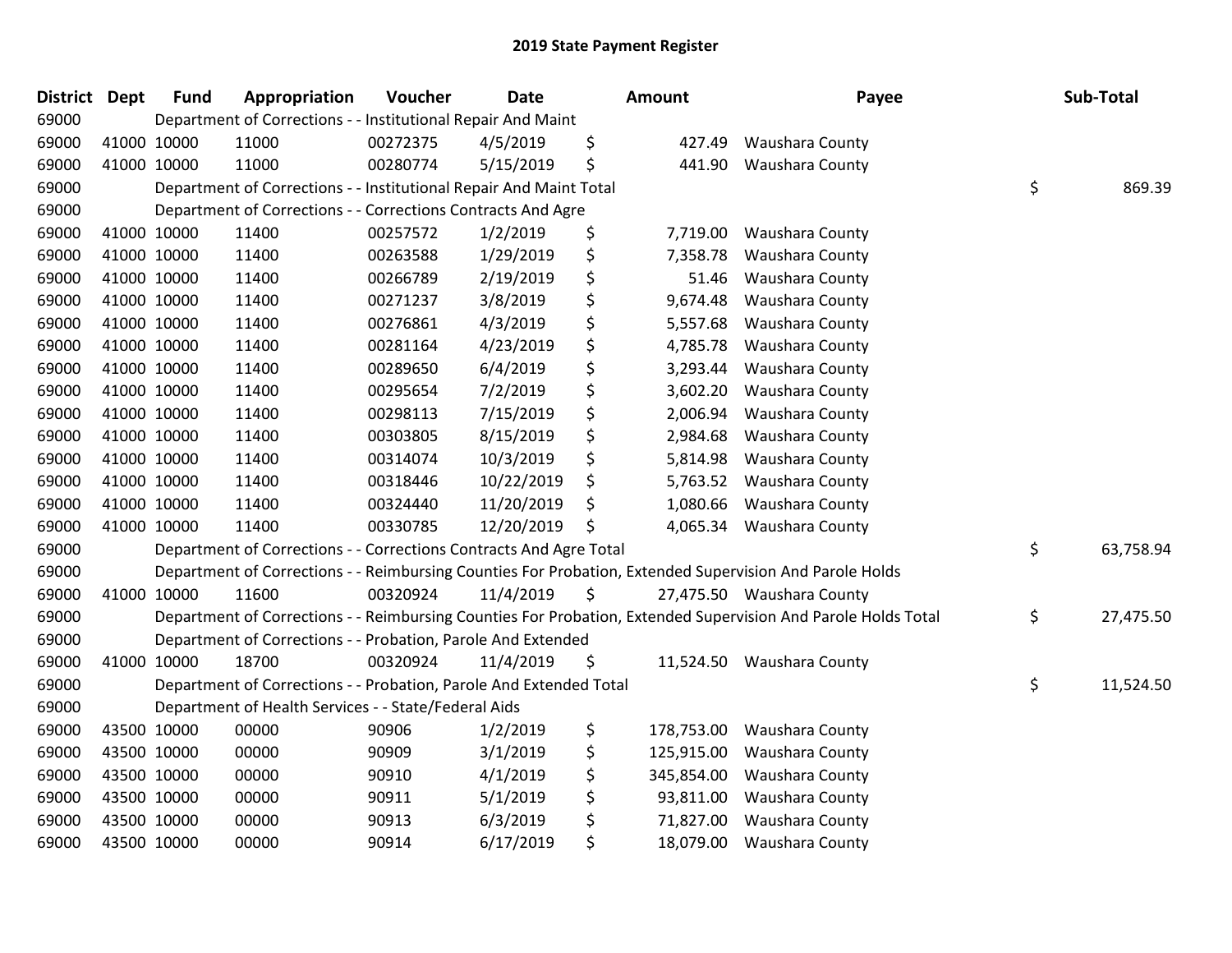| <b>District</b> | <b>Dept</b> | <b>Fund</b> | Appropriation                                                          | Voucher  | <b>Date</b> | Amount             | Payee           | Sub-Total          |
|-----------------|-------------|-------------|------------------------------------------------------------------------|----------|-------------|--------------------|-----------------|--------------------|
| 69000           |             | 43500 10000 | 00000                                                                  | 92000    | 7/1/2019    | \$<br>1,105,073.00 | Waushara County |                    |
| 69000           |             | 43500 10000 | 00000                                                                  | 92001    | 8/1/2019    | \$<br>168,029.00   | Waushara County |                    |
| 69000           | 43500 10000 |             | 00000                                                                  | 92002    | 9/3/2019    | \$<br>81,325.00    | Waushara County |                    |
| 69000           |             | 43500 10000 | 00000                                                                  | 92003    | 10/1/2019   | \$<br>211,879.00   | Waushara County |                    |
| 69000           |             | 43500 10000 | 00000                                                                  | 92004    | 11/1/2019   | \$<br>217,334.00   | Waushara County |                    |
| 69000           |             | 43500 10000 | 00000                                                                  | 92005    | 12/2/2019   | \$<br>184,833.00   | Waushara County |                    |
| 69000           |             |             | Department of Health Services - - State/Federal Aids Total             |          |             |                    |                 | \$<br>2,802,712.00 |
| 69000           |             |             | Department of Health Services - - Federal Project Aids                 |          |             |                    |                 |                    |
| 69000           |             | 43500 10000 | 15000                                                                  | 00274315 | 4/18/2019   | \$<br>1,579.23     | Waushara County |                    |
| 69000           |             | 43500 10000 | 15000                                                                  | 00296886 | 8/1/2019    | \$<br>47.96        | Waushara County |                    |
| 69000           |             | 43500 10000 | 15000                                                                  | 00301932 | 8/28/2019   | \$<br>24.87        | Waushara County |                    |
| 69000           |             | 43500 10000 | 15000                                                                  | 00312902 | 10/3/2019   | \$<br>32.97        | Waushara County |                    |
| 69000           |             | 43500 10000 | 15000                                                                  | 00325746 | 12/6/2019   | \$<br>23.98        | Waushara County |                    |
| 69000           |             |             | Department of Health Services - - Federal Project Aids Total           |          |             |                    |                 | \$<br>1,709.01     |
| 69000           |             |             | Department of Health Services - - Federal Block Grant Aids -- Pr       |          |             |                    |                 |                    |
| 69000           |             | 43500 10000 | 19200                                                                  | 00316830 | 10/31/2019  | \$<br>4,463.55     | Waushara County |                    |
| 69000           |             |             | Department of Health Services - - Federal Block Grant Aids -- Pr Total |          |             |                    |                 | \$<br>4,463.55     |
| 69000           |             |             | Department of Health Services - - General Program Operations           |          |             |                    |                 |                    |
| 69000           |             | 43500 10000 | 40100                                                                  | 00263309 | 2/13/2019   | \$<br>1.50         | Waushara County |                    |
| 69000           |             | 43500 10000 | 40100                                                                  | 00274560 | 4/3/2019    | \$<br>1.50         | Waushara County |                    |
| 69000           |             | 43500 10000 | 40100                                                                  | 00281040 | 5/1/2019    | \$<br>15.00        | Waushara County |                    |
| 69000           |             | 43500 10000 | 40100                                                                  | 00284219 | 5/15/2019   | \$<br>1.50         | Waushara County |                    |
| 69000           |             | 43500 10000 | 40100                                                                  | 00307638 | 9/4/2019    | \$<br>1.50         | Waushara County |                    |
| 69000           |             | 43500 10000 | 40100                                                                  | 00309226 | 9/11/2019   | \$<br>15.00        | Waushara County |                    |
| 69000           |             | 43500 10000 | 40100                                                                  | 00329612 | 12/11/2019  | \$<br>1.50         | Waushara County |                    |
| 69000           |             |             | Department of Health Services - - General Program Operations Total     |          |             |                    |                 | \$<br>37.50        |
| 69000           |             |             | Department of Health Services - - Medical Assistance State Admin       |          |             |                    |                 |                    |
| 69000           |             | 43500 10000 | 44000                                                                  | 00263309 | 2/13/2019   | \$<br>1.50         | Waushara County |                    |
| 69000           |             | 43500 10000 | 44000                                                                  | 00274560 | 4/3/2019    | \$<br>1.50         | Waushara County |                    |
| 69000           |             | 43500 10000 | 44000                                                                  | 00281040 | 5/1/2019    | \$<br>15.00        | Waushara County |                    |
| 69000           |             | 43500 10000 | 44000                                                                  | 00284219 | 5/15/2019   | \$<br>1.50         | Waushara County |                    |
| 69000           |             | 43500 10000 | 44000                                                                  | 00307638 | 9/4/2019    | \$<br>1.50         | Waushara County |                    |
| 69000           |             | 43500 10000 | 44000                                                                  | 00309226 | 9/11/2019   | \$<br>15.00        | Waushara County |                    |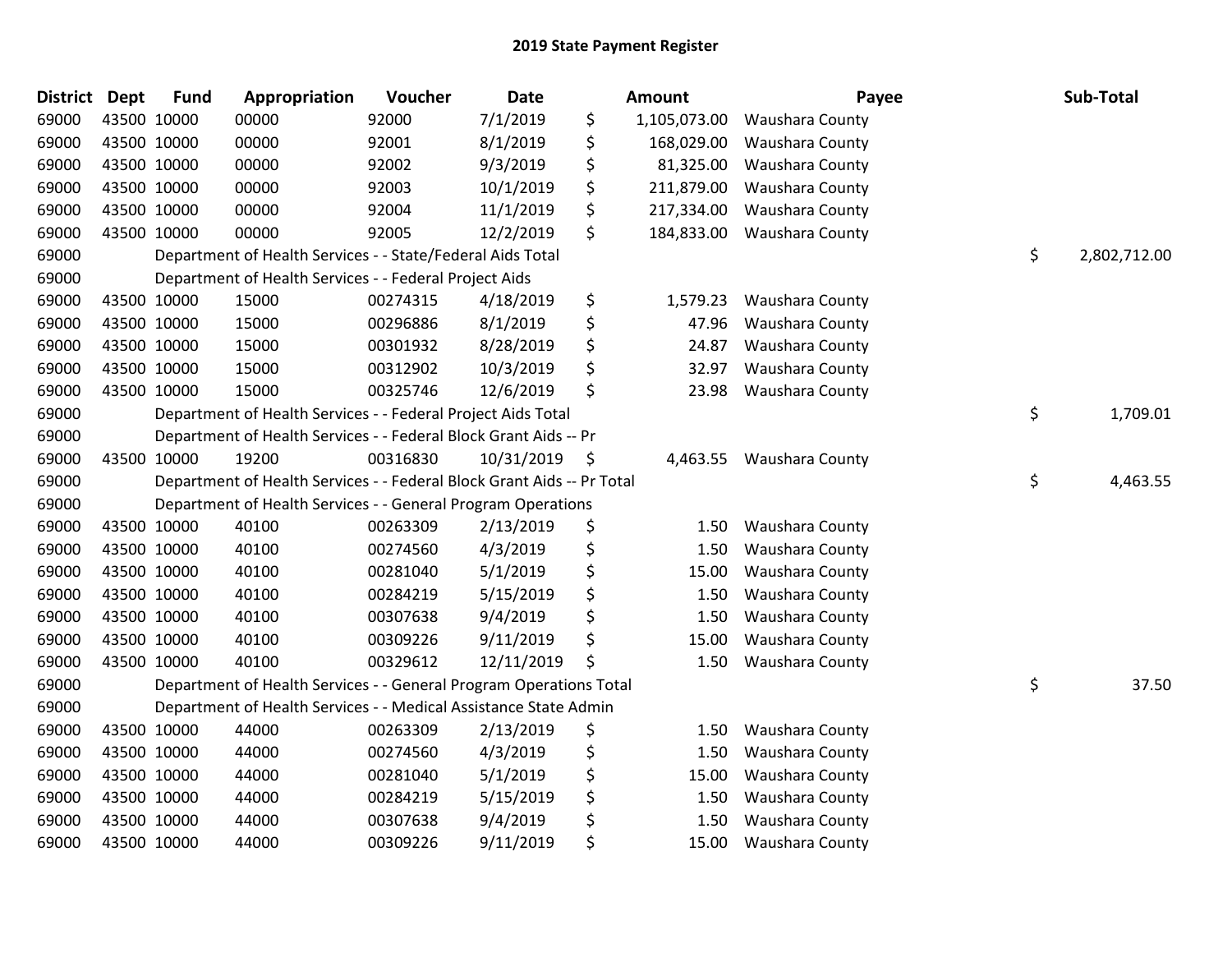| <b>District</b> | <b>Dept</b> | <b>Fund</b> | Appropriation                                                          | Voucher  | <b>Date</b> |    | <b>Amount</b> | Payee                  | Sub-Total    |
|-----------------|-------------|-------------|------------------------------------------------------------------------|----------|-------------|----|---------------|------------------------|--------------|
| 69000           | 43500 10000 |             | 44000                                                                  | 00329612 | 12/11/2019  | \$ | 1.50          | Waushara County        |              |
| 69000           |             |             | Department of Health Services - - Medical Assistance State Admin Total |          |             |    |               |                        | \$<br>37.50  |
| 69000           |             |             | Department of Health Services - - General Aids                         |          |             |    |               |                        |              |
| 69000           |             | 43500 10000 | 97500                                                                  | 00297200 | 7/24/2019   | \$ | 52.25         | <b>Waushara County</b> |              |
| 69000           |             | 43500 10000 | 97500                                                                  | 00308850 | 9/10/2019   | \$ | 8.25          | Waushara County        |              |
| 69000           |             |             | Department of Health Services - - General Aids Total                   |          |             |    |               |                        | \$<br>60.50  |
| 69000           |             |             | Dept of Children and Families - - Fees For Administrative Servic       |          |             |    |               |                        |              |
| 69000           |             | 43700 10000 | 23100                                                                  | 00049894 | 2/5/2019    | \$ | 30.00         | Waushara County        |              |
| 69000           |             | 43700 10000 | 23100                                                                  | 00054515 | 4/30/2019   | \$ | 70.00         | Waushara County        |              |
| 69000           |             | 43700 10000 | 23100                                                                  | 00058437 | 7/26/2019   | \$ | 110.00        | Waushara County        |              |
| 69000           |             | 43700 10000 | 23100                                                                  | 00062330 | 10/31/2019  | Ś. | 65.00         | Waushara County        |              |
| 69000           |             |             | Dept of Children and Families - - Fees For Administrative Servic Total |          |             |    |               |                        | \$<br>275.00 |
| 69000           |             |             | Dept of Children and Families - - General Aids                         |          |             |    |               |                        |              |
| 69000           |             | 43700 10000 | 99000                                                                  | 00048566 | 1/7/2019    | \$ | 15,709.27     | Waushara County        |              |
| 69000           |             | 43700 10000 | 99000                                                                  | 00049453 | 2/1/2019    | \$ | 66,615.17     | Waushara County        |              |
| 69000           | 43700 10000 |             | 99000                                                                  | 00049519 | 2/5/2019    | \$ | 13,475.00     | Waushara County        |              |
| 69000           |             | 43700 10000 | 99000                                                                  | 00049690 | 2/5/2019    | \$ | 504.25        | Waushara County        |              |
| 69000           | 43700 10000 |             | 99000                                                                  | 00049762 | 2/5/2019    | \$ | 265.00        | Waushara County        |              |
| 69000           | 43700 10000 |             | 99000                                                                  | 00050621 | 2/26/2019   | \$ | 1,192.00      | Waushara County        |              |
| 69000           | 43700 10000 |             | 99000                                                                  | 00050764 | 3/4/2019    | \$ | 29.42         | Waushara County        |              |
| 69000           |             | 43700 10000 | 99000                                                                  | 00050994 | 3/6/2019    | \$ | 7,301.00      | Waushara County        |              |
| 69000           |             | 43700 10000 | 99000                                                                  | 00050995 | 3/5/2019    | \$ | 72,842.00     | Waushara County        |              |
| 69000           | 43700 10000 |             | 99000                                                                  | 00052211 | 4/1/2019    | \$ | 3,267.20      | Waushara County        |              |
| 69000           | 43700 10000 |             | 99000                                                                  | 00052921 | 4/5/2019    | \$ | 128,008.29    | Waushara County        |              |
| 69000           |             | 43700 10000 | 99000                                                                  | 00053283 | 4/16/2019   | \$ | 8,616.00      | Waushara County        |              |
| 69000           |             | 43700 10000 | 99000                                                                  | 00053647 | 4/23/2019   | \$ | 12,753.00     | Waushara County        |              |
| 69000           |             | 43700 10000 | 99000                                                                  | 00054041 | 4/30/2019   | \$ | 44,985.80     | Waushara County        |              |
| 69000           |             | 43700 10000 | 99000                                                                  | 00054706 | 5/6/2019    | \$ | 80,542.41     | Waushara County        |              |
| 69000           |             | 43700 10000 | 99000                                                                  | 00054935 | 5/14/2019   | \$ | 17,058.66     | Waushara County        |              |
| 69000           | 43700 10000 |             | 99000                                                                  | 00056141 | 6/5/2019    | \$ | 15,644.81     | Waushara County        |              |
| 69000           |             | 43700 10000 | 99000                                                                  | 00057404 | 7/5/2019    | \$ | 988.76        | Waushara County        |              |
| 69000           |             | 43700 10000 | 99000                                                                  | 00057875 | 7/16/2019   | \$ | 7,327.00      | Waushara County        |              |
| 69000           | 43700 10000 |             | 99000                                                                  | 00057876 | 7/16/2019   | \$ | 3,765.00      | Waushara County        |              |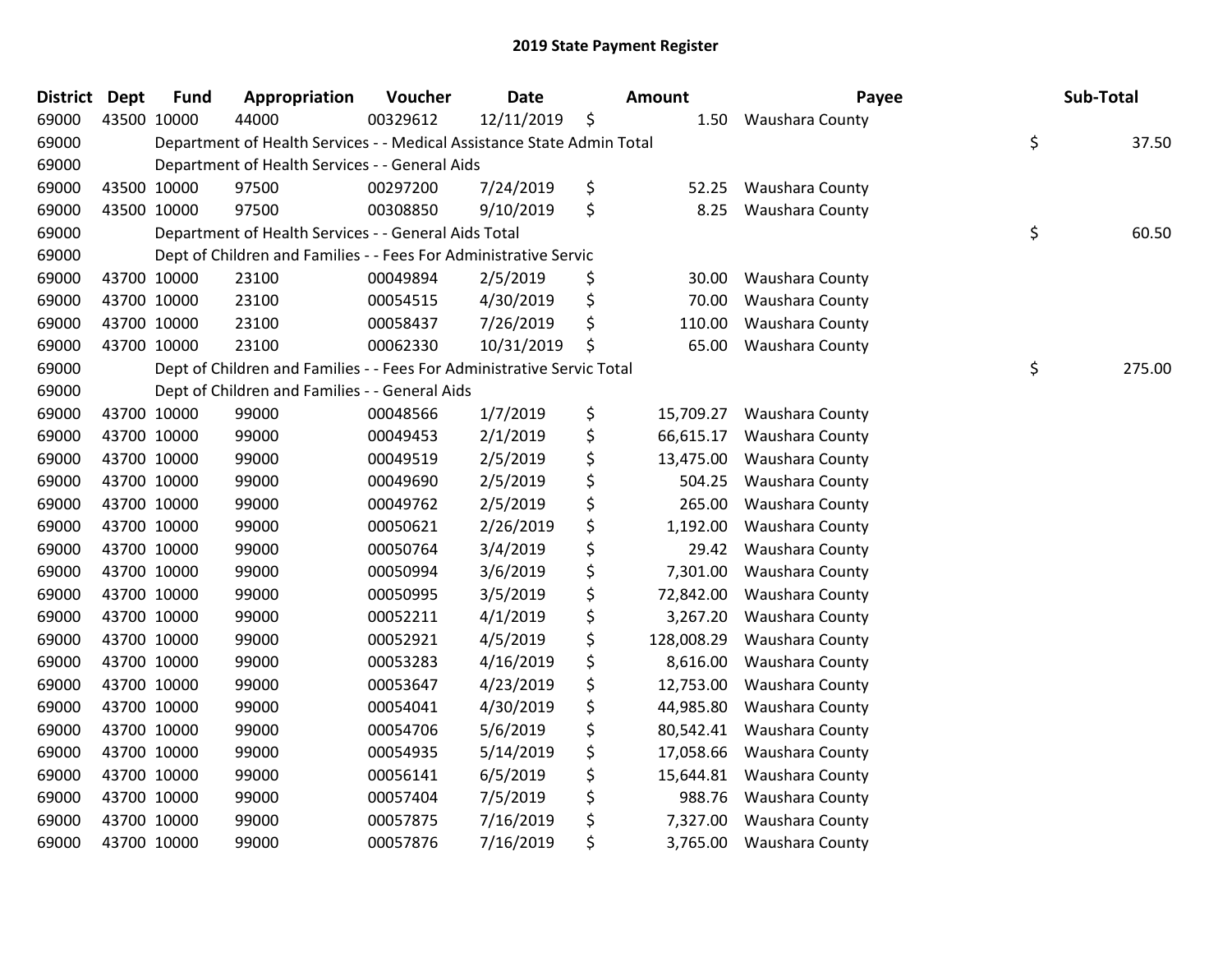| District Dept | <b>Fund</b> | Appropriation                                             | Voucher  | <b>Date</b> | Amount           | Payee                  | Sub-Total          |
|---------------|-------------|-----------------------------------------------------------|----------|-------------|------------------|------------------------|--------------------|
| 69000         | 43700 10000 | 99000                                                     | 00058510 | 7/30/2019   | \$<br>62,505.28  | <b>Waushara County</b> |                    |
| 69000         | 43700 10000 | 99000                                                     | 00058614 | 8/1/2019    | \$<br>19,019.30  | <b>Waushara County</b> |                    |
| 69000         | 43700 10000 | 99000                                                     | 00058731 | 8/6/2019    | \$<br>15,545.00  | Waushara County        |                    |
| 69000         | 43700 10000 | 99000                                                     | 00058826 | 8/5/2019    | \$<br>71,656.67  | Waushara County        |                    |
| 69000         | 43700 10000 | 99000                                                     | 00059624 | 8/29/2019   | \$<br>10,150.00  | Waushara County        |                    |
| 69000         | 43700 10000 | 99000                                                     | 00059944 | 9/5/2019    | \$<br>17,705.48  | Waushara County        |                    |
| 69000         | 43700 10000 | 99000                                                     | 00060382 | 9/18/2019   | \$<br>368,567.03 | Waushara County        |                    |
| 69000         | 43700 10000 | 99000                                                     | 00060836 | 9/27/2019   | \$<br>1,961.00   | Waushara County        |                    |
| 69000         | 43700 10000 | 99000                                                     | 00060837 | 9/27/2019   | \$<br>388.28     | Waushara County        |                    |
| 69000         | 43700 10000 | 99000                                                     | 00061202 | 10/7/2019   | \$<br>13,559.22  | Waushara County        |                    |
| 69000         | 43700 10000 | 99000                                                     | 00062011 | 10/30/2019  | \$<br>55,860.52  | <b>Waushara County</b> |                    |
| 69000         | 43700 10000 | 99000                                                     | 00062428 | 11/5/2019   | \$<br>12,963.68  | Waushara County        |                    |
| 69000         | 43700 10000 | 99000                                                     | 00062585 | 11/8/2019   | \$<br>16,200.66  | Waushara County        |                    |
| 69000         | 43700 10000 | 99000                                                     | 00063591 | 12/5/2019   | \$<br>9,544.62   | Waushara County        |                    |
| 69000         | 43700 10000 | 99000                                                     | 00063671 | 12/5/2019   | \$<br>351.59     | Waushara County        |                    |
| 69000         |             | Dept of Children and Families - - General Aids Total      |          |             |                  |                        | \$<br>1,176,868.37 |
| 69000         |             | Dept of Workforce Development - - Ui Admin Fed            |          |             |                  |                        |                    |
| 69000         | 44500 10000 | 15100                                                     | 00204076 | 1/3/2019    | \$<br>30.00      | Waushara County        |                    |
| 69000         | 44500 10000 | 15100                                                     | 00208815 | 2/4/2019    | \$<br>20.00      | Waushara County        |                    |
| 69000         | 44500 10000 | 15100                                                     | 00213517 | 3/4/2019    | \$<br>10.00      | <b>Waushara County</b> |                    |
| 69000         | 44500 10000 | 15100                                                     | 00218447 | 4/2/2019    | \$<br>60.00      | <b>Waushara County</b> |                    |
| 69000         | 44500 10000 | 15100                                                     | 00223405 | 5/2/2019    | \$<br>50.00      | Waushara County        |                    |
| 69000         | 44500 10000 | 15100                                                     | 00228691 | 6/4/2019    | \$<br>35.00      | Waushara County        |                    |
| 69000         | 44500 10000 | 15100                                                     | 00233380 | 7/2/2019    | \$<br>55.00      | Waushara County        |                    |
| 69000         | 44500 10000 | 15100                                                     | 00238749 | 8/2/2019    | \$<br>30.00      | <b>Waushara County</b> |                    |
| 69000         | 44500 10000 | 15100                                                     | 00244453 | 9/4/2019    | \$<br>20.00      | Waushara County        |                    |
| 69000         | 44500 10000 | 15100                                                     | 00249289 | 10/2/2019   | \$<br>25.00      | Waushara County        |                    |
| 69000         | 44500 10000 | 15100                                                     | 00255676 | 11/4/2019   | \$<br>55.00      | Waushara County        |                    |
| 69000         | 44500 10000 | 15100                                                     | 00261239 | 12/3/2019   | \$<br>40.00      | Waushara County        |                    |
| 69000         |             | Dept of Workforce Development - - Ui Admin Fed Total      |          |             |                  |                        | \$<br>430.00       |
| 69000         |             | Dept of Workforce Development - - Title Ib Aids State GPR |          |             |                  |                        |                    |
| 69000         | 44500 10000 | 50900                                                     | 00212832 | 2/27/2019   | \$<br>8.52       | <b>Waushara County</b> |                    |
| 69000         | 44500 10000 | 50900                                                     | 00238237 | 8/5/2019    | \$<br>3.41       | <b>Waushara County</b> |                    |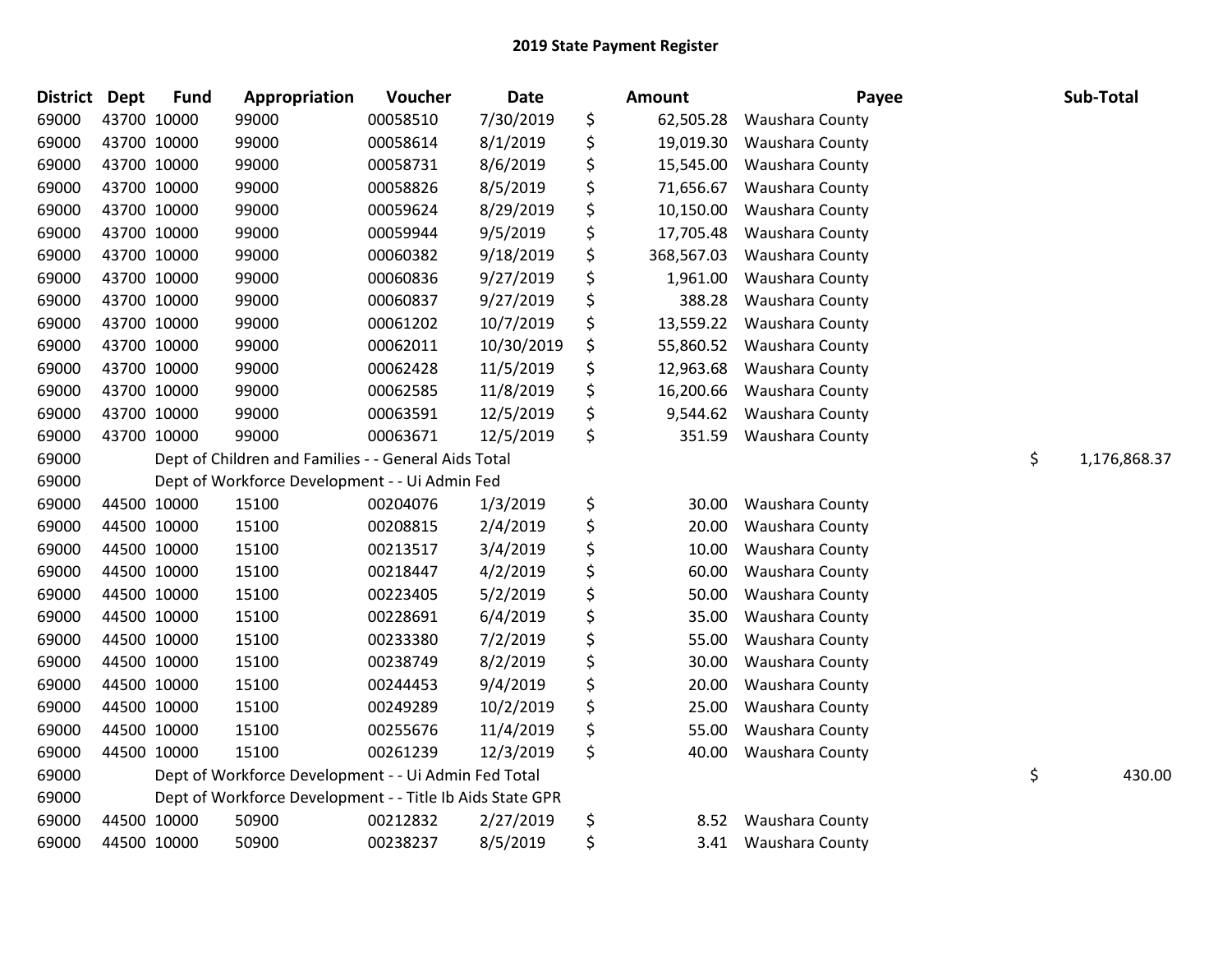| District Dept | <b>Fund</b> | Appropriation                                                         | Voucher  | <b>Date</b> | <b>Amount</b>  | Payee                  | Sub-Total      |
|---------------|-------------|-----------------------------------------------------------------------|----------|-------------|----------------|------------------------|----------------|
| 69000         | 44500 10000 | 50900                                                                 | 00245218 | 9/16/2019   | \$<br>9.37     | Waushara County        |                |
| 69000         | 44500 10000 | 50900                                                                 | 00245428 | 9/16/2019   | \$<br>5.11     | <b>Waushara County</b> |                |
| 69000         | 44500 10000 | 50900                                                                 | 00251005 | 10/10/2019  | \$<br>11.93    | Waushara County        |                |
| 69000         | 44500 10000 | 50900                                                                 | 00251006 | 10/10/2019  | \$<br>2.56     | Waushara County        |                |
| 69000         | 44500 10000 | 50900                                                                 | 00251007 | 10/10/2019  | \$<br>0.85     | Waushara County        |                |
| 69000         | 44500 10000 | 50900                                                                 | 00251008 | 10/11/2019  | \$<br>11.93    | Waushara County        |                |
| 69000         |             | Dept of Workforce Development - - Title Ib Aids State GPR Total       |          |             |                |                        | \$<br>53.68    |
| 69000         |             | Dept of Workforce Development - - Title Ib Aids Federal Prf           |          |             |                |                        |                |
| 69000         | 44500 10000 | 54400                                                                 | 00212832 | 2/27/2019   | \$<br>31.48    | Waushara County        |                |
| 69000         | 44500 10000 | 54400                                                                 | 00238237 | 8/5/2019    | \$<br>12.59    | Waushara County        |                |
| 69000         | 44500 10000 | 54400                                                                 | 00245218 | 9/16/2019   | \$<br>34.63    | Waushara County        |                |
| 69000         | 44500 10000 | 54400                                                                 | 00245428 | 9/16/2019   | \$<br>18.89    | Waushara County        |                |
| 69000         | 44500 10000 | 54400                                                                 | 00251005 | 10/10/2019  | \$<br>44.07    | Waushara County        |                |
| 69000         | 44500 10000 | 54400                                                                 | 00251006 | 10/10/2019  | \$<br>9.44     | Waushara County        |                |
| 69000         | 44500 10000 | 54400                                                                 | 00251007 | 10/10/2019  | \$<br>3.15     | <b>Waushara County</b> |                |
| 69000         | 44500 10000 | 54400                                                                 | 00251008 | 10/11/2019  | \$<br>44.07    | Waushara County        |                |
| 69000         |             | Dept of Workforce Development - - Title Ib Aids Federal Prf Total     |          |             |                |                        | \$<br>198.32   |
| 69000         |             | Dept of Workforce Development - - Wc Ops Uninsured Emplyr Admin       |          |             |                |                        |                |
| 69000         | 44500 22700 | 17700                                                                 | 00218867 | 4/3/2019    | \$<br>15.00    | Waushara County        |                |
| 69000         | 44500 22700 | 17700                                                                 | 00218870 | 4/3/2019    | \$<br>10.00    | Waushara County        |                |
| 69000         | 44500 22700 | 17700                                                                 | 00247521 | 9/24/2019   | \$<br>35.00    | Waushara County        |                |
| 69000         | 44500 22700 | 17700                                                                 | 00247528 | 9/24/2019   | \$<br>5.00     | Waushara County        |                |
| 69000         | 44500 22700 | 17700                                                                 | 00247529 | 9/24/2019   | \$<br>10.00    | Waushara County        |                |
| 69000         |             | Dept of Workforce Development - - Wc Ops Uninsured Emplyr Admin Total |          |             |                |                        | \$<br>75.00    |
| 69000         |             | Department of Justice - - Officer Training Reimbursement              |          |             |                |                        |                |
| 69000         | 45500 10000 | 20200                                                                 | 00060711 | 3/1/2019    | \$<br>2,381.86 | Waushara County        |                |
| 69000         |             | Department of Justice - - Officer Training Reimbursement Total        |          |             |                |                        | \$<br>2,381.86 |
| 69000         |             | Department of Justice - - Crime Laboratories, Dna                     |          |             |                |                        |                |
| 69000         | 45500 10000 | 22100                                                                 | 00068612 | 7/19/2019   | \$<br>3,080.00 | <b>Waushara County</b> |                |
| 69000         |             | Department of Justice - - Crime Laboratories, Dna Total               |          |             |                |                        | \$<br>3,080.00 |
| 69000         |             | Department of Justice - - Law Enforcement Train, Local                |          |             |                |                        |                |
| 69000         | 45500 10000 | 23100                                                                 | 00066318 | 6/10/2019   | \$<br>2,348.69 | Waushara County        |                |
| 69000         | 45500 10000 | 23100                                                                 | 00071563 | 9/19/2019   | \$<br>962.32   | <b>Waushara County</b> |                |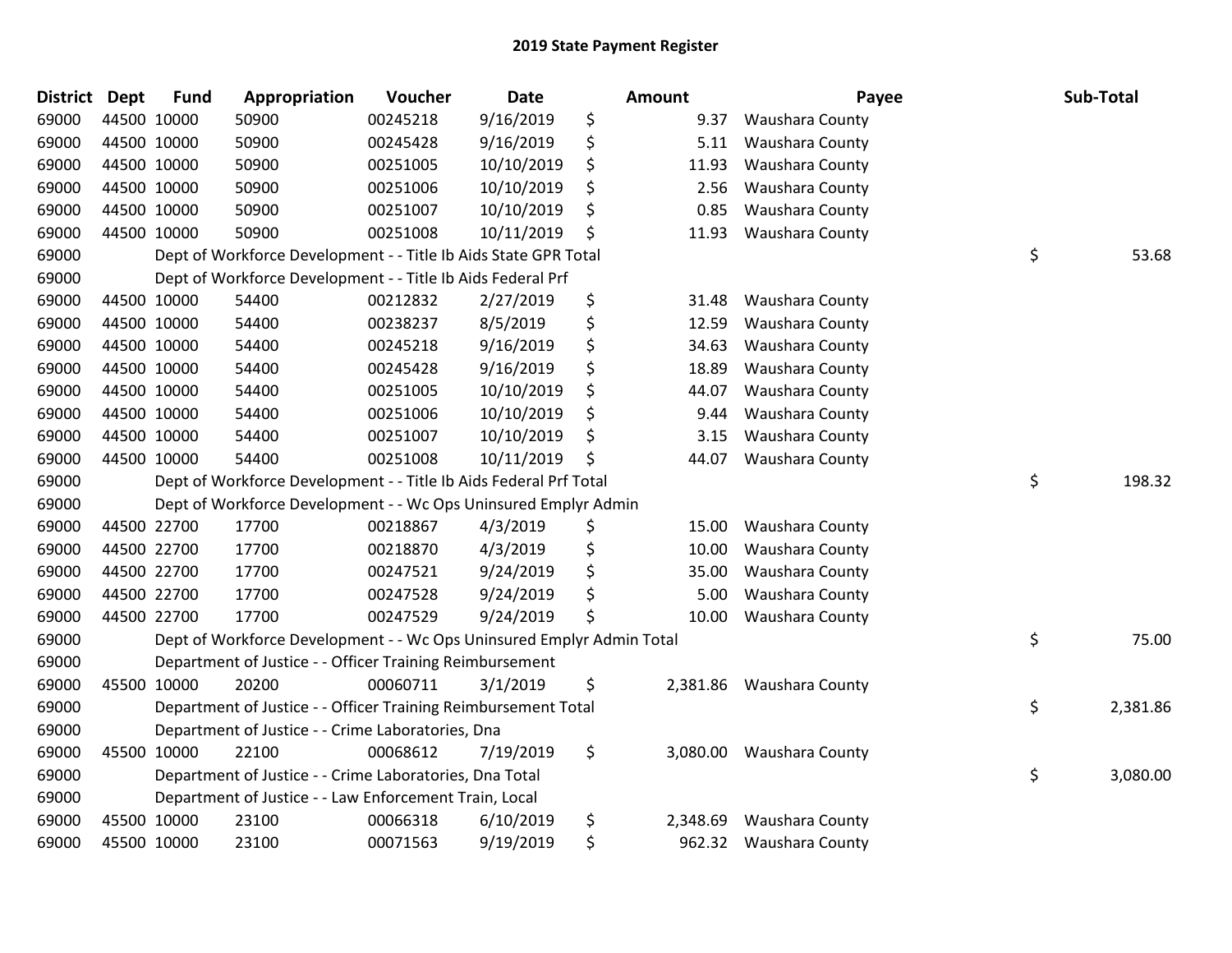| District Dept | <b>Fund</b> | Appropriation                                                          | Voucher  | <b>Date</b>     | Amount          | Payee                      | Sub-Total        |
|---------------|-------------|------------------------------------------------------------------------|----------|-----------------|-----------------|----------------------------|------------------|
| 69000         | 45500 10000 | 23100                                                                  | 00074701 | 11/14/2019      | \$<br>160.00    | <b>Waushara County</b>     |                  |
| 69000         | 45500 10000 | 23100                                                                  | 00074702 | 11/14/2019      | \$<br>6,240.00  | Waushara County            |                  |
| 69000         |             | Department of Justice - - Law Enforcement Train, Local Total           |          |                 |                 |                            | \$<br>9,711.01   |
| 69000         |             | Department of Justice - - Federal Aid, State Operations                |          |                 |                 |                            |                  |
| 69000         | 45500 10000 | 24100                                                                  | 00057895 | 1/7/2019        | \$<br>484.72    | Waushara County            |                  |
| 69000         | 45500 10000 | 24100                                                                  | 00066743 | 6/14/2019       | \$<br>108.38    | Waushara County            |                  |
| 69000         |             | Department of Justice - - Federal Aid, State Operations Total          |          |                 |                 |                            | \$<br>593.10     |
| 69000         |             | Department of Justice - - Alt Prosecution Alcohol Drugs                |          |                 |                 |                            |                  |
| 69000         | 45500 10000 | 27100                                                                  | 00060225 | 2/25/2019       | \$<br>29,531.63 | Waushara County            |                  |
| 69000         | 45500 10000 | 27100                                                                  | 00064367 | 5/6/2019        | \$<br>18,130.78 | Waushara County            |                  |
| 69000         | 45500 10000 | 27100                                                                  | 00069339 | 8/5/2019        | \$<br>28,347.74 | Waushara County            |                  |
| 69000         | 45500 10000 | 27100                                                                  | 00074136 | 11/5/2019       | \$<br>23,207.12 | Waushara County            |                  |
| 69000         |             | Department of Justice - - Alt Prosecution Alcohol Drugs Total          |          |                 |                 |                            | \$<br>99,217.27  |
| 69000         |             | Department of Justice - - Crime Victim Witness Assist                  |          |                 |                 |                            |                  |
| 69000         | 45500 10000 | 53200                                                                  | 00060608 | 2/27/2019       | \$<br>18,769.64 | Waushara County            |                  |
| 69000         | 45500 10000 | 53200                                                                  | 00068368 | 7/17/2019       | \$<br>18,206.33 | Waushara County            |                  |
| 69000         |             | Department of Justice - - Crime Victim Witness Assist Total            |          |                 |                 |                            | \$<br>36,975.97  |
| 69000         |             | Department of Military Affairs - - Emergency Response Equipment        |          |                 |                 |                            |                  |
| 69000         | 46500 10000 | 30800                                                                  | 00069778 | $11/22/2019$ \$ |                 | 6,524.15 Waushara County   |                  |
| 69000         |             | Department of Military Affairs - - Emergency Response Equipment Total  |          |                 |                 |                            | \$<br>6,524.15   |
| 69000         |             | Department of Military Affairs - - Local Emer Planning Grants          |          |                 |                 |                            |                  |
| 69000         | 46500 10000 | 33700                                                                  | 00055511 | 1/31/2019       | \$<br>9,179.14  | Waushara County            |                  |
| 69000         |             | Department of Military Affairs - - Local Emer Planning Grants Total    |          |                 |                 |                            | \$<br>9,179.14   |
| 69000         |             | Department of Military Affairs - - Federal Aid, Local Assistance       |          |                 |                 |                            |                  |
| 69000         | 46500 10000 | 34200                                                                  | 00055578 | 1/31/2019       | \$<br>15,779.76 | Waushara County            |                  |
| 69000         | 46500 10000 | 34200                                                                  | 00071259 | 12/27/2019      | \$<br>31,482.27 | Waushara County            |                  |
| 69000         |             | Department of Military Affairs - - Federal Aid, Local Assistance Total |          |                 |                 |                            | \$<br>47,262.03  |
| 69000         |             | Department of Military Affairs - - Major Disaster Assist; Pif          |          |                 |                 |                            |                  |
| 69000         | 46500 27200 | 36500                                                                  | 00058126 | 3/20/2019       | \$              | 142,859.41 Waushara County |                  |
| 69000         |             | Department of Military Affairs - - Major Disaster Assist; Pif Total    |          |                 |                 |                            | \$<br>142,859.41 |
| 69000         |             | Department of Veterans Affairs - - Grants To Counties                  |          |                 |                 |                            |                  |
| 69000         | 48500 15200 | 12700                                                                  | 00060731 | 2/22/2019       | \$<br>1,000.00  | Waushara County            |                  |
| 69000         |             | Department of Veterans Affairs - - Grants To Counties Total            |          |                 |                 |                            | \$<br>1,000.00   |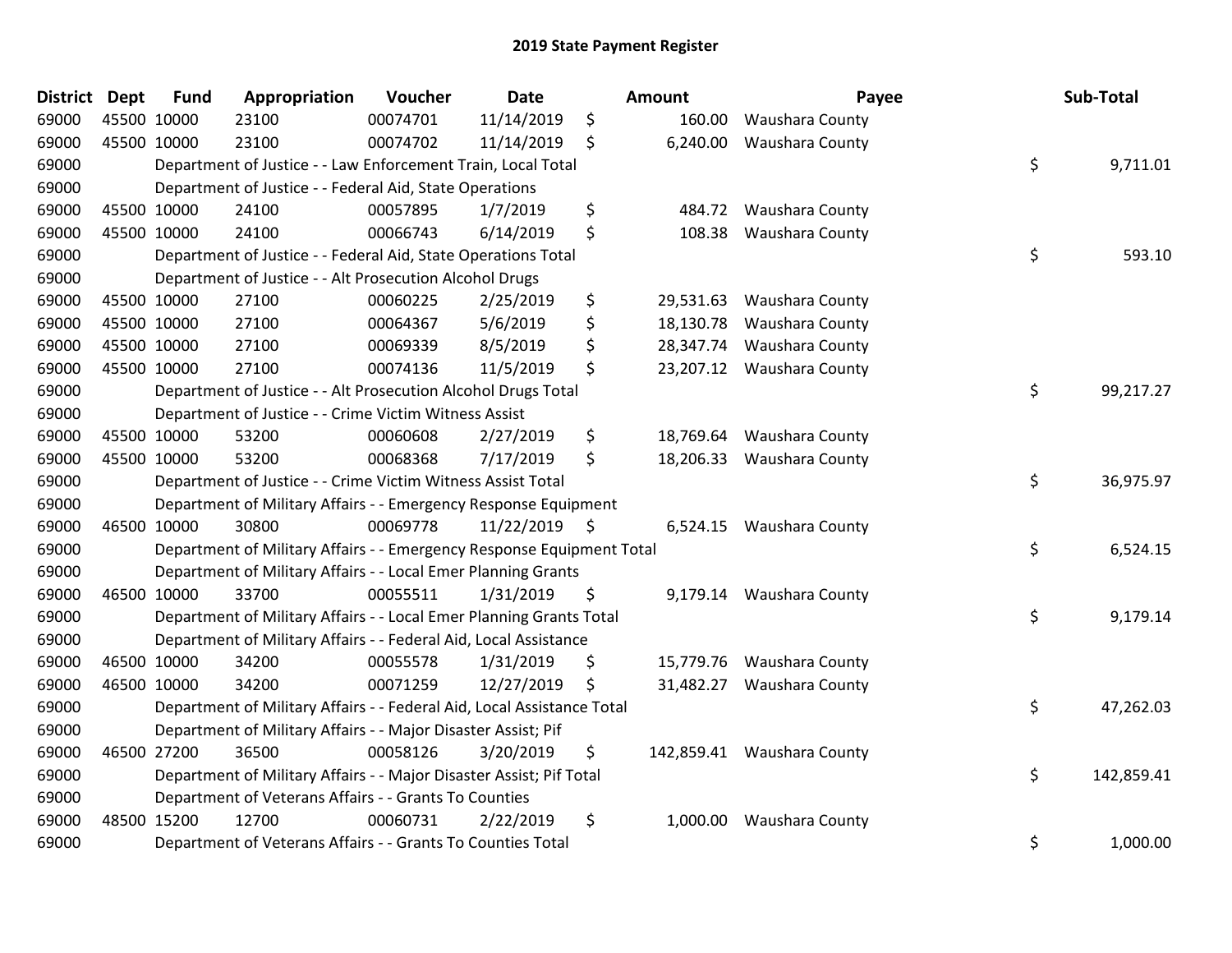| <b>District</b> | <b>Dept</b> | <b>Fund</b> | Appropriation                                                          | Voucher  | <b>Date</b> | Amount |          | Payee                    | Sub-Total       |
|-----------------|-------------|-------------|------------------------------------------------------------------------|----------|-------------|--------|----------|--------------------------|-----------------|
| 69000           |             |             | Department of Veterans Affairs - - County Grants                       |          |             |        |          |                          |                 |
| 69000           |             | 48500 58200 | 26700                                                                  | 00060731 | 2/22/2019   | \$     | 4,500.00 | <b>Waushara County</b>   |                 |
| 69000           |             |             | Department of Veterans Affairs - - County Grants Total                 |          |             |        |          |                          | \$<br>4,500.00  |
| 69000           |             |             | Department of Veterans Affairs - - Veterans Transportation Grant       |          |             |        |          |                          |                 |
| 69000           |             | 48500 58200 | 28000                                                                  | 00074112 | 12/10/2019  | \$     |          | 1,397.32 Waushara County |                 |
| 69000           |             |             | Department of Veterans Affairs - - Veterans Transportation Grant Total |          |             |        |          |                          | \$<br>1,397.32  |
| 69000           |             |             | Department of Veterans Affairs - - County Grants                       |          |             |        |          |                          |                 |
| 69000           |             | 48500 58300 | 37000                                                                  | 00060731 | 2/22/2019   | \$     | 4,500.00 | <b>Waushara County</b>   |                 |
| 69000           |             |             | Department of Veterans Affairs - - County Grants Total                 |          |             |        |          |                          | \$<br>4,500.00  |
| 69000           |             |             | Department of Administration - - Federal Aid, Local Assistance         |          |             |        |          |                          |                 |
| 69000           |             | 50500 10000 | 15500                                                                  | 00096017 | 1/28/2019   | \$     | 3,242.66 | Waushara County          |                 |
| 69000           |             | 50500 10000 | 15500                                                                  | 00098875 | 3/14/2019   | \$     | 3,128.71 | Waushara County          |                 |
| 69000           |             | 50500 10000 | 15500                                                                  | 00100654 | 4/15/2019   | \$     | 3,008.17 | Waushara County          |                 |
| 69000           |             | 50500 10000 | 15500                                                                  | 00101627 | 4/29/2019   | \$     | 4,306.05 | Waushara County          |                 |
| 69000           |             | 50500 10000 | 15500                                                                  | 00104161 | 6/14/2019   | \$     | 5,065.02 | <b>Waushara County</b>   |                 |
| 69000           |             | 50500 10000 | 15500                                                                  | 00105013 | 7/2/2019    | \$     | 6,131.78 | Waushara County          |                 |
| 69000           |             | 50500 10000 | 15500                                                                  | 00106495 | 7/30/2019   | \$     | 2,640.75 | Waushara County          |                 |
| 69000           |             | 50500 10000 | 15500                                                                  | 00107956 | 8/30/2019   | \$     | 534.29   | Waushara County          |                 |
| 69000           |             | 50500 10000 | 15500                                                                  | 00109984 | 10/1/2019   | \$     | 1,275.18 | Waushara County          |                 |
| 69000           |             | 50500 10000 | 15500                                                                  | 00110782 | 10/16/2019  | \$     | 6,038.94 | Waushara County          |                 |
| 69000           |             |             | Department of Administration - - Federal Aid, Local Assistance Total   |          |             |        |          |                          | \$<br>35,371.55 |
| 69000           |             |             | Department of Administration - - Low-Income Assistance Grants          |          |             |        |          |                          |                 |
| 69000           |             | 50500 23500 | 37100                                                                  | 00096017 | 1/28/2019   | \$     | 192.10   | Waushara County          |                 |
| 69000           |             | 50500 23500 | 37100                                                                  | 00098875 | 3/14/2019   | \$     | 2,807.22 | Waushara County          |                 |
| 69000           | 50500 23500 |             | 37100                                                                  | 00100654 | 4/15/2019   | \$     | 2,903.76 | Waushara County          |                 |
| 69000           |             | 50500 23500 | 37100                                                                  | 00101627 | 4/29/2019   | \$     | 3,108.18 | Waushara County          |                 |
| 69000           |             | 50500 23500 | 37100                                                                  | 00104161 | 6/14/2019   | \$     | 3,572.37 | Waushara County          |                 |
| 69000           |             | 50500 23500 | 37100                                                                  | 00105013 | 7/2/2019    | \$     | 1,726.70 | Waushara County          |                 |
| 69000           |             | 50500 23500 | 37100                                                                  | 00106495 | 7/30/2019   | \$     | 2,535.06 | Waushara County          |                 |
| 69000           |             | 50500 23500 | 37100                                                                  | 00107956 | 8/30/2019   | \$     | 1,533.87 | Waushara County          |                 |
| 69000           |             | 50500 23500 | 37100                                                                  | 00109984 | 10/1/2019   | \$     | 5,167.69 | Waushara County          |                 |
| 69000           |             | 50500 23500 | 37100                                                                  | 00110782 | 10/16/2019  | \$     | 5,582.49 | Waushara County          |                 |
| 69000           |             | 50500 23500 | 37100                                                                  | 00113467 | 12/2/2019   | \$     | 9,140.62 | Waushara County          |                 |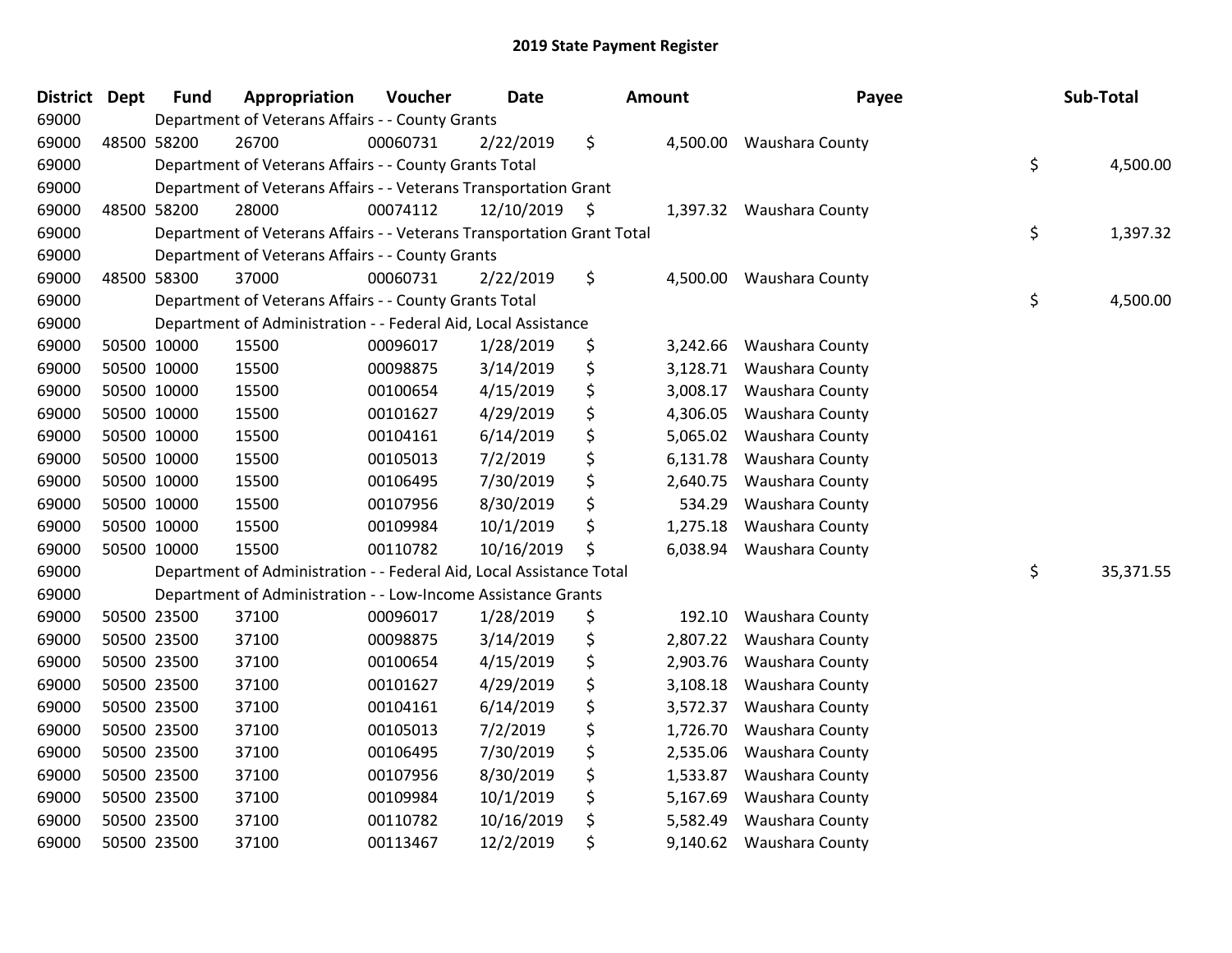| <b>District</b> | <b>Dept</b> | <b>Fund</b> | Appropriation                                                         | Voucher  | <b>Date</b> | Amount          | Payee           | Sub-Total        |
|-----------------|-------------|-------------|-----------------------------------------------------------------------|----------|-------------|-----------------|-----------------|------------------|
| 69000           |             | 50500 23500 | 37100                                                                 | 00115161 | 12/31/2019  | \$<br>7,131.02  | Waushara County |                  |
| 69000           |             |             | Department of Administration - - Low-Income Assistance Grants Total   |          |             |                 |                 | \$<br>45,401.08  |
| 69000           |             |             | Department of Administration - - Land Information Program; Loca       |          |             |                 |                 |                  |
| 69000           |             | 50500 26900 | 17300                                                                 | 00095202 | 1/17/2019   | \$<br>1,000.00  | Waushara County |                  |
| 69000           |             | 50500 26900 | 17300                                                                 | 00097398 | 2/26/2019   | \$<br>56,952.00 | Waushara County |                  |
| 69000           |             | 50500 26900 | 17300                                                                 | 00098641 | 3/12/2019   | \$<br>25,000.00 | Waushara County |                  |
| 69000           |             | 50500 26900 | 17300                                                                 | 00101060 | 4/23/2019   | \$<br>25,000.00 | Waushara County |                  |
| 69000           |             |             | Department of Administration - - Land Information Program; Loca Total |          |             |                 |                 | \$<br>107,952.00 |
| 69000           |             |             | Public Defender Board - - Trial Representation                        |          |             |                 |                 |                  |
| 69000           |             | 55000 10000 | 10300                                                                 | 00186837 | 3/21/2019   | \$<br>180.00    | Waushara County |                  |
| 69000           | 55000 10000 |             | 10300                                                                 | 00193329 | 5/3/2019    | \$<br>6.50      | Waushara County |                  |
| 69000           |             |             | Public Defender Board - - Trial Representation Total                  |          |             |                 |                 | \$<br>186.50     |
| 69000           |             |             | Public Defender Board - - Transcript, Discovery And Int               |          |             |                 |                 |                  |
| 69000           |             | 55000 10000 | 10600                                                                 | 00174716 | 1/3/2019    | \$<br>951.80    | Waushara County |                  |
| 69000           |             | 55000 10000 | 10600                                                                 | 00180561 | 2/7/2019    | \$<br>35.20     | Waushara County |                  |
| 69000           |             | 55000 10000 | 10600                                                                 | 00182657 | 2/19/2019   | \$<br>7.40      | Waushara County |                  |
| 69000           |             | 55000 10000 | 10600                                                                 | 00186204 | 3/7/2019    | \$<br>308.00    | Waushara County |                  |
| 69000           |             | 55000 10000 | 10600                                                                 | 00189642 | 4/3/2019    | \$<br>936.00    | Waushara County |                  |
| 69000           |             | 55000 10000 | 10600                                                                 | 00191558 | 4/18/2019   | \$<br>7.40      | Waushara County |                  |
| 69000           |             | 55000 10000 | 10600                                                                 | 00193483 | 5/3/2019    | \$<br>2.60      | Waushara County |                  |
| 69000           | 55000 10000 |             | 10600                                                                 | 00197895 | 5/30/2019   | \$<br>53.40     | Waushara County |                  |
| 69000           |             | 55000 10000 | 10600                                                                 | 00200694 | 6/12/2019   | \$<br>1,234.60  | Waushara County |                  |
| 69000           |             | 55000 10000 | 10600                                                                 | 00200842 | 6/12/2019   | \$<br>2.60      | Waushara County |                  |
| 69000           |             | 55000 10000 | 10600                                                                 | 00205976 | 7/18/2019   | \$<br>0.80      | Waushara County |                  |
| 69000           |             | 55000 10000 | 10600                                                                 | 00213963 | 9/16/2019   | \$<br>233.60    | Waushara County |                  |
| 69000           |             | 55000 10000 | 10600                                                                 | 00213968 | 9/16/2019   | \$<br>48.80     | Waushara County |                  |
| 69000           |             | 55000 10000 | 10600                                                                 | 00219384 | 10/28/2019  | \$<br>2,336.80  | Waushara County |                  |
| 69000           |             |             | Public Defender Board - - Transcript, Discovery And Int Total         |          |             |                 |                 | \$<br>6,159.00   |
| 69000           |             |             | Department of Revenue - - Warrants and Satisfactions                  |          |             |                 |                 |                  |
| 69000           |             | 56600 10000 | 10100                                                                 | 00120844 | 2/13/2019   | \$<br>315.00    | Waushara County |                  |
| 69000           |             | 56600 10000 | 10100                                                                 | 00122831 | 2/14/2019   | \$<br>92.50     | Waushara County |                  |
| 69000           |             | 56600 10000 | 10100                                                                 | 00123859 | 3/7/2019    | \$<br>210.50    | Waushara County |                  |
| 69000           |             | 56600 10000 | 10100                                                                 | 00137003 | 6/20/2019   | \$<br>92.50     | Waushara County |                  |
|                 |             |             |                                                                       |          |             |                 |                 |                  |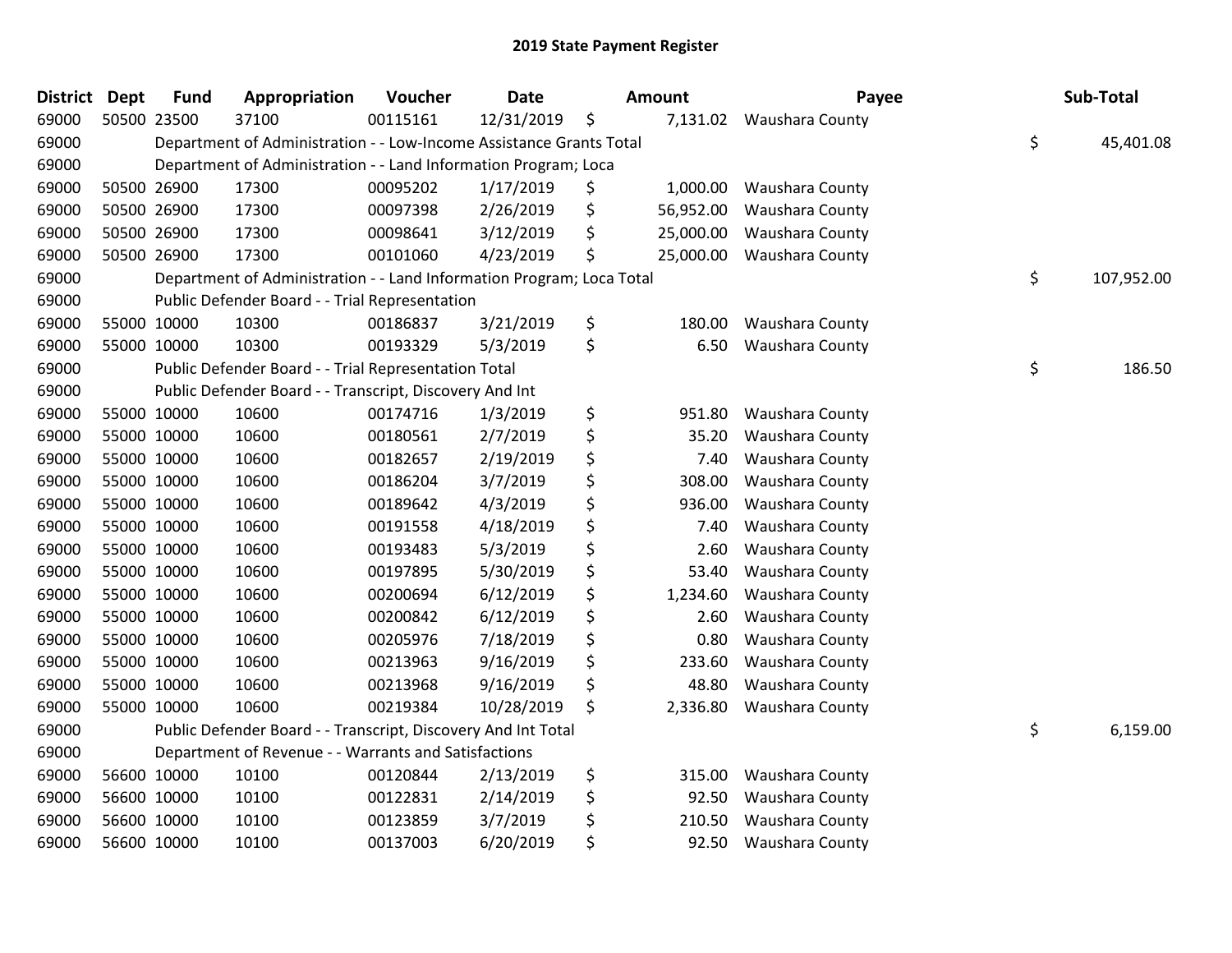| <b>District Dept</b> |             | <b>Fund</b> | Appropriation                                                         | Voucher  | <b>Date</b> | <b>Amount</b>      | Payee                      | Sub-Total           |
|----------------------|-------------|-------------|-----------------------------------------------------------------------|----------|-------------|--------------------|----------------------------|---------------------|
| 69000                | 56600 10000 |             | 10100                                                                 | 00139595 | 7/1/2019    | \$<br>210.50       | Waushara County            |                     |
| 69000                | 56600 10000 |             | 10100                                                                 | 00143121 | 8/16/2019   | \$<br>205.00       | Waushara County            |                     |
| 69000                | 56600 10000 |             | 10100                                                                 | 00148058 | 10/11/2019  | \$<br>210.50       | Waushara County            |                     |
| 69000                |             |             | Department of Revenue - - Warrants and Satisfactions Total            |          |             |                    |                            | \$<br>1,336.50      |
| 69000                |             |             | Circuit Courts - - Circuit Court Costs                                |          |             |                    |                            |                     |
| 69000                |             | 62500 10000 | 10500                                                                 | 00001273 | 1/17/2019   | \$                 | 29,891.91 Waushara County  |                     |
| 69000                |             | 62500 10000 | 10500                                                                 | 00001480 | 7/5/2019    | \$<br>3,490.00     | Waushara County            |                     |
| 69000                |             | 62500 10000 | 10500                                                                 | 00001583 | 8/1/2019    | \$                 | 57,667.00 Waushara County  |                     |
| 69000                |             |             | Circuit Courts - - Circuit Court Costs Total                          |          |             |                    |                            | \$<br>91,048.91     |
| 69000                |             |             | Shared Revenue and Tax Relief - - County And Municipal Aid            |          |             |                    |                            |                     |
| 69000                |             | 83500 10000 | 10500                                                                 | 00050096 | 7/22/2019   | \$                 | 8,267.52 Waushara County   |                     |
| 69000                |             |             | Shared Revenue and Tax Relief - - County And Municipal Aid Total      |          |             |                    |                            | \$<br>8,267.52      |
| 69000                |             |             | Shared Revenue and Tax Relief - - Exempt Computer Aid                 |          |             |                    |                            |                     |
| 69000                |             | 83500 10000 | 10900                                                                 | 00045438 | 7/22/2019   | \$                 | 6,576.41 Waushara County   |                     |
| 69000                |             |             | Shared Revenue and Tax Relief - - Exempt Computer Aid Total           |          |             |                    |                            | \$<br>6,576.41      |
| 69000                |             |             | Shared Revenue and Tax Relief - - Utility Aid                         |          |             |                    |                            |                     |
| 69000                |             | 83500 10000 | 11000                                                                 | 00050096 | 7/22/2019   | \$<br>10,479.46    | Waushara County            |                     |
| 69000                |             | 83500 10000 | 11000                                                                 | 00054395 | 11/18/2019  | \$                 | 67,458.81 Waushara County  |                     |
| 69000                |             |             | Shared Revenue and Tax Relief - - Utility Aid Total                   |          |             |                    |                            | \$<br>77,938.27     |
| 69000                |             |             | Shared Revenue and Tax Relief - - Personal Property Aid               |          |             |                    |                            |                     |
| 69000                |             | 83500 10000 | 11100                                                                 | 00039961 | 5/6/2019    | \$                 | 59,700.98 Waushara County  |                     |
| 69000                |             |             | Shared Revenue and Tax Relief - - Personal Property Aid Total         |          |             |                    |                            | \$<br>59,700.98     |
| 69000                |             |             | Shared Revenue and Tax Relief - - School Lvy Tx/First Dollar Cr       |          |             |                    |                            |                     |
| 69000                | 83500 10000 |             | 30200                                                                 | 00045360 | 7/22/2019   | \$<br>3,875,376.84 | <b>Waushara County</b>     |                     |
| 69000                | 83500 10000 |             | 30200                                                                 | 00048242 | 7/22/2019   | \$                 | 880,040.98 Waushara County |                     |
| 69000                |             |             | Shared Revenue and Tax Relief - - School Lvy Tx/First Dollar Cr Total |          |             |                    |                            | \$<br>4,755,417.82  |
| 69000                |             |             | Shared Revenue and Tax Relief - - Lottery & Gaming Credit             |          |             |                    |                            |                     |
| 69000                |             | 83500 52100 | 36300                                                                 | 00038727 | 3/25/2019   | \$                 | 980,917.69 Waushara County |                     |
| 69000                |             |             | Shared Revenue and Tax Relief - - Lottery & Gaming Credit Total       |          |             |                    |                            | \$<br>980,917.69    |
| 69000 Total          |             |             |                                                                       |          |             |                    |                            | \$<br>13,703,430.61 |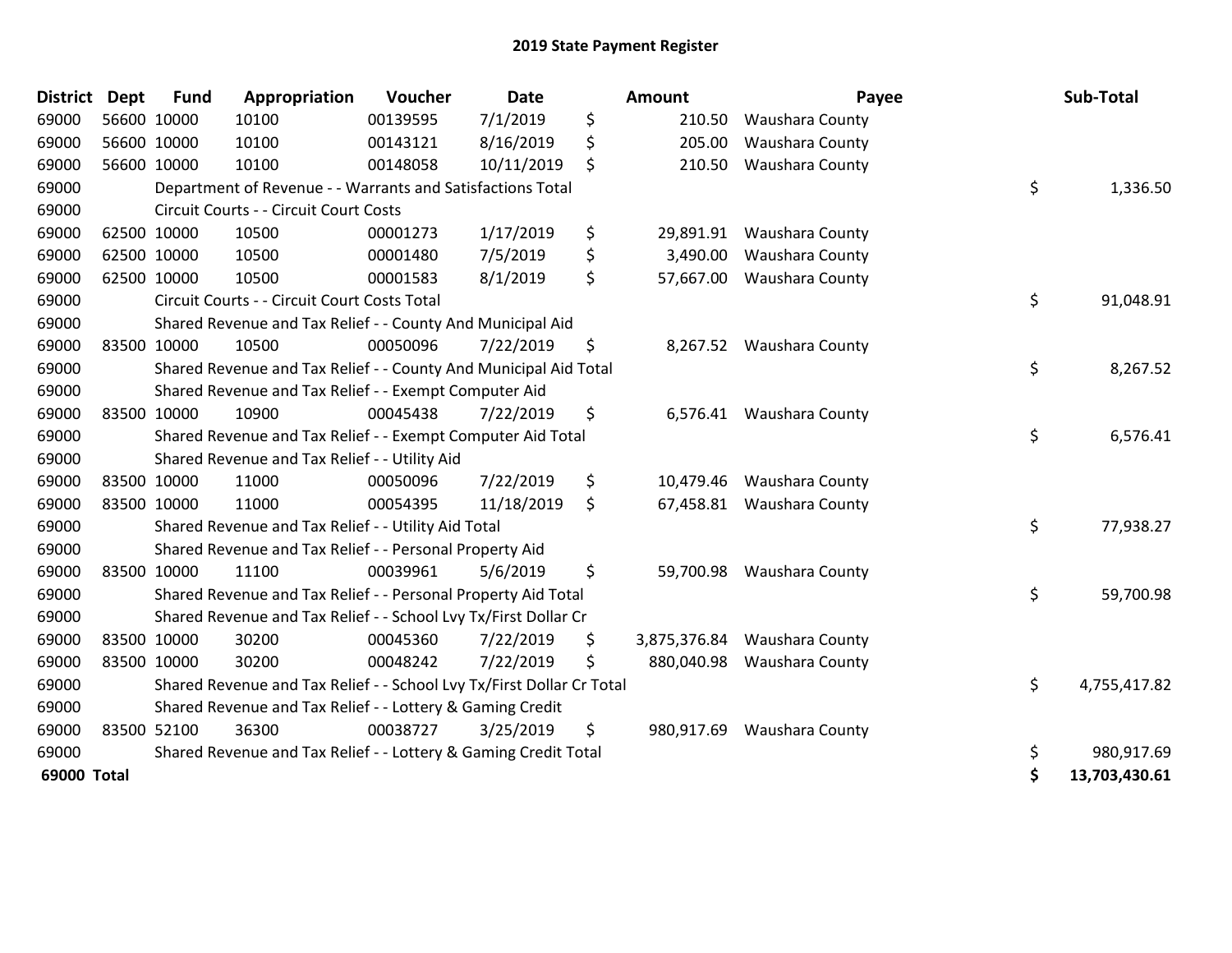| <b>District</b> | <b>Dept</b> | <b>Fund</b> | Appropriation                                                      | <b>Voucher</b> | <b>Date</b> | <b>Amount</b>   | Payee                    |    | Sub-Total |
|-----------------|-------------|-------------|--------------------------------------------------------------------|----------------|-------------|-----------------|--------------------------|----|-----------|
| 69002           |             |             | Dept of Safety & Prof Services - - Fire Dues Distribution          |                |             |                 |                          |    |           |
| 69002           | 16500 10000 |             | 22500                                                              | 00030651       | 7/16/2019   | \$              | 3,961.01 Town Of Aurora  |    |           |
| 69002           |             |             | Dept of Safety & Prof Services - - Fire Dues Distribution Total    |                |             |                 |                          | \$ | 3,961.01  |
| 69002           |             |             | Dept of Natural Resources - - Resaids - Cnty Forst, CI & Mfl       |                |             |                 |                          |    |           |
| 69002           |             | 37000 21200 | 57100                                                              | 00333434       | 6/21/2019   | \$              | 45.60 Town Of Aurora     |    |           |
| 69002           |             |             | Dept of Natural Resources - - Resaids - Cnty Forst, CI & Mfl Total |                |             |                 |                          | \$ | 45.60     |
| 69002           |             |             | WI Dept of Transportation - - Trns Aids To Mnc.-Sf                 |                |             |                 |                          |    |           |
| 69002           |             | 39500 21100 | 19100                                                              | 00337616       | 1/7/2019    | \$<br>16,513.96 | Town Of Aurora           |    |           |
| 69002           |             | 39500 21100 | 19100                                                              | 00364930       | 4/1/2019    | \$<br>16,513.96 | Town Of Aurora           |    |           |
| 69002           |             | 39500 21100 | 19100                                                              | 00402939       | 7/1/2019    | \$              | 16,513.96 Town Of Aurora |    |           |
| 69002           |             | 39500 21100 | 19100                                                              | 00445757       | 10/7/2019   | \$              | 16,513.97 Town Of Aurora |    |           |
| 69002           |             |             | WI Dept of Transportation - - Trns Aids To Mnc.-Sf Total           |                |             |                 |                          | \$ | 66,055.85 |
| 69002           |             |             | Elections Commission - - 2018 Hava Election Security               |                |             |                 |                          |    |           |
| 69002           |             | 51000 22000 | 18200                                                              | 00002632       | 11/19/2019  | \$<br>600.00    | Town Of Aurora           |    |           |
| 69002           |             |             | Elections Commission - - 2018 Hava Election Security Total         |                |             |                 |                          | \$ | 600.00    |
| 69002           |             |             | Shared Revenue and Tax Relief - - County And Municipal Aid         |                |             |                 |                          |    |           |
| 69002           | 83500 10000 |             | 10500                                                              | 00050071       | 7/22/2019   | \$<br>2,292.41  | Town Of Aurora           |    |           |
| 69002           | 83500 10000 |             | 10500                                                              | 00054370       | 11/18/2019  | \$              | 12,990.32 Town Of Aurora |    |           |
| 69002           |             |             | Shared Revenue and Tax Relief - - County And Municipal Aid Total   |                |             |                 |                          | \$ | 15,282.73 |
| 69002           |             |             | Shared Revenue and Tax Relief - - Exempt Computer Aid              |                |             |                 |                          |    |           |
| 69002           | 83500 10000 |             | 10900                                                              | 00047094       | 7/22/2019   | \$<br>33.26     | Town Of Aurora           |    |           |
| 69002           |             |             | Shared Revenue and Tax Relief - - Exempt Computer Aid Total        |                |             |                 |                          | \$ | 33.26     |
| 69002           |             |             | Shared Revenue and Tax Relief - - Personal Property Aid            |                |             |                 |                          |    |           |
| 69002           | 83500 10000 |             | 11100                                                              | 00041688       | 5/6/2019    | \$<br>1,543.37  | Town Of Aurora           |    |           |
| 69002           |             |             | Shared Revenue and Tax Relief - - Personal Property Aid Total      |                |             |                 |                          | \$ | 1,543.37  |
| 69002 Total     |             |             |                                                                    |                |             |                 |                          | Ś  | 87,521.82 |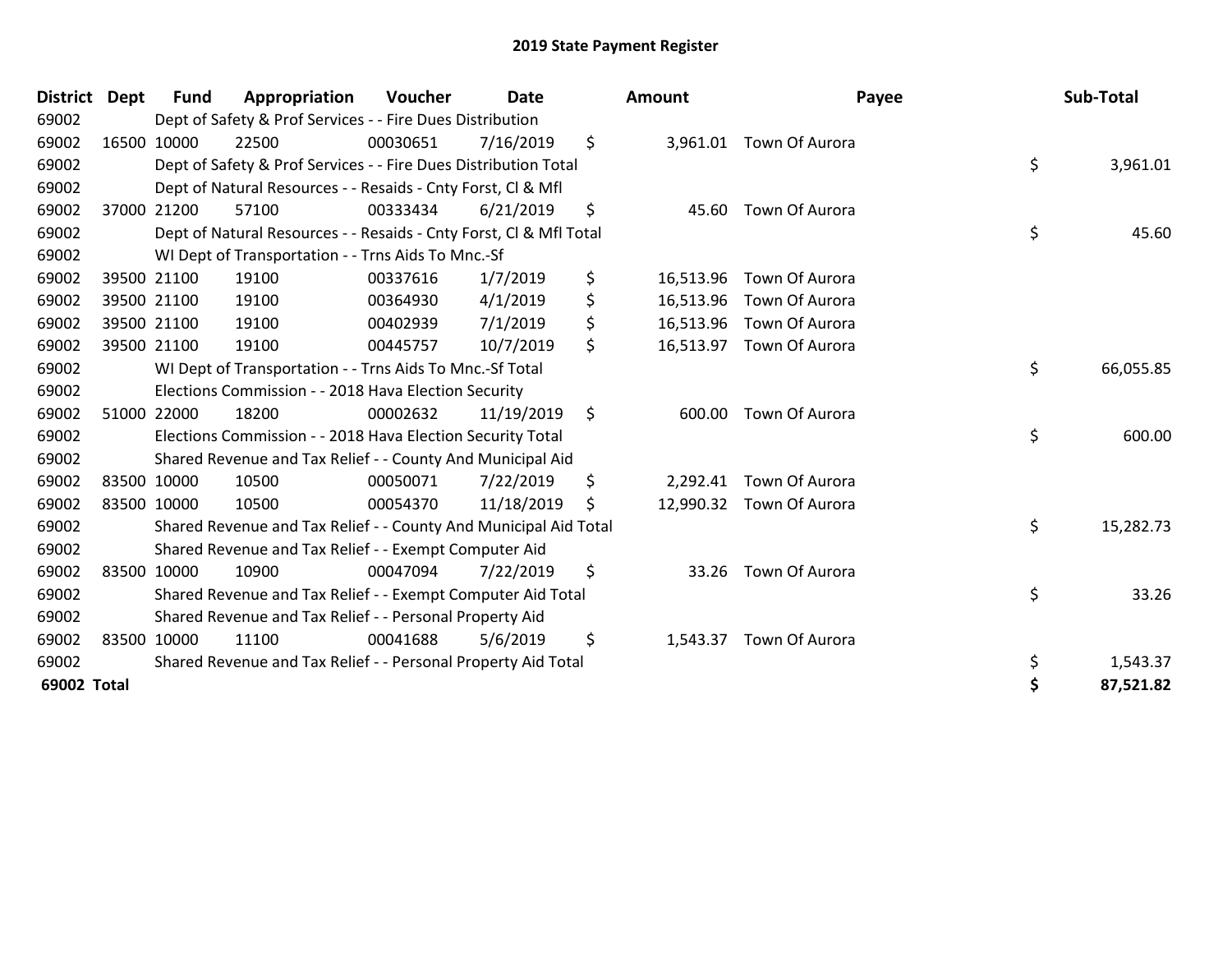| <b>District</b> | <b>Dept</b> | <b>Fund</b> | Appropriation                                                      | Voucher  | <b>Date</b> | <b>Amount</b>  | Payee                        | Sub-Total        |
|-----------------|-------------|-------------|--------------------------------------------------------------------|----------|-------------|----------------|------------------------------|------------------|
| 69004           |             |             | Dept of Safety & Prof Services - - Fire Dues Distribution          |          |             |                |                              |                  |
| 69004           | 16500 10000 |             | 22500                                                              | 00030635 | 7/16/2019   | \$             | 4,047.41 Town Of Bloomfield  |                  |
| 69004           |             |             | Dept of Safety & Prof Services - - Fire Dues Distribution Total    |          |             |                |                              | \$<br>4,047.41   |
| 69004           |             |             | Dept of Natural Resources - - Aids In Lieu Of Taxes - Gener        |          |             |                |                              |                  |
| 69004           |             | 37000 10000 | 50300                                                              | 00313433 | 4/19/2019   | \$<br>23.43    | Town Of Bloomfield           |                  |
| 69004           |             |             | Dept of Natural Resources - - Aids In Lieu Of Taxes - Gener Total  |          |             |                |                              | \$<br>23.43      |
| 69004           |             |             | Dept of Natural Resources - - Resaids - Cnty Forst, CI & Mfl       |          |             |                |                              |                  |
| 69004           |             | 37000 21200 | 57100                                                              | 00333435 | 6/21/2019   | \$             | 320.46 Town Of Bloomfield    |                  |
| 69004           |             |             | Dept of Natural Resources - - Resaids - Cnty Forst, Cl & Mfl Total |          |             |                |                              | \$<br>320.46     |
| 69004           |             |             | WI Dept of Transportation - - Trns Aids To Mnc.-Sf                 |          |             |                |                              |                  |
| 69004           |             | 39500 21100 | 19100                                                              | 00337617 | 1/7/2019    | \$             | 26,679.15 Town Of Bloomfield |                  |
| 69004           |             | 39500 21100 | 19100                                                              | 00364931 | 4/1/2019    | \$             | 26,679.15 Town Of Bloomfield |                  |
| 69004           |             | 39500 21100 | 19100                                                              | 00402940 | 7/1/2019    | \$             | 26,679.15 Town Of Bloomfield |                  |
| 69004           |             | 39500 21100 | 19100                                                              | 00445758 | 10/7/2019   | \$             | 26,679.18 Town Of Bloomfield |                  |
| 69004           |             |             | WI Dept of Transportation - - Trns Aids To Mnc.-Sf Total           |          |             |                |                              | \$<br>106,716.63 |
| 69004           |             |             | Elections Commission - - General Program Ops, GPR                  |          |             |                |                              |                  |
| 69004           |             | 51000 10000 | 10100                                                              | 00001517 | 1/25/2019   | \$             | 299.00 Town Of Bloomfield    |                  |
| 69004           |             |             | Elections Commission - - General Program Ops, GPR Total            |          |             |                |                              | \$<br>299.00     |
| 69004           |             |             | Elections Commission - - 2018 Hava Election Security               |          |             |                |                              |                  |
| 69004           |             | 51000 22000 | 18200                                                              | 00002183 | 10/30/2019  | \$<br>1,200.00 | <b>Town Of Bloomfield</b>    |                  |
| 69004           |             |             | Elections Commission - - 2018 Hava Election Security Total         |          |             |                |                              | \$<br>1,200.00   |
| 69004           |             |             | Shared Revenue and Tax Relief - - County And Municipal Aid         |          |             |                |                              |                  |
| 69004           |             | 83500 10000 | 10500                                                              | 00050072 | 7/22/2019   | \$             | 2,944.01 Town Of Bloomfield  |                  |
| 69004           | 83500 10000 |             | 10500                                                              | 00054371 | 11/18/2019  | \$             | 16,682.71 Town Of Bloomfield |                  |
| 69004           |             |             | Shared Revenue and Tax Relief - - County And Municipal Aid Total   |          |             |                |                              | \$<br>19,626.72  |
| 69004           |             |             | Shared Revenue and Tax Relief - - Exempt Computer Aid              |          |             |                |                              |                  |
| 69004           |             | 83500 10000 | 10900                                                              | 00047095 | 7/22/2019   | \$<br>57.16    | Town Of Bloomfield           |                  |
| 69004           |             |             | Shared Revenue and Tax Relief - - Exempt Computer Aid Total        |          |             |                |                              | \$<br>57.16      |
| 69004           |             |             | Shared Revenue and Tax Relief - - Personal Property Aid            |          |             |                |                              |                  |
| 69004           | 83500 10000 |             | 11100                                                              | 00041689 | 5/6/2019    | \$<br>68.39    | <b>Town Of Bloomfield</b>    |                  |
| 69004           |             |             | Shared Revenue and Tax Relief - - Personal Property Aid Total      |          |             |                |                              | \$<br>68.39      |
| 69004 Total     |             |             |                                                                    |          |             |                |                              | \$<br>132,359.20 |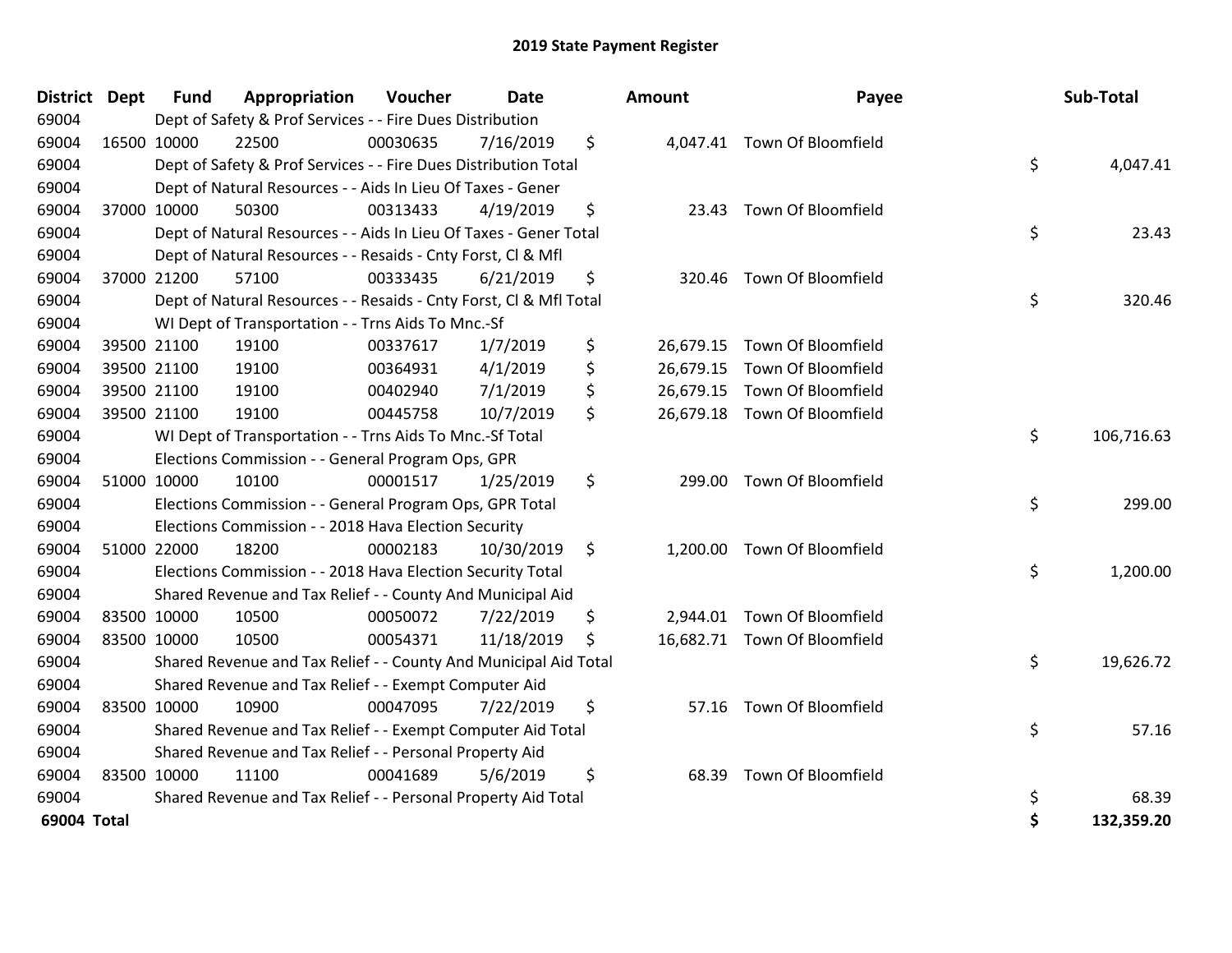| <b>District</b> | <b>Dept</b> | <b>Fund</b> | Appropriation                                                      | Voucher  | <b>Date</b> | <b>Amount</b>   | Payee                    | Sub-Total        |
|-----------------|-------------|-------------|--------------------------------------------------------------------|----------|-------------|-----------------|--------------------------|------------------|
| 69006           |             |             | Dept of Safety & Prof Services - - Fire Dues Distribution          |          |             |                 |                          |                  |
| 69006           |             | 16500 10000 | 22500                                                              | 00030818 | 7/17/2019   | \$              | 3,013.26 Town Of Coloma  |                  |
| 69006           |             |             | Dept of Safety & Prof Services - - Fire Dues Distribution Total    |          |             |                 |                          | \$<br>3,013.26   |
| 69006           |             |             | Dept of Natural Resources - - Aids In Lieu Of Taxes - Gener        |          |             |                 |                          |                  |
| 69006           |             | 37000 10000 | 50300                                                              | 00298885 | 2/19/2019   | \$              | 13,702.64 Town Of Coloma |                  |
| 69006           |             | 37000 10000 | 50300                                                              | 00298886 | 2/19/2019   | \$<br>7,662.19  | Town Of Coloma           |                  |
| 69006           |             | 37000 10000 | 50300                                                              | 00313356 | 4/19/2019   | \$<br>415.87    | Town Of Coloma           |                  |
| 69006           |             |             | Dept of Natural Resources - - Aids In Lieu Of Taxes - Gener Total  |          |             |                 |                          | \$<br>21,780.70  |
| 69006           |             |             | Dept of Natural Resources - - Resaids - Cnty Forst, CI & Mfl       |          |             |                 |                          |                  |
| 69006           |             | 37000 21200 | 57100                                                              | 00333436 | 6/21/2019   | \$<br>666.48    | Town Of Coloma           |                  |
| 69006           |             |             | Dept of Natural Resources - - Resaids - Cnty Forst, Cl & Mfl Total |          |             |                 |                          | \$<br>666.48     |
| 69006           |             |             | Dept of Natural Resources - - Aids In Lieu Of Taxes - Sum S        |          |             |                 |                          |                  |
| 69006           |             | 37000 21200 | 57900                                                              | 00313357 | 4/19/2019   | \$              | 269.62 Town Of Coloma    |                  |
| 69006           |             |             | Dept of Natural Resources - - Aids In Lieu Of Taxes - Sum S Total  |          |             |                 |                          | \$<br>269.62     |
| 69006           |             |             | WI Dept of Transportation - - Trns Aids To Mnc.-Sf                 |          |             |                 |                          |                  |
| 69006           |             | 39500 21100 | 19100                                                              | 00337618 | 1/7/2019    | \$<br>30,531.42 | Town Of Coloma           |                  |
| 69006           |             | 39500 21100 | 19100                                                              | 00364932 | 4/1/2019    | \$              | 30,531.42 Town Of Coloma |                  |
| 69006           |             | 39500 21100 | 19100                                                              | 00402941 | 7/1/2019    | \$              | 30,531.42 Town Of Coloma |                  |
| 69006           |             | 39500 21100 | 19100                                                              | 00445759 | 10/7/2019   | \$              | 30,531.42 Town Of Coloma |                  |
| 69006           |             |             | WI Dept of Transportation - - Trns Aids To Mnc.-Sf Total           |          |             |                 |                          | \$<br>122,125.68 |
| 69006           |             |             | WI Dept of Transportation - - Loc Rd Imp Prg St Fd                 |          |             |                 |                          |                  |
| 69006           | 39500 21100 |             | 27800                                                              | 00343813 | 1/18/2019   | \$              | 23,018.81 Town Of Coloma |                  |
| 69006           |             |             | WI Dept of Transportation - - Loc Rd Imp Prg St Fd Total           |          |             |                 |                          | \$<br>23,018.81  |
| 69006           |             |             | Shared Revenue and Tax Relief - - County And Municipal Aid         |          |             |                 |                          |                  |
| 69006           | 83500 10000 |             | 10500                                                              | 00050073 | 7/22/2019   | \$              | 1,058.31 Town Of Coloma  |                  |
| 69006           | 83500 10000 |             | 10500                                                              | 00054372 | 11/18/2019  | \$              | 5,997.09 Town Of Coloma  |                  |
| 69006           |             |             | Shared Revenue and Tax Relief - - County And Municipal Aid Total   |          |             |                 |                          | \$<br>7,055.40   |
| 69006           |             |             | Shared Revenue and Tax Relief - - Exempt Computer Aid              |          |             |                 |                          |                  |
| 69006           |             | 83500 10000 | 10900                                                              | 00047096 | 7/22/2019   | \$<br>4.16      | Town Of Coloma           |                  |
| 69006           |             |             | Shared Revenue and Tax Relief - - Exempt Computer Aid Total        |          |             |                 |                          | \$<br>4.16       |
| 69006           |             |             | Shared Revenue and Tax Relief - - Utility Aid                      |          |             |                 |                          |                  |
| 69006           | 83500 10000 |             | 11000                                                              | 00050073 | 7/22/2019   | \$<br>732.61    | Town Of Coloma           |                  |
| 69006           | 83500 10000 |             | 11000                                                              | 00054372 | 11/18/2019  | \$              | 4,835.07 Town Of Coloma  |                  |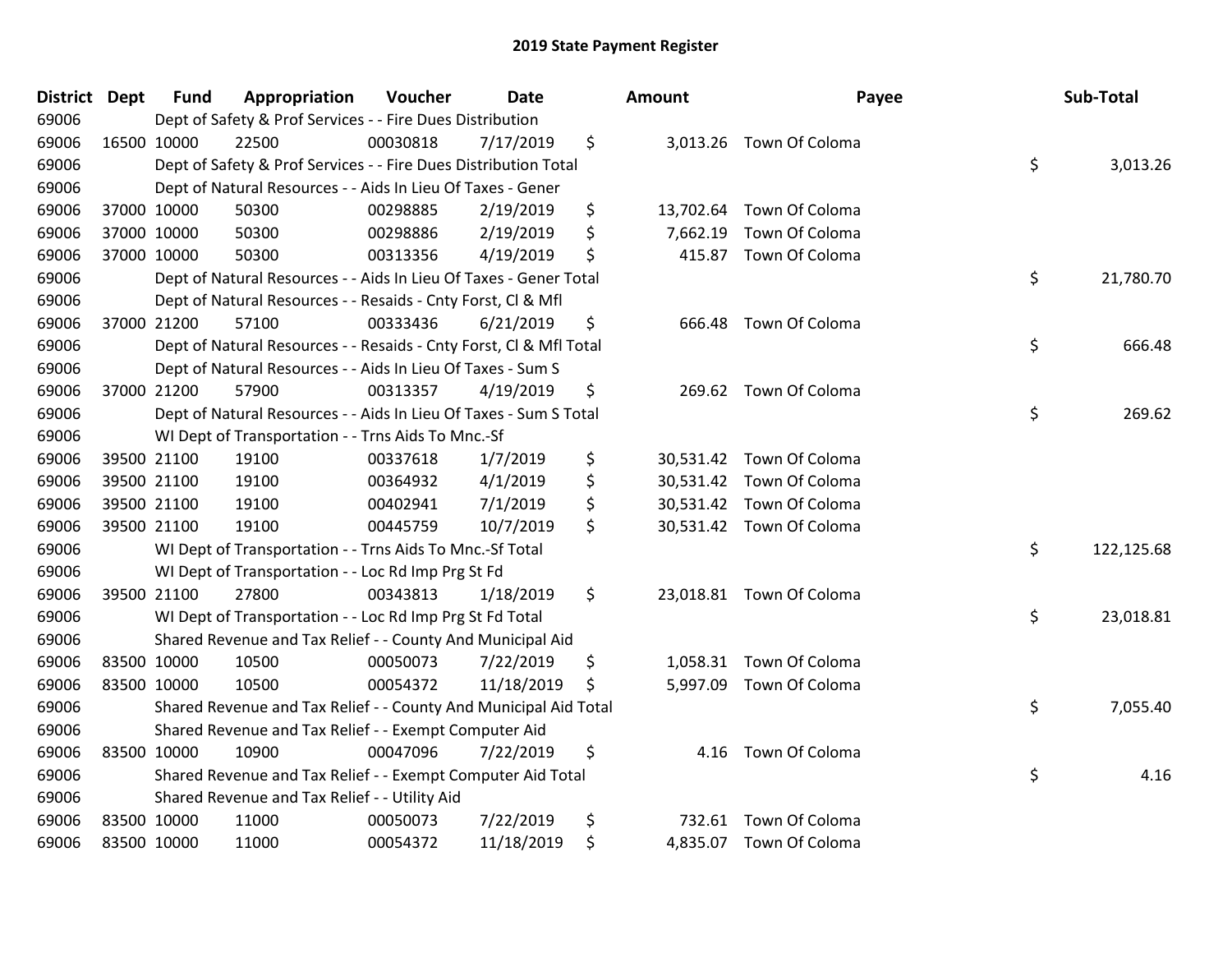| <b>District</b> | Dept        | Fund | Appropriation                                                       | Voucher  | Date      |    | Amount   | Payee          | Sub-Total  |
|-----------------|-------------|------|---------------------------------------------------------------------|----------|-----------|----|----------|----------------|------------|
| 69006           |             |      | Shared Revenue and Tax Relief - - Utility Aid Total                 |          |           |    |          |                | 5,567.68   |
| 69006           |             |      | Shared Revenue and Tax Relief - - Personal Property Aid             |          |           |    |          |                |            |
| 69006           | 83500 10000 |      | 11100                                                               | 00041690 | 5/6/2019  | \$ | 217.18   | Town Of Coloma |            |
| 69006           |             |      | Shared Revenue and Tax Relief - - Personal Property Aid Total       |          |           |    |          |                | 217.18     |
| 69006           |             |      | Shared Revenue and Tax Relief - - Payments For Municipal Svcs       |          |           |    |          |                |            |
| 69006           | 83500 10000 |      | 50100                                                               | 00037710 | 1/31/2019 |    | 1,403.68 | Town Of Coloma |            |
| 69006           |             |      | Shared Revenue and Tax Relief - - Payments For Municipal Svcs Total |          |           |    |          |                | 1,403.68   |
| 69006           |             |      | Shared Revenue and Tax Relief - - Lottery & Gaming Credit           |          |           |    |          |                |            |
| 69006           | 83500 52100 |      | 36300                                                               | 00038570 | 3/25/2019 | S  | 615.72   | Town Of Coloma |            |
| 69006           |             |      | Shared Revenue and Tax Relief - - Lottery & Gaming Credit Total     |          |           |    |          |                | 615.72     |
| 69006 Total     |             |      |                                                                     |          |           |    |          |                | 185,738.37 |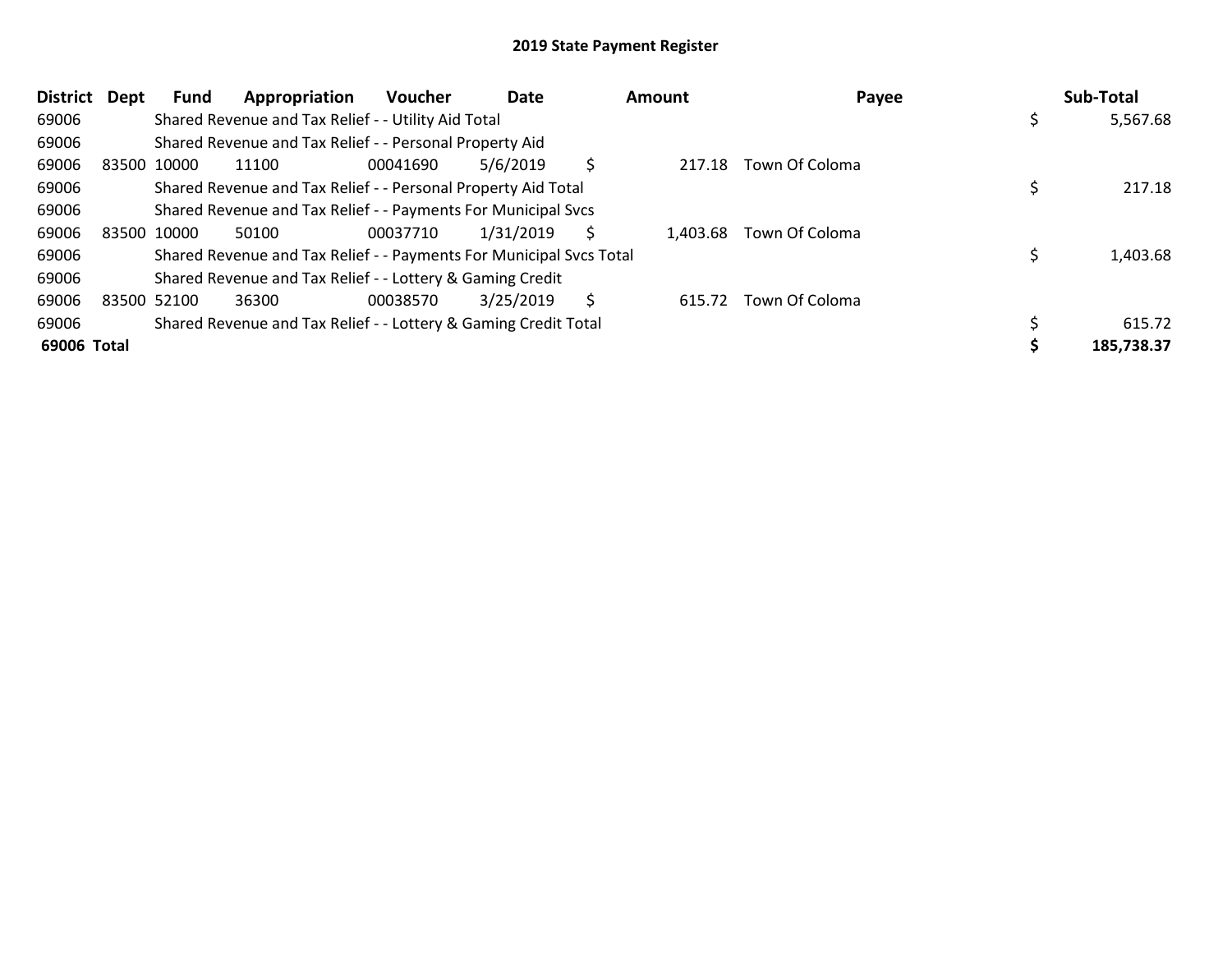| District Dept |             | <b>Fund</b> | Appropriation                                                      | Voucher  | <b>Date</b> | Amount          | Payee                    | Sub-Total       |
|---------------|-------------|-------------|--------------------------------------------------------------------|----------|-------------|-----------------|--------------------------|-----------------|
| 69008         |             |             | Dept of Safety & Prof Services - - Fire Dues Distribution          |          |             |                 |                          |                 |
| 69008         |             | 16500 10000 | 22500                                                              | 00030655 | 7/16/2019   | \$              | 3,901.09 Town Of Dakota  |                 |
| 69008         |             |             | Dept of Safety & Prof Services - - Fire Dues Distribution Total    |          |             |                 |                          | \$<br>3,901.09  |
| 69008         |             |             | Dept of Natural Resources - - Aids In Lieu Of Taxes - Gener        |          |             |                 |                          |                 |
| 69008         |             | 37000 10000 | 50300                                                              | 00299010 | 2/19/2019   | \$<br>27,448.50 | Town Of Dakota           |                 |
| 69008         |             | 37000 10000 | 50300                                                              | 00299011 | 2/19/2019   | \$<br>6,676.74  | Town Of Dakota           |                 |
| 69008         | 37000 10000 |             | 50300                                                              | 00314944 | 4/19/2019   | \$<br>963.46    | Town Of Dakota           |                 |
| 69008         | 37000 10000 |             | 50300                                                              | 00314945 | 4/19/2019   | \$<br>51.05     | Town Of Dakota           |                 |
| 69008         | 37000 10000 |             | 50300                                                              | 00314946 | 4/19/2019   | \$<br>2.04      | Town Of Dakota           |                 |
| 69008         |             |             | Dept of Natural Resources - - Aids In Lieu Of Taxes - Gener Total  |          |             |                 |                          | \$<br>35,141.79 |
| 69008         |             |             | Dept of Natural Resources - - Taxes & Assessmts-Conserv Fund       |          |             |                 |                          |                 |
| 69008         |             | 37000 21200 | 16900                                                              | 00293577 | 1/25/2019   | \$              | 208.65 Town Of Dakota    |                 |
| 69008         |             |             | Dept of Natural Resources - - Taxes & Assessmts-Conserv Fund Total |          |             |                 |                          | \$<br>208.65    |
| 69008         |             |             | Dept of Natural Resources - - Resaids - Cnty Forst, Cl & Mfl       |          |             |                 |                          |                 |
| 69008         |             | 37000 21200 | 57100                                                              | 00333437 | 6/21/2019   | \$<br>404.42    | Town Of Dakota           |                 |
| 69008         |             |             | Dept of Natural Resources - - Resaids - Cnty Forst, CI & Mfl Total |          |             |                 |                          | \$<br>404.42    |
| 69008         |             |             | Dept of Natural Resources - - Aids In Lieu Of Taxes - Sum S        |          |             |                 |                          |                 |
| 69008         | 37000 21200 |             | 57900                                                              | 00314947 | 4/19/2019   | \$<br>160.19    | Town Of Dakota           |                 |
| 69008         | 37000 21200 |             | 57900                                                              | 00314948 | 4/19/2019   | \$<br>10.56     | Town Of Dakota           |                 |
| 69008         |             | 37000 21200 | 57900                                                              | 00314949 | 4/19/2019   | \$<br>173.42    | Town Of Dakota           |                 |
| 69008         |             |             | Dept of Natural Resources - - Aids In Lieu Of Taxes - Sum S Total  |          |             |                 |                          | \$<br>344.17    |
| 69008         |             |             | WI Dept of Transportation - - Trns Aids To Mnc.-Sf                 |          |             |                 |                          |                 |
| 69008         |             | 39500 21100 | 19100                                                              | 00337619 | 1/7/2019    | \$              | 23,931.80 Town Of Dakota |                 |
| 69008         | 39500 21100 |             | 19100                                                              | 00364933 | 4/1/2019    | \$              | 23,931.80 Town Of Dakota |                 |
| 69008         |             | 39500 21100 | 19100                                                              | 00402942 | 7/1/2019    | \$              | 23,931.80 Town Of Dakota |                 |
| 69008         |             | 39500 21100 | 19100                                                              | 00445760 | 10/7/2019   | \$              | 23,931.83 Town Of Dakota |                 |
| 69008         |             |             | WI Dept of Transportation - - Trns Aids To Mnc.-Sf Total           |          |             |                 |                          | \$<br>95,727.23 |
| 69008         |             |             | Elections Commission - - 2018 Hava Election Security               |          |             |                 |                          |                 |
| 69008         |             | 51000 22000 | 18200                                                              | 00002861 | 11/22/2019  | \$              | 600.00 Town Of Dakota    |                 |
| 69008         |             |             | Elections Commission - - 2018 Hava Election Security Total         |          |             |                 |                          | \$<br>600.00    |
| 69008         |             |             | Shared Revenue and Tax Relief - - County And Municipal Aid         |          |             |                 |                          |                 |
| 69008         | 83500 10000 |             | 10500                                                              | 00050074 | 7/22/2019   | \$<br>2,825.95  | Town Of Dakota           |                 |
| 69008         | 83500 10000 |             | 10500                                                              | 00054373 | 11/18/2019  | \$              | 16,013.73 Town Of Dakota |                 |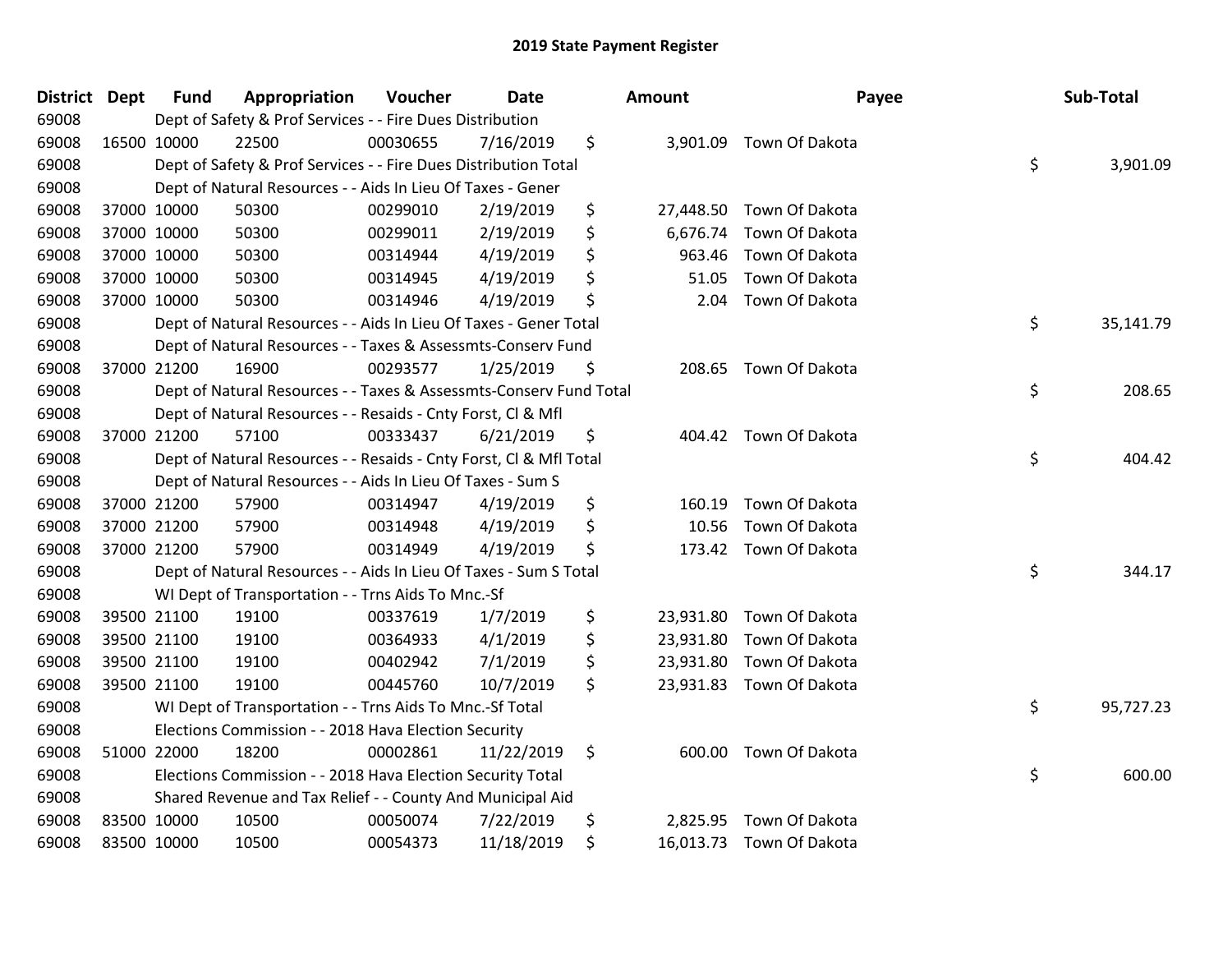| <b>District</b> | Dept | Fund        | Appropriation                                                    | <b>Voucher</b> | Date       |    | <b>Amount</b> | Payee          | Sub-Total       |
|-----------------|------|-------------|------------------------------------------------------------------|----------------|------------|----|---------------|----------------|-----------------|
| 69008           |      |             | Shared Revenue and Tax Relief - - County And Municipal Aid Total |                |            |    |               |                | \$<br>18,839.68 |
| 69008           |      |             | Shared Revenue and Tax Relief - - Exempt Computer Aid            |                |            |    |               |                |                 |
| 69008           |      | 83500 10000 | 10900                                                            | 00047097       | 7/22/2019  | \$ | 62.35         | Town Of Dakota |                 |
| 69008           |      |             | Shared Revenue and Tax Relief - - Exempt Computer Aid Total      |                |            |    |               |                | \$<br>62.35     |
| 69008           |      |             | Shared Revenue and Tax Relief - - Utility Aid                    |                |            |    |               |                |                 |
| 69008           |      | 83500 10000 | 11000                                                            | 00050074       | 7/22/2019  | \$ | 332.02        | Town Of Dakota |                 |
| 69008           |      | 83500 10000 | 11000                                                            | 00054373       | 11/18/2019 | S  | 1,999.94      | Town Of Dakota |                 |
| 69008           |      |             | Shared Revenue and Tax Relief - - Utility Aid Total              |                |            |    |               |                | \$<br>2,331.96  |
| 69008           |      |             | Shared Revenue and Tax Relief - - Personal Property Aid          |                |            |    |               |                |                 |
| 69008           |      | 83500 10000 | 11100                                                            | 00041691       | 5/6/2019   | \$ | 1,002.07      | Town Of Dakota |                 |
| 69008           |      |             | Shared Revenue and Tax Relief - - Personal Property Aid Total    |                |            |    |               |                | \$<br>1,002.07  |
| 69008           |      |             | Shared Revenue and Tax Relief - - Lottery & Gaming Credit        |                |            |    |               |                |                 |
| 69008           |      | 83500 52100 | 36300                                                            | 00043377       | 5/6/2019   | \$ | 3,998.40      | Town Of Dakota |                 |
| 69008           |      |             | Shared Revenue and Tax Relief - - Lottery & Gaming Credit Total  |                |            |    |               |                | 3,998.40        |
| 69008 Total     |      |             |                                                                  |                |            |    |               |                | 162,561.81      |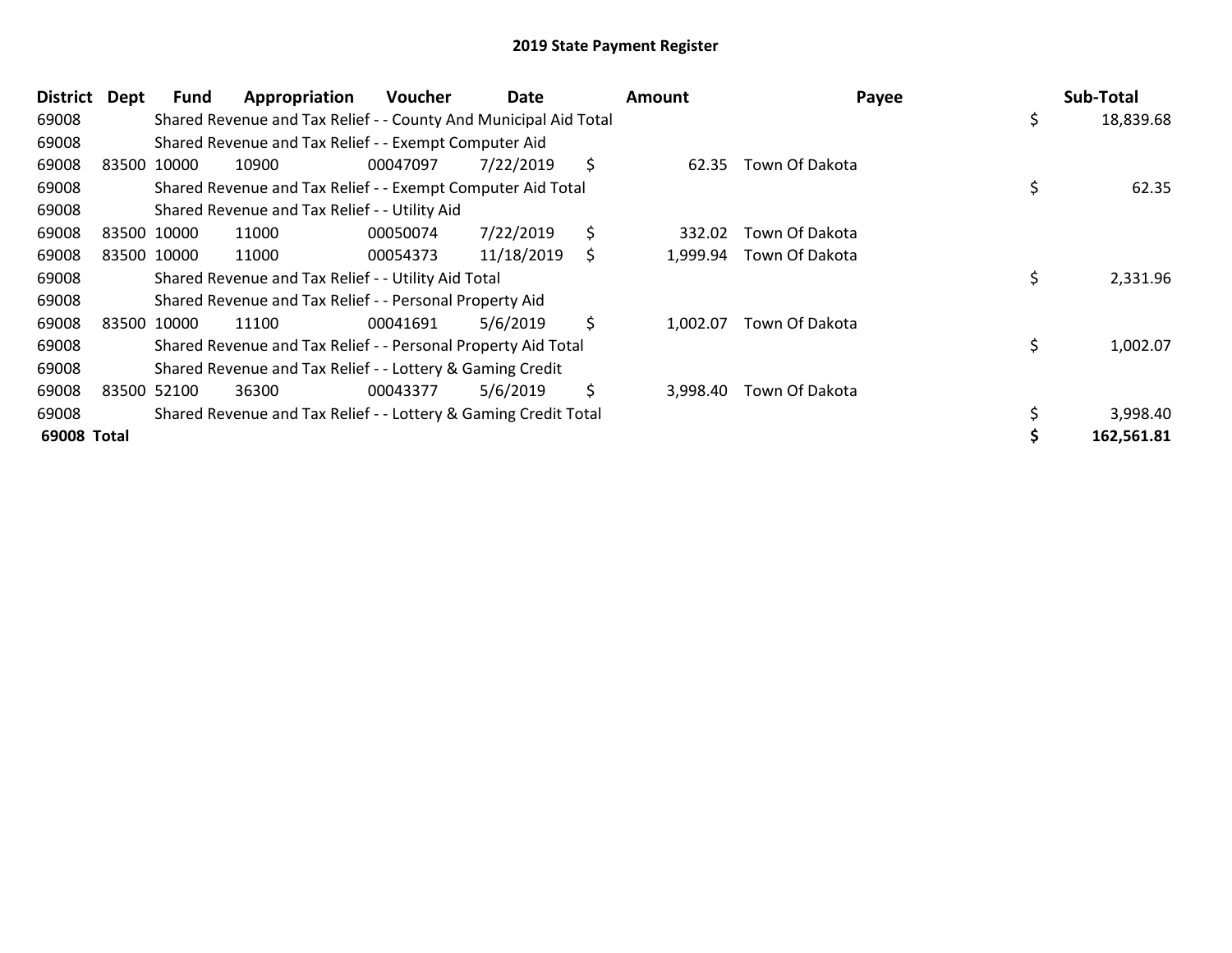| District Dept | <b>Fund</b> | Appropriation                                                      | Voucher  | Date       | <b>Amount</b> | Payee                       | Sub-Total        |
|---------------|-------------|--------------------------------------------------------------------|----------|------------|---------------|-----------------------------|------------------|
| 69010         |             | Dept of Safety & Prof Services - - Fire Dues Distribution          |          |            |               |                             |                  |
| 69010         | 16500 10000 | 22500                                                              | 00030729 | 7/16/2019  | \$            | 3,419.74 Town Of Deerfield  |                  |
| 69010         |             | Dept of Safety & Prof Services - - Fire Dues Distribution Total    |          |            |               |                             | \$<br>3,419.74   |
| 69010         |             | Dept of Natural Resources - - Aids In Lieu Of Taxes - Gener        |          |            |               |                             |                  |
| 69010         | 37000 10000 | 50300                                                              | 00298943 | 2/15/2019  | \$            | 33,588.45 Town Of Deerfield |                  |
| 69010         |             | Dept of Natural Resources - - Aids In Lieu Of Taxes - Gener Total  |          |            |               |                             | \$<br>33,588.45  |
| 69010         |             | Dept of Natural Resources - - GPO -Federal Funds                   |          |            |               |                             |                  |
| 69010         | 37000 21200 | 38100                                                              | 00307334 | 3/27/2019  | \$            | 2,320.83 Town Of Deerfield  |                  |
| 69010         |             | Dept of Natural Resources - - GPO -Federal Funds Total             |          |            |               |                             | \$<br>2,320.83   |
| 69010         |             | Dept of Natural Resources - - Enf A - Boating Enforcement          |          |            |               |                             |                  |
| 69010         | 37000 21200 | 55000                                                              | 00307334 | 3/27/2019  | \$            | 4,370.48 Town Of Deerfield  |                  |
| 69010         |             | Dept of Natural Resources - - Enf A - Boating Enforcement Total    |          |            |               |                             | \$<br>4,370.48   |
| 69010         |             | Dept of Natural Resources - - Resaids - Cnty Forst, Cl & Mfl       |          |            |               |                             |                  |
| 69010         | 37000 21200 | 57100                                                              | 00333438 | 6/21/2019  | \$            | 794.02 Town Of Deerfield    |                  |
| 69010         |             | Dept of Natural Resources - - Resaids - Cnty Forst, Cl & Mfl Total |          |            |               |                             | \$<br>794.02     |
| 69010         |             | Dept of Natural Resources - - Aids In Lieu Of Taxes - Sum S        |          |            |               |                             |                  |
| 69010         | 37000 21200 | 57900                                                              | 00313945 | 4/19/2019  | \$<br>130.44  | Town Of Deerfield           |                  |
| 69010         |             | Dept of Natural Resources - - Aids In Lieu Of Taxes - Sum S Total  |          |            |               |                             | \$<br>130.44     |
| 69010         |             | Dept of Natural Resources - - Land Acquisition                     |          |            |               |                             |                  |
| 69010         | 37000 36300 | TA100                                                              | 00340691 | 7/11/2019  | \$            | 638.62 Town Of Deerfield    |                  |
| 69010         |             | Dept of Natural Resources - - Land Acquisition Total               |          |            |               |                             | \$<br>638.62     |
| 69010         |             | WI Dept of Transportation - - Trns Aids To Mnc.-Sf                 |          |            |               |                             |                  |
| 69010         | 39500 21100 | 19100                                                              | 00337620 | 1/7/2019   | \$            | 29,372.75 Town Of Deerfield |                  |
| 69010         | 39500 21100 | 19100                                                              | 00364934 | 4/1/2019   | \$            | 29,372.75 Town Of Deerfield |                  |
| 69010         | 39500 21100 | 19100                                                              | 00402943 | 7/1/2019   | \$            | 29,372.75 Town Of Deerfield |                  |
| 69010         | 39500 21100 | 19100                                                              | 00445761 | 10/7/2019  | \$            | 29,372.77 Town Of Deerfield |                  |
| 69010         |             | WI Dept of Transportation - - Trns Aids To Mnc.-Sf Total           |          |            |               |                             | \$<br>117,491.02 |
| 69010         |             | Elections Commission - - 2018 Hava Election Security               |          |            |               |                             |                  |
| 69010         | 51000 22000 | 18200                                                              | 00002693 | 11/19/2019 | \$            | 500.00 Town Of Deerfield    |                  |
| 69010         |             | Elections Commission - - 2018 Hava Election Security Total         |          |            |               |                             | \$<br>500.00     |
| 69010         |             | Shared Revenue and Tax Relief - - County And Municipal Aid         |          |            |               |                             |                  |
| 69010         | 83500 10000 | 10500                                                              | 00050075 | 7/22/2019  | \$            | 957.80 Town Of Deerfield    |                  |
| 69010         | 83500 10000 | 10500                                                              | 00054374 | 11/18/2019 | \$            | 5,427.55 Town Of Deerfield  |                  |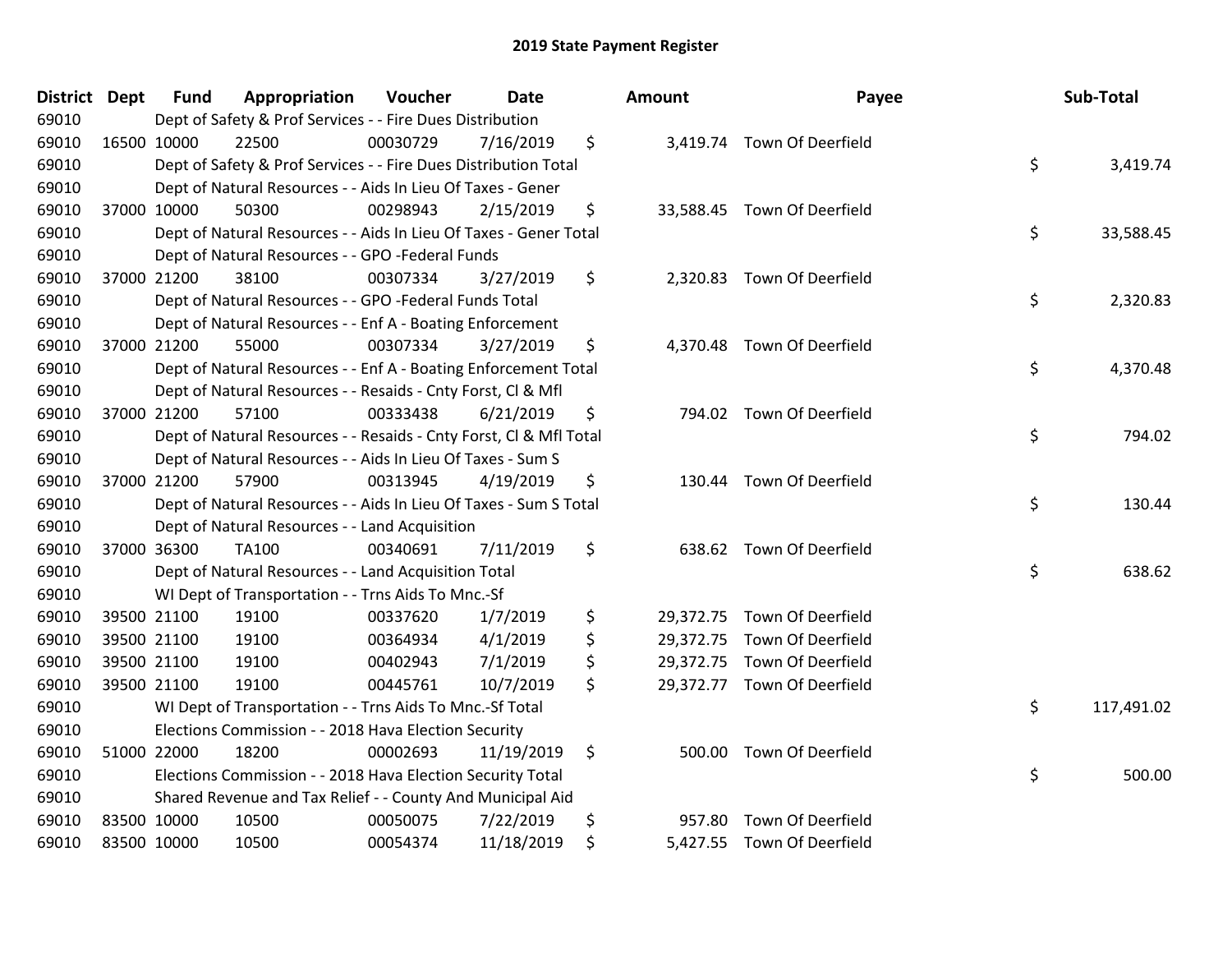| <b>District</b> | <b>Dept</b> | Fund        | Appropriation                                                    | Voucher  | Date       |    | Amount | Payee                      |     | Sub-Total  |
|-----------------|-------------|-------------|------------------------------------------------------------------|----------|------------|----|--------|----------------------------|-----|------------|
| 69010           |             |             | Shared Revenue and Tax Relief - - County And Municipal Aid Total |          |            |    |        |                            | \$. | 6,385.35   |
| 69010           |             |             | Shared Revenue and Tax Relief - - Exempt Computer Aid            |          |            |    |        |                            |     |            |
| 69010           |             | 83500 10000 | 10900                                                            | 00047098 | 7/22/2019  | S  | 2.08   | Town Of Deerfield          |     |            |
| 69010           |             |             | Shared Revenue and Tax Relief - - Exempt Computer Aid Total      |          |            |    |        |                            |     | 2.08       |
| 69010           |             |             | Shared Revenue and Tax Relief - - Utility Aid                    |          |            |    |        |                            |     |            |
| 69010           |             | 83500 10000 | 11000                                                            | 00050075 | 7/22/2019  | \$ | 271.51 | Town Of Deerfield          |     |            |
| 69010           |             | 83500 10000 | 11000                                                            | 00054374 | 11/18/2019 | S  |        | 1,568.75 Town Of Deerfield |     |            |
| 69010           |             |             | Shared Revenue and Tax Relief - - Utility Aid Total              |          |            |    |        |                            |     | 1,840.26   |
| 69010           |             |             | Shared Revenue and Tax Relief - - Personal Property Aid          |          |            |    |        |                            |     |            |
| 69010           |             | 83500 10000 | 11100                                                            | 00041692 | 5/6/2019   | \$ | 56.37  | <b>Town Of Deerfield</b>   |     |            |
| 69010           |             |             | Shared Revenue and Tax Relief - - Personal Property Aid Total    |          |            |    |        |                            |     | 56.37      |
| 69010 Total     |             |             |                                                                  |          |            |    |        |                            |     | 171,537.66 |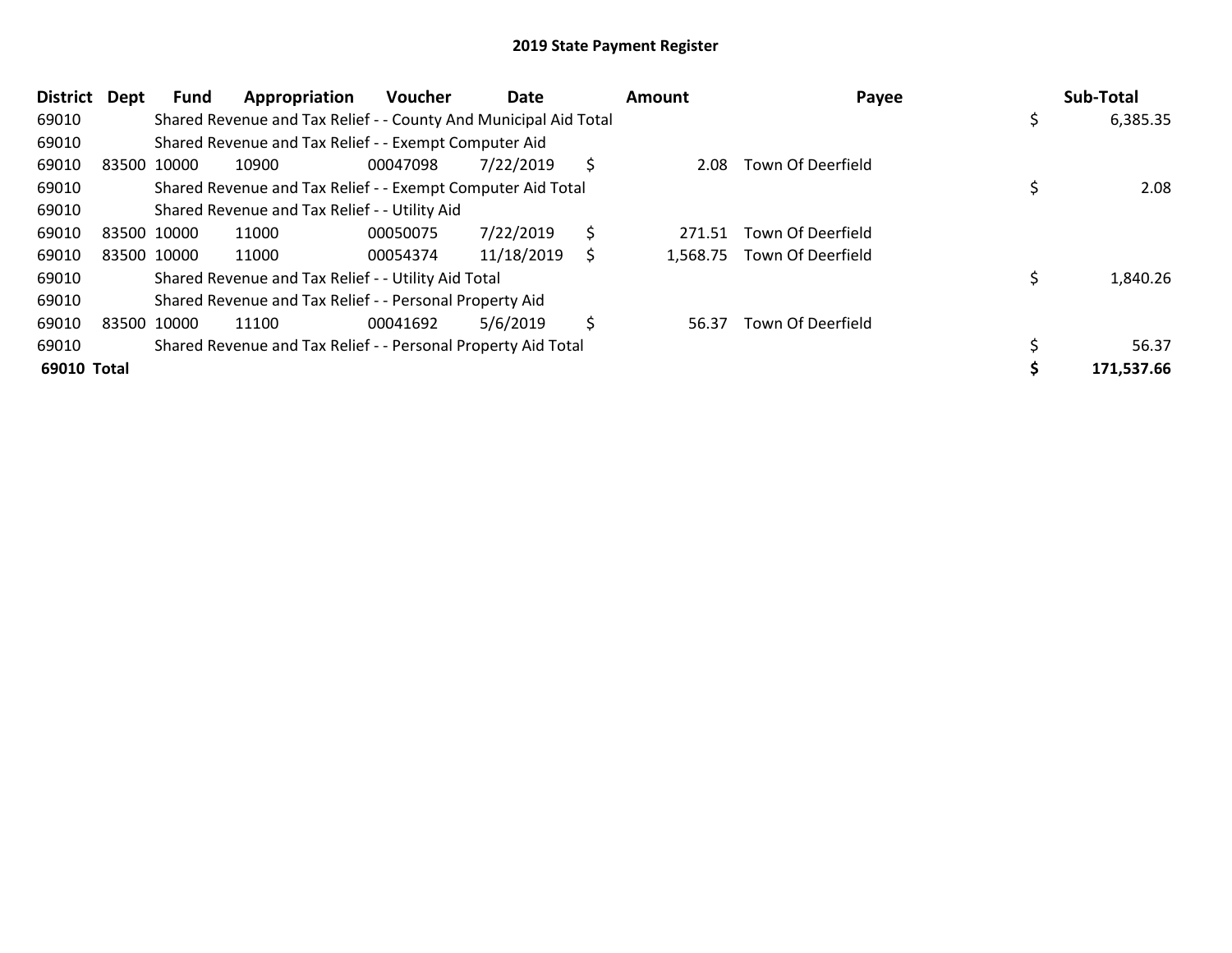| 69012<br>Dept of Safety & Prof Services - - Fire Dues Distribution<br>69012<br>\$<br>16500 10000<br>22500<br>00030910<br>7/17/2019<br>2,704.25 Town Of Hancock<br>\$<br>69012<br>Dept of Safety & Prof Services - - Fire Dues Distribution Total<br>2,704.25<br>69012<br>Dept of Natural Resources - - Aids In Lieu Of Taxes - Gener<br>\$<br>69012<br>37000 10000<br>50300<br>00298914<br>2/19/2019<br>2,814.71<br><b>Town Of Hancock</b><br>69012<br>37000 10000<br>Town Of Hancock<br>50300<br>00313619<br>4/19/2019<br>\$<br>161.58<br>\$<br>2,976.29<br>69012<br>Dept of Natural Resources - - Aids In Lieu Of Taxes - Gener Total<br>69012<br>Dept of Natural Resources - - Resaids - Cnty Forst, Cl & Mfl<br>\$<br>69012<br>37000 21200<br>57100<br>00333439<br>6/21/2019<br><b>Town Of Hancock</b><br>399.98<br>\$<br>69012<br>Dept of Natural Resources - - Resaids - Cnty Forst, Cl & Mfl Total<br>399.98<br>69012<br>Dept of Natural Resources - - Aids In Lieu Of Taxes - Sum S<br>\$<br>69012<br>37000 21200<br>57900<br>00313617<br>4/19/2019<br><b>Town Of Hancock</b><br>13.97<br>69012<br>37000 21200<br>57900<br>00313618<br>4/19/2019<br>\$<br>1,135.20<br>Town Of Hancock<br>\$<br>69012<br>Dept of Natural Resources - - Aids In Lieu Of Taxes - Sum S Total<br>1,149.17<br>69012<br>WI Dept of Transportation - - Disastr Damag Aid Sf<br>69012<br>39500 21100<br>17400<br>00449463<br>10/15/2019<br>Town Of Hancock<br>\$<br>7,259.54<br>\$<br>69012<br>7,259.54<br>WI Dept of Transportation - - Disastr Damag Aid Sf Total<br>69012<br>WI Dept of Transportation - - Trns Aids To Mnc.-Sf<br>69012<br>39500 21100<br>19100<br>00337621<br>\$<br>Town Of Hancock<br>1/7/2019<br>28,841.28<br>\$<br>69012<br>39500 21100<br>28,841.28 Town Of Hancock<br>19100<br>00364935<br>4/1/2019<br>\$<br><b>Town Of Hancock</b><br>69012<br>39500 21100<br>19100<br>00402944<br>7/1/2019<br>28,841.28<br>\$<br>69012<br>39500 21100<br>19100<br>00445762<br>10/7/2019<br>28,841.28 Town Of Hancock<br>\$<br>69012<br>WI Dept of Transportation - - Trns Aids To Mnc.-Sf Total<br>115,365.12<br>69012<br>Shared Revenue and Tax Relief - - County And Municipal Aid<br>69012<br>83500 10000<br>10500<br>00050076<br>7/22/2019<br>\$<br>1,192.21 Town Of Hancock<br>69012<br>6,755.85 Town Of Hancock<br>83500 10000<br>10500<br>00054375<br>11/18/2019<br>\$<br>\$<br>69012<br>Shared Revenue and Tax Relief - - County And Municipal Aid Total<br>7,948.06<br>69012<br>Shared Revenue and Tax Relief - - Exempt Computer Aid<br>69012<br>83500 10000<br>\$<br><b>Town Of Hancock</b><br>10900<br>00047099<br>7/22/2019<br>1.03<br>\$<br>69012<br>1.03<br>Shared Revenue and Tax Relief - - Exempt Computer Aid Total<br>69012<br>Shared Revenue and Tax Relief - - Utility Aid<br>\$<br>83500 10000<br>11000<br>7/22/2019<br>Town Of Hancock<br>69012<br>00050076<br>33.75 | <b>District</b> | <b>Dept</b> | <b>Fund</b> | Appropriation | Voucher  | <b>Date</b> | Amount | Payee | Sub-Total |
|------------------------------------------------------------------------------------------------------------------------------------------------------------------------------------------------------------------------------------------------------------------------------------------------------------------------------------------------------------------------------------------------------------------------------------------------------------------------------------------------------------------------------------------------------------------------------------------------------------------------------------------------------------------------------------------------------------------------------------------------------------------------------------------------------------------------------------------------------------------------------------------------------------------------------------------------------------------------------------------------------------------------------------------------------------------------------------------------------------------------------------------------------------------------------------------------------------------------------------------------------------------------------------------------------------------------------------------------------------------------------------------------------------------------------------------------------------------------------------------------------------------------------------------------------------------------------------------------------------------------------------------------------------------------------------------------------------------------------------------------------------------------------------------------------------------------------------------------------------------------------------------------------------------------------------------------------------------------------------------------------------------------------------------------------------------------------------------------------------------------------------------------------------------------------------------------------------------------------------------------------------------------------------------------------------------------------------------------------------------------------------------------------------------------------------------------------------------------------------------------------------------------------------------------------------------------------------------------------------------------------------------------------------------------------------------------------------------------------------------------------------------------------------------------------------------------------------------------------------------------------------------|-----------------|-------------|-------------|---------------|----------|-------------|--------|-------|-----------|
|                                                                                                                                                                                                                                                                                                                                                                                                                                                                                                                                                                                                                                                                                                                                                                                                                                                                                                                                                                                                                                                                                                                                                                                                                                                                                                                                                                                                                                                                                                                                                                                                                                                                                                                                                                                                                                                                                                                                                                                                                                                                                                                                                                                                                                                                                                                                                                                                                                                                                                                                                                                                                                                                                                                                                                                                                                                                                          |                 |             |             |               |          |             |        |       |           |
|                                                                                                                                                                                                                                                                                                                                                                                                                                                                                                                                                                                                                                                                                                                                                                                                                                                                                                                                                                                                                                                                                                                                                                                                                                                                                                                                                                                                                                                                                                                                                                                                                                                                                                                                                                                                                                                                                                                                                                                                                                                                                                                                                                                                                                                                                                                                                                                                                                                                                                                                                                                                                                                                                                                                                                                                                                                                                          |                 |             |             |               |          |             |        |       |           |
|                                                                                                                                                                                                                                                                                                                                                                                                                                                                                                                                                                                                                                                                                                                                                                                                                                                                                                                                                                                                                                                                                                                                                                                                                                                                                                                                                                                                                                                                                                                                                                                                                                                                                                                                                                                                                                                                                                                                                                                                                                                                                                                                                                                                                                                                                                                                                                                                                                                                                                                                                                                                                                                                                                                                                                                                                                                                                          |                 |             |             |               |          |             |        |       |           |
|                                                                                                                                                                                                                                                                                                                                                                                                                                                                                                                                                                                                                                                                                                                                                                                                                                                                                                                                                                                                                                                                                                                                                                                                                                                                                                                                                                                                                                                                                                                                                                                                                                                                                                                                                                                                                                                                                                                                                                                                                                                                                                                                                                                                                                                                                                                                                                                                                                                                                                                                                                                                                                                                                                                                                                                                                                                                                          |                 |             |             |               |          |             |        |       |           |
|                                                                                                                                                                                                                                                                                                                                                                                                                                                                                                                                                                                                                                                                                                                                                                                                                                                                                                                                                                                                                                                                                                                                                                                                                                                                                                                                                                                                                                                                                                                                                                                                                                                                                                                                                                                                                                                                                                                                                                                                                                                                                                                                                                                                                                                                                                                                                                                                                                                                                                                                                                                                                                                                                                                                                                                                                                                                                          |                 |             |             |               |          |             |        |       |           |
|                                                                                                                                                                                                                                                                                                                                                                                                                                                                                                                                                                                                                                                                                                                                                                                                                                                                                                                                                                                                                                                                                                                                                                                                                                                                                                                                                                                                                                                                                                                                                                                                                                                                                                                                                                                                                                                                                                                                                                                                                                                                                                                                                                                                                                                                                                                                                                                                                                                                                                                                                                                                                                                                                                                                                                                                                                                                                          |                 |             |             |               |          |             |        |       |           |
|                                                                                                                                                                                                                                                                                                                                                                                                                                                                                                                                                                                                                                                                                                                                                                                                                                                                                                                                                                                                                                                                                                                                                                                                                                                                                                                                                                                                                                                                                                                                                                                                                                                                                                                                                                                                                                                                                                                                                                                                                                                                                                                                                                                                                                                                                                                                                                                                                                                                                                                                                                                                                                                                                                                                                                                                                                                                                          |                 |             |             |               |          |             |        |       |           |
|                                                                                                                                                                                                                                                                                                                                                                                                                                                                                                                                                                                                                                                                                                                                                                                                                                                                                                                                                                                                                                                                                                                                                                                                                                                                                                                                                                                                                                                                                                                                                                                                                                                                                                                                                                                                                                                                                                                                                                                                                                                                                                                                                                                                                                                                                                                                                                                                                                                                                                                                                                                                                                                                                                                                                                                                                                                                                          |                 |             |             |               |          |             |        |       |           |
|                                                                                                                                                                                                                                                                                                                                                                                                                                                                                                                                                                                                                                                                                                                                                                                                                                                                                                                                                                                                                                                                                                                                                                                                                                                                                                                                                                                                                                                                                                                                                                                                                                                                                                                                                                                                                                                                                                                                                                                                                                                                                                                                                                                                                                                                                                                                                                                                                                                                                                                                                                                                                                                                                                                                                                                                                                                                                          |                 |             |             |               |          |             |        |       |           |
|                                                                                                                                                                                                                                                                                                                                                                                                                                                                                                                                                                                                                                                                                                                                                                                                                                                                                                                                                                                                                                                                                                                                                                                                                                                                                                                                                                                                                                                                                                                                                                                                                                                                                                                                                                                                                                                                                                                                                                                                                                                                                                                                                                                                                                                                                                                                                                                                                                                                                                                                                                                                                                                                                                                                                                                                                                                                                          |                 |             |             |               |          |             |        |       |           |
|                                                                                                                                                                                                                                                                                                                                                                                                                                                                                                                                                                                                                                                                                                                                                                                                                                                                                                                                                                                                                                                                                                                                                                                                                                                                                                                                                                                                                                                                                                                                                                                                                                                                                                                                                                                                                                                                                                                                                                                                                                                                                                                                                                                                                                                                                                                                                                                                                                                                                                                                                                                                                                                                                                                                                                                                                                                                                          |                 |             |             |               |          |             |        |       |           |
|                                                                                                                                                                                                                                                                                                                                                                                                                                                                                                                                                                                                                                                                                                                                                                                                                                                                                                                                                                                                                                                                                                                                                                                                                                                                                                                                                                                                                                                                                                                                                                                                                                                                                                                                                                                                                                                                                                                                                                                                                                                                                                                                                                                                                                                                                                                                                                                                                                                                                                                                                                                                                                                                                                                                                                                                                                                                                          |                 |             |             |               |          |             |        |       |           |
|                                                                                                                                                                                                                                                                                                                                                                                                                                                                                                                                                                                                                                                                                                                                                                                                                                                                                                                                                                                                                                                                                                                                                                                                                                                                                                                                                                                                                                                                                                                                                                                                                                                                                                                                                                                                                                                                                                                                                                                                                                                                                                                                                                                                                                                                                                                                                                                                                                                                                                                                                                                                                                                                                                                                                                                                                                                                                          |                 |             |             |               |          |             |        |       |           |
|                                                                                                                                                                                                                                                                                                                                                                                                                                                                                                                                                                                                                                                                                                                                                                                                                                                                                                                                                                                                                                                                                                                                                                                                                                                                                                                                                                                                                                                                                                                                                                                                                                                                                                                                                                                                                                                                                                                                                                                                                                                                                                                                                                                                                                                                                                                                                                                                                                                                                                                                                                                                                                                                                                                                                                                                                                                                                          |                 |             |             |               |          |             |        |       |           |
|                                                                                                                                                                                                                                                                                                                                                                                                                                                                                                                                                                                                                                                                                                                                                                                                                                                                                                                                                                                                                                                                                                                                                                                                                                                                                                                                                                                                                                                                                                                                                                                                                                                                                                                                                                                                                                                                                                                                                                                                                                                                                                                                                                                                                                                                                                                                                                                                                                                                                                                                                                                                                                                                                                                                                                                                                                                                                          |                 |             |             |               |          |             |        |       |           |
|                                                                                                                                                                                                                                                                                                                                                                                                                                                                                                                                                                                                                                                                                                                                                                                                                                                                                                                                                                                                                                                                                                                                                                                                                                                                                                                                                                                                                                                                                                                                                                                                                                                                                                                                                                                                                                                                                                                                                                                                                                                                                                                                                                                                                                                                                                                                                                                                                                                                                                                                                                                                                                                                                                                                                                                                                                                                                          |                 |             |             |               |          |             |        |       |           |
|                                                                                                                                                                                                                                                                                                                                                                                                                                                                                                                                                                                                                                                                                                                                                                                                                                                                                                                                                                                                                                                                                                                                                                                                                                                                                                                                                                                                                                                                                                                                                                                                                                                                                                                                                                                                                                                                                                                                                                                                                                                                                                                                                                                                                                                                                                                                                                                                                                                                                                                                                                                                                                                                                                                                                                                                                                                                                          |                 |             |             |               |          |             |        |       |           |
|                                                                                                                                                                                                                                                                                                                                                                                                                                                                                                                                                                                                                                                                                                                                                                                                                                                                                                                                                                                                                                                                                                                                                                                                                                                                                                                                                                                                                                                                                                                                                                                                                                                                                                                                                                                                                                                                                                                                                                                                                                                                                                                                                                                                                                                                                                                                                                                                                                                                                                                                                                                                                                                                                                                                                                                                                                                                                          |                 |             |             |               |          |             |        |       |           |
|                                                                                                                                                                                                                                                                                                                                                                                                                                                                                                                                                                                                                                                                                                                                                                                                                                                                                                                                                                                                                                                                                                                                                                                                                                                                                                                                                                                                                                                                                                                                                                                                                                                                                                                                                                                                                                                                                                                                                                                                                                                                                                                                                                                                                                                                                                                                                                                                                                                                                                                                                                                                                                                                                                                                                                                                                                                                                          |                 |             |             |               |          |             |        |       |           |
|                                                                                                                                                                                                                                                                                                                                                                                                                                                                                                                                                                                                                                                                                                                                                                                                                                                                                                                                                                                                                                                                                                                                                                                                                                                                                                                                                                                                                                                                                                                                                                                                                                                                                                                                                                                                                                                                                                                                                                                                                                                                                                                                                                                                                                                                                                                                                                                                                                                                                                                                                                                                                                                                                                                                                                                                                                                                                          |                 |             |             |               |          |             |        |       |           |
|                                                                                                                                                                                                                                                                                                                                                                                                                                                                                                                                                                                                                                                                                                                                                                                                                                                                                                                                                                                                                                                                                                                                                                                                                                                                                                                                                                                                                                                                                                                                                                                                                                                                                                                                                                                                                                                                                                                                                                                                                                                                                                                                                                                                                                                                                                                                                                                                                                                                                                                                                                                                                                                                                                                                                                                                                                                                                          |                 |             |             |               |          |             |        |       |           |
|                                                                                                                                                                                                                                                                                                                                                                                                                                                                                                                                                                                                                                                                                                                                                                                                                                                                                                                                                                                                                                                                                                                                                                                                                                                                                                                                                                                                                                                                                                                                                                                                                                                                                                                                                                                                                                                                                                                                                                                                                                                                                                                                                                                                                                                                                                                                                                                                                                                                                                                                                                                                                                                                                                                                                                                                                                                                                          |                 |             |             |               |          |             |        |       |           |
|                                                                                                                                                                                                                                                                                                                                                                                                                                                                                                                                                                                                                                                                                                                                                                                                                                                                                                                                                                                                                                                                                                                                                                                                                                                                                                                                                                                                                                                                                                                                                                                                                                                                                                                                                                                                                                                                                                                                                                                                                                                                                                                                                                                                                                                                                                                                                                                                                                                                                                                                                                                                                                                                                                                                                                                                                                                                                          |                 |             |             |               |          |             |        |       |           |
|                                                                                                                                                                                                                                                                                                                                                                                                                                                                                                                                                                                                                                                                                                                                                                                                                                                                                                                                                                                                                                                                                                                                                                                                                                                                                                                                                                                                                                                                                                                                                                                                                                                                                                                                                                                                                                                                                                                                                                                                                                                                                                                                                                                                                                                                                                                                                                                                                                                                                                                                                                                                                                                                                                                                                                                                                                                                                          |                 |             |             |               |          |             |        |       |           |
|                                                                                                                                                                                                                                                                                                                                                                                                                                                                                                                                                                                                                                                                                                                                                                                                                                                                                                                                                                                                                                                                                                                                                                                                                                                                                                                                                                                                                                                                                                                                                                                                                                                                                                                                                                                                                                                                                                                                                                                                                                                                                                                                                                                                                                                                                                                                                                                                                                                                                                                                                                                                                                                                                                                                                                                                                                                                                          |                 |             |             |               |          |             |        |       |           |
|                                                                                                                                                                                                                                                                                                                                                                                                                                                                                                                                                                                                                                                                                                                                                                                                                                                                                                                                                                                                                                                                                                                                                                                                                                                                                                                                                                                                                                                                                                                                                                                                                                                                                                                                                                                                                                                                                                                                                                                                                                                                                                                                                                                                                                                                                                                                                                                                                                                                                                                                                                                                                                                                                                                                                                                                                                                                                          |                 |             |             |               |          |             |        |       |           |
|                                                                                                                                                                                                                                                                                                                                                                                                                                                                                                                                                                                                                                                                                                                                                                                                                                                                                                                                                                                                                                                                                                                                                                                                                                                                                                                                                                                                                                                                                                                                                                                                                                                                                                                                                                                                                                                                                                                                                                                                                                                                                                                                                                                                                                                                                                                                                                                                                                                                                                                                                                                                                                                                                                                                                                                                                                                                                          |                 |             |             |               |          |             |        |       |           |
|                                                                                                                                                                                                                                                                                                                                                                                                                                                                                                                                                                                                                                                                                                                                                                                                                                                                                                                                                                                                                                                                                                                                                                                                                                                                                                                                                                                                                                                                                                                                                                                                                                                                                                                                                                                                                                                                                                                                                                                                                                                                                                                                                                                                                                                                                                                                                                                                                                                                                                                                                                                                                                                                                                                                                                                                                                                                                          |                 |             |             |               |          |             |        |       |           |
|                                                                                                                                                                                                                                                                                                                                                                                                                                                                                                                                                                                                                                                                                                                                                                                                                                                                                                                                                                                                                                                                                                                                                                                                                                                                                                                                                                                                                                                                                                                                                                                                                                                                                                                                                                                                                                                                                                                                                                                                                                                                                                                                                                                                                                                                                                                                                                                                                                                                                                                                                                                                                                                                                                                                                                                                                                                                                          |                 |             |             |               |          |             |        |       |           |
|                                                                                                                                                                                                                                                                                                                                                                                                                                                                                                                                                                                                                                                                                                                                                                                                                                                                                                                                                                                                                                                                                                                                                                                                                                                                                                                                                                                                                                                                                                                                                                                                                                                                                                                                                                                                                                                                                                                                                                                                                                                                                                                                                                                                                                                                                                                                                                                                                                                                                                                                                                                                                                                                                                                                                                                                                                                                                          |                 |             |             |               |          |             |        |       |           |
|                                                                                                                                                                                                                                                                                                                                                                                                                                                                                                                                                                                                                                                                                                                                                                                                                                                                                                                                                                                                                                                                                                                                                                                                                                                                                                                                                                                                                                                                                                                                                                                                                                                                                                                                                                                                                                                                                                                                                                                                                                                                                                                                                                                                                                                                                                                                                                                                                                                                                                                                                                                                                                                                                                                                                                                                                                                                                          |                 |             |             |               |          |             |        |       |           |
|                                                                                                                                                                                                                                                                                                                                                                                                                                                                                                                                                                                                                                                                                                                                                                                                                                                                                                                                                                                                                                                                                                                                                                                                                                                                                                                                                                                                                                                                                                                                                                                                                                                                                                                                                                                                                                                                                                                                                                                                                                                                                                                                                                                                                                                                                                                                                                                                                                                                                                                                                                                                                                                                                                                                                                                                                                                                                          |                 |             |             |               |          |             |        |       |           |
| 110.85 Town Of Hancock<br>83500 10000                                                                                                                                                                                                                                                                                                                                                                                                                                                                                                                                                                                                                                                                                                                                                                                                                                                                                                                                                                                                                                                                                                                                                                                                                                                                                                                                                                                                                                                                                                                                                                                                                                                                                                                                                                                                                                                                                                                                                                                                                                                                                                                                                                                                                                                                                                                                                                                                                                                                                                                                                                                                                                                                                                                                                                                                                                                    | 69012           |             |             | 11000         | 00054375 | 11/18/2019  | \$     |       |           |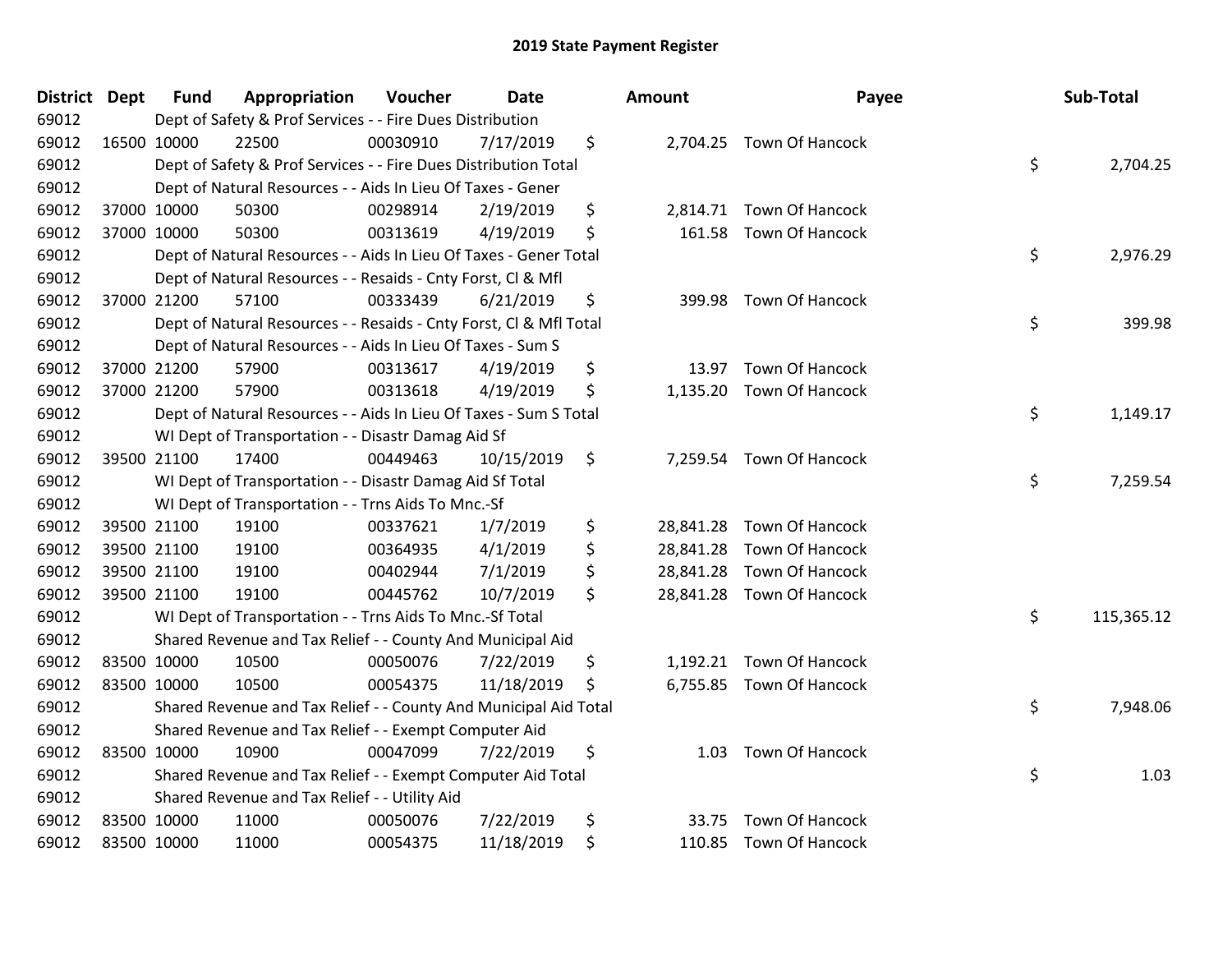| District Dept | <b>Fund</b> | Appropriation                                                       | Voucher  | Date      | <b>Amount</b> | Payee                  | Sub-Total  |
|---------------|-------------|---------------------------------------------------------------------|----------|-----------|---------------|------------------------|------------|
| 69012         |             | Shared Revenue and Tax Relief - - Utility Aid Total                 |          |           |               |                        | 144.60     |
| 69012         |             | Shared Revenue and Tax Relief - - Personal Property Aid             |          |           |               |                        |            |
| 69012         | 83500 10000 | 11100                                                               | 00041693 | 5/6/2019  |               | 35.66 Town Of Hancock  |            |
| 69012         |             | Shared Revenue and Tax Relief - - Personal Property Aid Total       |          |           |               |                        | 35.66      |
| 69012         |             | Shared Revenue and Tax Relief - - Payments For Municipal Svcs       |          |           |               |                        |            |
| 69012         | 83500 10000 | 50100                                                               | 00037741 | 1/31/2019 |               | 188.34 Town Of Hancock |            |
| 69012         |             | Shared Revenue and Tax Relief - - Payments For Municipal Svcs Total |          |           |               |                        | 188.34     |
| 69012 Total   |             |                                                                     |          |           |               |                        | 138.172.04 |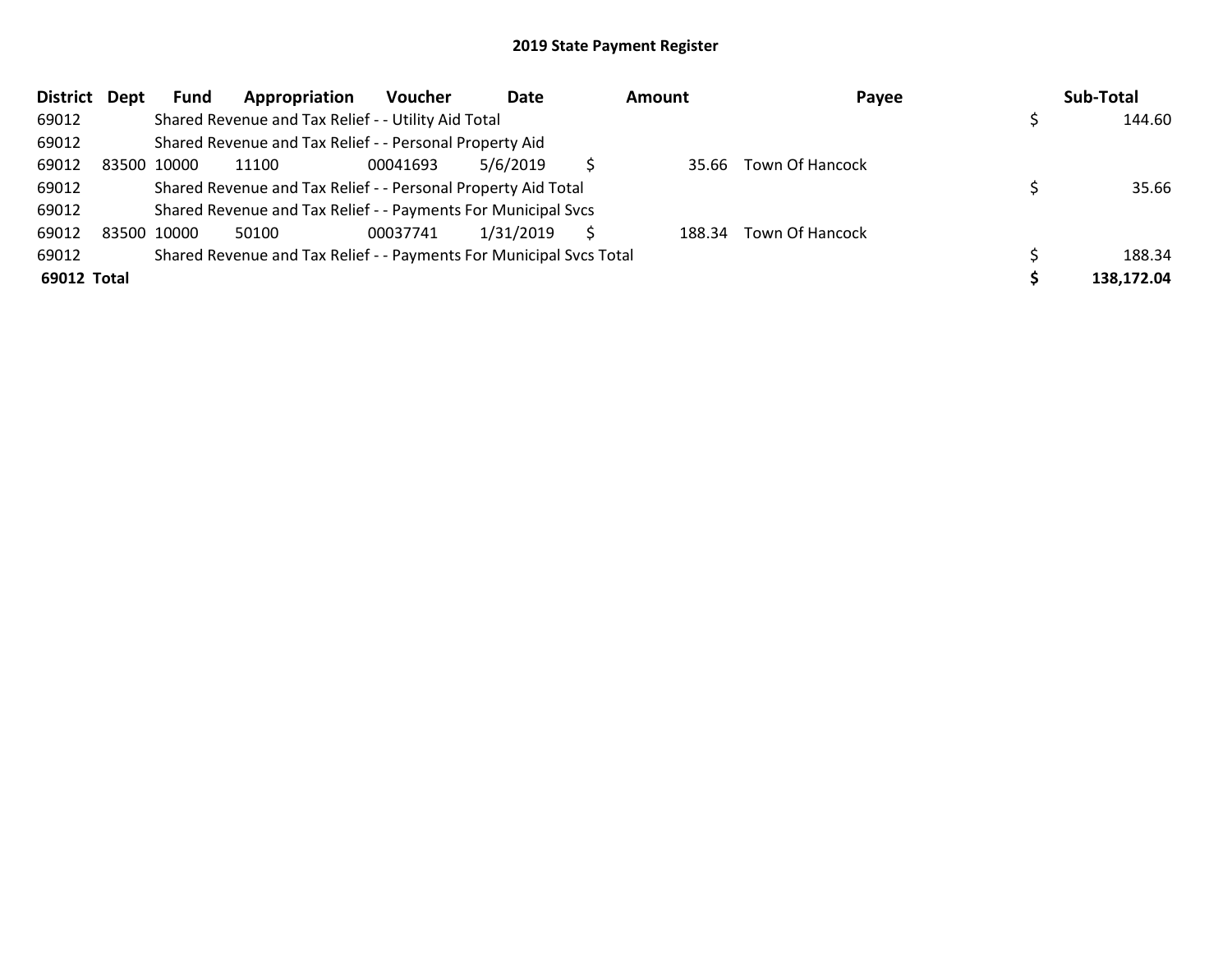| District Dept |             | <b>Fund</b> | Appropriation                                                      | Voucher  | <b>Date</b> | Amount       |                        | Payee | Sub-Total  |
|---------------|-------------|-------------|--------------------------------------------------------------------|----------|-------------|--------------|------------------------|-------|------------|
| 69014         |             |             | Dept of Safety & Prof Services - - Fire Dues Distribution          |          |             |              |                        |       |            |
| 69014         | 16500 10000 |             | 22500                                                              | 00030413 | 7/16/2019   | \$           | 6,101.73 Town Of Leon  |       |            |
| 69014         |             |             | Dept of Safety & Prof Services - - Fire Dues Distribution Total    |          |             |              |                        | \$    | 6,101.73   |
| 69014         |             |             | Dept of Natural Resources - - Aids In Lieu Of Taxes - Gener        |          |             |              |                        |       |            |
| 69014         |             | 37000 10000 | 50300                                                              | 00298969 | 2/19/2019   | \$           | 17,549.08 Town Of Leon |       |            |
| 69014         |             | 37000 10000 | 50300                                                              | 00314397 | 4/19/2019   | \$<br>239.29 | Town Of Leon           |       |            |
| 69014         |             |             | Dept of Natural Resources - - Aids In Lieu Of Taxes - Gener Total  |          |             |              |                        | \$    | 17,788.37  |
| 69014         |             |             | Dept of Natural Resources - - Taxes & Assessmts-Conserv Fund       |          |             |              |                        |       |            |
| 69014         |             | 37000 21200 | 16900                                                              | 00293572 | 1/25/2019   | \$           | 17.50 Town Of Leon     |       |            |
| 69014         |             |             | Dept of Natural Resources - - Taxes & Assessmts-Conserv Fund Total |          |             |              |                        | \$    | 17.50      |
| 69014         |             |             | Dept of Natural Resources - - Resaids - Cnty Forst, Cl & Mfl       |          |             |              |                        |       |            |
| 69014         |             | 37000 21200 | 57100                                                              | 00333440 | 6/21/2019   | \$           | 847.86 Town Of Leon    |       |            |
| 69014         |             |             | Dept of Natural Resources - - Resaids - Cnty Forst, Cl & Mfl Total |          |             |              |                        | \$    | 847.86     |
| 69014         |             |             | Dept of Natural Resources - - Aids In Lieu Of Taxes - Sum S        |          |             |              |                        |       |            |
| 69014         | 37000 21200 |             | 57900                                                              | 00314398 | 4/19/2019   | \$           | 233.55 Town Of Leon    |       |            |
| 69014         |             |             | Dept of Natural Resources - - Aids In Lieu Of Taxes - Sum S Total  |          |             |              |                        | \$    | 233.55     |
| 69014         |             |             | WI Dept of Transportation - - Trns Aids To Mnc.-Sf                 |          |             |              |                        |       |            |
| 69014         |             | 39500 21100 | 19100                                                              | 00337622 | 1/7/2019    | \$           | 30,937.55 Town Of Leon |       |            |
| 69014         | 39500 21100 |             | 19100                                                              | 00364936 | 4/1/2019    | \$           | 30,937.55 Town Of Leon |       |            |
| 69014         |             | 39500 21100 | 19100                                                              | 00402945 | 7/1/2019    | \$           | 30,937.55 Town Of Leon |       |            |
| 69014         |             | 39500 21100 | 19100                                                              | 00445763 | 10/7/2019   | \$           | 30,937.55 Town Of Leon |       |            |
| 69014         |             |             | WI Dept of Transportation - - Trns Aids To Mnc.-Sf Total           |          |             |              |                        | \$    | 123,750.20 |
| 69014         |             |             | Elections Commission - - 2018 Hava Election Security               |          |             |              |                        |       |            |
| 69014         | 51000 22000 |             | 18200                                                              | 00002382 | 11/13/2019  | \$           | 1,200.00 Town Of Leon  |       |            |
| 69014         |             |             | Elections Commission - - 2018 Hava Election Security Total         |          |             |              |                        | \$    | 1,200.00   |
| 69014         |             |             | Shared Revenue and Tax Relief - - County And Municipal Aid         |          |             |              |                        |       |            |
| 69014         | 83500 10000 |             | 10500                                                              | 00050077 | 7/22/2019   | \$           | 2,064.11 Town Of Leon  |       |            |
| 69014         | 83500 10000 |             | 10500                                                              | 00054376 | 11/18/2019  | \$           | 11,696.64 Town Of Leon |       |            |
| 69014         |             |             | Shared Revenue and Tax Relief - - County And Municipal Aid Total   |          |             |              |                        | \$    | 13,760.75  |
| 69014         |             |             | Shared Revenue and Tax Relief - - Exempt Computer Aid              |          |             |              |                        |       |            |
| 69014         | 83500 10000 |             | 10900                                                              | 00047100 | 7/22/2019   | \$           | 3.11 Town Of Leon      |       |            |
| 69014         |             |             | Shared Revenue and Tax Relief - - Exempt Computer Aid Total        |          |             |              |                        | \$    | 3.11       |
| 69014         |             |             | Shared Revenue and Tax Relief - - Utility Aid                      |          |             |              |                        |       |            |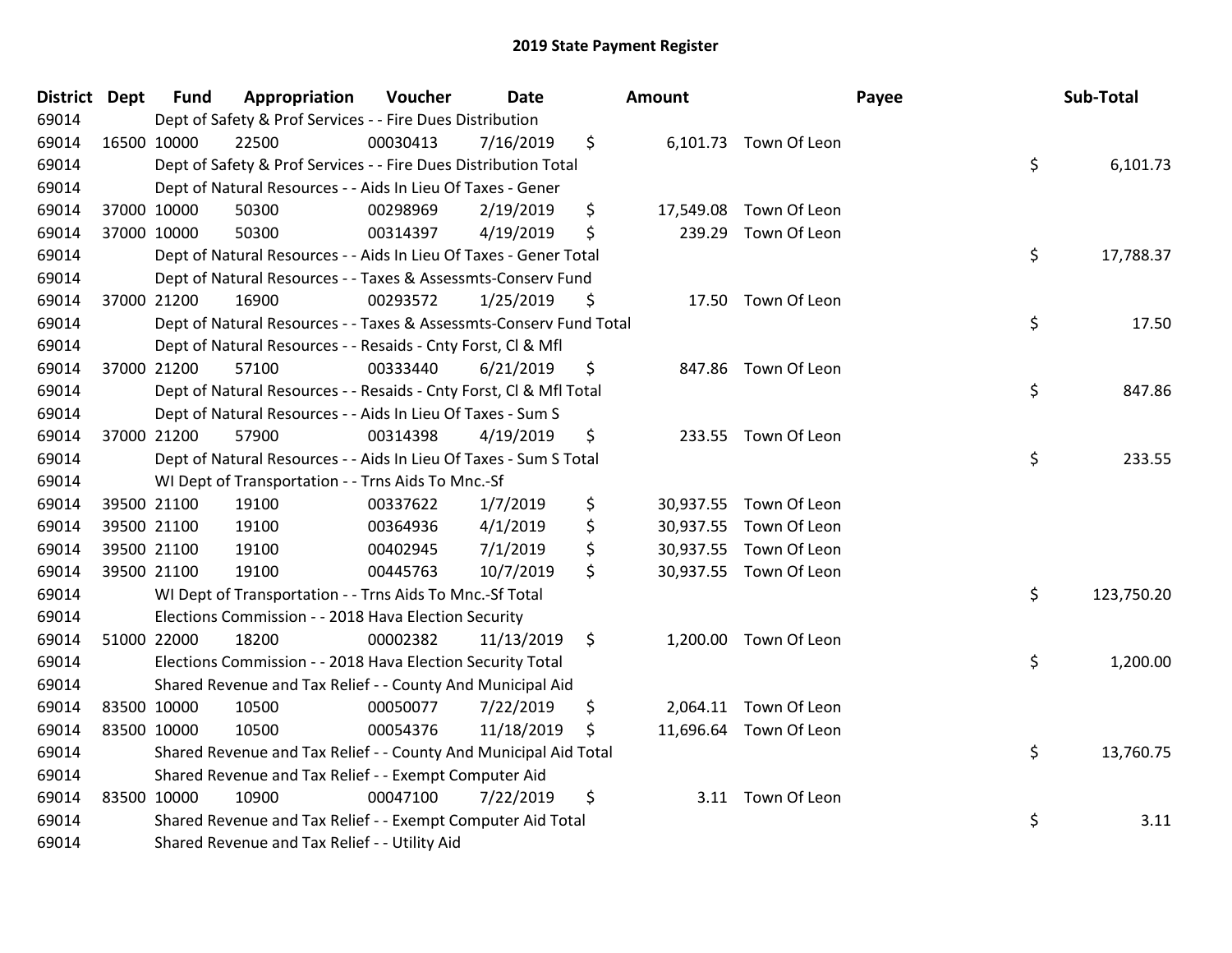| District Dept |             | <b>Fund</b> | Appropriation                                                 | Voucher  | Date       | Amount |              | Payee | Sub-Total  |
|---------------|-------------|-------------|---------------------------------------------------------------|----------|------------|--------|--------------|-------|------------|
| 69014         | 83500 10000 |             | 11000                                                         | 00050077 | 7/22/2019  | 135.71 | Town Of Leon |       |            |
| 69014         | 83500 10000 |             | 11000                                                         | 00054376 | 11/18/2019 | 858.40 | Town Of Leon |       |            |
| 69014         |             |             | Shared Revenue and Tax Relief - - Utility Aid Total           |          |            |        |              |       | 994.11     |
| 69014         |             |             | Shared Revenue and Tax Relief - - Personal Property Aid       |          |            |        |              |       |            |
| 69014         | 83500 10000 |             | 11100                                                         | 00041694 | 5/6/2019   | 188.45 | Town Of Leon |       |            |
| 69014         |             |             | Shared Revenue and Tax Relief - - Personal Property Aid Total |          |            |        |              |       | 188.45     |
| 69014 Total   |             |             |                                                               |          |            |        |              |       | 164,885.63 |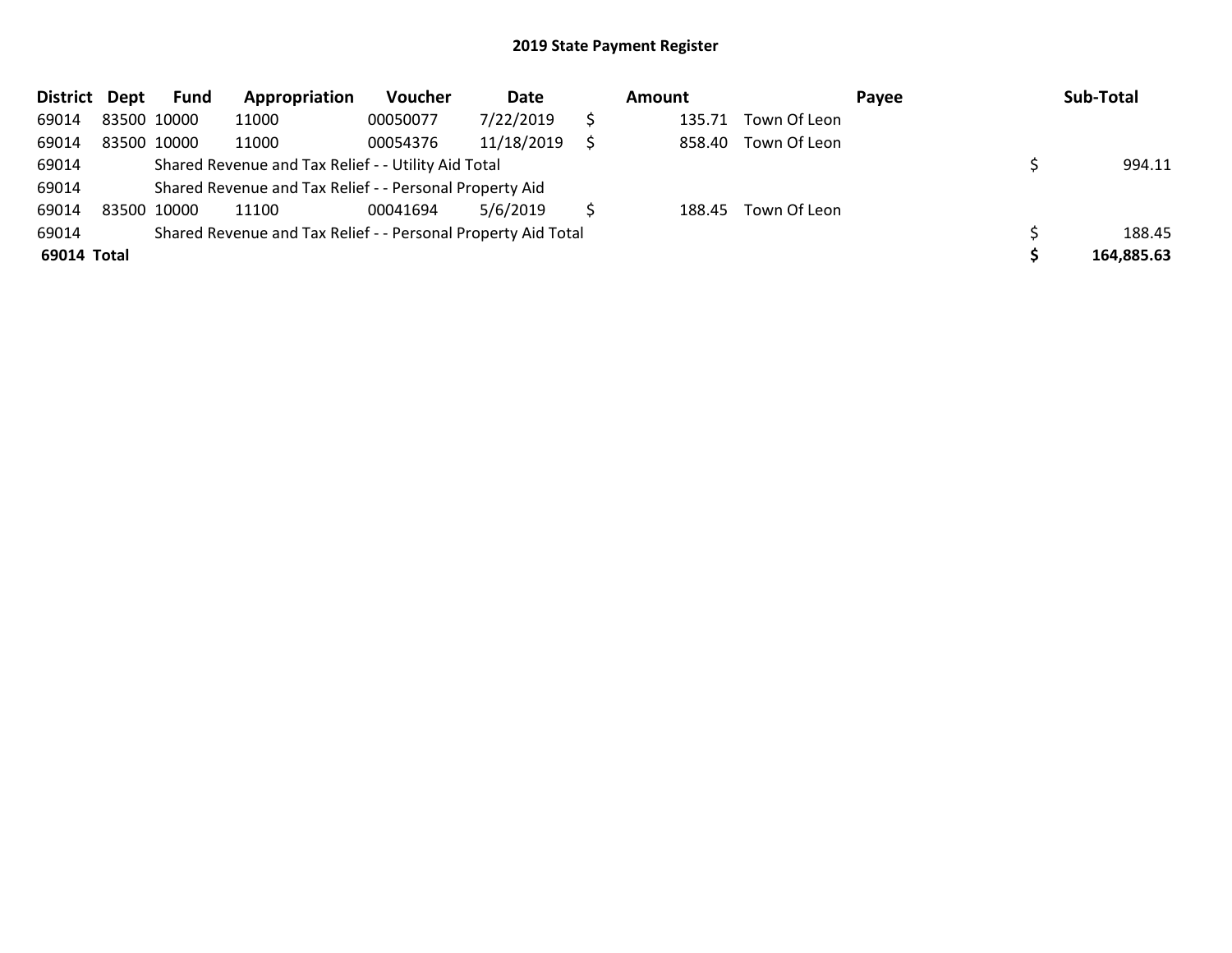| District Dept | <b>Fund</b> | Appropriation                                                      | Voucher  | <b>Date</b> |     | <b>Amount</b> | Payee                    | Sub-Total        |
|---------------|-------------|--------------------------------------------------------------------|----------|-------------|-----|---------------|--------------------------|------------------|
| 69016         |             | Dept of Safety & Prof Services - - Fire Dues Distribution          |          |             |     |               |                          |                  |
| 69016         | 16500 10000 | 22500                                                              | 00030138 | 7/16/2019   | \$  |               | 11,729.61 Town Of Marion |                  |
| 69016         |             | Dept of Safety & Prof Services - - Fire Dues Distribution Total    |          |             |     |               |                          | \$<br>11,729.61  |
| 69016         |             | Dept of Natural Resources - - Aids In Lieu Of Taxes - Gener        |          |             |     |               |                          |                  |
| 69016         | 37000 10000 | 50300                                                              | 00298897 | 2/19/2019   | \$  |               | 2,974.64 Town Of Marion  |                  |
| 69016         | 37000 10000 | 50300                                                              | 00298898 | 2/19/2019   | \$  | 495.89        | <b>Town Of Marion</b>    |                  |
| 69016         |             | Dept of Natural Resources - - Aids In Lieu Of Taxes - Gener Total  |          |             |     |               |                          | \$<br>3,470.53   |
| 69016         |             | Dept of Natural Resources - - GPO -Federal Funds                   |          |             |     |               |                          |                  |
| 69016         | 37000 21200 | 38100                                                              | 00307366 | 3/27/2019   | \$  |               | 1,815.78 Town Of Marion  |                  |
| 69016         |             | Dept of Natural Resources - - GPO -Federal Funds Total             |          |             |     |               |                          | \$<br>1,815.78   |
| 69016         |             | Dept of Natural Resources - - Enf A - Boating Enforcement          |          |             |     |               |                          |                  |
| 69016         | 37000 21200 | 55000                                                              | 00307366 | 3/27/2019   | \$  |               | 3,419.38 Town Of Marion  |                  |
| 69016         |             | Dept of Natural Resources - - Enf A - Boating Enforcement Total    |          |             |     |               |                          | \$<br>3,419.38   |
| 69016         |             | Dept of Natural Resources - - Resaids - Cnty Forst, Cl & Mfl       |          |             |     |               |                          |                  |
| 69016         | 37000 21200 | 57100                                                              | 00333441 | 6/21/2019   | \$  | 448.55        | <b>Town Of Marion</b>    |                  |
| 69016         |             | Dept of Natural Resources - - Resaids - Cnty Forst, CI & Mfl Total |          |             |     |               |                          | \$<br>448.55     |
| 69016         |             | Dept of Natural Resources - - Aids In Lieu Of Taxes - Sum S        |          |             |     |               |                          |                  |
| 69016         | 37000 21200 | 57900                                                              | 00313465 | 4/19/2019   | \$  | 149.78        | Town Of Marion           |                  |
| 69016         |             | Dept of Natural Resources - - Aids In Lieu Of Taxes - Sum S Total  |          |             |     |               |                          | \$<br>149.78     |
| 69016         |             | WI Dept of Transportation - - Trns Aids To Mnc.-Sf                 |          |             |     |               |                          |                  |
| 69016         | 39500 21100 | 19100                                                              | 00343873 | 1/24/2019   | \$  |               | 33,093.62 Town Of Marion |                  |
| 69016         | 39500 21100 | 19100                                                              | 00364937 | 4/1/2019    | \$  |               | 33,093.62 Town Of Marion |                  |
| 69016         | 39500 21100 | 19100                                                              | 00402946 | 7/1/2019    | \$  |               | 33,093.62 Town Of Marion |                  |
| 69016         | 39500 21100 | 19100                                                              | 00445764 | 10/7/2019   | \$  |               | 33,093.63 Town Of Marion |                  |
| 69016         |             | WI Dept of Transportation - - Trns Aids To Mnc.-Sf Total           |          |             |     |               |                          | \$<br>132,374.49 |
| 69016         |             | Department of Justice - - Law Enforcement Train, Local             |          |             |     |               |                          |                  |
| 69016         | 45500 10000 | 23100                                                              | 00073594 | 10/28/2019  | \$  | 480.00        | <b>Town Of Marion</b>    |                  |
| 69016         |             | Department of Justice - - Law Enforcement Train, Local Total       |          |             |     |               |                          | \$<br>480.00     |
| 69016         |             | Elections Commission - - 2018 Hava Election Security               |          |             |     |               |                          |                  |
| 69016         | 51000 22000 | 18200                                                              | 00002399 | 11/13/2019  | -\$ |               | 700.00 Town Of Marion    |                  |
| 69016         |             | Elections Commission - - 2018 Hava Election Security Total         |          |             |     |               |                          | \$<br>700.00     |
| 69016         |             | Shared Revenue and Tax Relief - - County And Municipal Aid         |          |             |     |               |                          |                  |
| 69016         | 83500 10000 | 10500                                                              | 00050078 | 7/22/2019   | \$  |               | 3,034.04 Town Of Marion  |                  |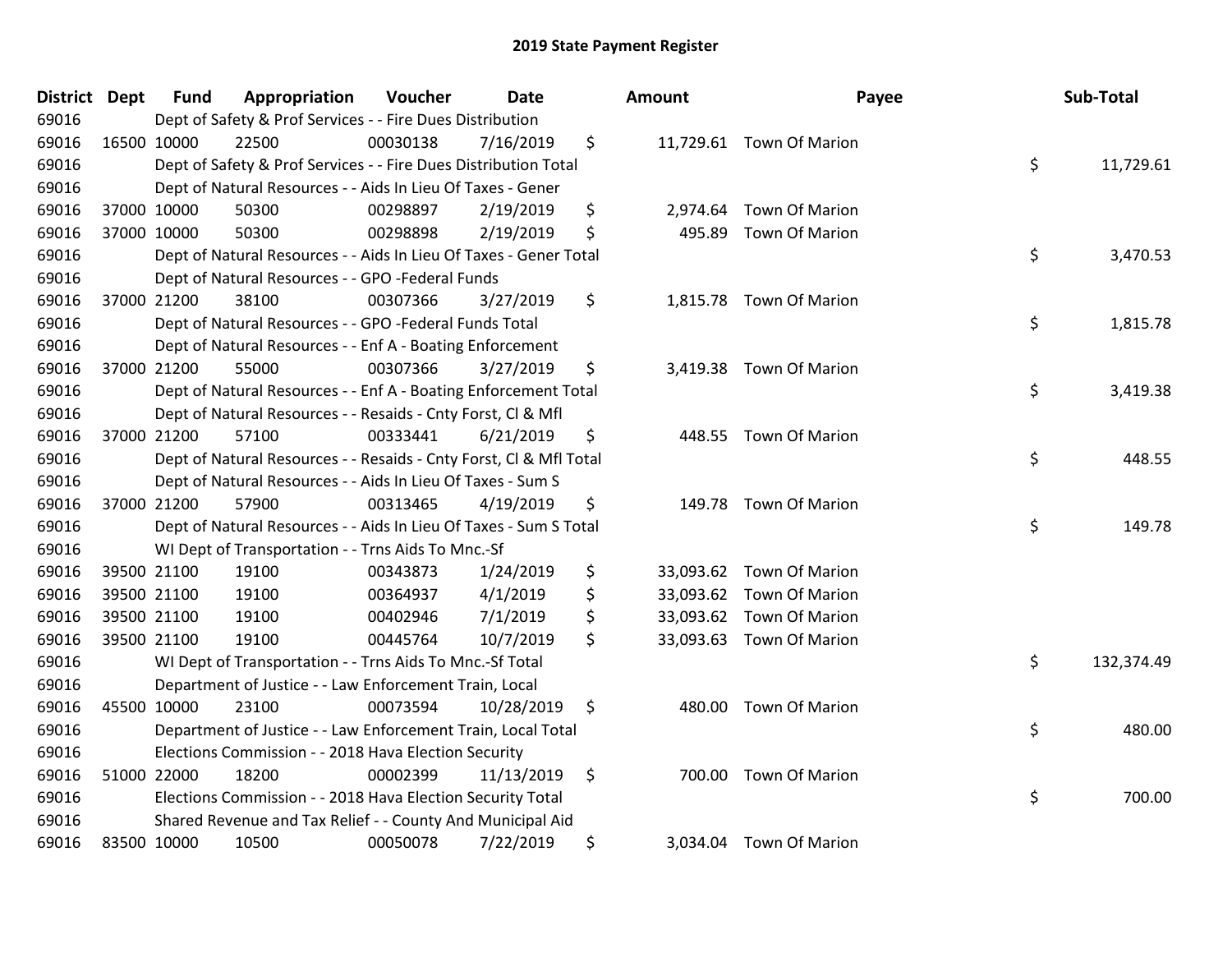| <b>District</b> | <b>Dept</b> | Fund | Appropriation                                                    | <b>Voucher</b> | Date       |    | Amount    | Payee                 | Sub-Total  |
|-----------------|-------------|------|------------------------------------------------------------------|----------------|------------|----|-----------|-----------------------|------------|
| 69016           | 83500 10000 |      | 10500                                                            | 00054377       | 11/18/2019 | \$ | 17,192.91 | Town Of Marion        |            |
| 69016           |             |      | Shared Revenue and Tax Relief - - County And Municipal Aid Total |                |            |    |           |                       | 20,226.95  |
| 69016           |             |      | Shared Revenue and Tax Relief - - Exempt Computer Aid            |                |            |    |           |                       |            |
| 69016           | 83500 10000 |      | 10900                                                            | 00047101       | 7/22/2019  | Ŝ. | 47.81     | <b>Town Of Marion</b> |            |
| 69016           |             |      | Shared Revenue and Tax Relief - - Exempt Computer Aid Total      |                |            |    |           |                       | 47.81      |
| 69016           |             |      | Shared Revenue and Tax Relief - - Utility Aid                    |                |            |    |           |                       |            |
| 69016           | 83500 10000 |      | 11000                                                            | 00050078       | 7/22/2019  | \$ | 78.44     | <b>Town Of Marion</b> |            |
| 69016           | 83500 10000 |      | 11000                                                            | 00054377       | 11/18/2019 | S  | 434.65    | <b>Town Of Marion</b> |            |
| 69016           |             |      | Shared Revenue and Tax Relief - - Utility Aid Total              |                |            |    |           |                       | 513.09     |
| 69016           |             |      | Shared Revenue and Tax Relief - - Personal Property Aid          |                |            |    |           |                       |            |
| 69016           | 83500 10000 |      | 11100                                                            | 00041695       | 5/6/2019   | \$ | 521.87    | <b>Town Of Marion</b> |            |
| 69016           |             |      | Shared Revenue and Tax Relief - - Personal Property Aid Total    |                |            |    |           |                       | 521.87     |
| 69016 Total     |             |      |                                                                  |                |            |    |           |                       | 175,897.84 |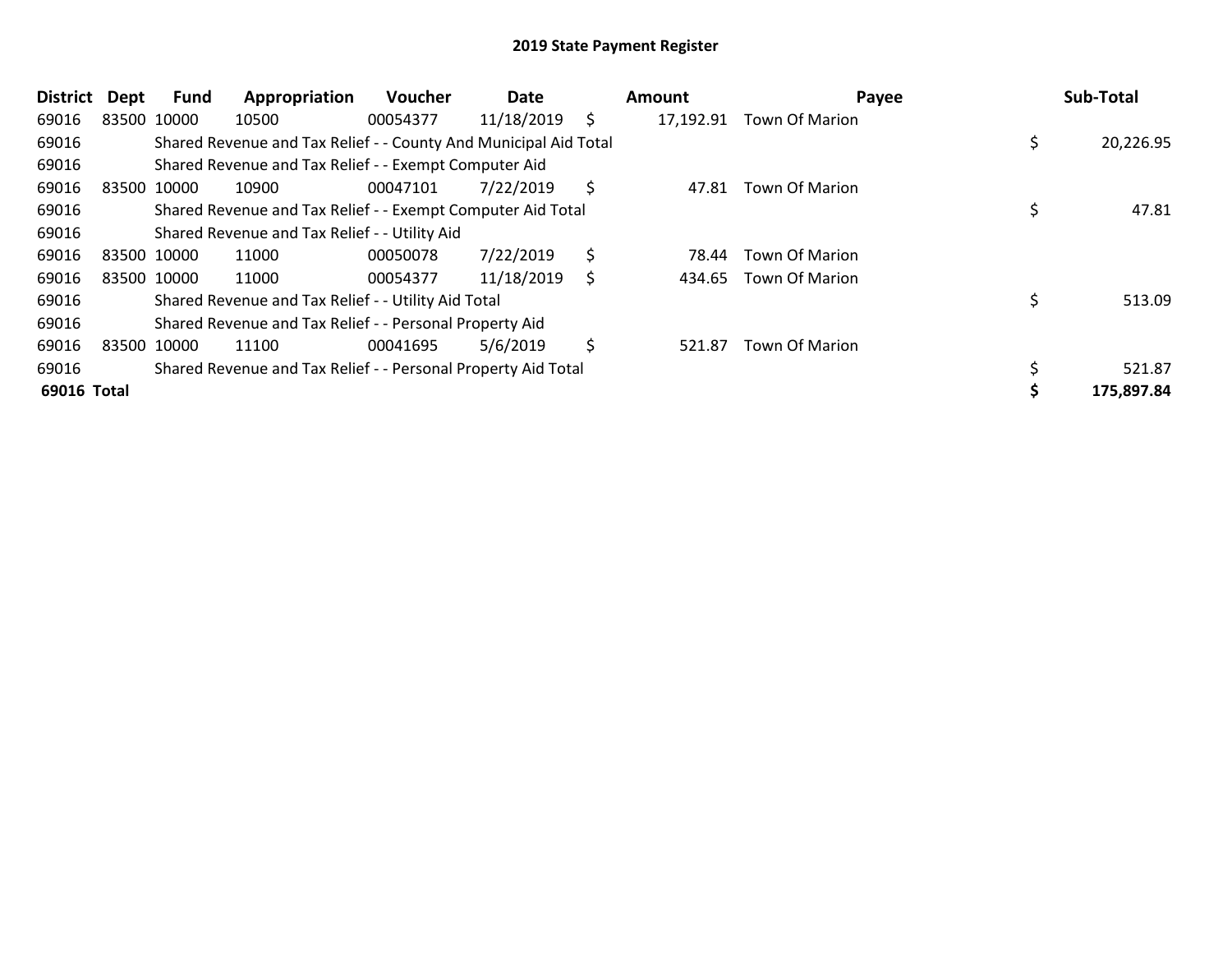| District Dept |             | <b>Fund</b> | Appropriation                                                      | <b>Voucher</b> | Date       | Amount          | Payee                          |    | Sub-Total  |
|---------------|-------------|-------------|--------------------------------------------------------------------|----------------|------------|-----------------|--------------------------------|----|------------|
| 69018         |             |             | Dept of Safety & Prof Services - - Fire Dues Distribution          |                |            |                 |                                |    |            |
| 69018         |             | 16500 10000 | 22500                                                              | 00030356       | 7/16/2019  | \$              | 6,906.89 Town Of Mount Morris  |    |            |
| 69018         |             |             | Dept of Safety & Prof Services - - Fire Dues Distribution Total    |                |            |                 |                                | \$ | 6,906.89   |
| 69018         |             |             | Dept of Natural Resources - - Aids In Lieu Of Taxes - Gener        |                |            |                 |                                |    |            |
| 69018         |             | 37000 10000 | 50300                                                              | 00298892       | 2/19/2019  | \$<br>4,355.59  | Town Of Mount Morris           |    |            |
| 69018         |             | 37000 10000 | 50300                                                              | 00313423       | 4/19/2019  | \$<br>162.72    | <b>Town Of Mount Morris</b>    |    |            |
| 69018         |             |             | Dept of Natural Resources - - Aids In Lieu Of Taxes - Gener Total  |                |            |                 |                                | \$ | 4,518.31   |
| 69018         |             |             | Dept of Natural Resources - - Resaids - Cnty Forst, Cl & Mfl       |                |            |                 |                                |    |            |
| 69018         |             | 37000 21200 | 57100                                                              | 00333442       | 6/21/2019  | \$<br>748.73    | <b>Town Of Mount Morris</b>    |    |            |
| 69018         |             |             | Dept of Natural Resources - - Resaids - Cnty Forst, Cl & Mfl Total |                |            |                 |                                | \$ | 748.73     |
| 69018         |             |             | Dept of Natural Resources - - Aids In Lieu Of Taxes - Sum S        |                |            |                 |                                |    |            |
| 69018         |             | 37000 21200 | 57900                                                              | 00313424       | 4/19/2019  | \$<br>543.02    | <b>Town Of Mount Morris</b>    |    |            |
| 69018         |             |             | Dept of Natural Resources - - Aids In Lieu Of Taxes - Sum S Total  |                |            |                 |                                | \$ | 543.02     |
| 69018         |             |             | WI Dept of Transportation - - Trns Aids To Mnc.-Sf                 |                |            |                 |                                |    |            |
| 69018         |             | 39500 21100 | 19100                                                              | 00337624       | 1/7/2019   | \$<br>29,569.84 | <b>Town Of Mount Morris</b>    |    |            |
| 69018         |             | 39500 21100 | 19100                                                              | 00364938       | 4/1/2019   | \$<br>29,569.84 | <b>Town Of Mount Morris</b>    |    |            |
| 69018         |             | 39500 21100 | 19100                                                              | 00402947       | 7/1/2019   | \$              | 29,569.84 Town Of Mount Morris |    |            |
| 69018         |             | 39500 21100 | 19100                                                              | 00445765       | 10/7/2019  | \$              | 29,569.87 Town Of Mount Morris |    |            |
| 69018         |             |             | WI Dept of Transportation - - Trns Aids To Mnc.-Sf Total           |                |            |                 |                                | \$ | 118,279.39 |
| 69018         |             |             | Elections Commission - - 2018 Hava Election Security               |                |            |                 |                                |    |            |
| 69018         |             | 51000 22000 | 18200                                                              | 00002200       | 11/4/2019  | \$              | 1,200.00 Town Of Mount Morris  |    |            |
| 69018         |             |             | Elections Commission - - 2018 Hava Election Security Total         |                |            |                 |                                | \$ | 1,200.00   |
| 69018         |             |             | Shared Revenue and Tax Relief - - County And Municipal Aid         |                |            |                 |                                |    |            |
| 69018         | 83500 10000 |             | 10500                                                              | 00050079       | 7/22/2019  | \$<br>1,624.06  | <b>Town Of Mount Morris</b>    |    |            |
| 69018         |             | 83500 10000 | 10500                                                              | 00054378       | 11/18/2019 | \$              | 9,203.01 Town Of Mount Morris  |    |            |
| 69018         |             |             | Shared Revenue and Tax Relief - - County And Municipal Aid Total   |                |            |                 |                                | \$ | 10,827.07  |
| 69018         |             |             | Shared Revenue and Tax Relief - - Exempt Computer Aid              |                |            |                 |                                |    |            |
| 69018         | 83500 10000 |             | 10900                                                              | 00047102       | 7/22/2019  | \$<br>18.70     | <b>Town Of Mount Morris</b>    |    |            |
| 69018         |             |             | Shared Revenue and Tax Relief - - Exempt Computer Aid Total        |                |            |                 |                                | \$ | 18.70      |
| 69018         |             |             | Shared Revenue and Tax Relief - - Personal Property Aid            |                |            |                 |                                |    |            |
| 69018         | 83500 10000 |             | 11100                                                              | 00041696       | 5/6/2019   | \$<br>883.46    | <b>Town Of Mount Morris</b>    |    |            |
| 69018         |             |             | Shared Revenue and Tax Relief - - Personal Property Aid Total      |                |            |                 |                                | \$ | 883.46     |
| 69018 Total   |             |             |                                                                    |                |            |                 |                                | Ś  | 143.925.57 |

| District    | <b>Dept</b> | Fund        | Appropriation                                                      | <b>Voucher</b> | Date       | Amount         | Payee                          | Sub-Total        |
|-------------|-------------|-------------|--------------------------------------------------------------------|----------------|------------|----------------|--------------------------------|------------------|
| 69018       |             |             | Dept of Safety & Prof Services - - Fire Dues Distribution          |                |            |                |                                |                  |
| 69018       |             | 16500 10000 | 22500                                                              | 00030356       | 7/16/2019  | \$             | 6,906.89 Town Of Mount Morris  |                  |
| 69018       |             |             | Dept of Safety & Prof Services - - Fire Dues Distribution Total    |                |            |                |                                | \$<br>6,906.89   |
| 69018       |             |             | Dept of Natural Resources - - Aids In Lieu Of Taxes - Gener        |                |            |                |                                |                  |
| 69018       |             | 37000 10000 | 50300                                                              | 00298892       | 2/19/2019  | \$<br>4,355.59 | <b>Town Of Mount Morris</b>    |                  |
| 69018       |             | 37000 10000 | 50300                                                              | 00313423       | 4/19/2019  | \$             | 162.72 Town Of Mount Morris    |                  |
| 69018       |             |             | Dept of Natural Resources - - Aids In Lieu Of Taxes - Gener Total  |                |            |                |                                | \$<br>4,518.31   |
| 69018       |             |             | Dept of Natural Resources - - Resaids - Cnty Forst, Cl & Mfl       |                |            |                |                                |                  |
| 69018       |             | 37000 21200 | 57100                                                              | 00333442       | 6/21/2019  | \$             | 748.73 Town Of Mount Morris    |                  |
| 69018       |             |             | Dept of Natural Resources - - Resaids - Cnty Forst, Cl & Mfl Total |                |            |                |                                | \$<br>748.73     |
| 69018       |             |             | Dept of Natural Resources - - Aids In Lieu Of Taxes - Sum S        |                |            |                |                                |                  |
| 69018       |             | 37000 21200 | 57900                                                              | 00313424       | 4/19/2019  | \$<br>543.02   | <b>Town Of Mount Morris</b>    |                  |
| 69018       |             |             | Dept of Natural Resources - - Aids In Lieu Of Taxes - Sum S Total  |                |            |                |                                | \$<br>543.02     |
| 69018       |             |             | WI Dept of Transportation - - Trns Aids To Mnc.-Sf                 |                |            |                |                                |                  |
| 69018       |             | 39500 21100 | 19100                                                              | 00337624       | 1/7/2019   | \$             | 29,569.84 Town Of Mount Morris |                  |
| 69018       |             | 39500 21100 | 19100                                                              | 00364938       | 4/1/2019   | \$             | 29,569.84 Town Of Mount Morris |                  |
| 69018       |             | 39500 21100 | 19100                                                              | 00402947       | 7/1/2019   | \$             | 29,569.84 Town Of Mount Morris |                  |
| 69018       |             | 39500 21100 | 19100                                                              | 00445765       | 10/7/2019  | \$             | 29,569.87 Town Of Mount Morris |                  |
| 69018       |             |             | WI Dept of Transportation - - Trns Aids To Mnc.-Sf Total           |                |            |                |                                | \$<br>118,279.39 |
| 69018       |             |             | Elections Commission - - 2018 Hava Election Security               |                |            |                |                                |                  |
| 69018       |             | 51000 22000 | 18200                                                              | 00002200       | 11/4/2019  | \$             | 1,200.00 Town Of Mount Morris  |                  |
| 69018       |             |             | Elections Commission - - 2018 Hava Election Security Total         |                |            |                |                                | \$<br>1,200.00   |
| 69018       |             |             | Shared Revenue and Tax Relief - - County And Municipal Aid         |                |            |                |                                |                  |
| 69018       |             | 83500 10000 | 10500                                                              | 00050079       | 7/22/2019  | \$             | 1,624.06 Town Of Mount Morris  |                  |
| 69018       |             | 83500 10000 | 10500                                                              | 00054378       | 11/18/2019 | \$             | 9,203.01 Town Of Mount Morris  |                  |
| 69018       |             |             | Shared Revenue and Tax Relief - - County And Municipal Aid Total   |                |            |                |                                | \$<br>10,827.07  |
| 69018       |             |             | Shared Revenue and Tax Relief - - Exempt Computer Aid              |                |            |                |                                |                  |
| 69018       |             | 83500 10000 | 10900                                                              | 00047102       | 7/22/2019  | \$<br>18.70    | <b>Town Of Mount Morris</b>    |                  |
| 69018       |             |             | Shared Revenue and Tax Relief - - Exempt Computer Aid Total        |                |            |                |                                | \$<br>18.70      |
| 69018       |             |             | Shared Revenue and Tax Relief - - Personal Property Aid            |                |            |                |                                |                  |
| 69018       |             | 83500 10000 | 11100                                                              | 00041696       | 5/6/2019   | \$             | 883.46 Town Of Mount Morris    |                  |
| 69018       |             |             | Shared Revenue and Tax Relief - - Personal Property Aid Total      |                |            |                |                                | \$<br>883.46     |
| 69018 Total |             |             |                                                                    |                |            |                |                                | \$<br>143,925.57 |
|             |             |             |                                                                    |                |            |                |                                |                  |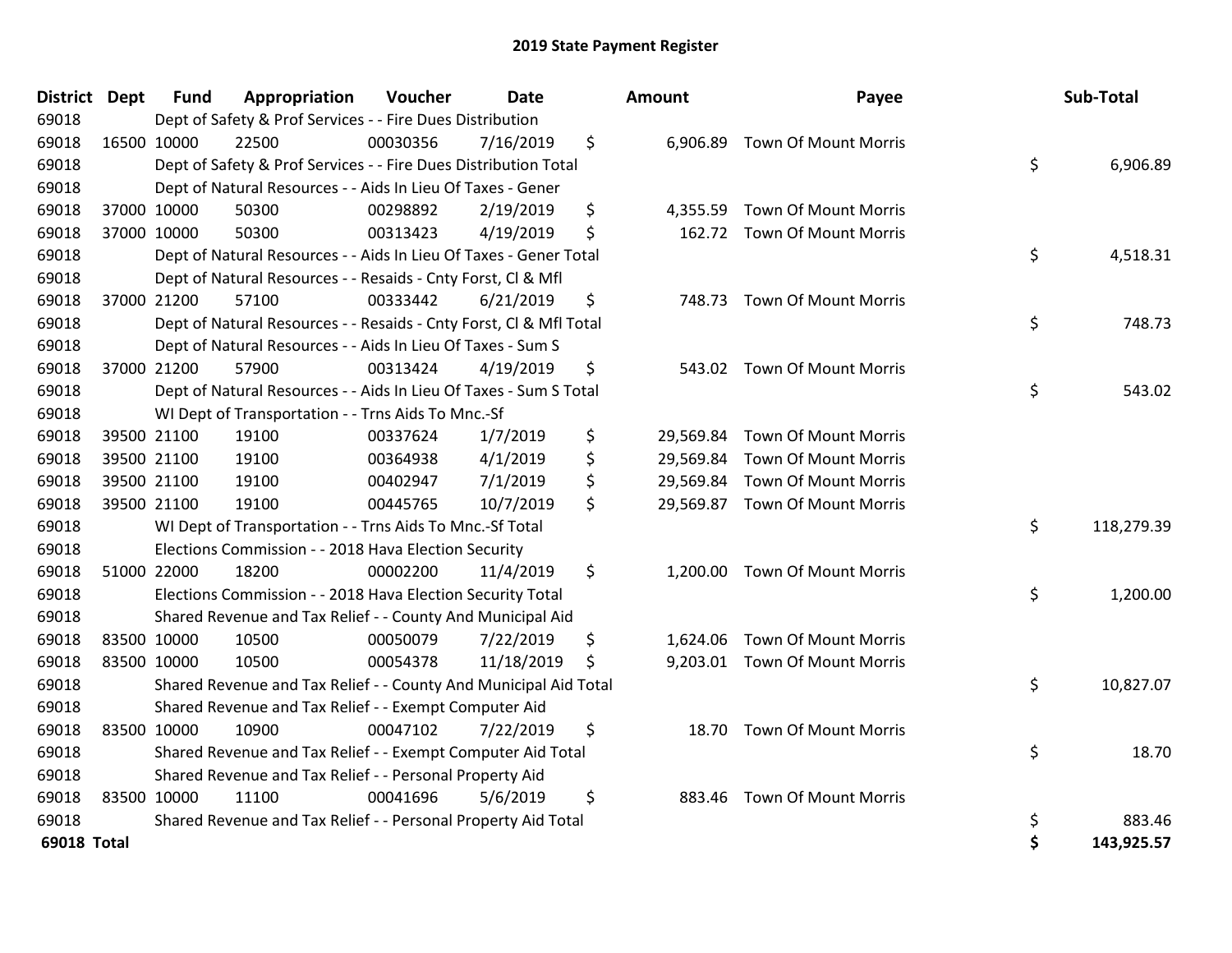| <b>District</b> | <b>Dept</b> | <b>Fund</b> | Appropriation                                                      | Voucher  | <b>Date</b> | <b>Amount</b>   |                         | Payee | Sub-Total |
|-----------------|-------------|-------------|--------------------------------------------------------------------|----------|-------------|-----------------|-------------------------|-------|-----------|
| 69020           |             |             | Dept of Safety & Prof Services - - Fire Dues Distribution          |          |             |                 |                         |       |           |
| 69020           | 16500 10000 |             | 22500                                                              | 00031096 | 7/17/2019   | \$<br>2,093.85  | Town Of Oasis           |       |           |
| 69020           |             |             | Dept of Safety & Prof Services - - Fire Dues Distribution Total    |          |             |                 |                         | \$    | 2,093.85  |
| 69020           |             |             | Dept of Natural Resources - - Aids In Lieu Of Taxes - Gener        |          |             |                 |                         |       |           |
| 69020           |             | 37000 10000 | 50300                                                              | 00298953 | 2/19/2019   | \$<br>11,386.05 | Town Of Oasis           |       |           |
| 69020           | 37000 10000 |             | 50300                                                              | 00314056 | 4/19/2019   | \$              | 64.22 Town Of Oasis     |       |           |
| 69020           |             |             | Dept of Natural Resources - - Aids In Lieu Of Taxes - Gener Total  |          |             |                 |                         | \$    | 11,450.27 |
| 69020           |             |             | Dept of Natural Resources - - Resaids - Cnty Forst, CI & Mfl       |          |             |                 |                         |       |           |
| 69020           |             | 37000 21200 | 57100                                                              | 00333443 | 6/21/2019   | \$<br>303.64    | Town Of Oasis           |       |           |
| 69020           |             |             | Dept of Natural Resources - - Resaids - Cnty Forst, CI & Mfl Total |          |             |                 |                         | \$    | 303.64    |
| 69020           |             |             | WI Dept of Transportation - - Trns Aids To Mnc.-Sf                 |          |             |                 |                         |       |           |
| 69020           |             | 39500 21100 | 19100                                                              | 00337625 | 1/7/2019    | \$<br>17,530.04 | Town Of Oasis           |       |           |
| 69020           |             | 39500 21100 | 19100                                                              | 00364939 | 4/1/2019    | \$<br>17,530.04 | Town Of Oasis           |       |           |
| 69020           |             | 39500 21100 | 19100                                                              | 00402948 | 7/1/2019    | \$<br>17,530.04 | Town Of Oasis           |       |           |
| 69020           |             | 39500 21100 | 19100                                                              | 00445766 | 10/7/2019   | \$              | 17,530.06 Town Of Oasis |       |           |
| 69020           |             |             | WI Dept of Transportation - - Trns Aids To Mnc.-Sf Total           |          |             |                 |                         | \$    | 70,120.18 |
| 69020           |             |             | Shared Revenue and Tax Relief - - County And Municipal Aid         |          |             |                 |                         |       |           |
| 69020           | 83500 10000 |             | 10500                                                              | 00050080 | 7/22/2019   | \$<br>856.96    | <b>Town Of Oasis</b>    |       |           |
| 69020           | 83500 10000 |             | 10500                                                              | 00054379 | 11/18/2019  | \$<br>4,856.13  | Town Of Oasis           |       |           |
| 69020           |             |             | Shared Revenue and Tax Relief - - County And Municipal Aid Total   |          |             |                 |                         | \$    | 5,713.09  |
| 69020           |             |             | Shared Revenue and Tax Relief - - Exempt Computer Aid              |          |             |                 |                         |       |           |
| 69020           | 83500 10000 |             | 10900                                                              | 00047103 | 7/22/2019   | \$<br>55.08     | Town Of Oasis           |       |           |
| 69020           |             |             | Shared Revenue and Tax Relief - - Exempt Computer Aid Total        |          |             |                 |                         | \$    | 55.08     |
| 69020           |             |             | Shared Revenue and Tax Relief - - Personal Property Aid            |          |             |                 |                         |       |           |
| 69020           | 83500 10000 |             | 11100                                                              | 00041697 | 5/6/2019    | \$<br>301.19    | Town Of Oasis           |       |           |
| 69020           |             |             | Shared Revenue and Tax Relief - - Personal Property Aid Total      |          |             |                 |                         | \$    | 301.19    |
| 69020 Total     |             |             |                                                                    |          |             |                 |                         |       | 90,037.30 |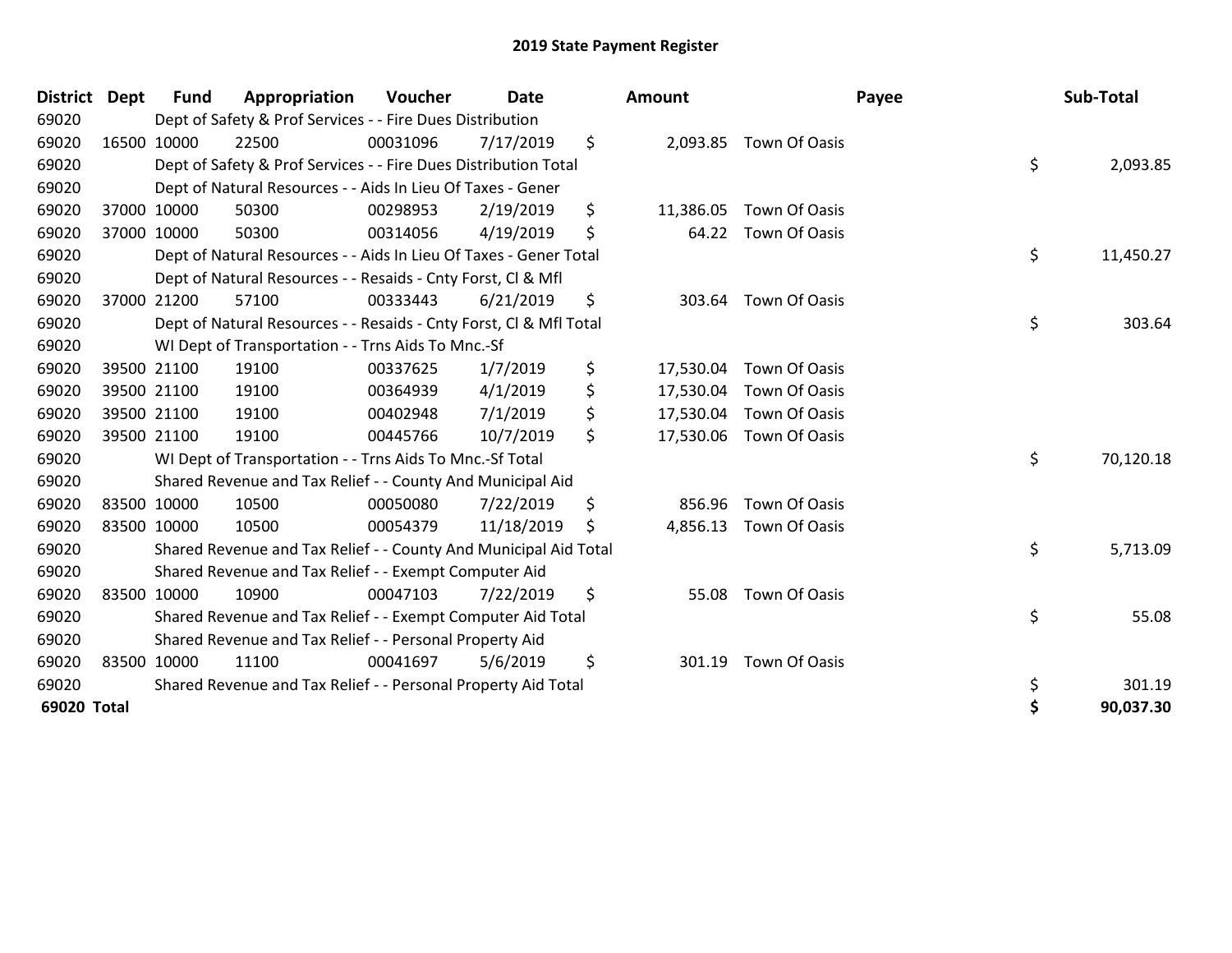| District | <b>Dept</b> | <b>Fund</b> | Appropriation                                                      | Voucher  | Date       | Amount          | Payee                        | Sub-Total        |
|----------|-------------|-------------|--------------------------------------------------------------------|----------|------------|-----------------|------------------------------|------------------|
| 69022    |             |             | Dept of Safety & Prof Services - - Fire Dues Distribution          |          |            |                 |                              |                  |
| 69022    |             | 16500 10000 | 22500                                                              | 00031139 | 7/17/2019  | \$              | 1,915.07 Plainfield, Town of |                  |
| 69022    |             |             | Dept of Safety & Prof Services - - Fire Dues Distribution Total    |          |            |                 |                              | \$<br>1,915.07   |
| 69022    |             |             | Dept of Natural Resources - - Aids In Lieu Of Taxes - Gener        |          |            |                 |                              |                  |
| 69022    |             | 37000 10000 | 50300                                                              | 00314978 | 4/19/2019  | \$<br>127.67    | Plainfield, Town of          |                  |
| 69022    |             |             | Dept of Natural Resources - - Aids In Lieu Of Taxes - Gener Total  |          |            |                 |                              | \$<br>127.67     |
| 69022    |             |             | Dept of Natural Resources - - Resaids - Cnty Forst, Cl & Mfl       |          |            |                 |                              |                  |
| 69022    |             | 37000 21200 | 57100                                                              | 00333444 | 6/21/2019  | \$<br>248.00    | Plainfield, Town of          |                  |
| 69022    |             |             | Dept of Natural Resources - - Resaids - Cnty Forst, Cl & Mfl Total |          |            |                 |                              | \$<br>248.00     |
| 69022    |             |             | Dept of Natural Resources - - Aids In Lieu Of Taxes - Sum S        |          |            |                 |                              |                  |
| 69022    |             | 37000 21200 | 57900                                                              | 00314979 | 4/19/2019  | \$<br>249.43    | Plainfield, Town of          |                  |
| 69022    |             |             | Dept of Natural Resources - - Aids In Lieu Of Taxes - Sum S Total  |          |            |                 |                              | \$<br>249.43     |
| 69022    |             |             | WI Dept of Transportation - - Trns Aids To Mnc.-Sf                 |          |            |                 |                              |                  |
| 69022    |             | 39500 21100 | 19100                                                              | 00337626 | 1/7/2019   | \$<br>31,945.40 | Plainfield, Town of          |                  |
| 69022    |             | 39500 21100 | 19100                                                              | 00364940 | 4/1/2019   | \$<br>31,945.40 | Plainfield, Town of          |                  |
| 69022    |             | 39500 21100 | 19100                                                              | 00402949 | 7/1/2019   | \$<br>31,945.40 | Plainfield, Town of          |                  |
| 69022    |             | 39500 21100 | 19100                                                              | 00445767 | 10/7/2019  | \$<br>31,945.43 | Plainfield, Town of          |                  |
| 69022    |             |             | WI Dept of Transportation - - Trns Aids To Mnc.-Sf Total           |          |            |                 |                              | \$<br>127,781.63 |
| 69022    |             |             | WI Dept of Transportation - - Loc Rd Imp Prg St Fd                 |          |            |                 |                              |                  |
| 69022    |             | 39500 21100 | 27800                                                              | 00456361 | 11/4/2019  | \$<br>24,950.47 | Plainfield, Town of          |                  |
| 69022    |             |             | WI Dept of Transportation - - Loc Rd Imp Prg St Fd Total           |          |            |                 |                              | \$<br>24,950.47  |
| 69022    |             |             | Elections Commission - - 2018 Hava Election Security               |          |            |                 |                              |                  |
| 69022    |             | 51000 22000 | 18200                                                              | 00002725 | 11/20/2019 | \$<br>600.00    | Plainfield, Town of          |                  |
| 69022    |             |             | Elections Commission - - 2018 Hava Election Security Total         |          |            |                 |                              | \$<br>600.00     |
| 69022    |             |             | Shared Revenue and Tax Relief - - County And Municipal Aid         |          |            |                 |                              |                  |
| 69022    |             | 83500 10000 | 10500                                                              | 00050081 | 7/22/2019  | \$<br>2,039.36  | Plainfield, Town of          |                  |
| 69022    |             | 83500 10000 | 10500                                                              | 00054380 | 11/18/2019 | \$<br>11,556.36 | Plainfield, Town of          |                  |
| 69022    |             |             | Shared Revenue and Tax Relief - - County And Municipal Aid Total   |          |            |                 |                              | \$<br>13,595.72  |
| 69022    |             |             | Shared Revenue and Tax Relief - - Exempt Computer Aid              |          |            |                 |                              |                  |
| 69022    |             | 83500 10000 | 10900                                                              | 00047104 | 7/22/2019  | \$<br>182.91    | Plainfield, Town of          |                  |
| 69022    |             |             | Shared Revenue and Tax Relief - - Exempt Computer Aid Total        |          |            |                 |                              | \$<br>182.91     |
| 69022    |             |             | Shared Revenue and Tax Relief - - Utility Aid                      |          |            |                 |                              |                  |
| 69022    |             | 83500 10000 | 11000                                                              | 00050081 | 7/22/2019  | \$<br>8.68      | Plainfield, Town of          |                  |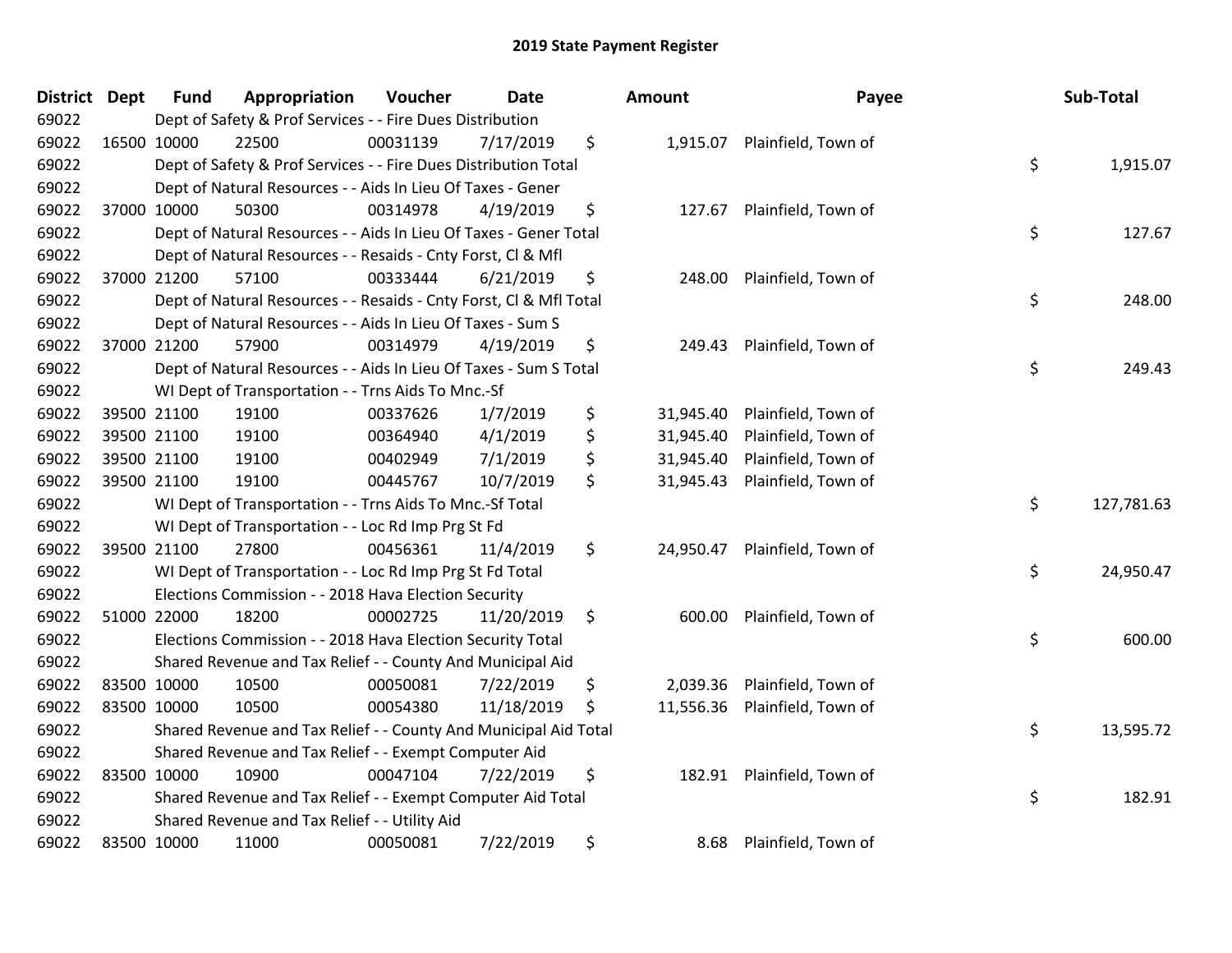| District Dept | <b>Fund</b> | Appropriation                                                 | <b>Voucher</b> | Date       | Amount   | Pavee               | Sub-Total  |
|---------------|-------------|---------------------------------------------------------------|----------------|------------|----------|---------------------|------------|
| 69022         | 83500 10000 | 11000                                                         | 00054380       | 11/18/2019 | 49.92    | Plainfield, Town of |            |
| 69022         |             | Shared Revenue and Tax Relief - - Utility Aid Total           |                |            |          |                     | 58.60      |
| 69022         |             | Shared Revenue and Tax Relief - - Personal Property Aid       |                |            |          |                     |            |
| 69022         | 83500 10000 | 11100                                                         | 00041698       | 5/6/2019   | 3,035.97 | Plainfield, Town of |            |
| 69022         |             | Shared Revenue and Tax Relief - - Personal Property Aid Total |                |            |          |                     | 3,035.97   |
| 69022 Total   |             |                                                               |                |            |          |                     | 172,745.47 |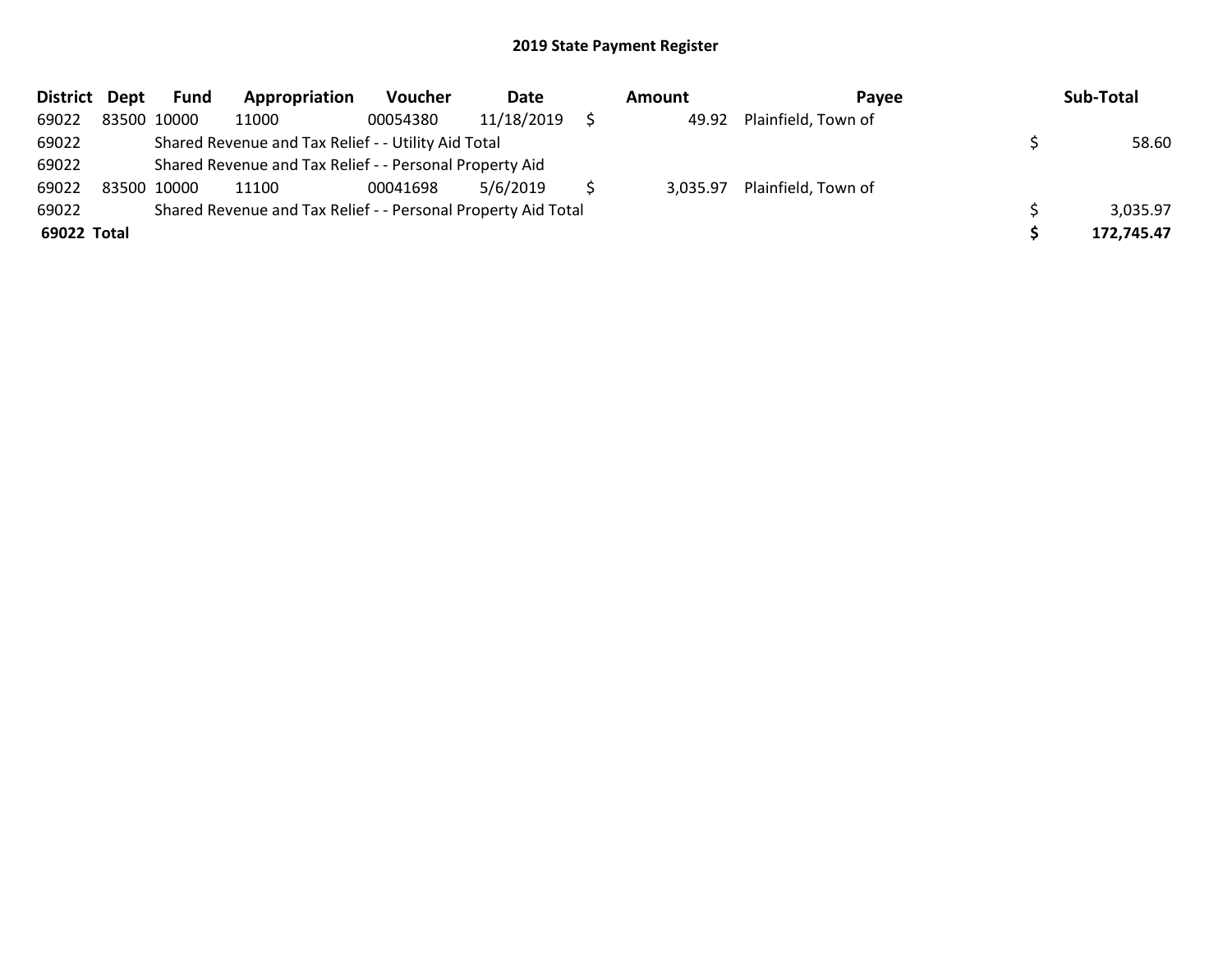| <b>District</b> | <b>Dept</b> | <b>Fund</b> | Appropriation                                                      | Voucher  | Date       | <b>Amount</b> | Payee                       | Sub-Total       |
|-----------------|-------------|-------------|--------------------------------------------------------------------|----------|------------|---------------|-----------------------------|-----------------|
| 69024           |             |             | Dept of Safety & Prof Services - - Fire Dues Distribution          |          |            |               |                             |                 |
| 69024           | 16500 10000 |             | 22500                                                              | 00030922 | 7/17/2019  | \$            | 2,649.73 Town Of Poy Sippi  |                 |
| 69024           |             |             | Dept of Safety & Prof Services - - Fire Dues Distribution Total    |          |            |               |                             | \$<br>2,649.73  |
| 69024           |             |             | Dept of Natural Resources - - Aids In Lieu Of Taxes - Gener        |          |            |               |                             |                 |
| 69024           |             | 37000 10000 | 50300                                                              | 00298909 | 2/19/2019  | \$            | 22,305.49 Town Of Poy Sippi |                 |
| 69024           |             | 37000 10000 | 50300                                                              | 00313535 | 4/19/2019  | \$            | 24.72 Town Of Poy Sippi     |                 |
| 69024           |             | 37000 10000 | 50300                                                              | 00313536 | 4/19/2019  | \$            | 1,473.86 Town Of Poy Sippi  |                 |
| 69024           |             |             | Dept of Natural Resources - - Aids In Lieu Of Taxes - Gener Total  |          |            |               |                             | \$<br>23,804.07 |
| 69024           |             |             | Dept of Natural Resources - - Resaids - Cnty Forst, CI & Mfl       |          |            |               |                             |                 |
| 69024           |             | 37000 21200 | 57100                                                              | 00333445 | 6/21/2019  | \$            | 101.14 Town Of Poy Sippi    |                 |
| 69024           |             |             | Dept of Natural Resources - - Resaids - Cnty Forst, CI & Mfl Total |          |            |               |                             | \$<br>101.14    |
| 69024           |             |             | Dept of Natural Resources - - Aids In Lieu Of Taxes - Sum S        |          |            |               |                             |                 |
| 69024           |             | 37000 21200 | 57900                                                              | 00313534 | 4/19/2019  | \$            | 853.70 Town Of Poy Sippi    |                 |
| 69024           |             |             | Dept of Natural Resources - - Aids In Lieu Of Taxes - Sum S Total  |          |            |               |                             | \$<br>853.70    |
| 69024           |             |             | WI Dept of Transportation - - Trns Aids To Mnc.-Sf                 |          |            |               |                             |                 |
| 69024           |             | 39500 21100 | 19100                                                              | 00337627 | 1/7/2019   | \$            | 15,202.25 Town Of Poy Sippi |                 |
| 69024           |             | 39500 21100 | 19100                                                              | 00364941 | 4/1/2019   | \$            | 15,202.25 Town Of Poy Sippi |                 |
| 69024           |             | 39500 21100 | 19100                                                              | 00402950 | 7/1/2019   | \$            | 15,202.25 Town Of Poy Sippi |                 |
| 69024           |             | 39500 21100 | 19100                                                              | 00445768 | 10/7/2019  | \$            | 15,202.25 Town Of Poy Sippi |                 |
| 69024           |             |             | WI Dept of Transportation - - Trns Aids To Mnc.-Sf Total           |          |            |               |                             | \$<br>60,809.00 |
| 69024           |             |             | Elections Commission - - 2018 Hava Election Security               |          |            |               |                             |                 |
| 69024           |             | 51000 22000 | 18200                                                              | 00002308 | 11/13/2019 | \$            | 1,200.00 Town Of Poy Sippi  |                 |
| 69024           |             |             | Elections Commission - - 2018 Hava Election Security Total         |          |            |               |                             | \$<br>1,200.00  |
| 69024           |             |             | Shared Revenue and Tax Relief - - County And Municipal Aid         |          |            |               |                             |                 |
| 69024           |             | 83500 10000 | 10500                                                              | 00050082 | 7/22/2019  | \$            | 5,596.27 Town Of Poy Sippi  |                 |
| 69024           | 83500 10000 |             | 10500                                                              | 00054381 | 11/18/2019 | \$            | 31,712.22 Town Of Poy Sippi |                 |
| 69024           |             |             | Shared Revenue and Tax Relief - - County And Municipal Aid Total   |          |            |               |                             | \$<br>37,308.49 |
| 69024           |             |             | Shared Revenue and Tax Relief - - Exempt Computer Aid              |          |            |               |                             |                 |
| 69024           |             | 83500 10000 | 10900                                                              | 00047105 | 7/22/2019  | \$            | 34.30 Town Of Poy Sippi     |                 |
| 69024           |             |             | Shared Revenue and Tax Relief - - Exempt Computer Aid Total        |          |            |               |                             | \$<br>34.30     |
| 69024           |             |             | Shared Revenue and Tax Relief - - Utility Aid                      |          |            |               |                             |                 |
| 69024           | 83500 10000 |             | 11000                                                              | 00050082 | 7/22/2019  | \$<br>106.68  | Town Of Poy Sippi           |                 |
| 69024           | 83500 10000 |             | 11000                                                              | 00054381 | 11/18/2019 | \$            | 353.37 Town Of Poy Sippi    |                 |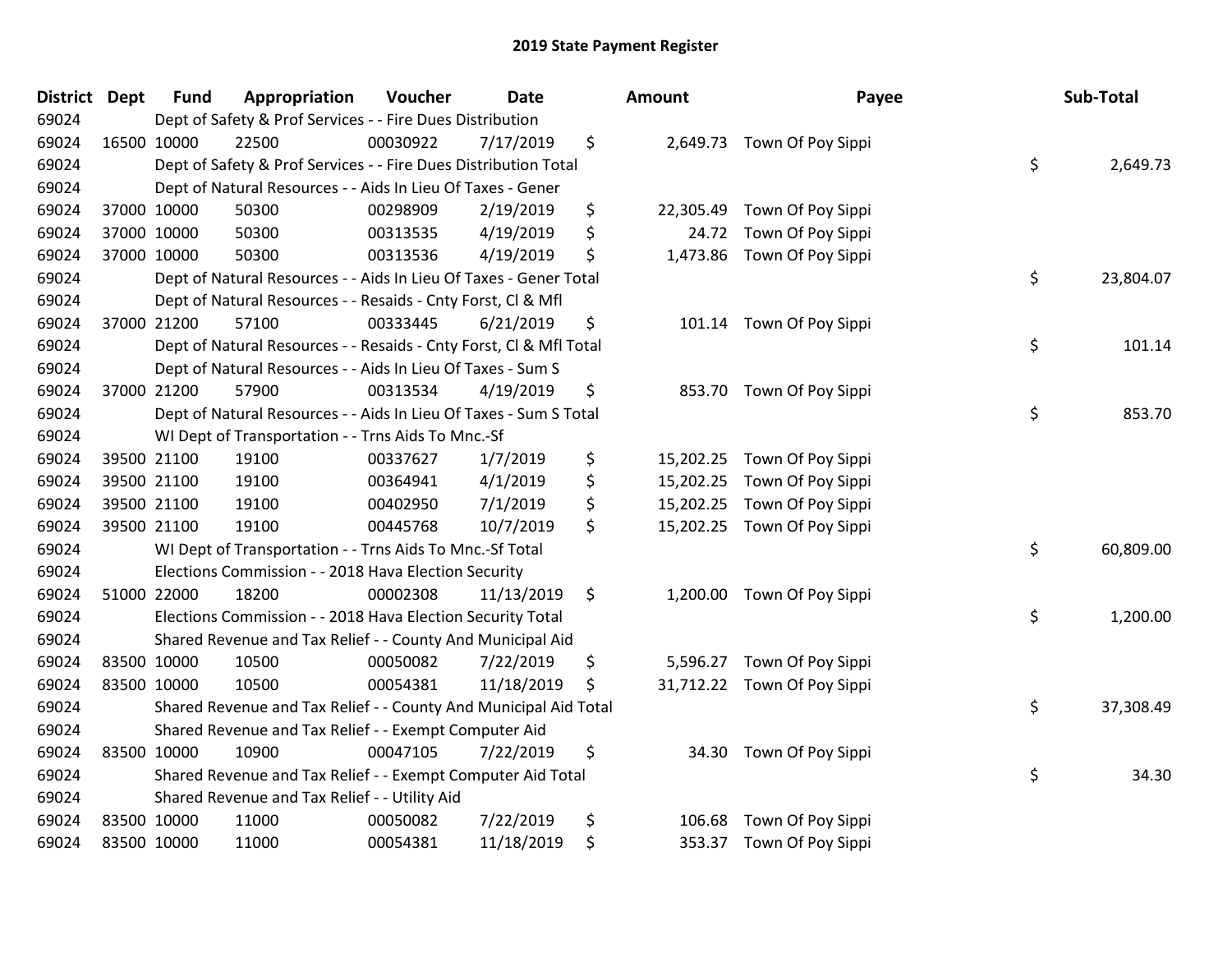| District Dept | <b>Fund</b> | Appropriation                                                 | Voucher  | Date     | Amount | Payee                    | Sub-Total  |
|---------------|-------------|---------------------------------------------------------------|----------|----------|--------|--------------------------|------------|
| 69024         |             | Shared Revenue and Tax Relief - - Utility Aid Total           |          |          |        |                          | 460.05     |
| 69024         |             | Shared Revenue and Tax Relief - - Personal Property Aid       |          |          |        |                          |            |
| 69024         | 83500 10000 | 11100                                                         | 00041699 | 5/6/2019 |        | 168.33 Town Of Poy Sippi |            |
| 69024         |             | Shared Revenue and Tax Relief - - Personal Property Aid Total |          |          |        |                          | 168.33     |
| 69024 Total   |             |                                                               |          |          |        |                          | 127,388.81 |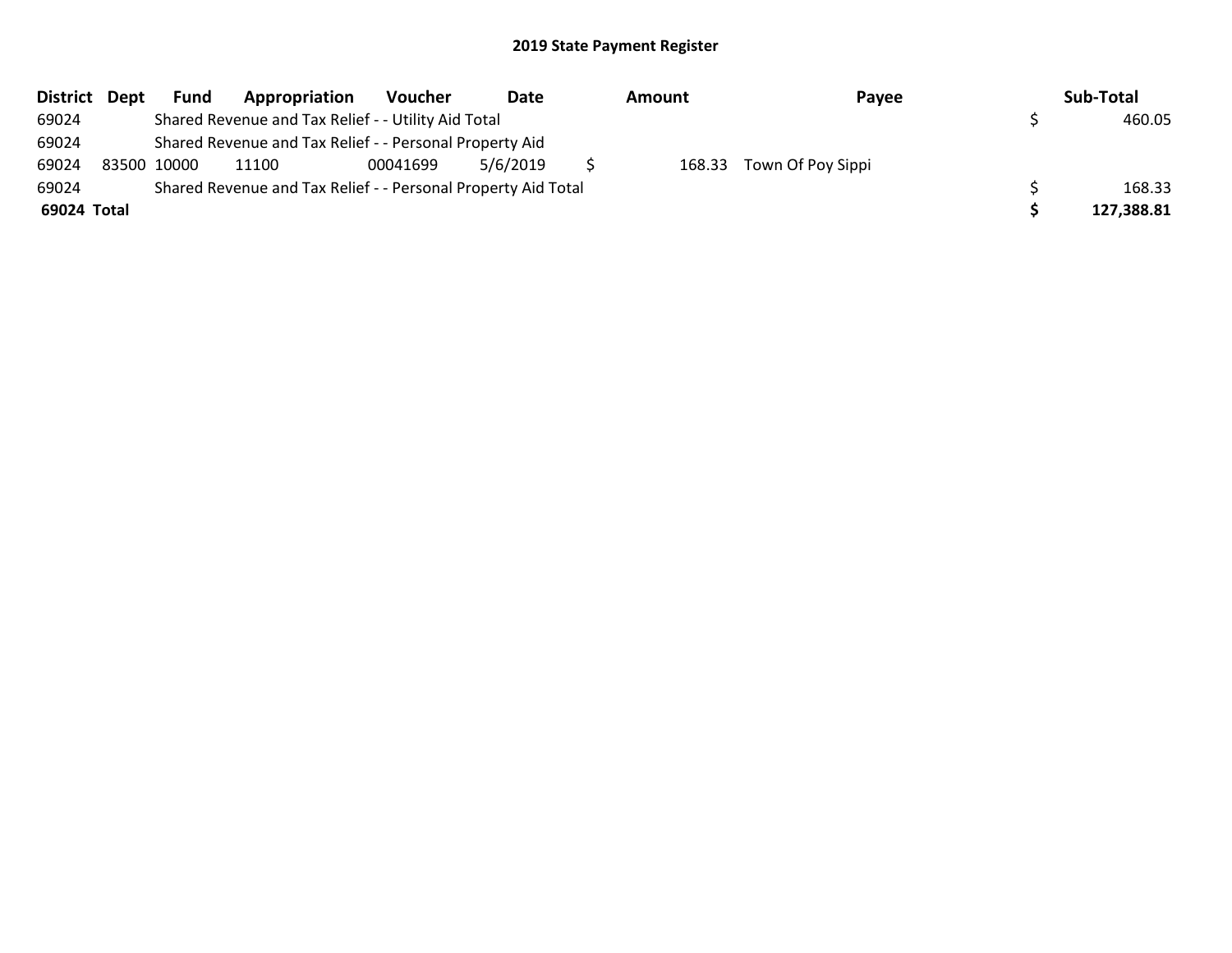| District Dept |             | Fund        | Appropriation                                                      | Voucher  | Date       | Amount          | Payee                      | Sub-Total       |
|---------------|-------------|-------------|--------------------------------------------------------------------|----------|------------|-----------------|----------------------------|-----------------|
| 69026         |             |             | Dept of Safety & Prof Services - - Fire Dues Distribution          |          |            |                 |                            |                 |
| 69026         | 16500 10000 |             | 22500                                                              | 00031053 | 7/17/2019  | \$              | 2,203.07 Town Of Richford  |                 |
| 69026         |             |             | Dept of Safety & Prof Services - - Fire Dues Distribution Total    |          |            |                 |                            | \$<br>2,203.07  |
| 69026         |             |             | Dept of Natural Resources - - Aids In Lieu Of Taxes - Gener        |          |            |                 |                            |                 |
| 69026         | 37000 10000 |             | 50300                                                              | 00298938 | 2/19/2019  | \$<br>30,995.31 | Town Of Richford           |                 |
| 69026         |             | 37000 10000 | 50300                                                              | 00298939 | 2/19/2019  | \$<br>4,764.58  | Town Of Richford           |                 |
| 69026         |             | 37000 10000 | 50300                                                              | 00313864 | 4/19/2019  | \$              | 1,200.92 Town Of Richford  |                 |
| 69026         |             |             | Dept of Natural Resources - - Aids In Lieu Of Taxes - Gener Total  |          |            |                 |                            | \$<br>36,960.81 |
| 69026         |             |             | Dept of Natural Resources - - Taxes & Assessmts-Conserv Fund       |          |            |                 |                            |                 |
| 69026         |             | 37000 21200 | 16900                                                              | 00293578 | 1/25/2019  | \$<br>56.06     | Town Of Richford           |                 |
| 69026         |             |             | Dept of Natural Resources - - Taxes & Assessmts-Conserv Fund Total |          |            |                 |                            | \$<br>56.06     |
| 69026         |             |             | Dept of Natural Resources - - Resaids - Cnty Forst, Cl & Mfl       |          |            |                 |                            |                 |
| 69026         |             | 37000 21200 | 57100                                                              | 00333446 | 6/21/2019  | \$<br>552.13    | <b>Town Of Richford</b>    |                 |
| 69026         |             |             | Dept of Natural Resources - - Resaids - Cnty Forst, CI & Mfl Total |          |            |                 |                            | \$<br>552.13    |
| 69026         |             |             | Dept of Natural Resources - - Aids In Lieu Of Taxes - Sum S        |          |            |                 |                            |                 |
| 69026         |             | 37000 21200 | 57900                                                              | 00313863 | 4/19/2019  | \$<br>656.23    | Town Of Richford           |                 |
| 69026         |             |             | Dept of Natural Resources - - Aids In Lieu Of Taxes - Sum S Total  |          |            |                 |                            | \$<br>656.23    |
| 69026         |             |             | WI Dept of Transportation - - Trns Aids To Mnc.-Sf                 |          |            |                 |                            |                 |
| 69026         | 39500 21100 |             | 19100                                                              | 00337628 | 1/7/2019   | \$              | 21,383.52 Town Of Richford |                 |
| 69026         | 39500 21100 |             | 19100                                                              | 00364942 | 4/1/2019   | \$<br>21,383.52 | Town Of Richford           |                 |
| 69026         |             | 39500 21100 | 19100                                                              | 00402951 | 7/1/2019   | \$              | 21,383.52 Town Of Richford |                 |
| 69026         |             | 39500 21100 | 19100                                                              | 00445769 | 10/7/2019  | \$              | 21,383.52 Town Of Richford |                 |
| 69026         |             |             | WI Dept of Transportation - - Trns Aids To Mnc.-Sf Total           |          |            |                 |                            | \$<br>85,534.08 |
| 69026         |             |             | Elections Commission - - 2018 Hava Election Security               |          |            |                 |                            |                 |
| 69026         | 51000 22000 |             | 18200                                                              | 00002381 | 11/13/2019 | \$<br>500.00    | Town Of Richford           |                 |
| 69026         |             |             | Elections Commission - - 2018 Hava Election Security Total         |          |            |                 |                            | \$<br>500.00    |
| 69026         |             |             | Shared Revenue and Tax Relief - - County And Municipal Aid         |          |            |                 |                            |                 |
| 69026         | 83500 10000 |             | 10500                                                              | 00050083 | 7/22/2019  | \$<br>994.88    | Town Of Richford           |                 |
| 69026         | 83500 10000 |             | 10500                                                              | 00054382 | 11/18/2019 | \$              | 5,637.64 Town Of Richford  |                 |
| 69026         |             |             | Shared Revenue and Tax Relief - - County And Municipal Aid Total   |          |            |                 |                            | \$<br>6,632.52  |
| 69026         |             |             | Shared Revenue and Tax Relief - - Exempt Computer Aid              |          |            |                 |                            |                 |
| 69026         | 83500 10000 |             | 10900                                                              | 00047106 | 7/22/2019  | \$<br>28.06     | Town Of Richford           |                 |
| 69026         |             |             | Shared Revenue and Tax Relief - - Exempt Computer Aid Total        |          |            |                 |                            | \$<br>28.06     |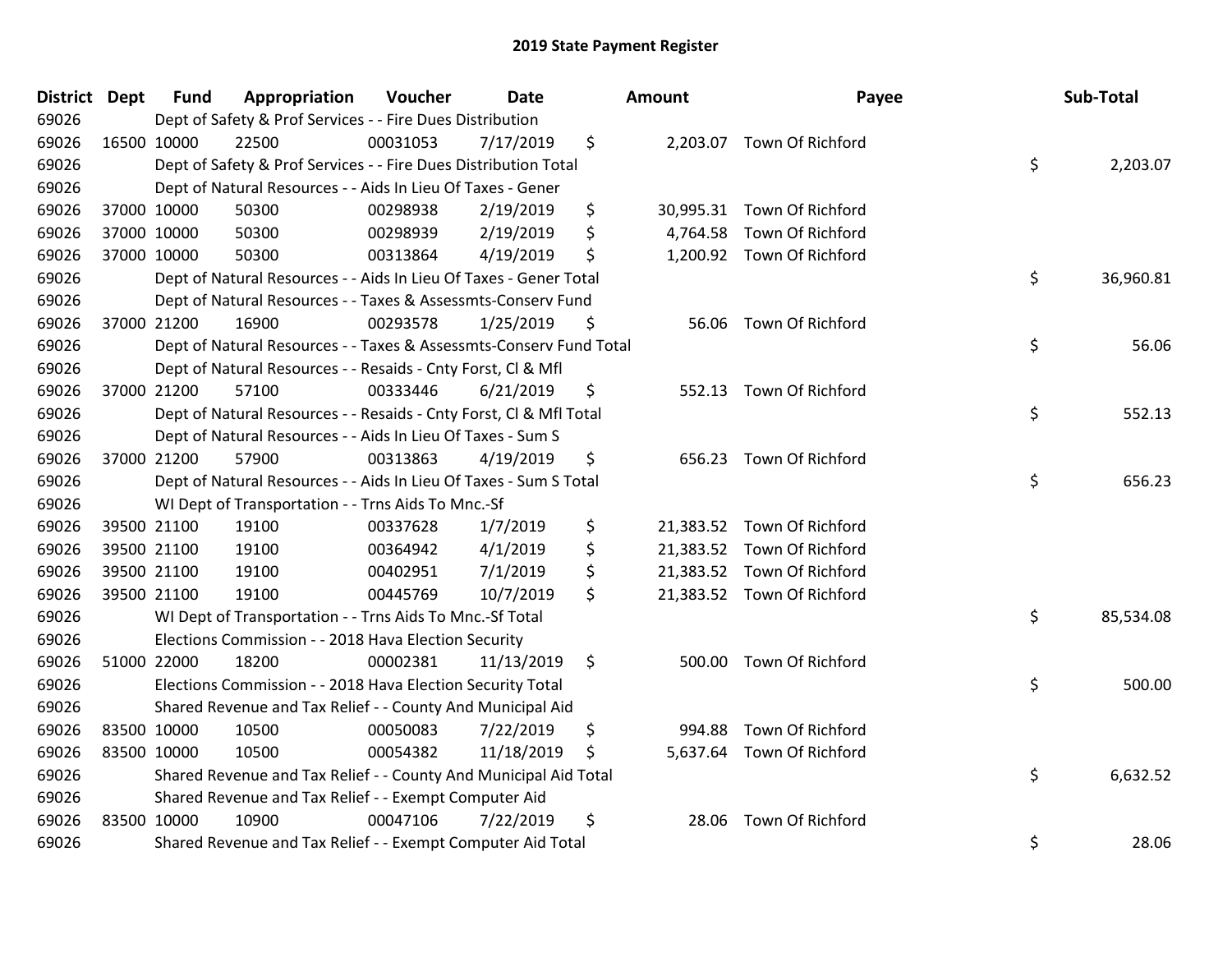| <b>District</b> | Dept | Fund        | Appropriation                                                 | <b>Voucher</b> | Date       |   | <b>Amount</b> | Payee            | Sub-Total  |
|-----------------|------|-------------|---------------------------------------------------------------|----------------|------------|---|---------------|------------------|------------|
| 69026           |      |             | Shared Revenue and Tax Relief - - Utility Aid                 |                |            |   |               |                  |            |
| 69026           |      | 83500 10000 | 11000                                                         | 00050083       | 7/22/2019  |   | 42.78         | Town Of Richford |            |
| 69026           |      | 83500 10000 | 11000                                                         | 00054382       | 11/18/2019 | S | 227.01        | Town Of Richford |            |
| 69026           |      |             | Shared Revenue and Tax Relief - - Utility Aid Total           |                |            |   |               |                  | 269.79     |
| 69026           |      |             | Shared Revenue and Tax Relief - - Personal Property Aid       |                |            |   |               |                  |            |
| 69026           |      | 83500 10000 | 11100                                                         | 00041700       | 5/6/2019   |   | 28.14         | Town Of Richford |            |
| 69026           |      |             | Shared Revenue and Tax Relief - - Personal Property Aid Total |                |            |   |               |                  | 28.14      |
| 69026 Total     |      |             |                                                               |                |            |   |               |                  | 133,420.89 |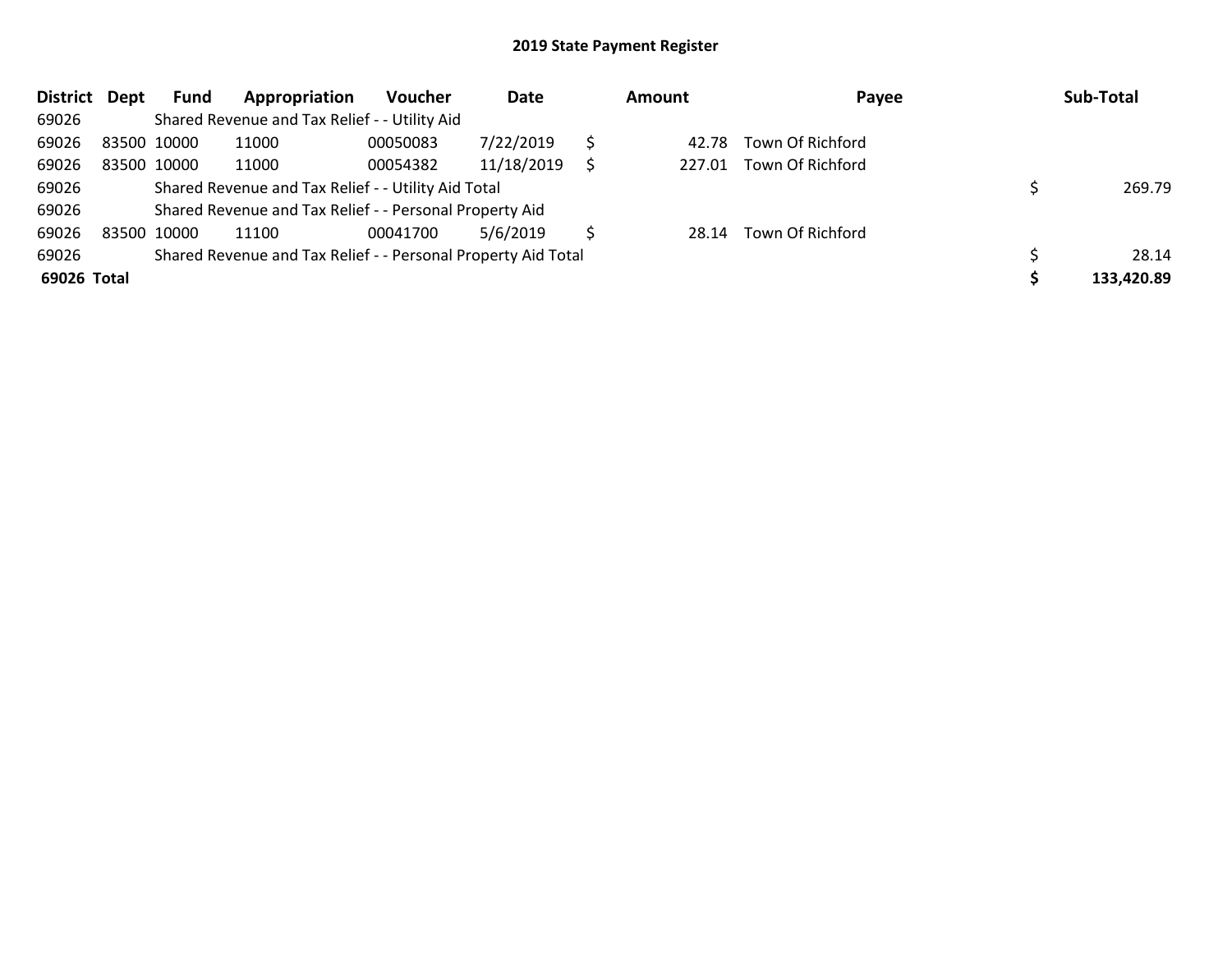| District Dept |             | <b>Fund</b> | Appropriation                                                      | Voucher  | Date       | Amount          |                        | Payee | Sub-Total |
|---------------|-------------|-------------|--------------------------------------------------------------------|----------|------------|-----------------|------------------------|-------|-----------|
| 69028         |             |             | Dept of Safety & Prof Services - - Fire Dues Distribution          |          |            |                 |                        |       |           |
| 69028         |             | 16500 10000 | 22500                                                              | 00030916 | 7/17/2019  | \$              | 2,673.81 Town Of Rose  |       |           |
| 69028         |             |             | Dept of Safety & Prof Services - - Fire Dues Distribution Total    |          |            |                 |                        | \$    | 2,673.81  |
| 69028         |             |             | Dept of Natural Resources - - Aids In Lieu Of Taxes - Gener        |          |            |                 |                        |       |           |
| 69028         |             | 37000 10000 | 50300                                                              | 00298911 | 2/19/2019  | \$              | 2,619.06 Town Of Rose  |       |           |
| 69028         |             | 37000 10000 | 50300                                                              | 00313575 | 4/19/2019  | \$<br>153.99    | Town Of Rose           |       |           |
| 69028         |             |             | Dept of Natural Resources - - Aids In Lieu Of Taxes - Gener Total  |          |            |                 |                        | \$    | 2,773.05  |
| 69028         |             |             | Dept of Natural Resources - - Resaids - Cnty Forst, Cl & Mfl       |          |            |                 |                        |       |           |
| 69028         |             | 37000 21200 | 57100                                                              | 00333447 | 6/21/2019  | \$              | 770.64 Town Of Rose    |       |           |
| 69028         |             |             | Dept of Natural Resources - - Resaids - Cnty Forst, Cl & Mfl Total |          |            |                 |                        | \$    | 770.64    |
| 69028         |             |             | Dept of Natural Resources - - Aids In Lieu Of Taxes - Sum S        |          |            |                 |                        |       |           |
| 69028         |             | 37000 21200 | 57900                                                              | 00313576 | 4/19/2019  | \$              | 181.55 Town Of Rose    |       |           |
| 69028         |             |             | Dept of Natural Resources - - Aids In Lieu Of Taxes - Sum S Total  |          |            |                 |                        | \$    | 181.55    |
| 69028         |             |             | WI Dept of Transportation - - Trns Aids To Mnc.-Sf                 |          |            |                 |                        |       |           |
| 69028         |             | 39500 21100 | 19100                                                              | 00337629 | 1/7/2019   | \$<br>20,668.03 | Town Of Rose           |       |           |
| 69028         |             | 39500 21100 | 19100                                                              | 00364943 | 4/1/2019   | \$<br>20,668.03 | Town Of Rose           |       |           |
| 69028         |             | 39500 21100 | 19100                                                              | 00402952 | 7/1/2019   | \$<br>20,668.03 | Town Of Rose           |       |           |
| 69028         |             | 39500 21100 | 19100                                                              | 00445770 | 10/7/2019  | \$              | 20,668.04 Town Of Rose |       |           |
| 69028         |             |             | WI Dept of Transportation - - Trns Aids To Mnc.-Sf Total           |          |            |                 |                        | \$    | 82,672.13 |
| 69028         |             |             | Shared Revenue and Tax Relief - - County And Municipal Aid         |          |            |                 |                        |       |           |
| 69028         | 83500 10000 |             | 10500                                                              | 00050084 | 7/22/2019  | \$              | 1,147.74 Town Of Rose  |       |           |
| 69028         |             | 83500 10000 | 10500                                                              | 00054383 | 11/18/2019 | \$              | 6,503.83 Town Of Rose  |       |           |
| 69028         |             |             | Shared Revenue and Tax Relief - - County And Municipal Aid Total   |          |            |                 |                        | \$    | 7,651.57  |
| 69028         |             |             | Shared Revenue and Tax Relief - - Exempt Computer Aid              |          |            |                 |                        |       |           |
| 69028         |             | 83500 10000 | 10900                                                              | 00047107 | 7/22/2019  | \$<br>4.16      | Town Of Rose           |       |           |
| 69028         |             |             | Shared Revenue and Tax Relief - - Exempt Computer Aid Total        |          |            |                 |                        | \$    | 4.16      |
| 69028         |             |             | Shared Revenue and Tax Relief - - Utility Aid                      |          |            |                 |                        |       |           |
| 69028         |             | 83500 10000 | 11000                                                              | 00050084 | 7/22/2019  | \$              | 1,651.06 Town Of Rose  |       |           |
| 69028         | 83500 10000 |             | 11000                                                              | 00054383 | 11/18/2019 | \$              | 10,814.80 Town Of Rose |       |           |
| 69028         |             |             | Shared Revenue and Tax Relief - - Utility Aid Total                |          |            |                 |                        | \$    | 12,465.86 |
| 69028         |             |             | Shared Revenue and Tax Relief - - Personal Property Aid            |          |            |                 |                        |       |           |
| 69028         | 83500 10000 |             | 11100                                                              | 00041701 | 5/6/2019   | \$              | 729.41 Town Of Rose    |       |           |
| 69028         |             |             | Shared Revenue and Tax Relief - - Personal Property Aid Total      |          |            |                 |                        | \$    | 729.41    |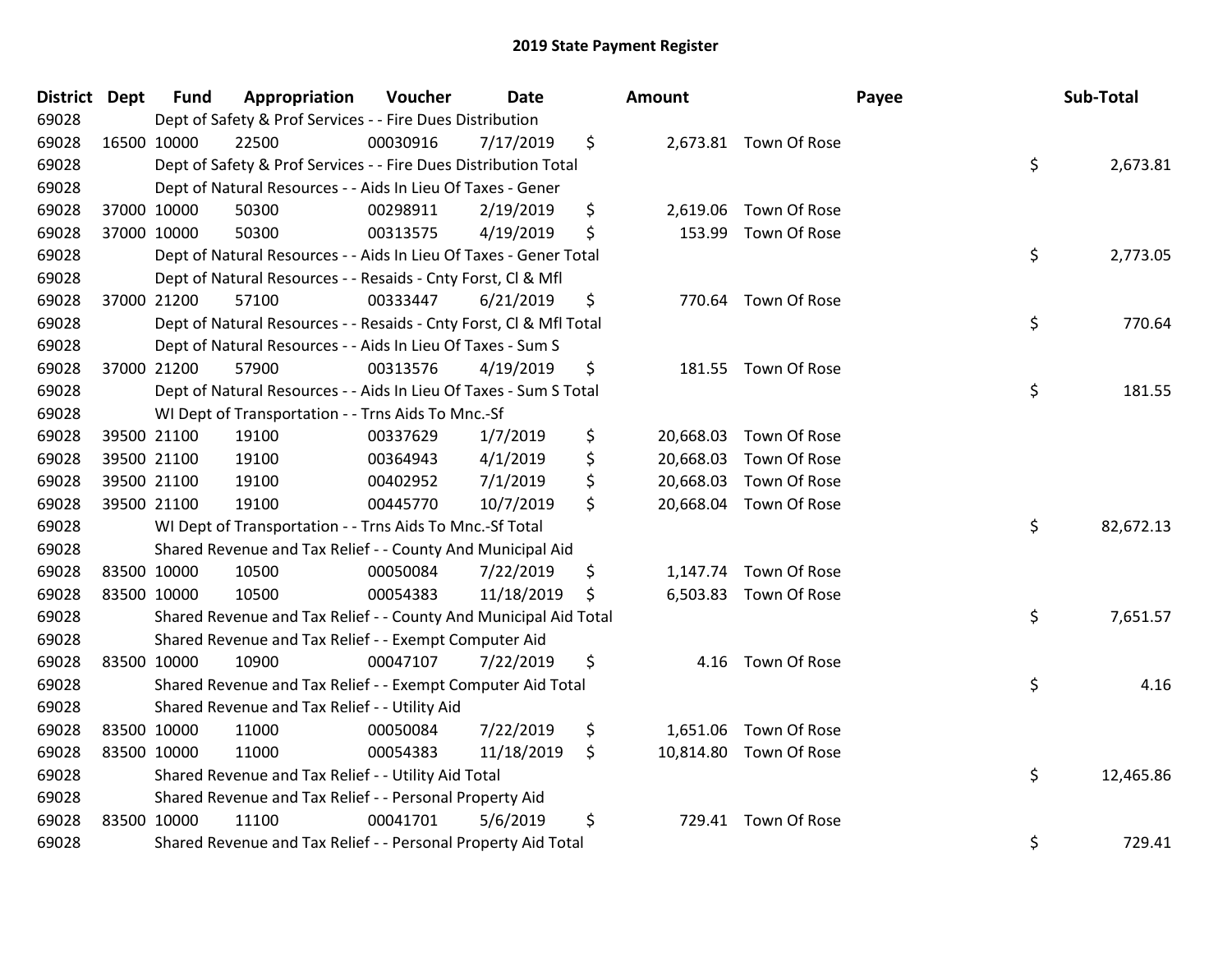| District Dept | Fund        | Appropriation                                                       | Voucher  | Date         | Amount |  | Payee                 |  | Sub-Total  |
|---------------|-------------|---------------------------------------------------------------------|----------|--------------|--------|--|-----------------------|--|------------|
| 69028         |             | Shared Revenue and Tax Relief - - Payments For Municipal Svcs       |          |              |        |  |                       |  |            |
| 69028         | 83500 10000 | 50100                                                               | 00037736 | 1/31/2019 \$ |        |  | 4.188.65 Town Of Rose |  |            |
| 69028         |             | Shared Revenue and Tax Relief - - Payments For Municipal Svcs Total |          |              |        |  |                       |  | 4,188.65   |
| 69028 Total   |             |                                                                     |          |              |        |  |                       |  | 114,110.83 |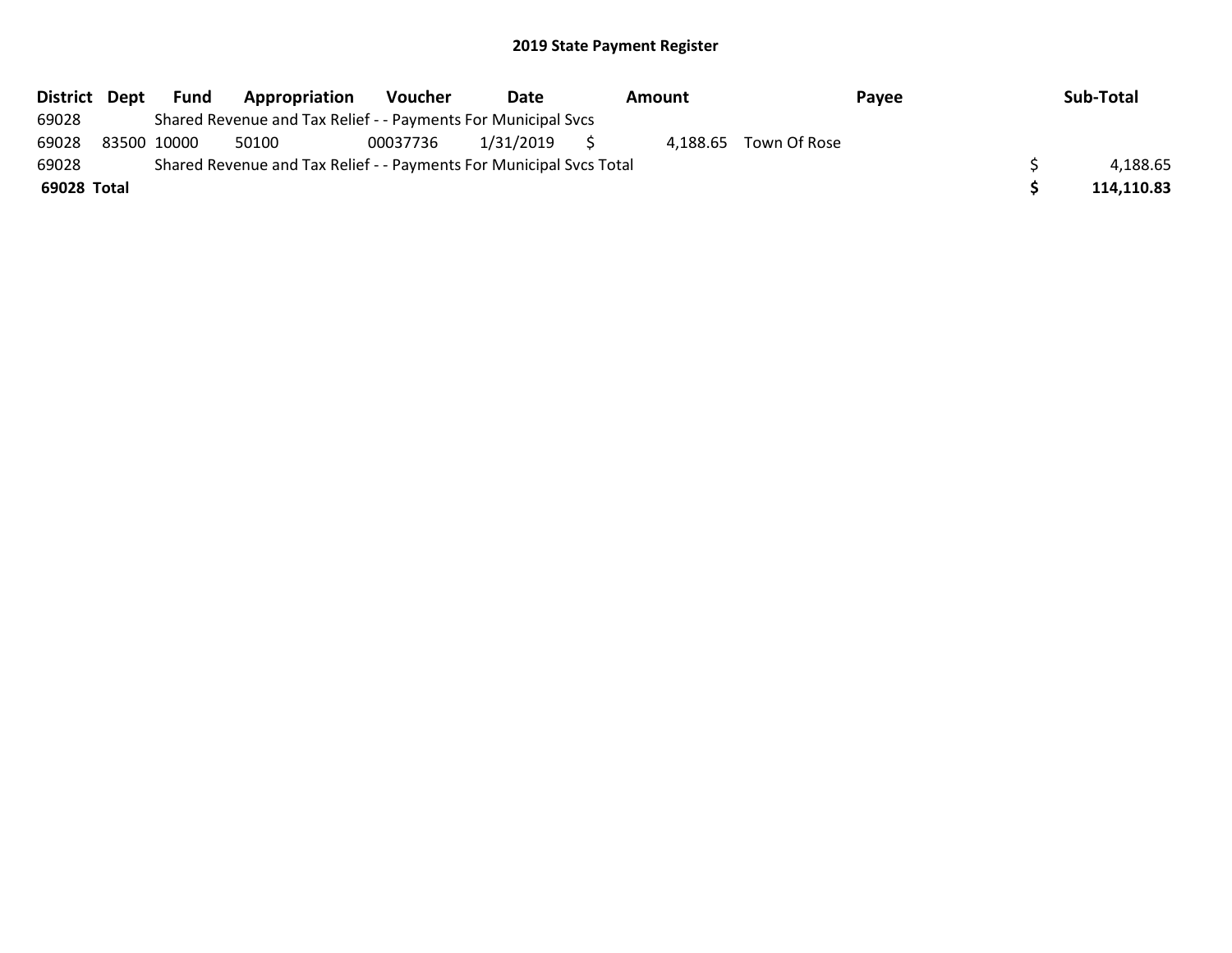| <b>District</b> | Dept        | <b>Fund</b> | Appropriation                                                      | Voucher  | <b>Date</b> | Amount          | Payee                       | Sub-Total        |
|-----------------|-------------|-------------|--------------------------------------------------------------------|----------|-------------|-----------------|-----------------------------|------------------|
| 69030           |             |             | Dept of Safety & Prof Services - - Fire Dues Distribution          |          |             |                 |                             |                  |
| 69030           |             | 16500 10000 | 22500                                                              | 00030630 | 7/16/2019   | \$              | 4,068.54 Town Of Saxeville  |                  |
| 69030           |             |             | Dept of Safety & Prof Services - - Fire Dues Distribution Total    |          |             |                 |                             | \$<br>4,068.54   |
| 69030           |             |             | Dept of Natural Resources - - Resaids - Cnty Forst, CI & Mfl       |          |             |                 |                             |                  |
| 69030           |             | 37000 21200 | 57100                                                              | 00333448 | 6/21/2019   | \$              | 840.91 Town Of Saxeville    |                  |
| 69030           |             |             | Dept of Natural Resources - - Resaids - Cnty Forst, CI & Mfl Total |          |             |                 |                             | \$<br>840.91     |
| 69030           |             |             | WI Dept of Transportation - - Disastr Damag Aid Sf                 |          |             |                 |                             |                  |
| 69030           | 39500 21100 |             | 17400                                                              | 00348530 | 2/4/2019    | \$              | 13,393.18 Town Of Saxeville |                  |
| 69030           |             |             | WI Dept of Transportation - - Disastr Damag Aid Sf Total           |          |             |                 |                             | \$<br>13,393.18  |
| 69030           |             |             | WI Dept of Transportation - - Trns Aids To Mnc.-Sf                 |          |             |                 |                             |                  |
| 69030           |             | 39500 21100 | 19100                                                              | 00337630 | 1/7/2019    | \$<br>22,480.49 | <b>Town Of Saxeville</b>    |                  |
| 69030           |             | 39500 21100 | 19100                                                              | 00364944 | 4/1/2019    | \$<br>22,480.49 | <b>Town Of Saxeville</b>    |                  |
| 69030           |             | 39500 21100 | 19100                                                              | 00402953 | 7/1/2019    | \$              | 22,480.49 Town Of Saxeville |                  |
| 69030           | 39500 21100 |             | 19100                                                              | 00445771 | 10/7/2019   | \$<br>22,480.49 | <b>Town Of Saxeville</b>    |                  |
| 69030           |             |             | WI Dept of Transportation - - Trns Aids To Mnc.-Sf Total           |          |             |                 |                             | \$<br>89,921.96  |
| 69030           |             |             | Elections Commission - - 2018 Hava Election Security               |          |             |                 |                             |                  |
| 69030           | 51000 22000 |             | 18200                                                              | 00002268 | 11/6/2019   | \$              | 1,200.00 Town Of Saxeville  |                  |
| 69030           |             |             | Elections Commission - - 2018 Hava Election Security Total         |          |             |                 |                             | \$<br>1,200.00   |
| 69030           |             |             | Shared Revenue and Tax Relief - - County And Municipal Aid         |          |             |                 |                             |                  |
| 69030           | 83500 10000 |             | 10500                                                              | 00050085 | 7/22/2019   | \$<br>1,769.19  | <b>Town Of Saxeville</b>    |                  |
| 69030           | 83500 10000 |             | 10500                                                              | 00054384 | 11/18/2019  | \$              | 10,025.66 Town Of Saxeville |                  |
| 69030           |             |             | Shared Revenue and Tax Relief - - County And Municipal Aid Total   |          |             |                 |                             | \$<br>11,794.85  |
| 69030           |             |             | Shared Revenue and Tax Relief - - Exempt Computer Aid              |          |             |                 |                             |                  |
| 69030           | 83500 10000 |             | 10900                                                              | 00047108 | 7/22/2019   | \$<br>2.08      | <b>Town Of Saxeville</b>    |                  |
| 69030           |             |             | Shared Revenue and Tax Relief - - Exempt Computer Aid Total        |          |             |                 |                             | \$<br>2.08       |
| 69030           |             |             | Shared Revenue and Tax Relief - - Personal Property Aid            |          |             |                 |                             |                  |
| 69030           | 83500 10000 |             | 11100                                                              | 00041702 | 5/6/2019    | \$<br>113.73    | <b>Town Of Saxeville</b>    |                  |
| 69030           |             |             | Shared Revenue and Tax Relief - - Personal Property Aid Total      |          |             |                 |                             | \$<br>113.73     |
| 69030 Total     |             |             |                                                                    |          |             |                 |                             | \$<br>121,335.25 |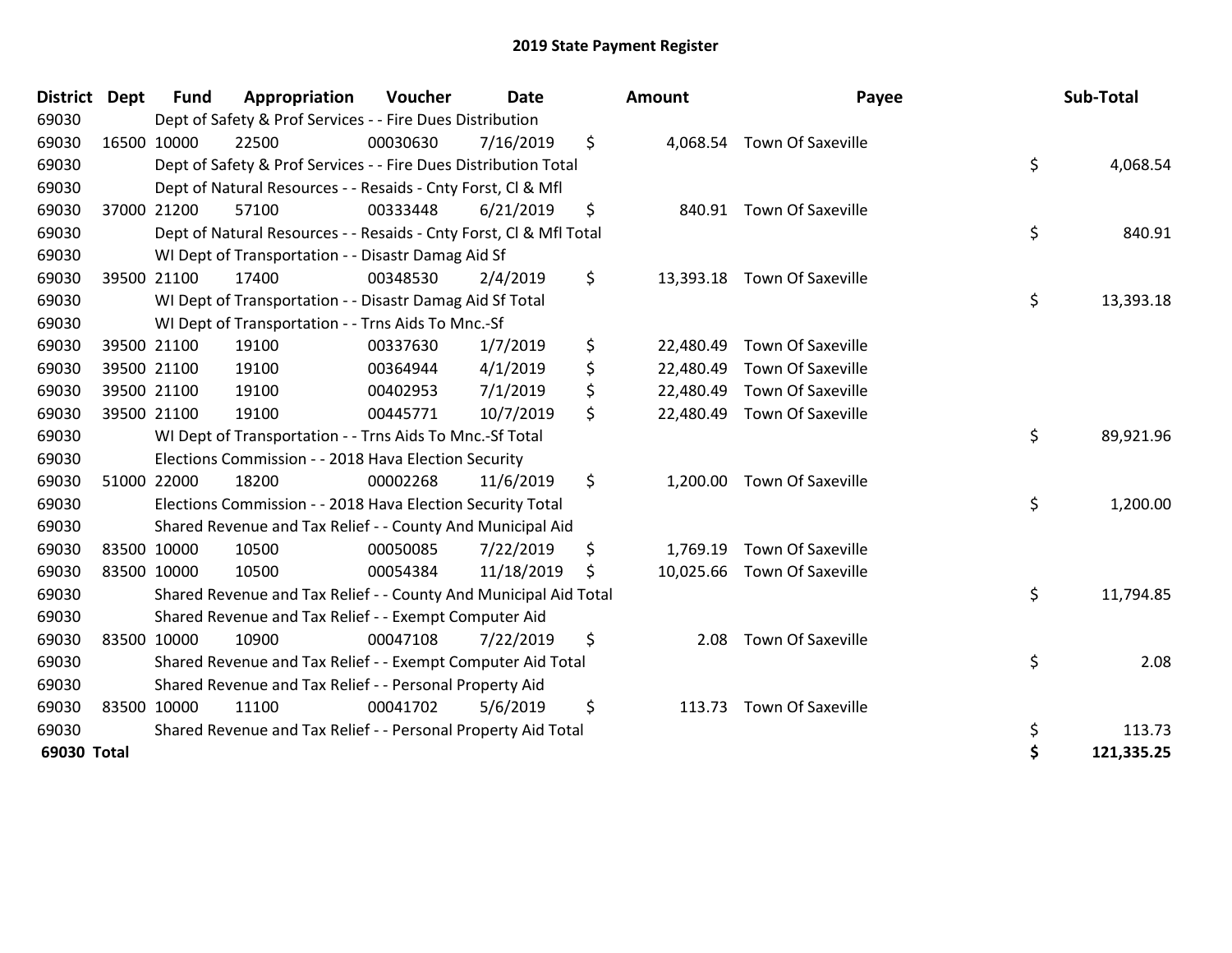| <b>District Dept</b> | <b>Fund</b> | Appropriation                                                      | Voucher  | <b>Date</b> |    | <b>Amount</b> | Payee                        |    | Sub-Total  |
|----------------------|-------------|--------------------------------------------------------------------|----------|-------------|----|---------------|------------------------------|----|------------|
| 69032                |             | Dept of Safety & Prof Services - - Fire Dues Distribution          |          |             |    |               |                              |    |            |
| 69032                | 16500 10000 | 22500                                                              | 00030278 | 7/16/2019   | \$ |               | 8,102.65 Town Of Springwater |    |            |
| 69032                |             | Dept of Safety & Prof Services - - Fire Dues Distribution Total    |          |             |    |               |                              | \$ | 8,102.65   |
| 69032                |             | Dept of Natural Resources - - Aids In Lieu Of Taxes - Gener        |          |             |    |               |                              |    |            |
| 69032                | 37000 10000 | 50300                                                              | 00298889 | 2/19/2019   | \$ | 12,278.74     | Town Of Springwater          |    |            |
| 69032                | 37000 10000 | 50300                                                              | 00298890 | 2/19/2019   | \$ | 3,429.42      | Town Of Springwater          |    |            |
| 69032                | 37000 10000 | 50300                                                              | 00313393 | 4/19/2019   | \$ | 1,544.91      | Town Of Springwater          |    |            |
| 69032                |             | Dept of Natural Resources - - Aids In Lieu Of Taxes - Gener Total  |          |             |    |               |                              | \$ | 17,253.07  |
| 69032                |             | Dept of Natural Resources - - Resaids - Cnty Forst, Cl & Mfl       |          |             |    |               |                              |    |            |
| 69032                | 37000 21200 | 57100                                                              | 00333449 | 6/21/2019   | \$ | 719.09        | Town Of Springwater          |    |            |
| 69032                |             | Dept of Natural Resources - - Resaids - Cnty Forst, Cl & Mfl Total |          |             |    |               |                              | \$ | 719.09     |
| 69032                |             | Dept of Natural Resources - - Aids In Lieu Of Taxes - Sum S        |          |             |    |               |                              |    |            |
| 69032                | 37000 21200 | 57900                                                              | 00313394 | 4/19/2019   | \$ |               | 387.12 Town Of Springwater   |    |            |
| 69032                |             | Dept of Natural Resources - - Aids In Lieu Of Taxes - Sum S Total  |          |             |    |               |                              | \$ | 387.12     |
| 69032                |             | WI Dept of Transportation - - Trns Aids To Mnc.-Sf                 |          |             |    |               |                              |    |            |
| 69032                | 39500 21100 | 19100                                                              | 00337631 | 1/7/2019    | \$ | 31,576.60     | Town Of Springwater          |    |            |
| 69032                | 39500 21100 | 19100                                                              | 00364945 | 4/1/2019    | \$ | 31,576.60     | Town Of Springwater          |    |            |
| 69032                | 39500 21100 | 19100                                                              | 00402954 | 7/1/2019    | \$ | 31,576.60     | Town Of Springwater          |    |            |
| 69032                | 39500 21100 | 19100                                                              | 00445772 | 10/7/2019   | \$ | 31,576.63     | Town Of Springwater          |    |            |
| 69032                |             | WI Dept of Transportation - - Trns Aids To Mnc.-Sf Total           |          |             |    |               |                              | \$ | 126,306.43 |
| 69032                |             | Elections Commission - - 2018 Hava Election Security               |          |             |    |               |                              |    |            |
| 69032                | 51000 22000 | 18200                                                              | 00002409 | 11/13/2019  | \$ | 1,200.00      | Town Of Springwater          |    |            |
| 69032                |             | Elections Commission - - 2018 Hava Election Security Total         |          |             |    |               |                              | \$ | 1,200.00   |
| 69032                |             | Shared Revenue and Tax Relief - - County And Municipal Aid         |          |             |    |               |                              |    |            |
| 69032                | 83500 10000 | 10500                                                              | 00050086 | 7/22/2019   | \$ | 2,059.82      | Town Of Springwater          |    |            |
| 69032                | 83500 10000 | 10500                                                              | 00054385 | 11/18/2019  | \$ | 11,672.33     | Town Of Springwater          |    |            |
| 69032                |             | Shared Revenue and Tax Relief - - County And Municipal Aid Total   |          |             |    |               |                              | \$ | 13,732.15  |
| 69032                |             | Shared Revenue and Tax Relief - - Exempt Computer Aid              |          |             |    |               |                              |    |            |
| 69032                | 83500 10000 | 10900                                                              | 00047109 | 7/22/2019   | \$ | 7.27          | Town Of Springwater          |    |            |
| 69032                |             | Shared Revenue and Tax Relief - - Exempt Computer Aid Total        |          |             |    |               |                              | \$ | 7.27       |
| 69032                |             | Shared Revenue and Tax Relief - - Utility Aid                      |          |             |    |               |                              |    |            |
| 69032                | 83500 10000 | 11000                                                              | 00050086 | 7/22/2019   | \$ | 468.89        | Town Of Springwater          |    |            |
| 69032                | 83500 10000 | 11000                                                              | 00054385 | 11/18/2019  | \$ | 4,867.80      | Town Of Springwater          |    |            |

| າount     | Payee               | Sub-Total        |
|-----------|---------------------|------------------|
| 8,102.65  | Town Of Springwater | \$<br>8,102.65   |
| 12,278.74 | Town Of Springwater |                  |
| 3,429.42  | Town Of Springwater |                  |
| 1,544.91  | Town Of Springwater |                  |
|           |                     | \$<br>17,253.07  |
| 719.09    | Town Of Springwater |                  |
|           |                     | \$<br>719.09     |
| 387.12    | Town Of Springwater |                  |
|           |                     | \$<br>387.12     |
| 31,576.60 | Town Of Springwater |                  |
| 31,576.60 | Town Of Springwater |                  |
| 31,576.60 | Town Of Springwater |                  |
| 31,576.63 | Town Of Springwater |                  |
|           |                     | \$<br>126,306.43 |
| 1,200.00  | Town Of Springwater |                  |
|           |                     | \$<br>1,200.00   |
| 2,059.82  | Town Of Springwater |                  |
| 11,672.33 | Town Of Springwater |                  |
|           |                     | \$<br>13,732.15  |
| 7.27      | Town Of Springwater |                  |
|           |                     | \$<br>7.27       |
| 468.89    | Town Of Springwater |                  |
| 4,867.80  | Town Of Springwater |                  |
|           |                     |                  |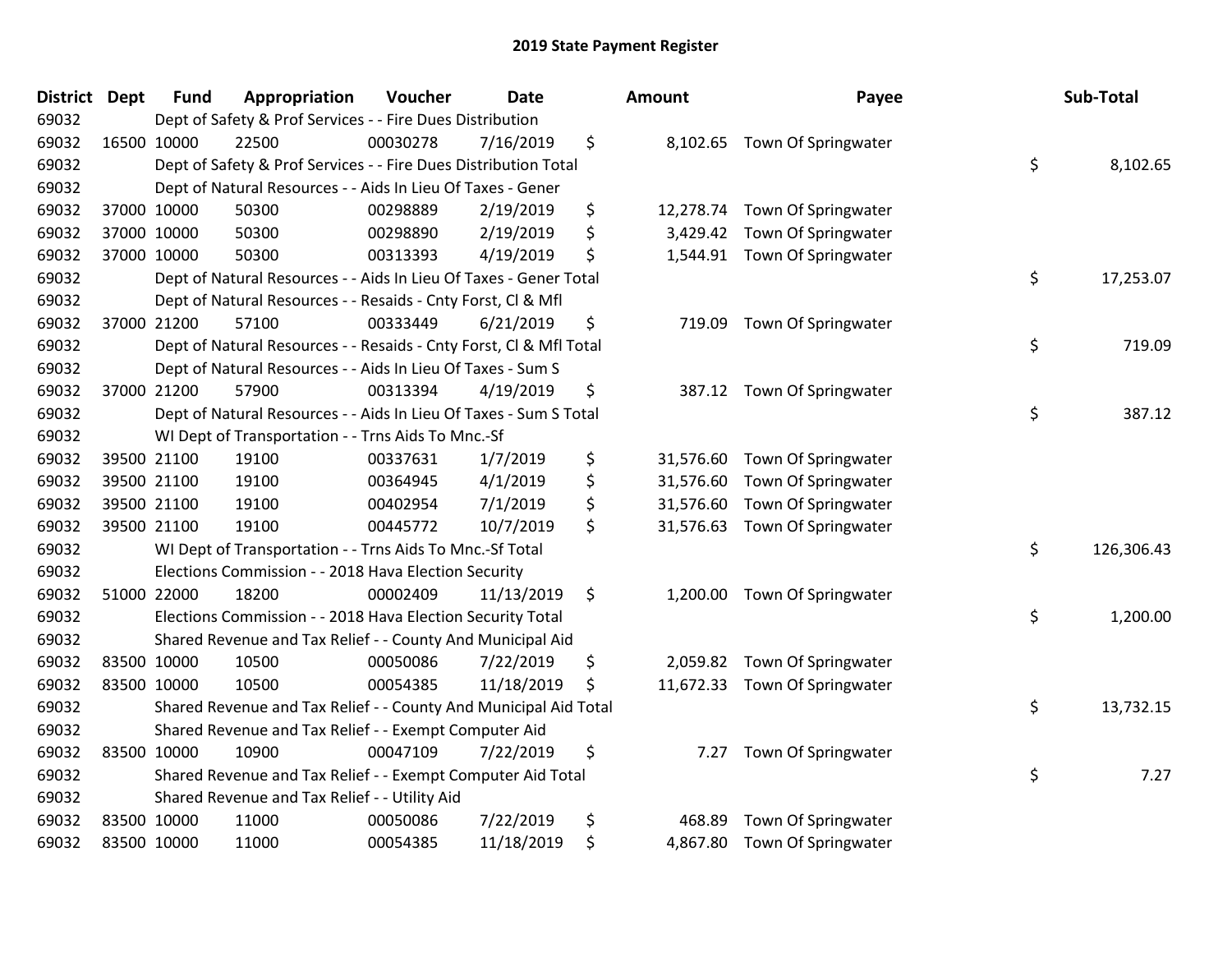| <b>District</b> | Dept | Fund        | Appropriation                                                       | Voucher  | Date      | <b>Amount</b> | Payee                        | Sub-Total  |
|-----------------|------|-------------|---------------------------------------------------------------------|----------|-----------|---------------|------------------------------|------------|
| 69032           |      |             | Shared Revenue and Tax Relief - - Utility Aid Total                 |          |           |               |                              | 5,336.69   |
| 69032           |      |             | Shared Revenue and Tax Relief - - Personal Property Aid             |          |           |               |                              |            |
| 69032           |      | 83500 10000 | 11100                                                               | 00041703 | 5/6/2019  | 455.00        | Town Of Springwater          |            |
| 69032           |      |             | Shared Revenue and Tax Relief - - Personal Property Aid Total       |          |           |               |                              | 455.00     |
| 69032           |      |             | Shared Revenue and Tax Relief - - Payments For Municipal Svcs       |          |           |               |                              |            |
| 69032           |      | 83500 10000 | 50100                                                               | 00037718 | 1/31/2019 |               | 3,548.80 Town Of Springwater |            |
| 69032           |      |             | Shared Revenue and Tax Relief - - Payments For Municipal Svcs Total |          |           |               |                              | 3,548.80   |
| 69032 Total     |      |             |                                                                     |          |           |               |                              | 177,048.27 |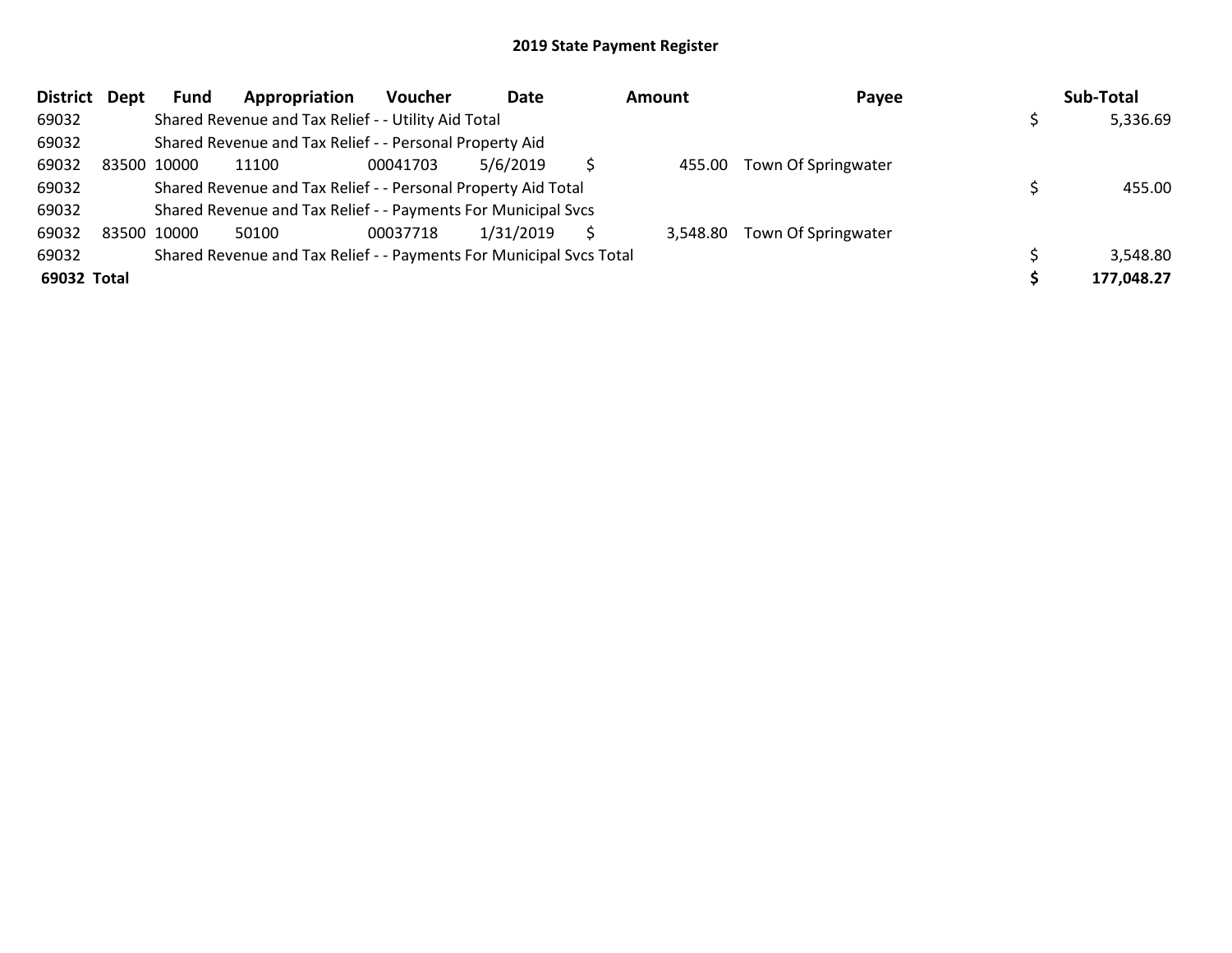| District Dept | <b>Fund</b> | Appropriation                                                      | Voucher  | <b>Date</b> | <b>Amount</b>   | Payee                    | Sub-Total       |
|---------------|-------------|--------------------------------------------------------------------|----------|-------------|-----------------|--------------------------|-----------------|
| 69034         |             | Dept of Safety & Prof Services - - Fire Dues Distribution          |          |             |                 |                          |                 |
| 69034         | 16500 10000 | 22500                                                              | 00031172 | 7/17/2019   | \$              | 1,823.11 Town Of Warren  |                 |
| 69034         |             | Dept of Safety & Prof Services - - Fire Dues Distribution Total    |          |             |                 |                          | \$<br>1,823.11  |
| 69034         |             | Dept of Natural Resources - - Aids In Lieu Of Taxes - Gener        |          |             |                 |                          |                 |
| 69034         | 37000 10000 | 50300                                                              | 00298884 | 2/19/2019   | \$<br>2,198.35  | Town Of Warren           |                 |
| 69034         | 37000 10000 | 50300                                                              | 00313322 | 4/19/2019   | \$<br>115.60    | Town Of Warren           |                 |
| 69034         |             | Dept of Natural Resources - - Aids In Lieu Of Taxes - Gener Total  |          |             |                 |                          | \$<br>2,313.95  |
| 69034         |             | Dept of Natural Resources - - Resaids - Cnty Forst, CI & Mfl       |          |             |                 |                          |                 |
| 69034         | 37000 21200 | 57100                                                              | 00333450 | 6/21/2019   | \$<br>233.38    | Town Of Warren           |                 |
| 69034         |             | Dept of Natural Resources - - Resaids - Cnty Forst, CI & Mfl Total |          |             |                 |                          | \$<br>233.38    |
| 69034         |             | WI Dept of Transportation - - Trns Aids To Mnc.-Sf                 |          |             |                 |                          |                 |
| 69034         | 39500 21100 | 19100                                                              | 00337632 | 1/7/2019    | \$<br>21,023.20 | Town Of Warren           |                 |
| 69034         | 39500 21100 | 19100                                                              | 00364946 | 4/1/2019    | \$<br>21,023.20 | Town Of Warren           |                 |
| 69034         | 39500 21100 | 19100                                                              | 00402955 | 7/1/2019    | \$              | 21,023.20 Town Of Warren |                 |
| 69034         | 39500 21100 | 19100                                                              | 00445773 | 10/7/2019   | \$              | 21,023.20 Town Of Warren |                 |
| 69034         |             | WI Dept of Transportation - - Trns Aids To Mnc.-Sf Total           |          |             |                 |                          | \$<br>84,092.80 |
| 69034         |             | Shared Revenue and Tax Relief - - County And Municipal Aid         |          |             |                 |                          |                 |
| 69034         | 83500 10000 | 10500                                                              | 00050087 | 7/22/2019   | \$<br>1,692.60  | Town Of Warren           |                 |
| 69034         | 83500 10000 | 10500                                                              | 00054386 | 11/18/2019  | \$              | 9,591.42 Town Of Warren  |                 |
| 69034         |             | Shared Revenue and Tax Relief - - County And Municipal Aid Total   |          |             |                 |                          | \$<br>11,284.02 |
| 69034         |             | Shared Revenue and Tax Relief - - Exempt Computer Aid              |          |             |                 |                          |                 |
| 69034         | 83500 10000 | 10900                                                              | 00047110 | 7/22/2019   | \$<br>10.40     | Town Of Warren           |                 |
| 69034         |             | Shared Revenue and Tax Relief - - Exempt Computer Aid Total        |          |             |                 |                          | \$<br>10.40     |
| 69034         |             | Shared Revenue and Tax Relief - - Personal Property Aid            |          |             |                 |                          |                 |
| 69034         | 83500 10000 | 11100                                                              | 00041704 | 5/6/2019    | \$<br>118.47    | Town Of Warren           |                 |
| 69034         |             | Shared Revenue and Tax Relief - - Personal Property Aid Total      |          |             |                 |                          | \$<br>118.47    |
| 69034 Total   |             |                                                                    |          |             |                 |                          | \$<br>99,876.13 |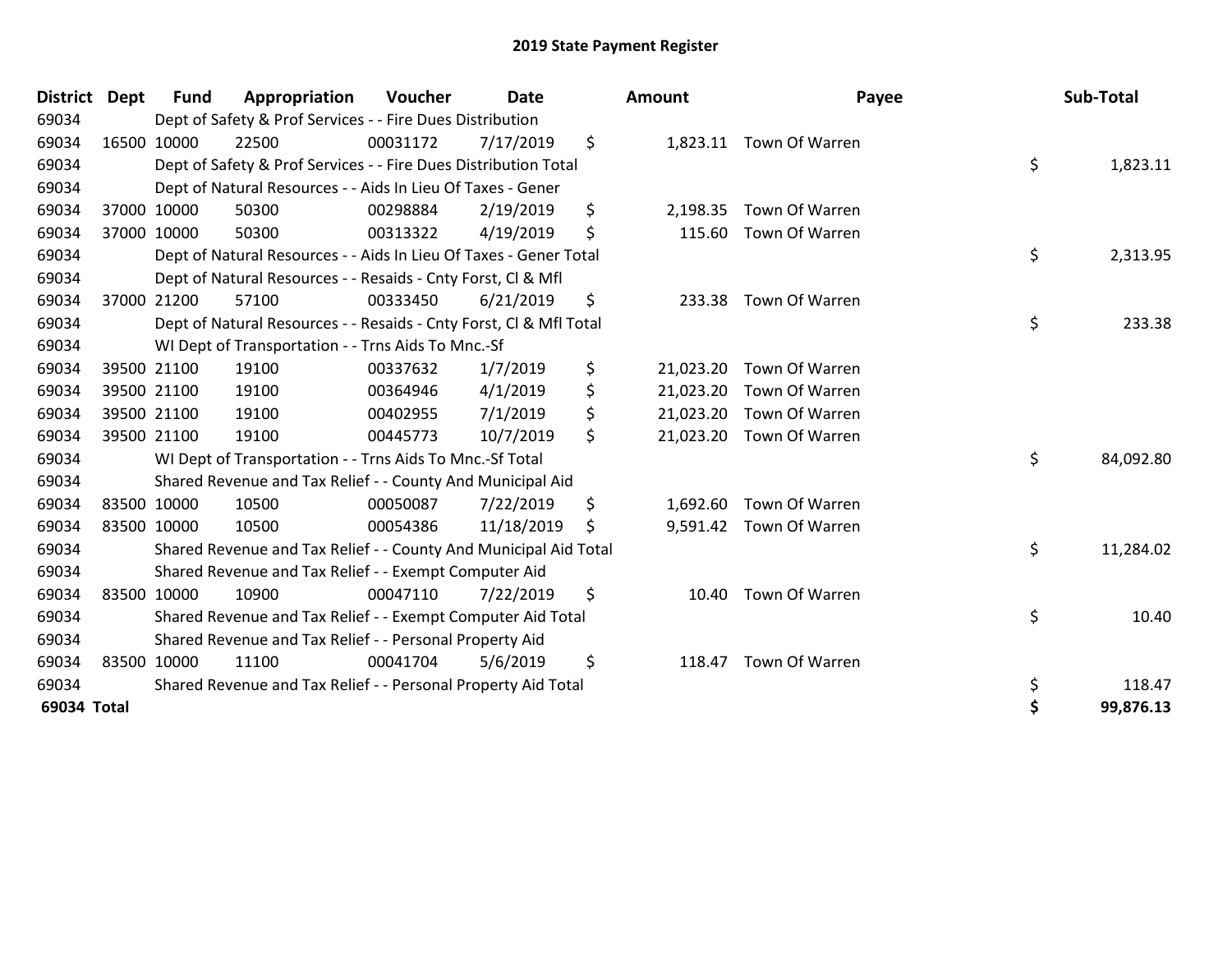| <b>District Dept</b> | <b>Fund</b> | Appropriation                                                      | Voucher  | <b>Date</b> | <b>Amount</b>   | Payee                     | Sub-Total       |
|----------------------|-------------|--------------------------------------------------------------------|----------|-------------|-----------------|---------------------------|-----------------|
| 69036                |             | Dept of Safety & Prof Services - - Fire Dues Distribution          |          |             |                 |                           |                 |
| 69036                | 16500 10000 | 22500                                                              | 00030542 | 7/16/2019   | \$              | 4,748.37 Town Of Wautoma  |                 |
| 69036                |             | Dept of Safety & Prof Services - - Fire Dues Distribution Total    |          |             |                 |                           | \$<br>4,748.37  |
| 69036                |             | Dept of Natural Resources - - Aids In Lieu Of Taxes - Gener        |          |             |                 |                           |                 |
| 69036                | 37000 10000 | 50300                                                              | 00298955 | 2/19/2019   | \$<br>4,154.65  | Town Of Wautoma           |                 |
| 69036                | 37000 10000 | 50300                                                              | 00314070 | 4/19/2019   | \$              | 777.52 Town Of Wautoma    |                 |
| 69036                |             | Dept of Natural Resources - - Aids In Lieu Of Taxes - Gener Total  |          |             |                 |                           | \$<br>4,932.17  |
| 69036                |             | Dept of Natural Resources - - Resaids - Cnty Forst, Cl & Mfl       |          |             |                 |                           |                 |
| 69036                | 37000 21200 | 57100                                                              | 00333451 | 6/21/2019   | \$              | 516.91 Town Of Wautoma    |                 |
| 69036                |             | Dept of Natural Resources - - Resaids - Cnty Forst, Cl & Mfl Total |          |             |                 |                           | \$<br>516.91    |
| 69036                |             | Dept of Natural Resources - - Aids In Lieu Of Taxes - Sum S        |          |             |                 |                           |                 |
| 69036                | 37000 21200 | 57900                                                              | 00314069 | 4/19/2019   | \$              | 247.40 Town Of Wautoma    |                 |
| 69036                |             | Dept of Natural Resources - - Aids In Lieu Of Taxes - Sum S Total  |          |             |                 |                           | \$<br>247.40    |
| 69036                |             | WI Dept of Transportation - - Trns Aids To Mnc.-Sf                 |          |             |                 |                           |                 |
| 69036                | 39500 21100 | 19100                                                              | 00337633 | 1/7/2019    | \$<br>24,773.93 | Town Of Wautoma           |                 |
| 69036                | 39500 21100 | 19100                                                              | 00364947 | 4/1/2019    | \$<br>24,773.93 | Town Of Wautoma           |                 |
| 69036                | 39500 21100 | 19100                                                              | 00402956 | 7/1/2019    | \$<br>24,773.93 | Town Of Wautoma           |                 |
| 69036                | 39500 21100 | 19100                                                              | 00445774 | 10/7/2019   | \$              | 24,773.93 Town Of Wautoma |                 |
| 69036                |             | WI Dept of Transportation - - Trns Aids To Mnc.-Sf Total           |          |             |                 |                           | \$<br>99,095.72 |
| 69036                |             | Shared Revenue and Tax Relief - - County And Municipal Aid         |          |             |                 |                           |                 |
| 69036                | 83500 10000 | 10500                                                              | 00050088 | 7/22/2019   | \$<br>2,309.89  | Town Of Wautoma           |                 |
| 69036                | 83500 10000 | 10500                                                              | 00054387 | 11/18/2019  | \$              | 13,089.35 Town Of Wautoma |                 |
| 69036                |             | Shared Revenue and Tax Relief - - County And Municipal Aid Total   |          |             |                 |                           | \$<br>15,399.24 |
| 69036                |             | Shared Revenue and Tax Relief - - Exempt Computer Aid              |          |             |                 |                           |                 |
| 69036                | 83500 10000 | 10900                                                              | 00047111 | 7/22/2019   | \$<br>248.38    | Town Of Wautoma           |                 |
| 69036                |             | Shared Revenue and Tax Relief - - Exempt Computer Aid Total        |          |             |                 |                           | \$<br>248.38    |
| 69036                |             | Shared Revenue and Tax Relief - - Utility Aid                      |          |             |                 |                           |                 |
| 69036                | 83500 10000 | 11000                                                              | 00050088 | 7/22/2019   | \$<br>104.53    | Town Of Wautoma           |                 |
| 69036                | 83500 10000 | 11000                                                              | 00054387 | 11/18/2019  | \$<br>573.02    | Town Of Wautoma           |                 |
| 69036                |             | Shared Revenue and Tax Relief - - Utility Aid Total                |          |             |                 |                           | \$<br>677.55    |
| 69036                |             | Shared Revenue and Tax Relief - - Personal Property Aid            |          |             |                 |                           |                 |
| 69036                | 83500 10000 | 11100                                                              | 00041705 | 5/6/2019    | \$<br>1,213.64  | Town Of Wautoma           |                 |
| 69036                |             | Shared Revenue and Tax Relief - - Personal Property Aid Total      |          |             |                 |                           | \$<br>1,213.64  |

| ount      | Payee                    | Sub-Total       |
|-----------|--------------------------|-----------------|
| 4,748.37  | Town Of Wautoma          | \$<br>4,748.37  |
| 4,154.65  | Town Of Wautoma          |                 |
| 777.52    | Town Of Wautoma          |                 |
|           |                          | \$<br>4,932.17  |
| 516.91    | Town Of Wautoma          |                 |
|           |                          | \$<br>516.91    |
| 247.40    | Town Of Wautoma          |                 |
|           |                          | \$<br>247.40    |
| 24,773.93 | Town Of Wautoma          |                 |
| 24,773.93 | Town Of Wautoma          |                 |
| 24,773.93 | Town Of Wautoma          |                 |
| 24,773.93 | Town Of Wautoma          |                 |
|           |                          | \$<br>99,095.72 |
|           | 2,309.89 Town Of Wautoma |                 |
| 13,089.35 | Town Of Wautoma          |                 |
|           |                          | \$<br>15,399.24 |
| 248.38    | Town Of Wautoma          |                 |
|           |                          | \$<br>248.38    |
|           | 104.53 Town Of Wautoma   |                 |
| 573.02    | Town Of Wautoma          |                 |
|           |                          | \$<br>677.55    |
| 1,213.64  | Town Of Wautoma          |                 |
|           |                          | \$<br>1,213.64  |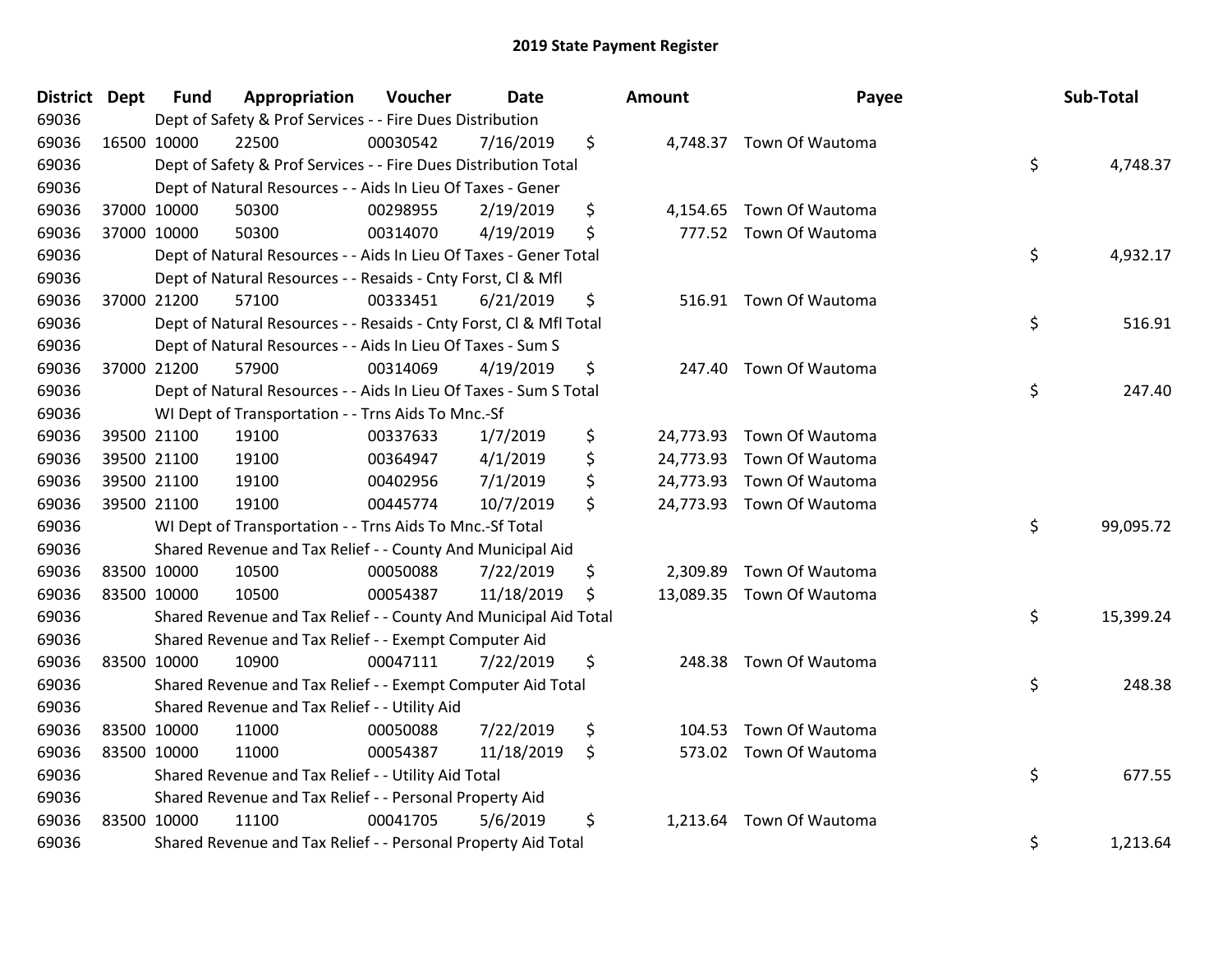| District Dept Fund | Appropriation | Voucher | Date | Amount | Payee | Sub-Total  |
|--------------------|---------------|---------|------|--------|-------|------------|
| 69036 Total        |               |         |      |        |       | 127,079.38 |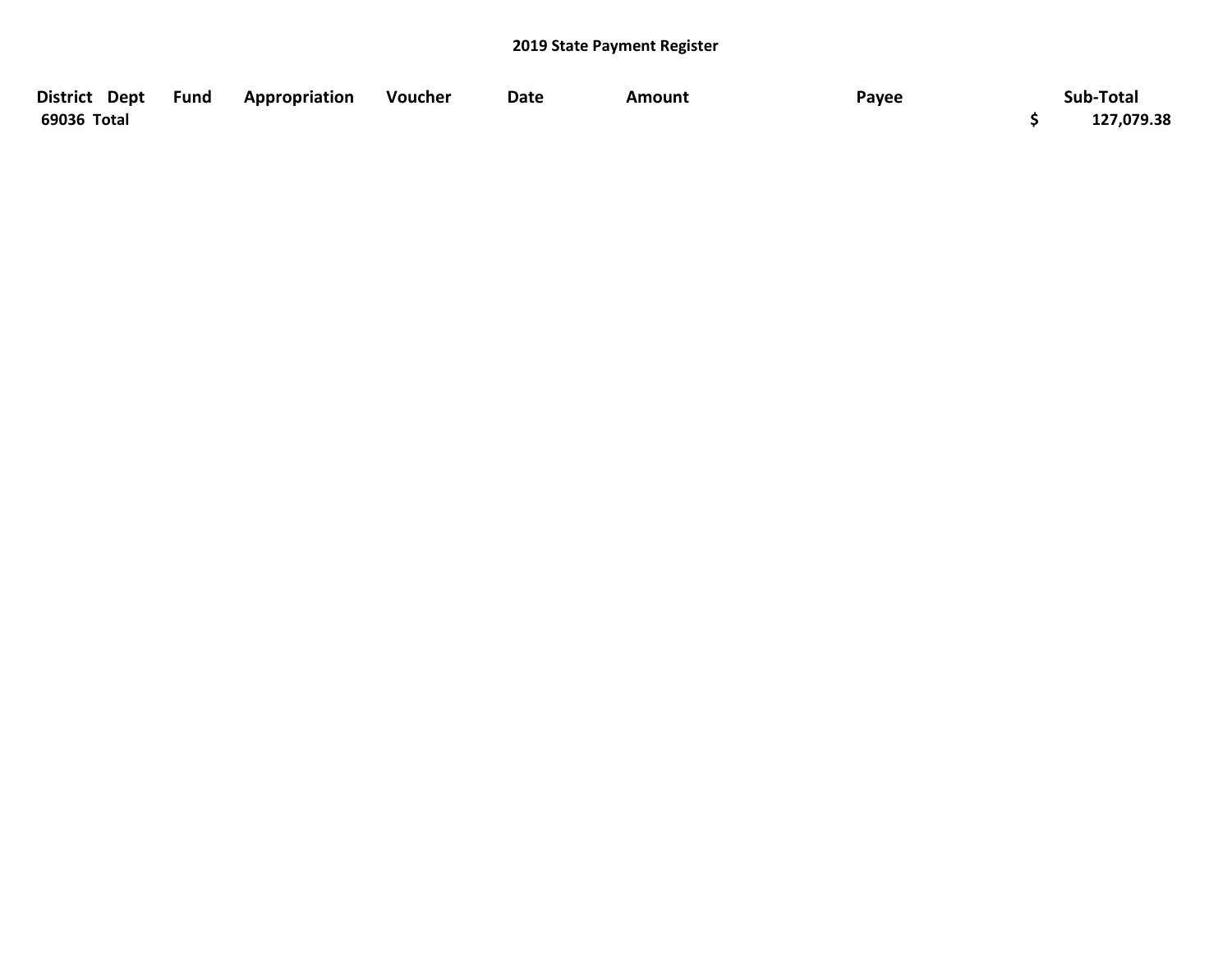| <b>District Dept</b> | <b>Fund</b> | Appropriation                                                         | Voucher  | <b>Date</b> | Amount         | Payee                       | Sub-Total        |
|----------------------|-------------|-----------------------------------------------------------------------|----------|-------------|----------------|-----------------------------|------------------|
| 69111                |             | Dept of Safety & Prof Services - - Fire Dues Distribution             |          |             |                |                             |                  |
| 69111                | 16500 10000 | 22500                                                                 | 00031363 | 7/18/2019   | \$             | 1,240.35 Village Of Coloma  |                  |
| 69111                |             | Dept of Safety & Prof Services - - Fire Dues Distribution Total       |          |             |                |                             | \$<br>1,240.35   |
| 69111                |             | Dept of Natural Resources - - General Program Operations --           |          |             |                |                             |                  |
| 69111                | 37000 21200 | 25400                                                                 | 00329210 | 6/19/2019   | \$<br>285.00   | Village Of Coloma           |                  |
| 69111                | 37000 21200 | 25400                                                                 | 00335656 | 7/1/2019    | \$<br>275.00   | Village Of Coloma           |                  |
| 69111                | 37000 21200 | 25400                                                                 | 00340216 | 7/10/2019   | \$<br>95.00    | Village Of Coloma           |                  |
| 69111                |             | Dept of Natural Resources - - General Program Operations -- Total     |          |             |                |                             | \$<br>655.00     |
| 69111                |             | Dept of Natural Resources - - Resaids - Cnty Forst, Cl & Mfl          |          |             |                |                             |                  |
| 69111                | 37000 21200 | 57100                                                                 | 00333452 | 6/21/2019   | \$<br>10.02    | Village Of Coloma           |                  |
| 69111                |             | Dept of Natural Resources - - Resaids - Cnty Forst, CI & Mfl Total    |          |             |                |                             | \$<br>10.02      |
| 69111                |             | WI Dept of Transportation - - Trns Aids To Mnc.-Sf                    |          |             |                |                             |                  |
| 69111                | 39500 21100 | 19100                                                                 | 00337634 | 1/7/2019    | \$<br>6,556.33 | Village Of Coloma           |                  |
| 69111                | 39500 21100 | 19100                                                                 | 00364948 | 4/1/2019    | \$<br>6,556.33 | Village Of Coloma           |                  |
| 69111                | 39500 21100 | 19100                                                                 | 00402957 | 7/1/2019    | \$<br>6,556.33 | Village Of Coloma           |                  |
| 69111                | 39500 21100 | 19100                                                                 | 00445775 | 10/7/2019   | \$<br>6,556.35 | Village Of Coloma           |                  |
| 69111                |             | WI Dept of Transportation - - Trns Aids To Mnc.-Sf Total              |          |             |                |                             | \$<br>26,225.34  |
| 69111                |             | Shared Revenue and Tax Relief - - Expenditure Restraint Program       |          |             |                |                             |                  |
| 69111                | 83500 10000 | 10100                                                                 | 00050089 | 7/22/2019   | \$             | 11,155.32 Village Of Coloma |                  |
| 69111                |             | Shared Revenue and Tax Relief - - Expenditure Restraint Program Total |          |             |                |                             | \$<br>11,155.32  |
| 69111                |             | Shared Revenue and Tax Relief - - County And Municipal Aid            |          |             |                |                             |                  |
| 69111                | 83500 10000 | 10500                                                                 | 00050089 | 7/22/2019   | \$             | 12,838.61 Village Of Coloma |                  |
| 69111                | 83500 10000 | 10500                                                                 | 00054388 | 11/18/2019  | \$             | 72,752.10 Village Of Coloma |                  |
| 69111                |             | Shared Revenue and Tax Relief - - County And Municipal Aid Total      |          |             |                |                             | \$<br>85,590.71  |
| 69111                |             | Shared Revenue and Tax Relief - - Exempt Computer Aid                 |          |             |                |                             |                  |
| 69111                | 83500 10000 | 10900                                                                 | 00047112 | 7/22/2019   | \$<br>7.27     | Village Of Coloma           |                  |
| 69111                | 83500 10000 | 10900                                                                 | 00048064 | 7/22/2019   | \$<br>31.93    | Village Of Coloma           |                  |
| 69111                |             | Shared Revenue and Tax Relief - - Exempt Computer Aid Total           |          |             |                |                             | \$<br>39.20      |
| 69111                |             | Shared Revenue and Tax Relief - - Personal Property Aid               |          |             |                |                             |                  |
| 69111                | 83500 10000 | 11100                                                                 | 00041706 | 5/6/2019    | \$<br>2,897.82 | Village Of Coloma           |                  |
| 69111                | 83500 10000 | 11100                                                                 | 00042831 | 5/6/2019    | \$             | 3,694.46 Village Of Coloma  |                  |
| 69111                |             | Shared Revenue and Tax Relief - - Personal Property Aid Total         |          |             |                |                             | \$<br>6,592.28   |
| 69111 Total          |             |                                                                       |          |             |                |                             | \$<br>131,508.22 |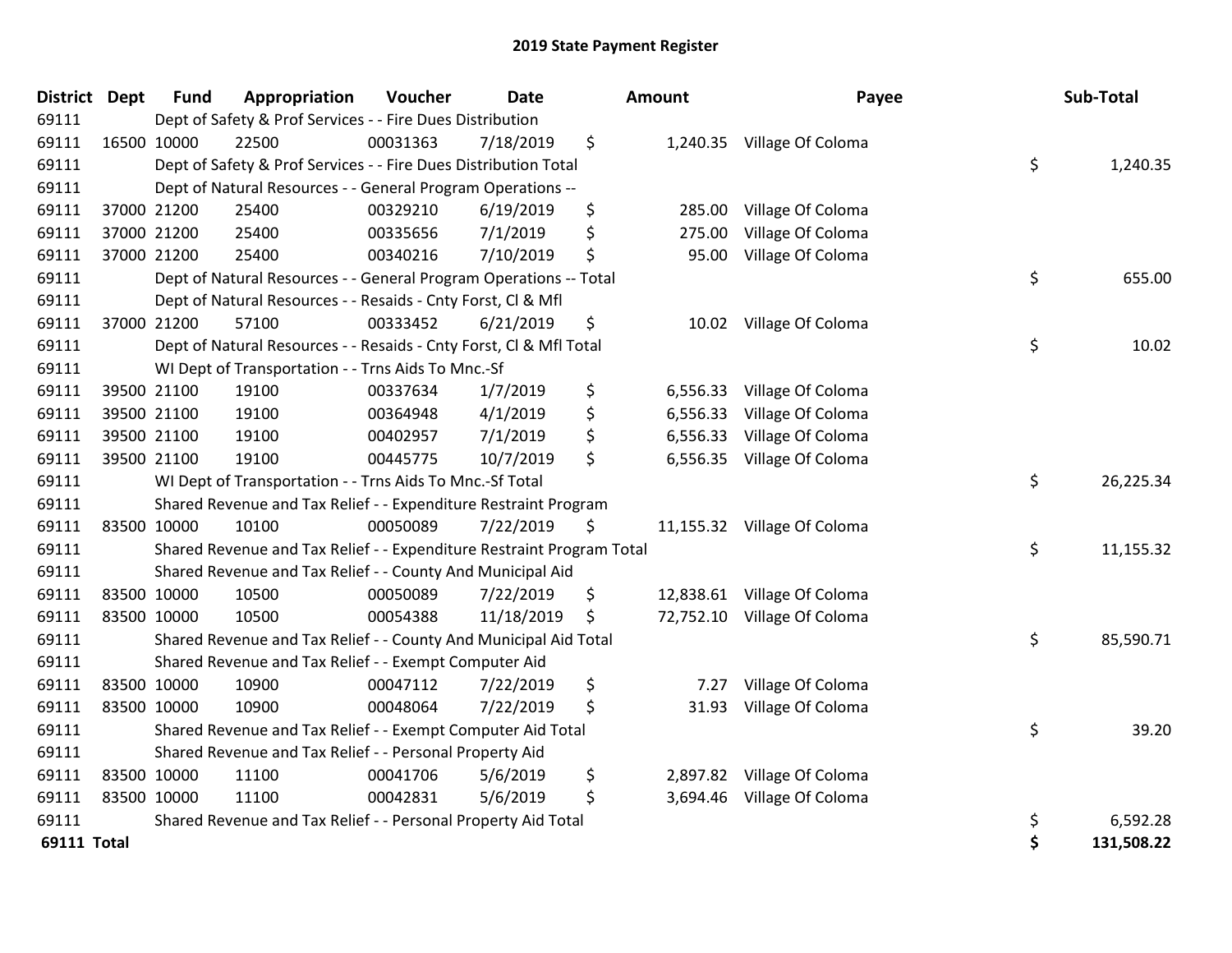| <b>District</b> | <b>Dept</b> | <b>Fund</b> | Appropriation                                                        | Voucher  | Date       | Amount         | Payee                         | Sub-Total        |
|-----------------|-------------|-------------|----------------------------------------------------------------------|----------|------------|----------------|-------------------------------|------------------|
| 69136           |             |             | Dept of Safety & Prof Services - - Fire Dues Distribution            |          |            |                |                               |                  |
| 69136           | 16500 10000 |             | 22500                                                                | 00031513 | 7/18/2019  | \$             | 746.55 Village Of Hancock     |                  |
| 69136           |             |             | Dept of Safety & Prof Services - - Fire Dues Distribution Total      |          |            |                |                               | \$<br>746.55     |
| 69136           |             |             | Dept of Natural Resources - - Resaids - Cnty Forst, Cl & Mfl         |          |            |                |                               |                  |
| 69136           | 37000 21200 |             | 57100                                                                | 00333453 | 6/21/2019  | \$<br>8.48     | Village Of Hancock            |                  |
| 69136           |             |             | Dept of Natural Resources - - Resaids - Cnty Forst, Cl & Mfl Total   |          |            |                |                               | \$<br>8.48       |
| 69136           |             |             | WI Dept of Transportation - - Trns Aids To Mnc.-Sf                   |          |            |                |                               |                  |
| 69136           |             | 39500 21100 | 19100                                                                | 00337635 | 1/7/2019   | \$<br>6,034.22 | Village Of Hancock            |                  |
| 69136           |             | 39500 21100 | 19100                                                                | 00364949 | 4/1/2019   | \$<br>6,034.22 | Village Of Hancock            |                  |
| 69136           |             | 39500 21100 | 19100                                                                | 00402958 | 7/1/2019   | \$<br>6,034.22 | Village Of Hancock            |                  |
| 69136           |             | 39500 21100 | 19100                                                                | 00445776 | 10/7/2019  | \$             | 6,034.23 Village Of Hancock   |                  |
| 69136           |             |             | WI Dept of Transportation - - Trns Aids To Mnc.-Sf Total             |          |            |                |                               | \$<br>24,136.89  |
| 69136           |             |             | WI Dept of Transportation - - Local Rds, Grants Sf                   |          |            |                |                               |                  |
| 69136           | 39500 21100 |             | 27000                                                                | 00369969 | 4/10/2019  | \$             | 294,971.60 Village Of Hancock |                  |
| 69136           |             |             | WI Dept of Transportation - - Local Rds, Grants Sf Total             |          |            |                |                               | \$<br>294,971.60 |
| 69136           |             |             | Department of Justice - - Law Enforcement Train, Local               |          |            |                |                               |                  |
| 69136           | 45500 10000 |             | 23100                                                                | 00073155 | 10/18/2019 | \$             | 160.00 Village Of Hancock     |                  |
| 69136           |             |             | Department of Justice - - Law Enforcement Train, Local Total         |          |            |                |                               | \$<br>160.00     |
| 69136           |             |             | Department of Administration - - Federal Aid, Local Assistance       |          |            |                |                               |                  |
| 69136           | 50500 10000 |             | 74300                                                                | 00106889 | 8/15/2019  | \$             | 325,750.00 Village Of Hancock |                  |
| 69136           |             |             | Department of Administration - - Federal Aid, Local Assistance Total |          |            |                |                               | \$<br>325,750.00 |
| 69136           |             |             | Shared Revenue and Tax Relief - - County And Municipal Aid           |          |            |                |                               |                  |
| 69136           | 83500 10000 |             | 10500                                                                | 00050090 | 7/22/2019  | \$             | 22,737.77 Village Of Hancock  |                  |
| 69136           | 83500 10000 |             | 10500                                                                | 00054389 | 11/18/2019 | \$             | 128,847.35 Village Of Hancock |                  |
| 69136           |             |             | Shared Revenue and Tax Relief - - County And Municipal Aid Total     |          |            |                |                               | \$<br>151,585.12 |
| 69136           |             |             | Shared Revenue and Tax Relief - - Exempt Computer Aid                |          |            |                |                               |                  |
| 69136           | 83500 10000 |             | 10900                                                                | 00047113 | 7/22/2019  | \$<br>20.78    | Village Of Hancock            |                  |
| 69136           |             |             | Shared Revenue and Tax Relief - - Exempt Computer Aid Total          |          |            |                |                               | \$<br>20.78      |
| 69136           |             |             | Shared Revenue and Tax Relief - - Personal Property Aid              |          |            |                |                               |                  |
| 69136           | 83500 10000 |             | 11100                                                                | 00041707 | 5/6/2019   | \$<br>33.62    | Village Of Hancock            |                  |
| 69136           | 83500 10000 |             | 11100                                                                | 00042832 | 5/6/2019   | \$<br>0.07     | Village Of Hancock            |                  |
| 69136           |             |             | Shared Revenue and Tax Relief - - Personal Property Aid Total        |          |            |                |                               | \$<br>33.69      |
| 69136 Total     |             |             |                                                                      |          |            |                |                               | \$<br>797,413.11 |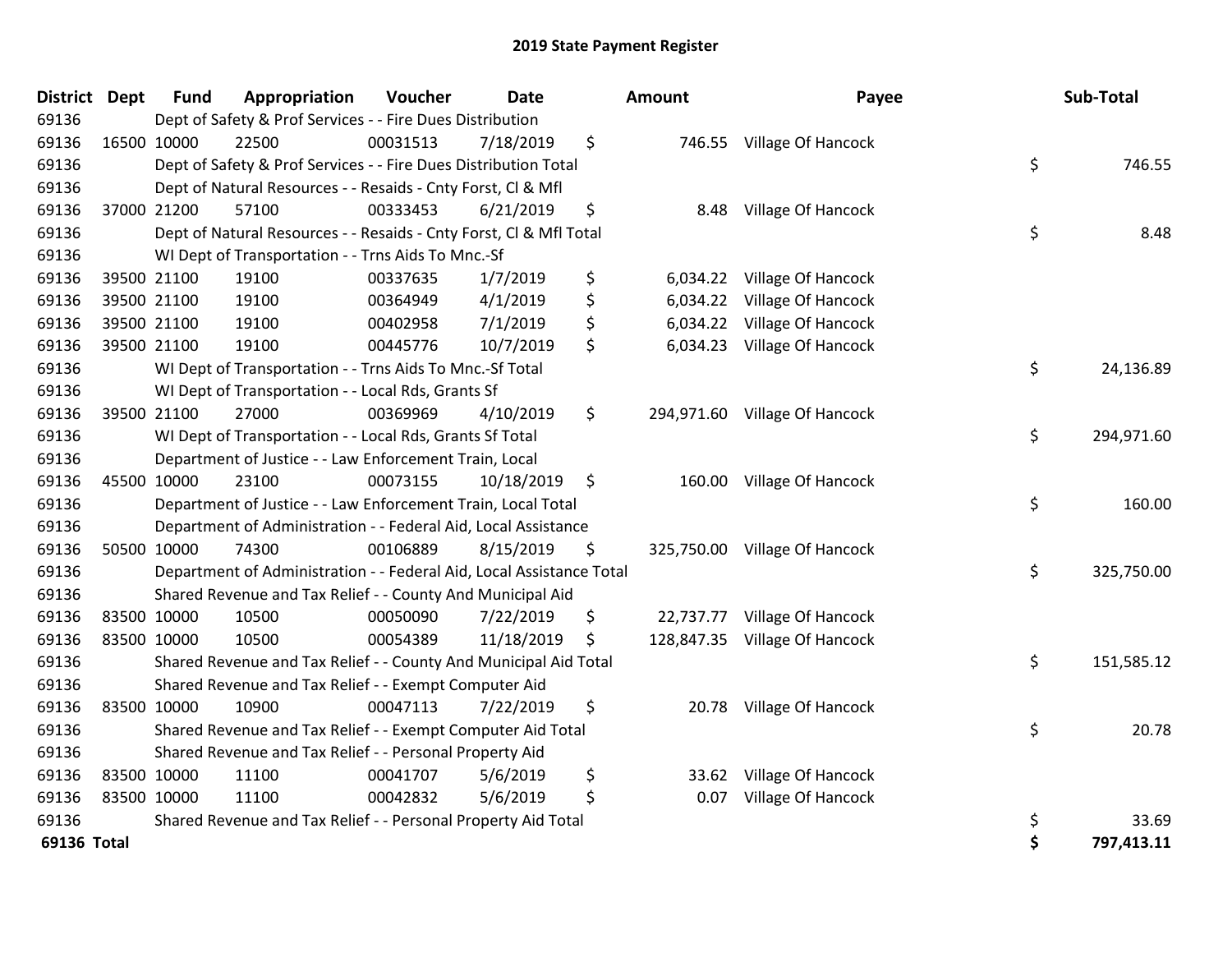| <b>District</b> | <b>Dept</b> | <b>Fund</b> | Appropriation                                                      | Voucher  | Date       | <b>Amount</b>   | Payee                | Sub-Total       |
|-----------------|-------------|-------------|--------------------------------------------------------------------|----------|------------|-----------------|----------------------|-----------------|
| 69146           |             |             | Dept of Safety & Prof Services - - Fire Dues Distribution          |          |            |                 |                      |                 |
| 69146           | 16500       | 10000       | 22500                                                              | 00031528 | 7/18/2019  | \$<br>698.79    | Village Of Lohrville |                 |
| 69146           |             |             | Dept of Safety & Prof Services - - Fire Dues Distribution Total    |          |            |                 |                      | \$<br>698.79    |
| 69146           |             |             | Dept of Natural Resources - - Resaids - Cnty Forst, CI & Mfl       |          |            |                 |                      |                 |
| 69146           |             | 37000 21200 | 57100                                                              | 00333454 | 6/21/2019  | \$<br>14.74     | Village Of Lohrville |                 |
| 69146           |             |             | Dept of Natural Resources - - Resaids - Cnty Forst, Cl & Mfl Total |          |            |                 |                      | \$<br>14.74     |
| 69146           |             |             | WI Dept of Transportation - - Trns Aids To Mnc.-Sf                 |          |            |                 |                      |                 |
| 69146           |             | 39500 21100 | 19100                                                              | 00337636 | 1/7/2019   | \$<br>4,322.88  | Village Of Lohrville |                 |
| 69146           |             | 39500 21100 | 19100                                                              | 00364950 | 4/1/2019   | \$<br>4,322.88  | Village Of Lohrville |                 |
| 69146           |             | 39500 21100 | 19100                                                              | 00402959 | 7/1/2019   | \$<br>4,322.88  | Village Of Lohrville |                 |
| 69146           |             | 39500 21100 | 19100                                                              | 00445777 | 10/7/2019  | \$<br>4,322.91  | Village Of Lohrville |                 |
| 69146           |             |             | WI Dept of Transportation - - Trns Aids To Mnc.-Sf Total           |          |            |                 |                      | \$<br>17,291.55 |
| 69146           |             |             | Shared Revenue and Tax Relief - - County And Municipal Aid         |          |            |                 |                      |                 |
| 69146           |             | 83500 10000 | 10500                                                              | 00050091 | 7/22/2019  | \$<br>4,642.07  | Village Of Lohrville |                 |
| 69146           |             | 83500 10000 | 10500                                                              | 00054390 | 11/18/2019 | \$<br>26,305.03 | Village Of Lohrville |                 |
| 69146           |             |             | Shared Revenue and Tax Relief - - County And Municipal Aid Total   |          |            |                 |                      | \$<br>30,947.10 |
| 69146           |             |             | Shared Revenue and Tax Relief - - Exempt Computer Aid              |          |            |                 |                      |                 |
| 69146           |             | 83500 10000 | 10900                                                              | 00047114 | 7/22/2019  | \$<br>2.08      | Village Of Lohrville |                 |
| 69146           |             |             | Shared Revenue and Tax Relief - - Exempt Computer Aid Total        |          |            |                 |                      | \$<br>2.08      |
| 69146           |             |             | Shared Revenue and Tax Relief - - Utility Aid                      |          |            |                 |                      |                 |
| 69146           |             | 83500 10000 | 11000                                                              | 00050091 | 7/22/2019  | \$<br>226.41    | Village Of Lohrville |                 |
| 69146           |             | 83500 10000 | 11000                                                              | 00054390 | 11/18/2019 | \$<br>767.06    | Village Of Lohrville |                 |
| 69146           |             |             | Shared Revenue and Tax Relief - - Utility Aid Total                |          |            |                 |                      | \$<br>993.47    |
| 69146           |             |             | Shared Revenue and Tax Relief - - Personal Property Aid            |          |            |                 |                      |                 |
| 69146           |             | 83500 10000 | 11100                                                              | 00041708 | 5/6/2019   | \$<br>47.24     | Village Of Lohrville |                 |
| 69146           |             |             | Shared Revenue and Tax Relief - - Personal Property Aid Total      |          |            |                 |                      | \$<br>47.24     |
| 69146 Total     |             |             |                                                                    |          |            |                 |                      | \$<br>49,994.97 |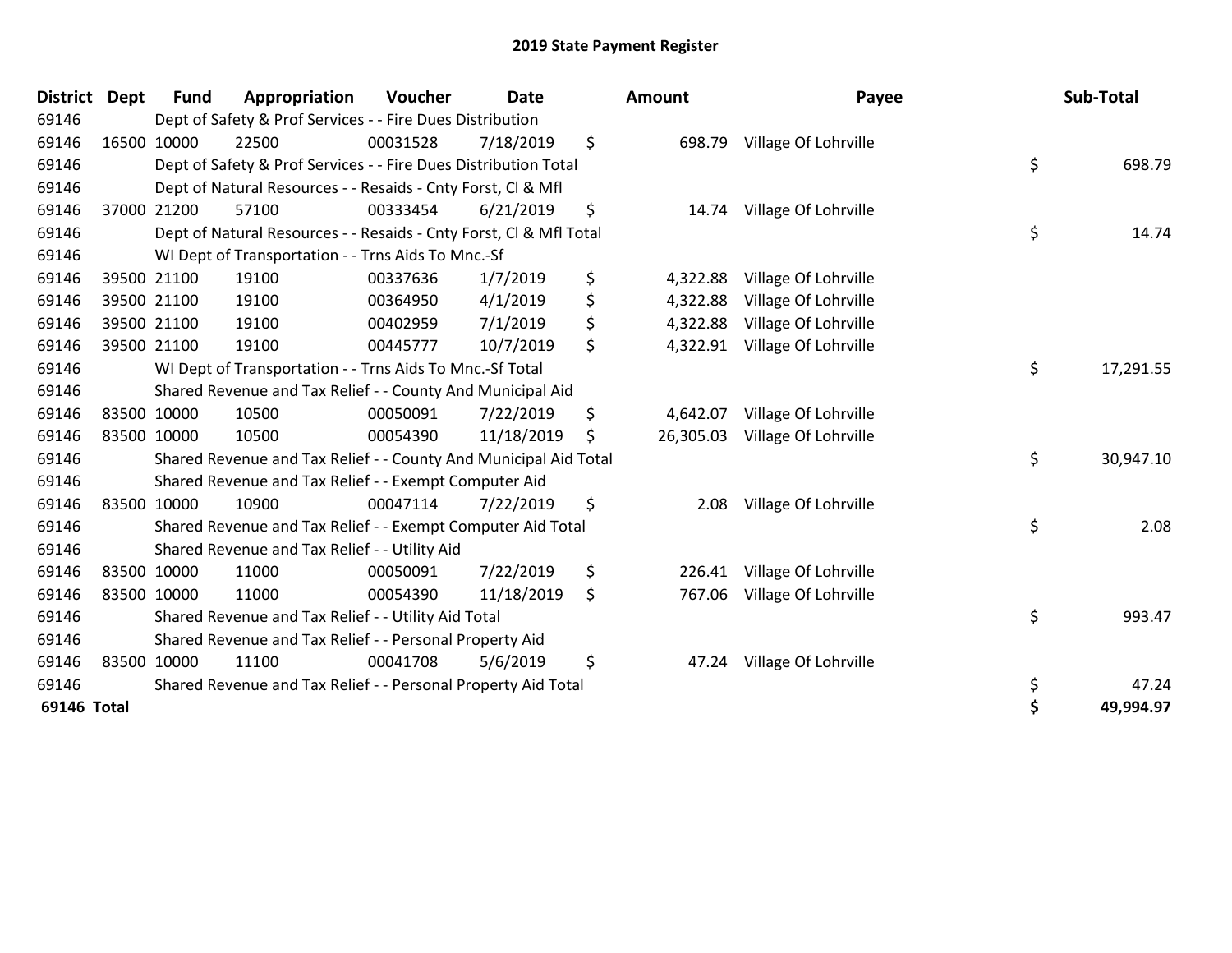| <b>District</b> | <b>Dept</b> | <b>Fund</b> | Appropriation                                                         | Voucher  | <b>Date</b> |     | Amount     | Payee                          | Sub-Total        |
|-----------------|-------------|-------------|-----------------------------------------------------------------------|----------|-------------|-----|------------|--------------------------------|------------------|
| 69171           |             |             | Dept of Safety & Prof Services - - Fire Dues Distribution             |          |             |     |            |                                |                  |
| 69171           | 16500 10000 |             | 22500                                                                 | 00031210 | 7/17/2019   | \$  |            | 1,700.64 Village Of Plainfield |                  |
| 69171           |             |             | Dept of Safety & Prof Services - - Fire Dues Distribution Total       |          |             |     |            |                                | \$<br>1,700.64   |
| 69171           |             |             | Dept of Natural Resources - - General Program Operations --           |          |             |     |            |                                |                  |
| 69171           |             | 37000 21200 | 25400                                                                 | 00329143 | 6/10/2019   | \$  | 170.00     | Village Of Plainfield          |                  |
| 69171           |             | 37000 21200 | 25400                                                                 | 00329194 | 6/17/2019   | \$  | 135.00     | Village Of Plainfield          |                  |
| 69171           |             |             | Dept of Natural Resources - - General Program Operations -- Total     |          |             |     |            |                                | \$<br>305.00     |
| 69171           |             |             | Dept of Natural Resources - - Rec & Resource Aids, Fed                |          |             |     |            |                                |                  |
| 69171           |             | 37000 21200 | 58300                                                                 | 00308961 | 4/3/2019    | \$  | 998.26     | Village Of Plainfield          |                  |
| 69171           |             |             | Dept of Natural Resources - - Rec & Resource Aids, Fed Total          |          |             |     |            |                                | \$<br>998.26     |
| 69171           |             |             | WI Dept of Transportation - - Trns Aids To Mnc.-Sf                    |          |             |     |            |                                |                  |
| 69171           |             | 39500 21100 | 19100                                                                 | 00337637 | 1/7/2019    | \$  | 6,591.55   | Village Of Plainfield          |                  |
| 69171           |             | 39500 21100 | 19100                                                                 | 00364951 | 4/1/2019    | \$  | 6,591.55   | Village Of Plainfield          |                  |
| 69171           |             | 39500 21100 | 19100                                                                 | 00402960 | 7/1/2019    | \$  | 6,591.55   | Village Of Plainfield          |                  |
| 69171           |             | 39500 21100 | 19100                                                                 | 00445778 | 10/7/2019   | \$  | 6,591.56   | Village Of Plainfield          |                  |
| 69171           |             |             | WI Dept of Transportation - - Trns Aids To Mnc.-Sf Total              |          |             |     |            |                                | \$<br>26,366.21  |
| 69171           |             |             | Elections Commission - - 2018 Hava Election Security                  |          |             |     |            |                                |                  |
| 69171           |             | 51000 22000 | 18200                                                                 | 00002144 | 10/22/2019  | \$  | 700.00     | Village Of Plainfield          |                  |
| 69171           |             |             | Elections Commission - - 2018 Hava Election Security Total            |          |             |     |            |                                | \$<br>700.00     |
| 69171           |             |             | Shared Revenue and Tax Relief - - Expenditure Restraint Program       |          |             |     |            |                                |                  |
| 69171           | 83500 10000 |             | 10100                                                                 | 00050092 | 7/22/2019   | \$. |            | 4,437.05 Village Of Plainfield |                  |
| 69171           |             |             | Shared Revenue and Tax Relief - - Expenditure Restraint Program Total |          |             |     |            |                                | \$<br>4,437.05   |
| 69171           |             |             | Shared Revenue and Tax Relief - - County And Municipal Aid            |          |             |     |            |                                |                  |
| 69171           |             | 83500 10000 | 10500                                                                 | 00050092 | 7/22/2019   | \$  | 22,916.60  | Village Of Plainfield          |                  |
| 69171           |             | 83500 10000 | 10500                                                                 | 00054391 | 11/18/2019  | \$  | 129,860.70 | Village Of Plainfield          |                  |
| 69171           |             |             | Shared Revenue and Tax Relief - - County And Municipal Aid Total      |          |             |     |            |                                | \$<br>152,777.30 |
| 69171           |             |             | Shared Revenue and Tax Relief - - Exempt Computer Aid                 |          |             |     |            |                                |                  |
| 69171           |             | 83500 10000 | 10900                                                                 | 00047115 | 7/22/2019   | \$  | 318.01     | Village Of Plainfield          |                  |
| 69171           | 83500 10000 |             | 10900                                                                 | 00048065 | 7/22/2019   | \$  |            | 1,055.64 Village Of Plainfield |                  |
| 69171           |             |             | Shared Revenue and Tax Relief - - Exempt Computer Aid Total           |          |             |     |            |                                | \$<br>1,373.65   |
| 69171           |             |             | Shared Revenue and Tax Relief - - Utility Aid                         |          |             |     |            |                                |                  |
| 69171           |             | 83500 10000 | 11000                                                                 | 00050092 | 7/22/2019   | \$  | 39.17      | Village Of Plainfield          |                  |
| 69171           | 83500 10000 |             | 11000                                                                 | 00054391 | 11/18/2019  | \$  | 170.22     | Village Of Plainfield          |                  |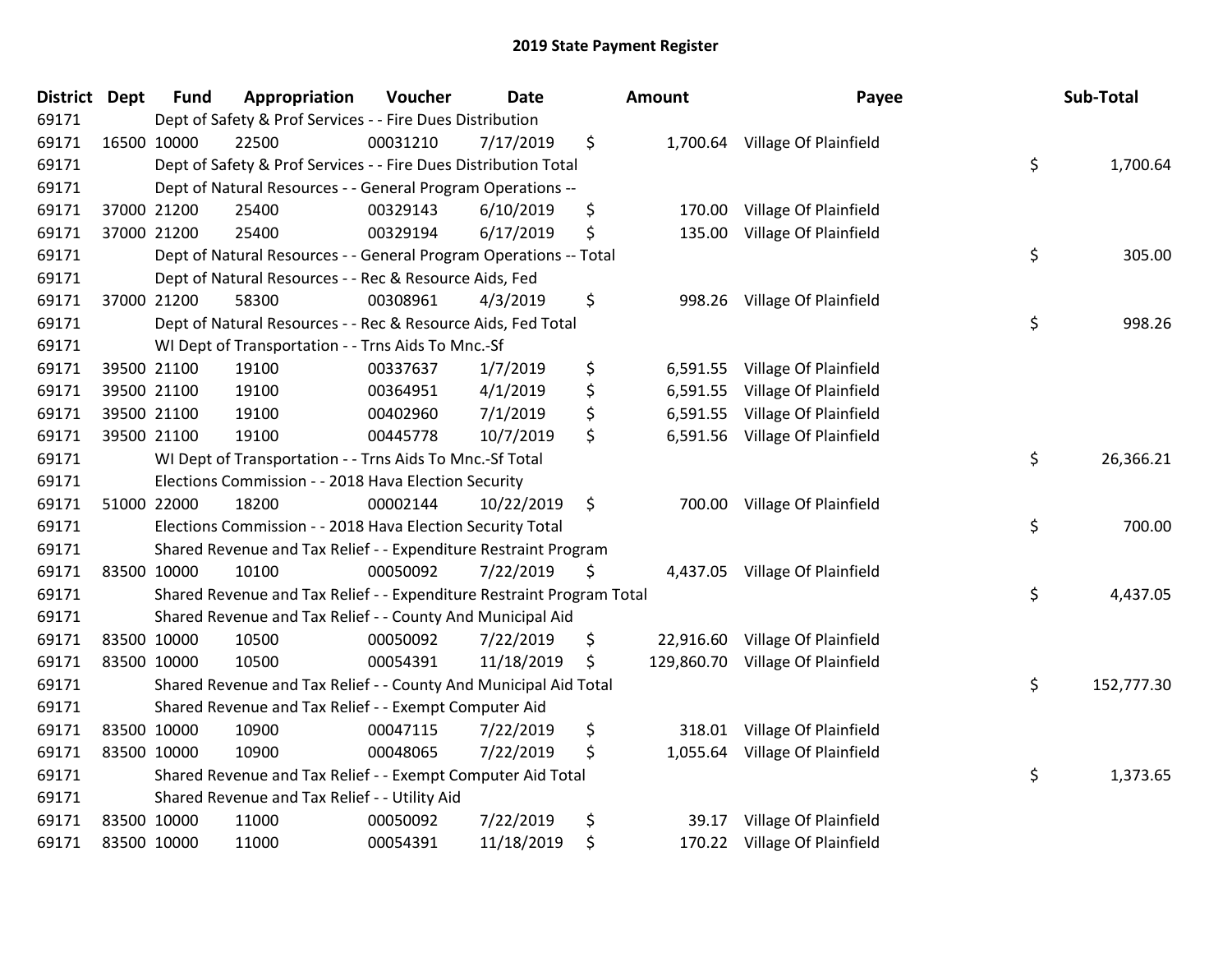| <b>District</b> | Dept | Fund        | Appropriation                                                   | <b>Voucher</b> | Date      |     | Amount   | Payee                 | Sub-Total  |
|-----------------|------|-------------|-----------------------------------------------------------------|----------------|-----------|-----|----------|-----------------------|------------|
| 69171           |      |             | Shared Revenue and Tax Relief - - Utility Aid Total             |                |           |     |          |                       | 209.39     |
| 69171           |      |             | Shared Revenue and Tax Relief - - Personal Property Aid         |                |           |     |          |                       |            |
| 69171           |      | 83500 10000 | 11100                                                           | 00041709       | 5/6/2019  | \$  | 2,684.33 | Village Of Plainfield |            |
| 69171           |      | 83500 10000 | 11100                                                           | 00042833       | 5/6/2019  | \$. | 476.45   | Village Of Plainfield |            |
| 69171           |      |             | Shared Revenue and Tax Relief - - Personal Property Aid Total   |                |           |     |          |                       | 3,160.78   |
| 69171           |      |             | Shared Revenue and Tax Relief - - Lottery & Gaming Credit       |                |           |     |          |                       |            |
| 69171           |      | 83500 52100 | 36300                                                           | 00038571       | 3/25/2019 |     | 29.64    | Village Of Plainfield |            |
| 69171           |      |             | Shared Revenue and Tax Relief - - Lottery & Gaming Credit Total |                |           |     |          |                       | 29.64      |
| 69171 Total     |      |             |                                                                 |                |           |     |          |                       | 192,057.92 |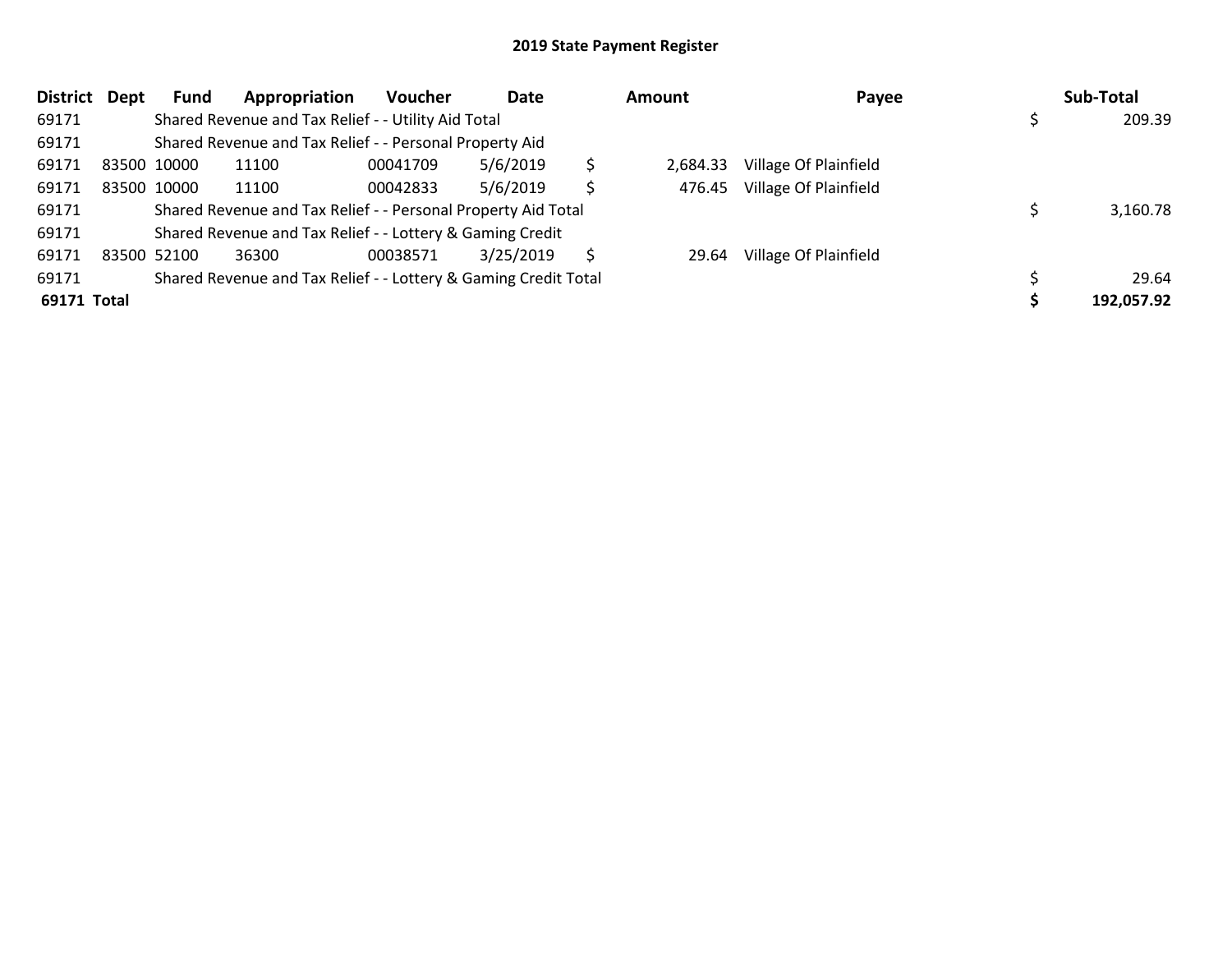| <b>District</b> | Dept | <b>Fund</b> | Appropriation                                                        | Voucher  | <b>Date</b> | <b>Amount</b>    | Payee                           | Sub-Total        |
|-----------------|------|-------------|----------------------------------------------------------------------|----------|-------------|------------------|---------------------------------|------------------|
| 69176           |      |             | Dept of Safety & Prof Services - - Fire Dues Distribution            |          |             |                  |                                 |                  |
| 69176           |      | 16500 10000 | 22500                                                                | 00031038 | 7/16/2019   | \$               | 2,258.38 Village Of Redgranite  |                  |
| 69176           |      |             | Dept of Safety & Prof Services - - Fire Dues Distribution Total      |          |             |                  |                                 | \$<br>2,258.38   |
| 69176           |      |             | Dept of Natural Resources - - Aids In Lieu Of Taxes - Gener          |          |             |                  |                                 |                  |
| 69176           |      | 37000 10000 | 50300                                                                | 00298989 | 2/15/2019   | \$<br>740.52     | Village Of Redgranite           |                  |
| 69176           |      | 37000 10000 | 50300                                                                | 00314693 | 4/19/2019   | \$<br>60.85      | Village Of Redgranite           |                  |
| 69176           |      |             | Dept of Natural Resources - - Aids In Lieu Of Taxes - Gener Total    |          |             |                  |                                 | \$<br>801.37     |
| 69176           |      |             | Dept of Natural Resources - - Resaids - Cnty Forst, Cl & Mfl         |          |             |                  |                                 |                  |
| 69176           |      | 37000 21200 | 57100                                                                | 00333455 | 6/21/2019   | \$<br>8.00       | Village Of Redgranite           |                  |
| 69176           |      |             | Dept of Natural Resources - - Resaids - Cnty Forst, CI & Mfl Total   |          |             |                  |                                 | \$<br>8.00       |
| 69176           |      |             | WI Dept of Transportation - - Trns Aids To Mnc.-Sf                   |          |             |                  |                                 |                  |
| 69176           |      | 39500 21100 | 19100                                                                | 00337638 | 1/7/2019    | \$<br>12,157.73  | Village Of Redgranite           |                  |
| 69176           |      | 39500 21100 | 19100                                                                | 00364952 | 4/1/2019    | \$<br>12,157.73  | Village Of Redgranite           |                  |
| 69176           |      | 39500 21100 | 19100                                                                | 00402961 | 7/1/2019    | \$               | 12,157.73 Village Of Redgranite |                  |
| 69176           |      | 39500 21100 | 19100                                                                | 00445779 | 10/7/2019   | \$               | 12,157.74 Village Of Redgranite |                  |
| 69176           |      |             | WI Dept of Transportation - - Trns Aids To Mnc.-Sf Total             |          |             |                  |                                 | \$<br>48,630.93  |
| 69176           |      |             | Department of Justice - - Law Enforcement Train, Local               |          |             |                  |                                 |                  |
| 69176           |      | 45500 10000 | 23100                                                                | 00074344 | 11/6/2019   | \$<br>480.00     | Village Of Redgranite           |                  |
| 69176           |      |             | Department of Justice - - Law Enforcement Train, Local Total         |          |             |                  |                                 | \$<br>480.00     |
| 69176           |      |             | Department of Administration - - Federal Aid, Local Assistance       |          |             |                  |                                 |                  |
| 69176           |      | 50500 10000 | 74300                                                                | 00099921 | 4/8/2019    | \$<br>96,423.00  | Village Of Redgranite           |                  |
| 69176           |      | 50500 10000 | 74300                                                                | 00106090 | 8/1/2019    | \$<br>26,265.99  | Village Of Redgranite           |                  |
| 69176           |      |             | Department of Administration - - Federal Aid, Local Assistance Total |          |             |                  |                                 | \$<br>122,688.99 |
| 69176           |      |             | Shared Revenue and Tax Relief - - County And Municipal Aid           |          |             |                  |                                 |                  |
| 69176           |      | 83500 10000 | 10500                                                                | 00050093 | 7/22/2019   | \$<br>33,214.26  | Village Of Redgranite           |                  |
| 69176           |      | 83500 10000 | 10500                                                                | 00054392 | 11/18/2019  | \$<br>189,251.31 | Village Of Redgranite           |                  |
| 69176           |      |             | Shared Revenue and Tax Relief - - County And Municipal Aid Total     |          |             |                  |                                 | \$<br>222,465.57 |
| 69176           |      |             | Shared Revenue and Tax Relief - - Exempt Computer Aid                |          |             |                  |                                 |                  |
| 69176           |      | 83500 10000 | 10900                                                                | 00047116 | 7/22/2019   | \$<br>188.10     | Village Of Redgranite           |                  |
| 69176           |      | 83500 10000 | 10900                                                                | 00048066 | 7/22/2019   | \$<br>176.82     | Village Of Redgranite           |                  |
| 69176           |      |             | Shared Revenue and Tax Relief - - Exempt Computer Aid Total          |          |             |                  |                                 | \$<br>364.92     |
| 69176           |      |             | Shared Revenue and Tax Relief - - Personal Property Aid              |          |             |                  |                                 |                  |
| 69176           |      | 83500 10000 | 11100                                                                | 00041710 | 5/6/2019    | \$<br>420.07     | Village Of Redgranite           |                  |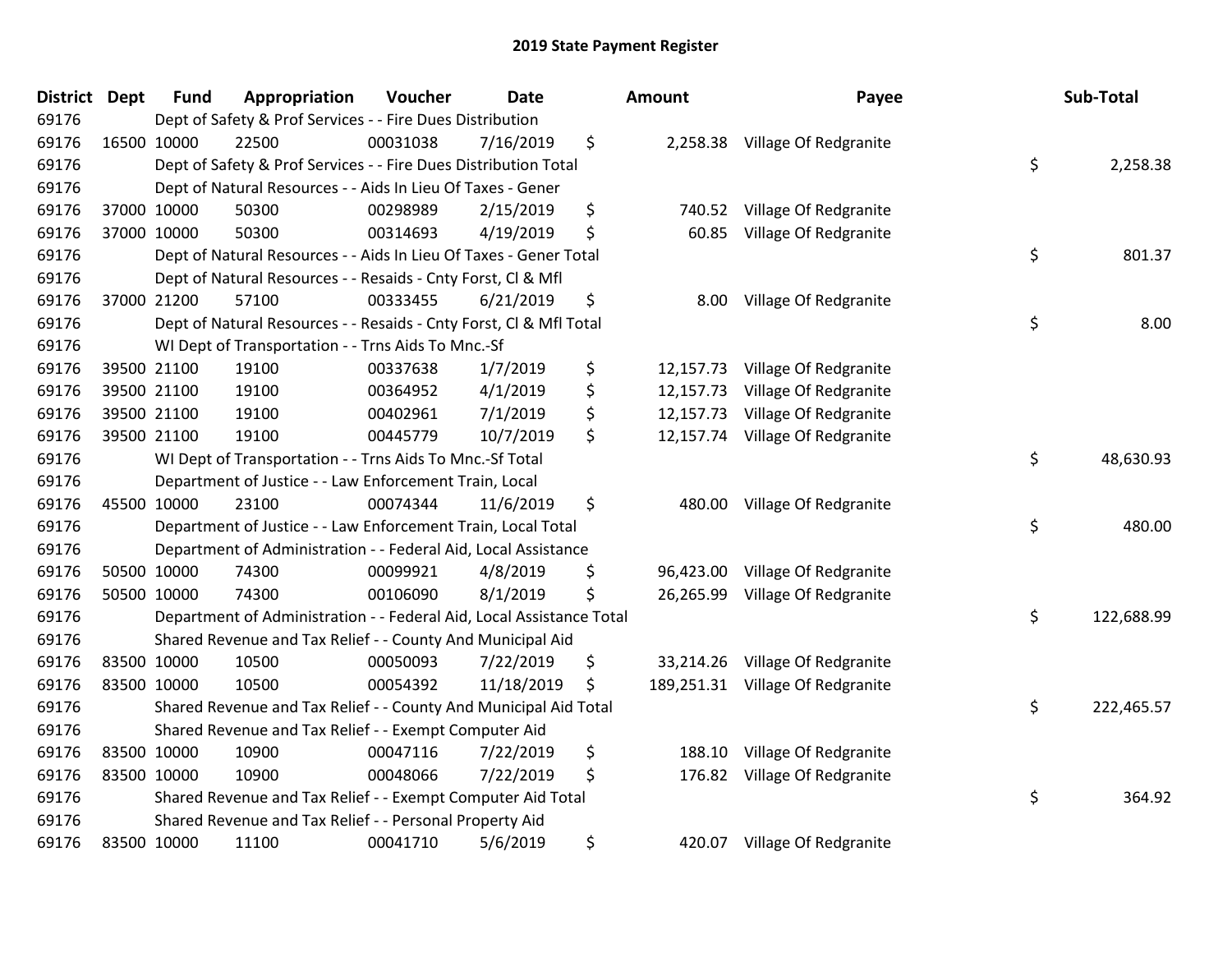| <b>District</b> | Dept | Fund        | Appropriation                                                       | <b>Voucher</b> | Date      |    | Amount    | Payee                 | Sub-Total  |
|-----------------|------|-------------|---------------------------------------------------------------------|----------------|-----------|----|-----------|-----------------------|------------|
| 69176           |      | 83500 10000 | 11100                                                               | 00042834       | 5/6/2019  | \$ | 333.03    | Village Of Redgranite |            |
| 69176           |      |             | Shared Revenue and Tax Relief - - Personal Property Aid Total       |                |           |    |           |                       | 753.10     |
| 69176           |      |             | Shared Revenue and Tax Relief - - Payments For Municipal Svcs       |                |           |    |           |                       |            |
| 69176           |      | 83500 10000 | 50100                                                               | 00037957       | 1/31/2019 |    | 20,357.65 | Village Of Redgranite |            |
| 69176           |      |             | Shared Revenue and Tax Relief - - Payments For Municipal Svcs Total |                |           |    |           |                       | 20,357.65  |
| 69176           |      |             | Shared Revenue and Tax Relief - - Lottery & Gaming Credit           |                |           |    |           |                       |            |
| 69176           |      | 83500 52100 | 36300                                                               | 00038572       | 3/25/2019 | S  | 868.68    | Village Of Redgranite |            |
| 69176           |      |             | Shared Revenue and Tax Relief - - Lottery & Gaming Credit Total     |                |           |    |           |                       | 868.68     |
| 69176 Total     |      |             |                                                                     |                |           |    |           |                       | 419,677.59 |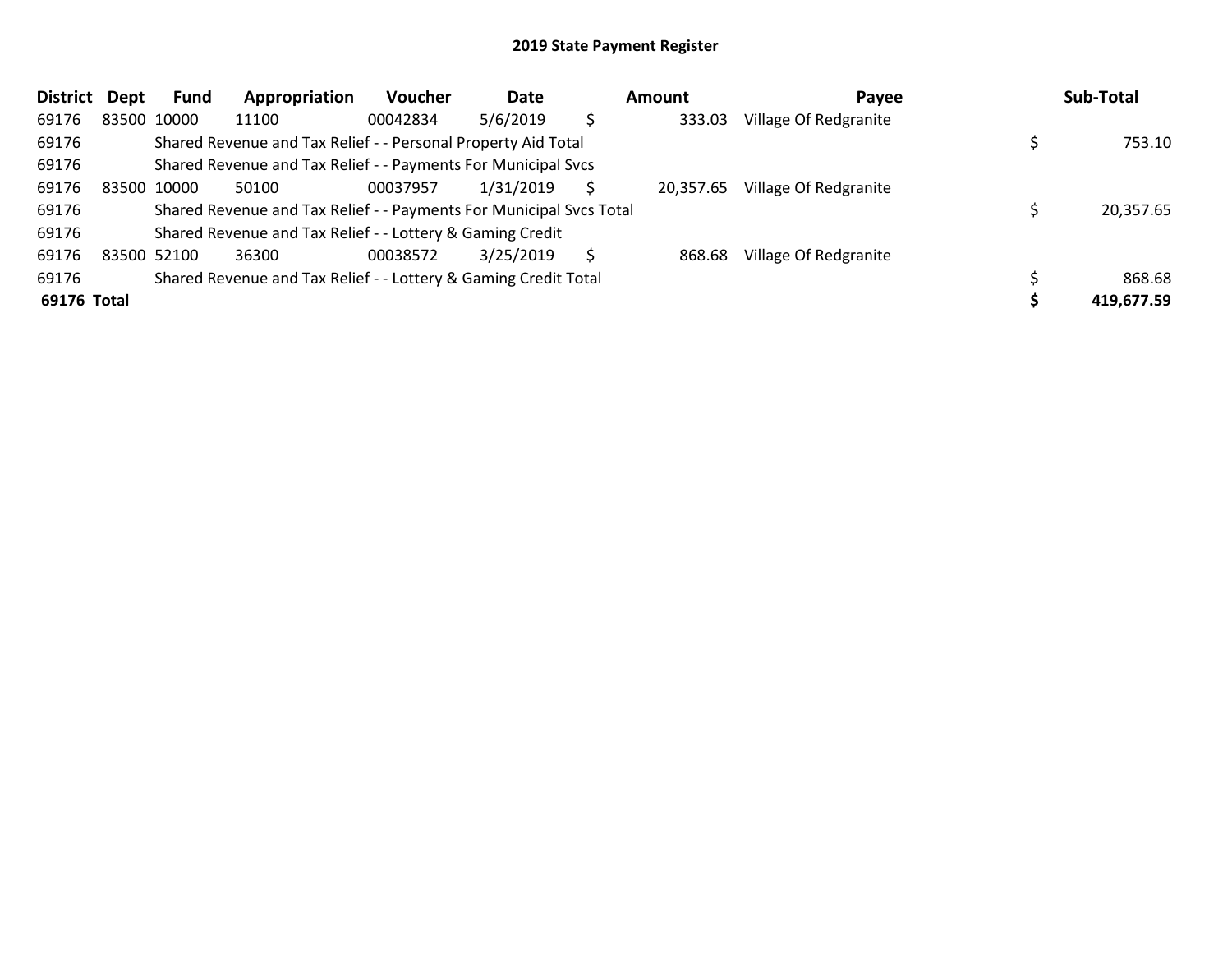| District | <b>Dept</b> | <b>Fund</b> | Appropriation                                                         | Voucher  | <b>Date</b> |                    | Amount   | Payee                           | Sub-Total        |
|----------|-------------|-------------|-----------------------------------------------------------------------|----------|-------------|--------------------|----------|---------------------------------|------------------|
| 69191    |             |             | Dept of Safety & Prof Services - - Fire Dues Distribution             |          |             |                    |          |                                 |                  |
| 69191    |             | 16500 10000 | 22500                                                                 | 00031260 | 7/18/2019   | \$                 |          | 1,557.98 Village Of Wild Rose   |                  |
| 69191    |             |             | Dept of Safety & Prof Services - - Fire Dues Distribution Total       |          |             |                    |          |                                 | \$<br>1,557.98   |
| 69191    |             |             | Dept of Natural Resources - - Aids In Lieu Of Taxes - Gener           |          |             |                    |          |                                 |                  |
| 69191    |             | 37000 10000 | 50300                                                                 | 00313438 | 4/19/2019   | \$                 | 29.96    | Village Of Wild Rose            |                  |
| 69191    |             |             | Dept of Natural Resources - - Aids In Lieu Of Taxes - Gener Total     |          |             |                    |          |                                 | \$<br>29.96      |
| 69191    |             |             | Dept of Natural Resources - - Fin Asst For Responsible Units          |          |             |                    |          |                                 |                  |
| 69191    |             | 37000 27400 | 67000                                                                 | 00322759 | 5/22/2019   | \$                 |          | 5,539.38 Village Of Wild Rose   |                  |
| 69191    |             |             | Dept of Natural Resources - - Fin Asst For Responsible Units Total    |          |             |                    |          |                                 | \$<br>5,539.38   |
| 69191    |             |             | Dept of Natural Resources - - Land Acquisition                        |          |             |                    |          |                                 |                  |
| 69191    |             | 37000 36300 | TA100                                                                 | 00330851 | 6/18/2019   | \$                 |          | 11,360.19 Village Of Wild Rose  |                  |
| 69191    |             |             | Dept of Natural Resources - - Land Acquisition Total                  |          |             |                    |          |                                 | \$<br>11,360.19  |
| 69191    |             |             | WI Dept of Transportation - - Hwy Sfty Loc Aid Ffd                    |          |             |                    |          |                                 |                  |
| 69191    |             | 39500 21100 | 18500                                                                 | 00471360 | 12/17/2019  | \$                 | 1,000.00 | Village Of Wild Rose            |                  |
| 69191    |             |             | WI Dept of Transportation - - Hwy Sfty Loc Aid Ffd Total              |          |             |                    |          |                                 | \$<br>1,000.00   |
| 69191    |             |             | WI Dept of Transportation - - Trns Aids To Mnc.-Sf                    |          |             |                    |          |                                 |                  |
| 69191    |             | 39500 21100 | 19100                                                                 | 00337639 | 1/7/2019    | \$                 | 9,911.85 | Village Of Wild Rose            |                  |
| 69191    |             | 39500 21100 | 19100                                                                 | 00364953 | 4/1/2019    | \$                 |          | 9,911.85 Village Of Wild Rose   |                  |
| 69191    |             | 39500 21100 | 19100                                                                 | 00402962 | 7/1/2019    | \$                 | 9,911.85 | Village Of Wild Rose            |                  |
| 69191    |             | 39500 21100 | 19100                                                                 | 00445780 | 10/7/2019   | \$                 | 9,911.85 | Village Of Wild Rose            |                  |
| 69191    |             |             | WI Dept of Transportation - - Trns Aids To Mnc.-Sf Total              |          |             |                    |          |                                 | \$<br>39,647.40  |
| 69191    |             |             | Department of Justice - - Law Enforcement Train, Local                |          |             |                    |          |                                 |                  |
| 69191    |             | 45500 10000 | 23100                                                                 | 00075008 | 11/13/2019  | $\ddot{\varsigma}$ |          | 320.00 Village Of Wild Rose     |                  |
| 69191    |             |             | Department of Justice - - Law Enforcement Train, Local Total          |          |             |                    |          |                                 | \$<br>320.00     |
| 69191    |             |             | Shared Revenue and Tax Relief - - Expenditure Restraint Program       |          |             |                    |          |                                 |                  |
| 69191    |             | 83500 10000 | 10100                                                                 | 00050094 | 7/22/2019   | \$                 |          | 8,521.45 Village Of Wild Rose   |                  |
| 69191    |             |             | Shared Revenue and Tax Relief - - Expenditure Restraint Program Total |          |             |                    |          |                                 | \$<br>8,521.45   |
| 69191    |             |             | Shared Revenue and Tax Relief - - County And Municipal Aid            |          |             |                    |          |                                 |                  |
| 69191    |             | 83500 10000 | 10500                                                                 | 00050094 | 7/22/2019   | \$                 |          | 27,535.26 Village Of Wild Rose  |                  |
| 69191    |             | 83500 10000 | 10500                                                                 | 00054393 | 11/18/2019  | \$                 |          | 156,033.13 Village Of Wild Rose |                  |
| 69191    |             |             | Shared Revenue and Tax Relief - - County And Municipal Aid Total      |          |             |                    |          |                                 | \$<br>183,568.39 |
| 69191    |             |             | Shared Revenue and Tax Relief - - Exempt Computer Aid                 |          |             |                    |          |                                 |                  |
| 69191    |             | 83500 10000 | 10900                                                                 | 00047117 | 7/22/2019   | \$                 | 968.17   | Village Of Wild Rose            |                  |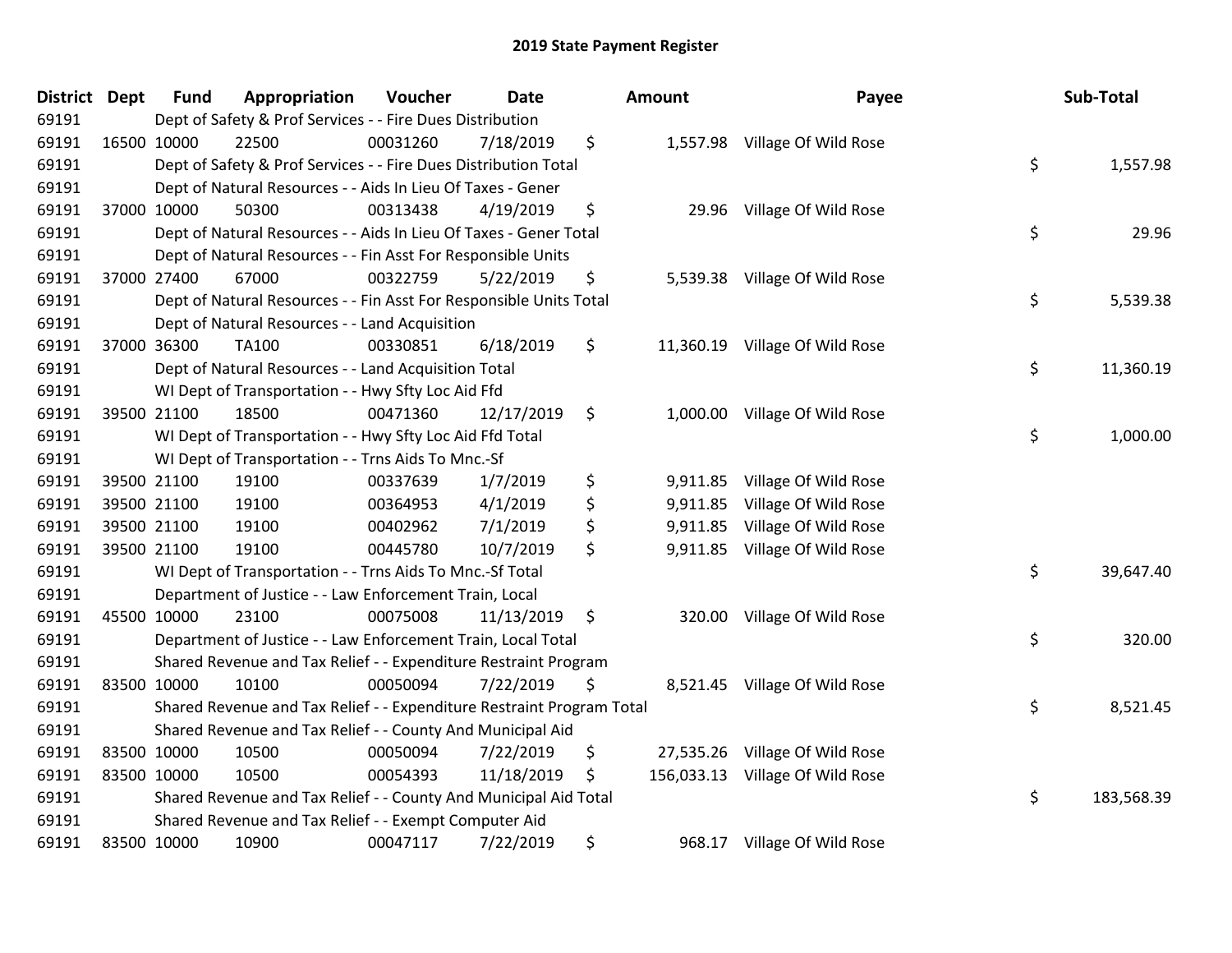| District    | Dept | <b>Fund</b> | Appropriation                                                 | Voucher  | Date      |    | Amount   | Payee                | Sub-Total  |
|-------------|------|-------------|---------------------------------------------------------------|----------|-----------|----|----------|----------------------|------------|
| 69191       |      | 83500 10000 | 10900                                                         | 00048067 | 7/22/2019 |    | 298.37   | Village Of Wild Rose |            |
| 69191       |      |             | Shared Revenue and Tax Relief - - Exempt Computer Aid Total   |          |           |    |          |                      | 1,266.54   |
| 69191       |      |             | Shared Revenue and Tax Relief - - Personal Property Aid       |          |           |    |          |                      |            |
| 69191       |      | 83500 10000 | 11100                                                         | 00041711 | 5/6/2019  |    | 3.655.94 | Village Of Wild Rose |            |
| 69191       |      | 83500 10000 | 11100                                                         | 00042835 | 5/6/2019  | Ś. | 668.82   | Village Of Wild Rose |            |
| 69191       |      |             | Shared Revenue and Tax Relief - - Personal Property Aid Total |          |           |    |          |                      | 4,324.76   |
| 69191 Total |      |             |                                                               |          |           |    |          |                      | 257,136.05 |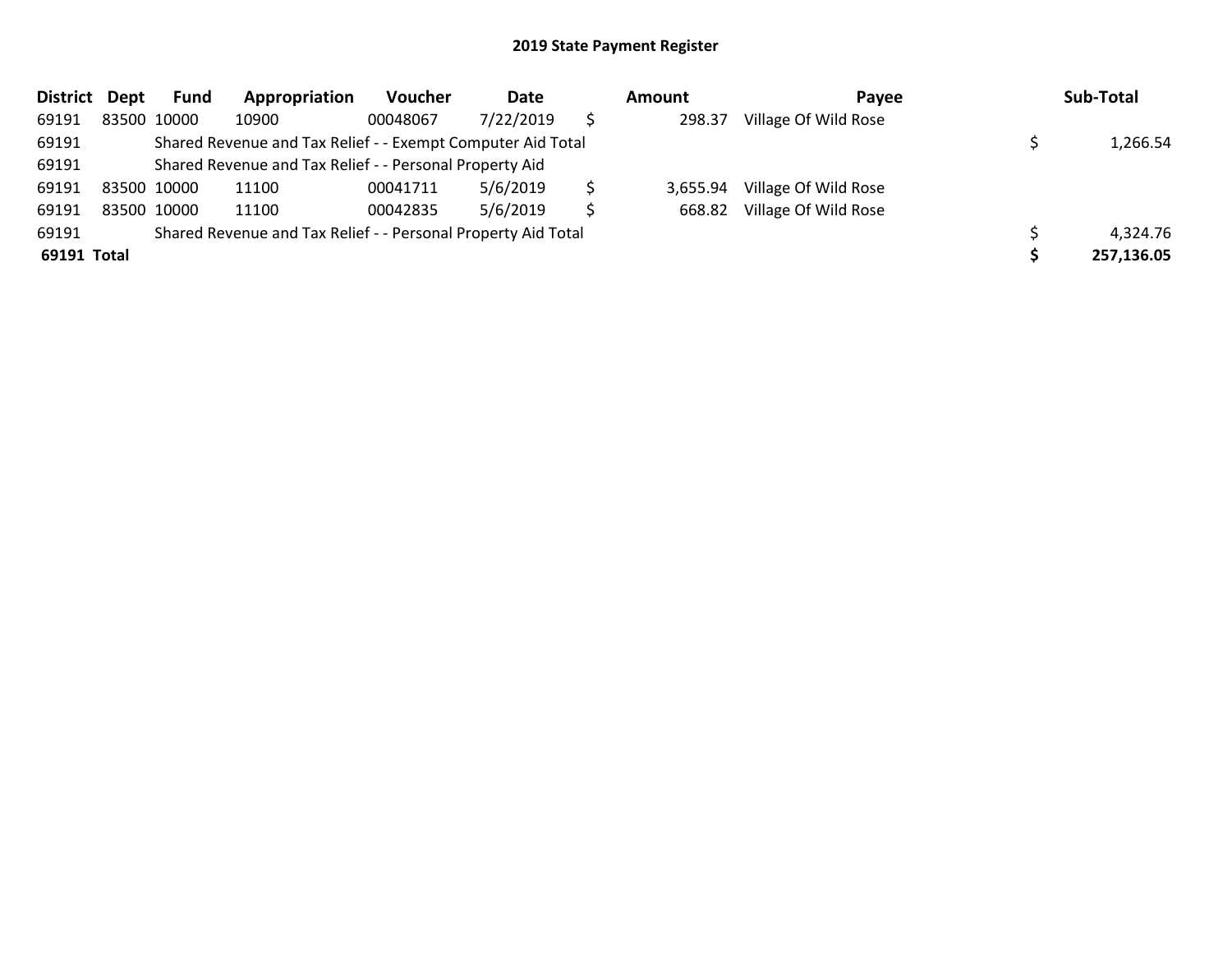| District Dept | Fund        | Appropriation                                               | <b>Voucher</b> | Date      | Amount |                         | Payee | Sub-Total |
|---------------|-------------|-------------------------------------------------------------|----------------|-----------|--------|-------------------------|-------|-----------|
| 69206         |             | Shared Revenue and Tax Relief - - Exempt Computer Aid       |                |           |        |                         |       |           |
| 69206         | 83500 10000 | 10900                                                       | 00048068       | 7/22/2019 |        | 5,851.74 City of Berlin |       |           |
| 69206         |             | Shared Revenue and Tax Relief - - Exempt Computer Aid Total |                |           |        |                         |       | 5,851.74  |
| 69206 Total   |             |                                                             |                |           |        |                         |       | 5.851.74  |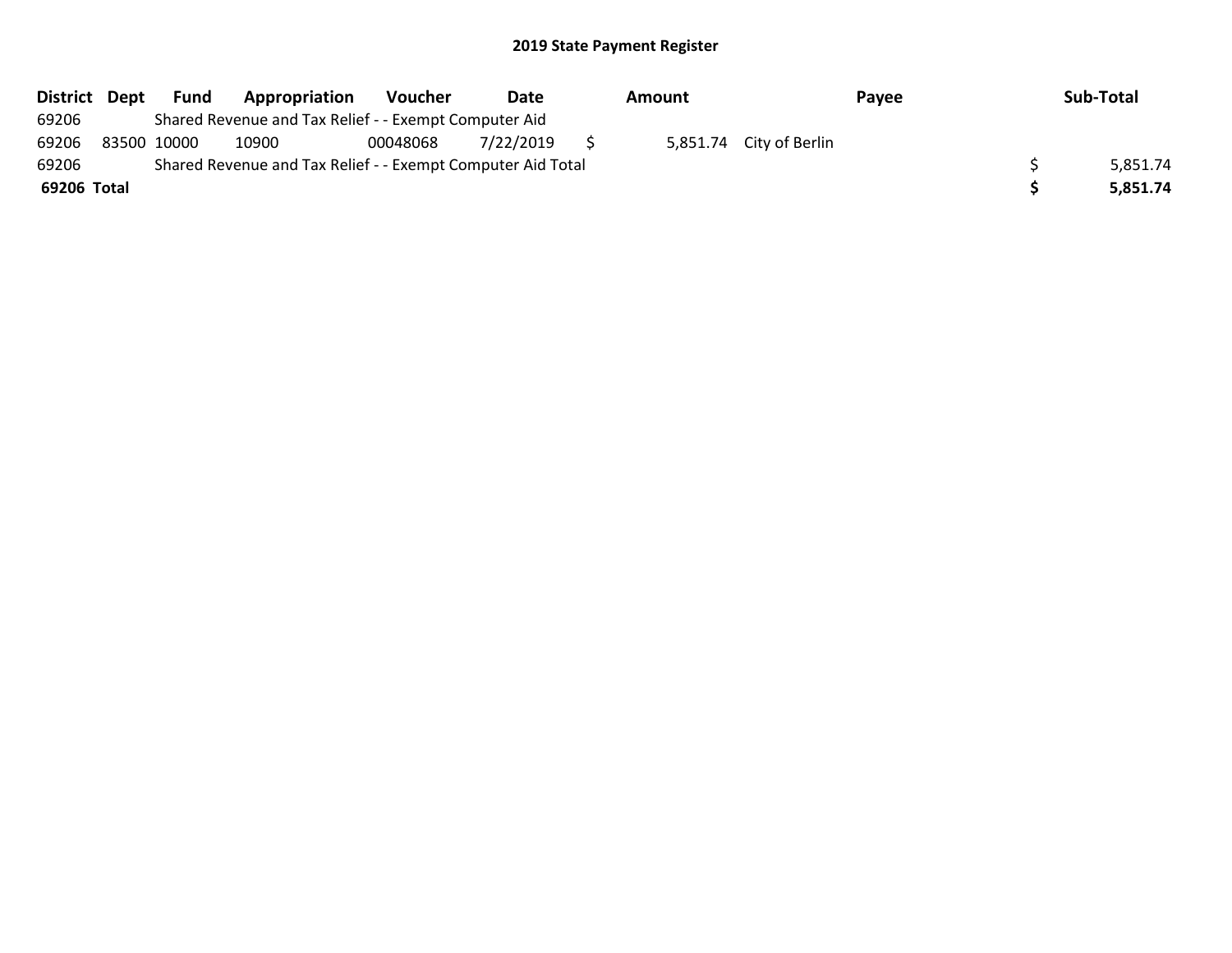| <b>District Dept</b> | <b>Fund</b> | Appropriation                                                      | Voucher  | <b>Date</b> | <b>Amount</b>    | Payee                     | Sub-Total        |
|----------------------|-------------|--------------------------------------------------------------------|----------|-------------|------------------|---------------------------|------------------|
| 69291                |             | Dept of Safety & Prof Services - - Fire Dues Distribution          |          |             |                  |                           |                  |
| 69291                | 16500 10000 | 22500                                                              | 00030567 | 7/15/2019   | \$               | 4,545.41 City of Wautoma  |                  |
| 69291                |             | Dept of Safety & Prof Services - - Fire Dues Distribution Total    |          |             |                  |                           | \$<br>4,545.41   |
| 69291                |             | Dept of Natural Resources - - Aids In Lieu Of Taxes - Gener        |          |             |                  |                           |                  |
| 69291                | 37000 10000 | 50300                                                              | 00298961 | 2/15/2019   | \$<br>2,591.46   | City of Wautoma           |                  |
| 69291                |             | Dept of Natural Resources - - Aids In Lieu Of Taxes - Gener Total  |          |             |                  |                           | \$<br>2,591.46   |
| 69291                |             | Dept of Natural Resources - - Resaids - Cnty Forst, Cl & Mfl       |          |             |                  |                           |                  |
| 69291                | 37000 21200 | 57100                                                              | 00333456 | 6/21/2019   | \$<br>6.70       | City of Wautoma           |                  |
| 69291                |             | Dept of Natural Resources - - Resaids - Cnty Forst, CI & Mfl Total |          |             |                  |                           | \$<br>6.70       |
| 69291                |             | WI Dept of Transportation - - Trns Aids To Mnc.-Sf                 |          |             |                  |                           |                  |
| 69291                | 39500 21100 | 19100                                                              | 00337640 | 1/7/2019    | \$<br>40,313.19  | City of Wautoma           |                  |
| 69291                | 39500 21100 | 19100                                                              | 00364954 | 4/1/2019    | \$<br>40,313.19  | City of Wautoma           |                  |
| 69291                | 39500 21100 | 19100                                                              | 00402963 | 7/1/2019    | \$<br>40,313.19  | City of Wautoma           |                  |
| 69291                | 39500 21100 | 19100                                                              | 00445781 | 10/7/2019   | \$<br>40,313.21  | City of Wautoma           |                  |
| 69291                |             | WI Dept of Transportation - - Trns Aids To Mnc.-Sf Total           |          |             |                  |                           | \$<br>161,252.78 |
| 69291                |             | Department of Justice - - Law Enforcement Train, Local             |          |             |                  |                           |                  |
| 69291                | 45500 10000 | 23100                                                              | 00074703 | 11/14/2019  | \$<br>960.00     | City of Wautoma           |                  |
| 69291                |             | Department of Justice - - Law Enforcement Train, Local Total       |          |             |                  |                           | \$<br>960.00     |
| 69291                |             | Shared Revenue and Tax Relief - - County And Municipal Aid         |          |             |                  |                           |                  |
| 69291                | 83500 10000 | 10500                                                              | 00050095 | 7/22/2019   | \$<br>68,299.41  | City of Wautoma           |                  |
| 69291                | 83500 10000 | 10500                                                              | 00054394 | 11/18/2019  | \$<br>387,029.96 | City of Wautoma           |                  |
| 69291                |             | Shared Revenue and Tax Relief - - County And Municipal Aid Total   |          |             |                  |                           | \$<br>455,329.37 |
| 69291                |             | Shared Revenue and Tax Relief - - Exempt Computer Aid              |          |             |                  |                           |                  |
| 69291                | 83500 10000 | 10900                                                              | 00047118 | 7/22/2019   | \$<br>2,640.75   | City of Wautoma           |                  |
| 69291                | 83500 10000 | 10900                                                              | 00048069 | 7/22/2019   | \$<br>3,039.59   | City of Wautoma           |                  |
| 69291                |             | Shared Revenue and Tax Relief - - Exempt Computer Aid Total        |          |             |                  |                           | \$<br>5,680.34   |
| 69291                |             | Shared Revenue and Tax Relief - - Utility Aid                      |          |             |                  |                           |                  |
| 69291                | 83500 10000 | 11000                                                              | 00050095 | 7/22/2019   | \$<br>4,625.58   | City of Wautoma           |                  |
| 69291                | 83500 10000 | 11000                                                              | 00054394 | 11/18/2019  | \$               | 25,977.80 City of Wautoma |                  |
| 69291                |             | Shared Revenue and Tax Relief - - Utility Aid Total                |          |             |                  |                           | \$<br>30,603.38  |
| 69291                |             | Shared Revenue and Tax Relief - - Personal Property Aid            |          |             |                  |                           |                  |
| 69291                | 83500 10000 | 11100                                                              | 00041712 | 5/6/2019    | \$<br>7,751.12   | City of Wautoma           |                  |
| 69291                | 83500 10000 | 11100                                                              | 00042836 | 5/6/2019    | \$               | 6,783.87 City of Wautoma  |                  |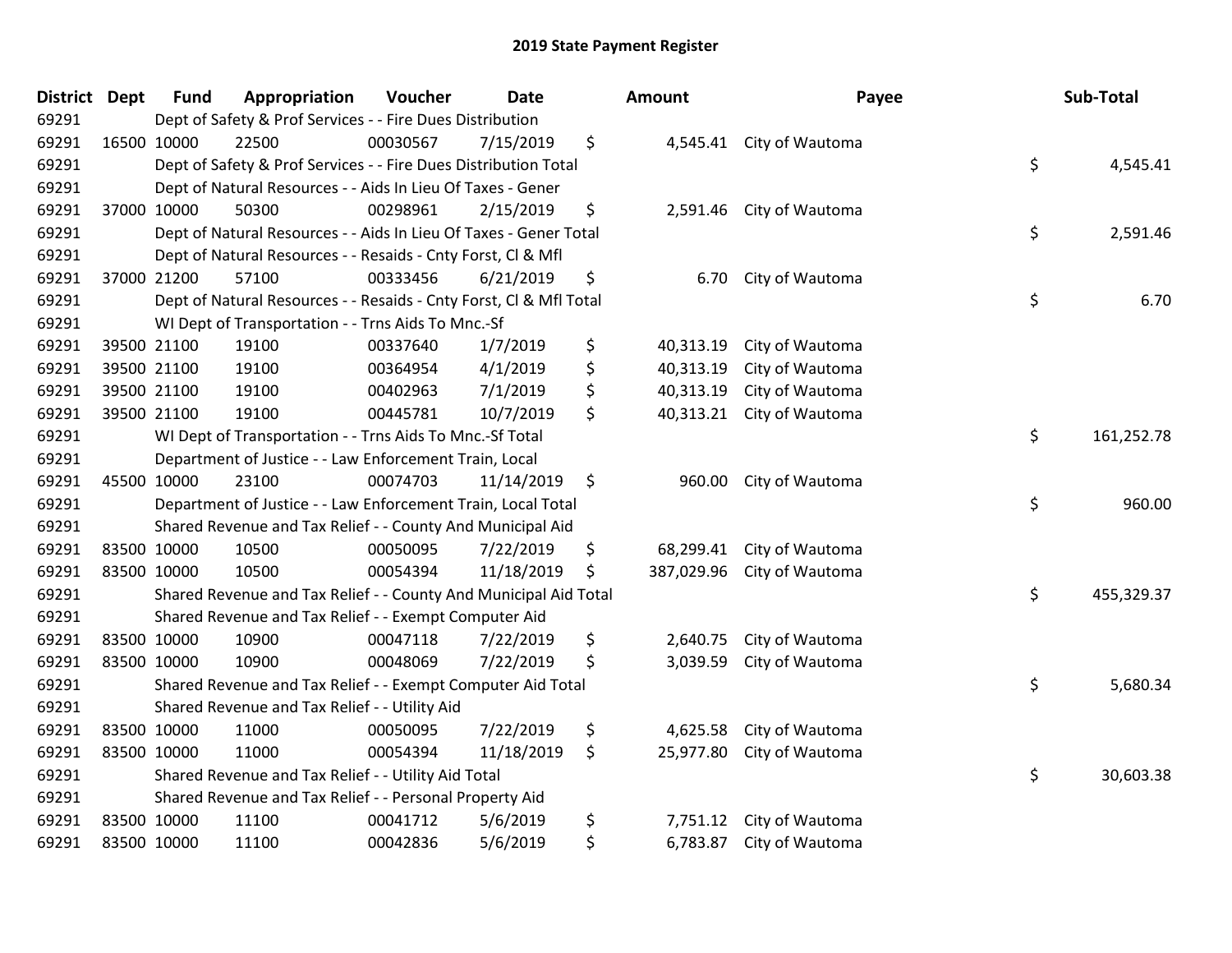|             | District Dept | Fund        | Appropriation                                                   | Voucher  | Date      | Amount | Payee                    | Sub-Total  |
|-------------|---------------|-------------|-----------------------------------------------------------------|----------|-----------|--------|--------------------------|------------|
| 69291       |               |             | Shared Revenue and Tax Relief - - Personal Property Aid Total   |          |           |        |                          | 14,534.99  |
| 69291       |               |             | Shared Revenue and Tax Relief - - Lottery & Gaming Credit       |          |           |        |                          |            |
| 69291       |               | 83500 52100 | 36300                                                           | 00038573 | 3/25/2019 |        | 1,132.80 City of Wautoma |            |
| 69291       |               |             | Shared Revenue and Tax Relief - - Lottery & Gaming Credit Total |          |           |        |                          | 1,132.80   |
| 69291 Total |               |             |                                                                 |          |           |        |                          | 676,637.23 |